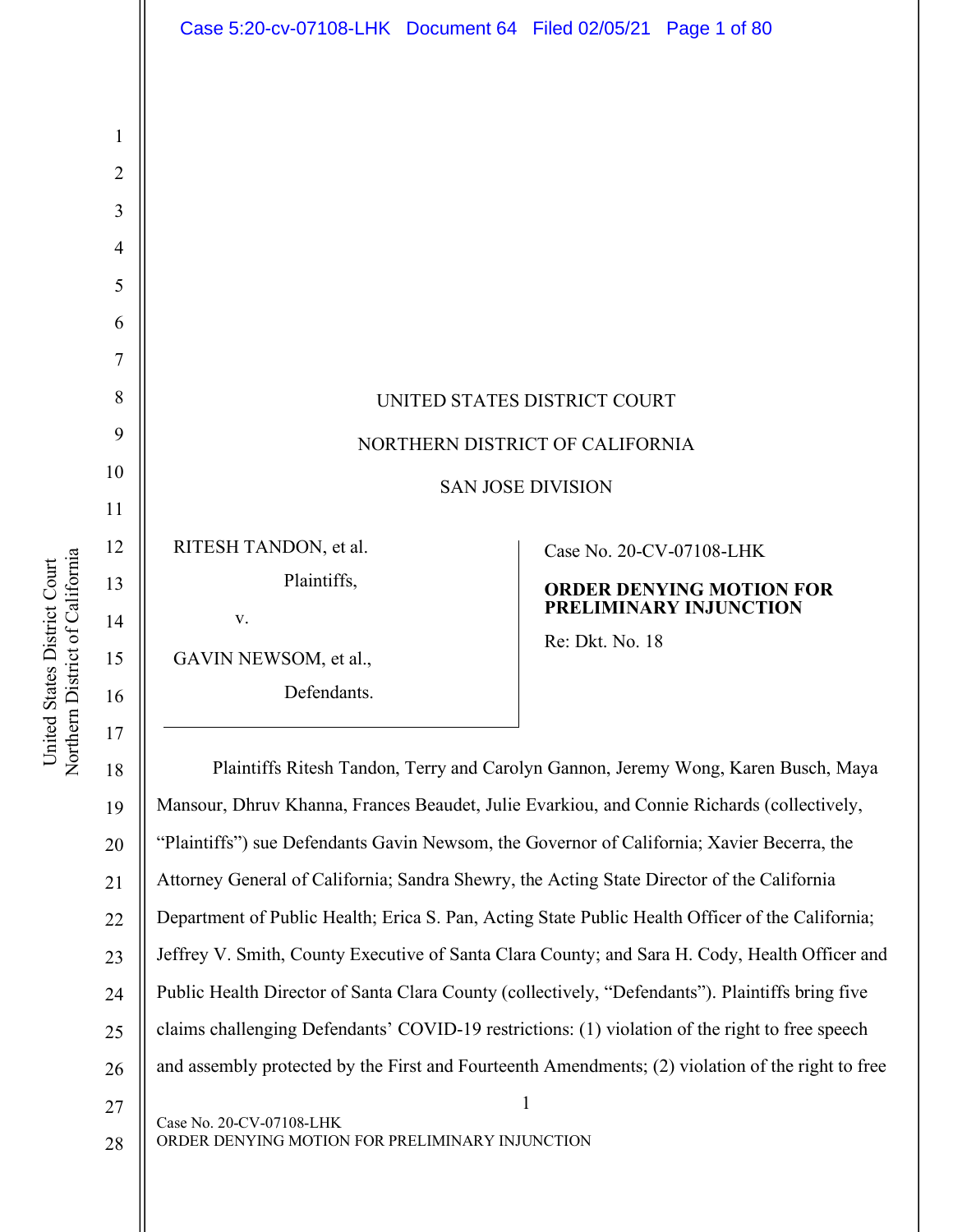exercise and assembly protected by the First and Fourteenth Amendments; (3) violation of the right to earn a living under the Due Process Clause of the Fourteenth Amendment; (4) violation of the Equal Protection Clause of the Fourteenth Amendment; and (5) violation of the prohibition on unconstitutionally vague criminal laws.

Before the Court is Plaintiffs' motion for a preliminary injunction. Plaintiffs argue that they are likely to succeed on the merits of their first four claims, they are likely to face irreparable harm absent an injunction, and the public interest favors an injunction. Having considered the parties' submissions and oral arguments, the relevant law, and the record in this case, the Court DENIES Plaintiffs' motion for a preliminary injunction.

# **I. BACKGROUND**

# **The COVID-19 Pandemic**

# **1. The Emergence and Spread of COVID-19**

In December of 2019, the novel coronavirus SARS-CoV-2 emerged in the Chinese city of Wuhan. Watt Decl. Exh. 3. That coronavirus spread rapidly worldwide, causing a disease known as Coronavirus Disease 2019 ("COVID-19"). Watt Decl. Exh. 12. On February 7, 2020, about two months after COVID-19 had first been detected in China, Patricia Dowd, a 57-year-old woman living in Santa Clara County, died of COVID-19, becoming the first known COVID-19 death in the United States. Cody Decl. ¶ 10.

There have been 104 million confirmed cases of COVID-19 and 2.2 million deaths from COVID-19 worldwide as of February 3, 2021. *See WHO Coronavirus Disease (COVID-19) Dashboard*, World Health Organization, *available at* https://covid19.who.int/. <sup>1</sup> In the United

2

Case No. 20-CV-07108-LHK ORDER DENYING MOTION FOR PRELIMINARY INJUNCTION 27 28

1

2

3

4

5

6

7

8

9

10

11

12

13

14

15

16

17

18

19

20

21

22

 $\overline{a}$ 

23

24

25

<sup>&</sup>lt;sup>1</sup> The Court takes judicial notice of the most recently reported numbers of COVID-19 infections and deaths. The Court may take judicial notice of matters that are either "generally known within the trial court's territorial jurisdiction" or "can be accurately and readily determined from sources whose accuracy cannot reasonably be questioned." Fed. R. Evid. 201(b). Courts take judicial notice of information found on government agency websites, such as the number of COVID-19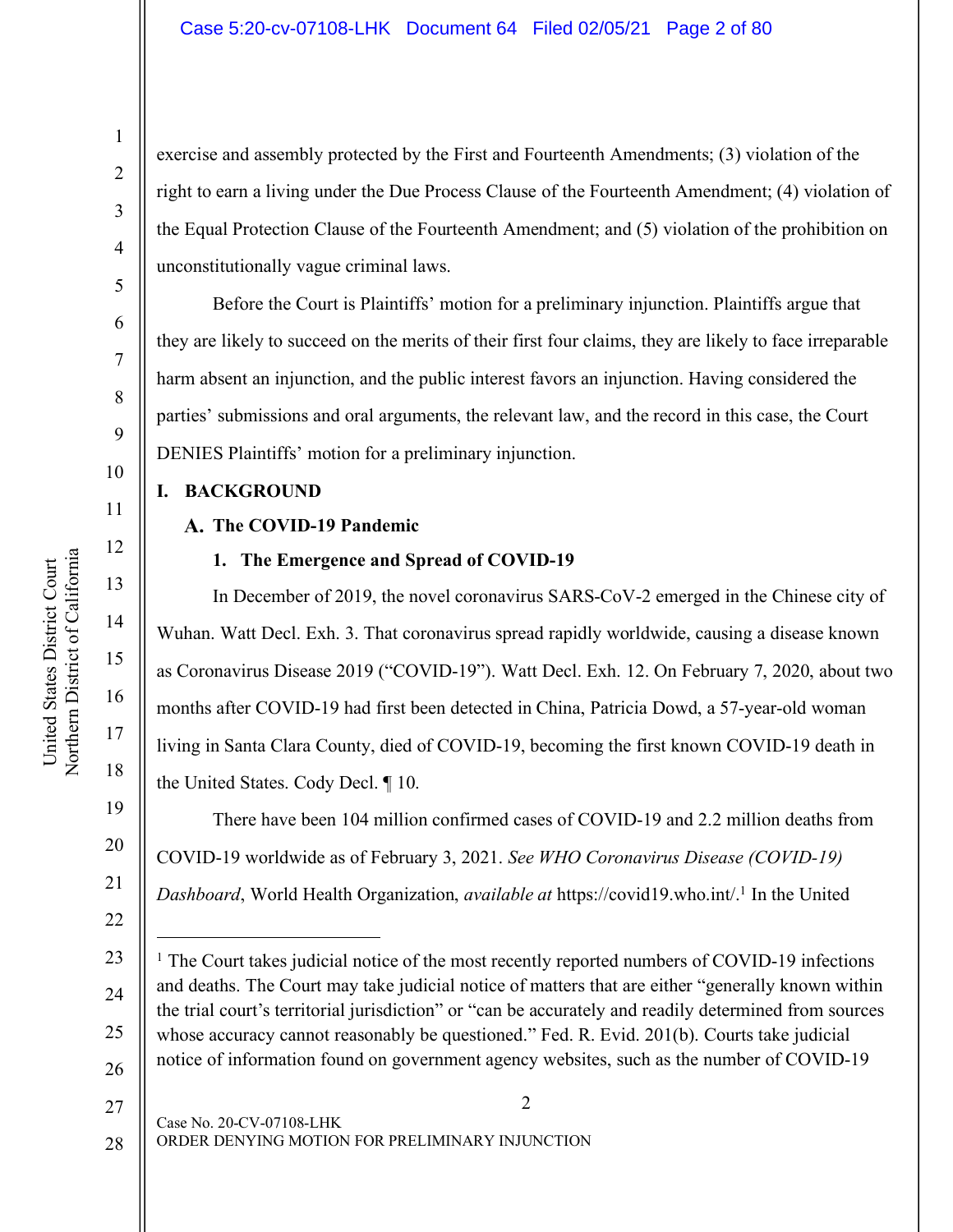#### Case 5:20-cv-07108-LHK Document 64 Filed 02/05/21 Page 3 of 80

1

States, as of February 3, 2021, there have been 26 million confirmed cases of COVID-19 and 445,000 deaths; both are the highest numbers of any nation in the world. *See COVID Data Tracker*, Centers for Disease Control and Prevention, *available at* https://covid.cdc.gov/coviddata-tracker/#datatracker-home [hereinafter "*CDC COVID Data Tracker*"]. The United States is projected to face a death toll as high as the number of Americans that were killed in battle in World War II. Rutherford Decl. ¶ 26. Public health experts have stated that the pandemic is the worst in at least one hundred years. *Id*. ¶¶ 26, 42; Cody Decl. ¶ 71.

Since the pandemic began, the United States has experienced three waves of COVID-19. Currently, the country is in its third wave, the worst wave yet by far. Rutherford Decl. ¶ 109. In recent weeks, case counts and deaths have repeatedly shattered records. On January 8, 2021, more than 314,000 confirmed cases were reported in the United States, a record number. *See CDC COVID Data Tracker*.

California ("the State") has been particularly affected by the pandemic. As of February 3, 2021, there have been 3.2 million confirmed cases of COVID-19, the highest number of any state in the country, and more than 41,000 deaths, the second most of any state in the country. *See CDC COVID Data Tracker*; *Tracking COVID-19 in California*, California for All, *available at* https://covid19.ca.gov/state-dashboard/. In Santa Clara County, as of February 3, 2021, there have been 102,836 confirmed COVID-19 cases, and 1,433 people have died from COVID-19. Johns Hopkins University, *COVID-19 Status Report*, *available at* https://bao.arcgis.com/covid-19/jhu/county/06085.html.

19

3 22 23 24 25 26  $\overline{a}$ infections and deaths. *See Paralyzed Veterans of Am. v. McPherson*, 2008 WL 4183981, at \*5–6 (N.D. Cal. Sept. 9, 2008) (citing circuit and district court cases). However, to the extent any facts are subject to reasonable dispute, the Court will not take judicial notice of those facts. *See Lee v. City of L.A*., 250 F.3d 668, 689 (9th Cir. 2001) ("A court may take judicial notice of matters of public record . . . . But a court may not take judicial notice of a fact that is subject to reasonable dispute.") (internal quotation marks omitted), *overruled on other grounds by Galbraith v. Cty. of Santa Clara*, 307 F.3d 1119 (9th Cir. 2002).

27 28

ORDER DENYING MOTION FOR PRELIMINARY INJUNCTION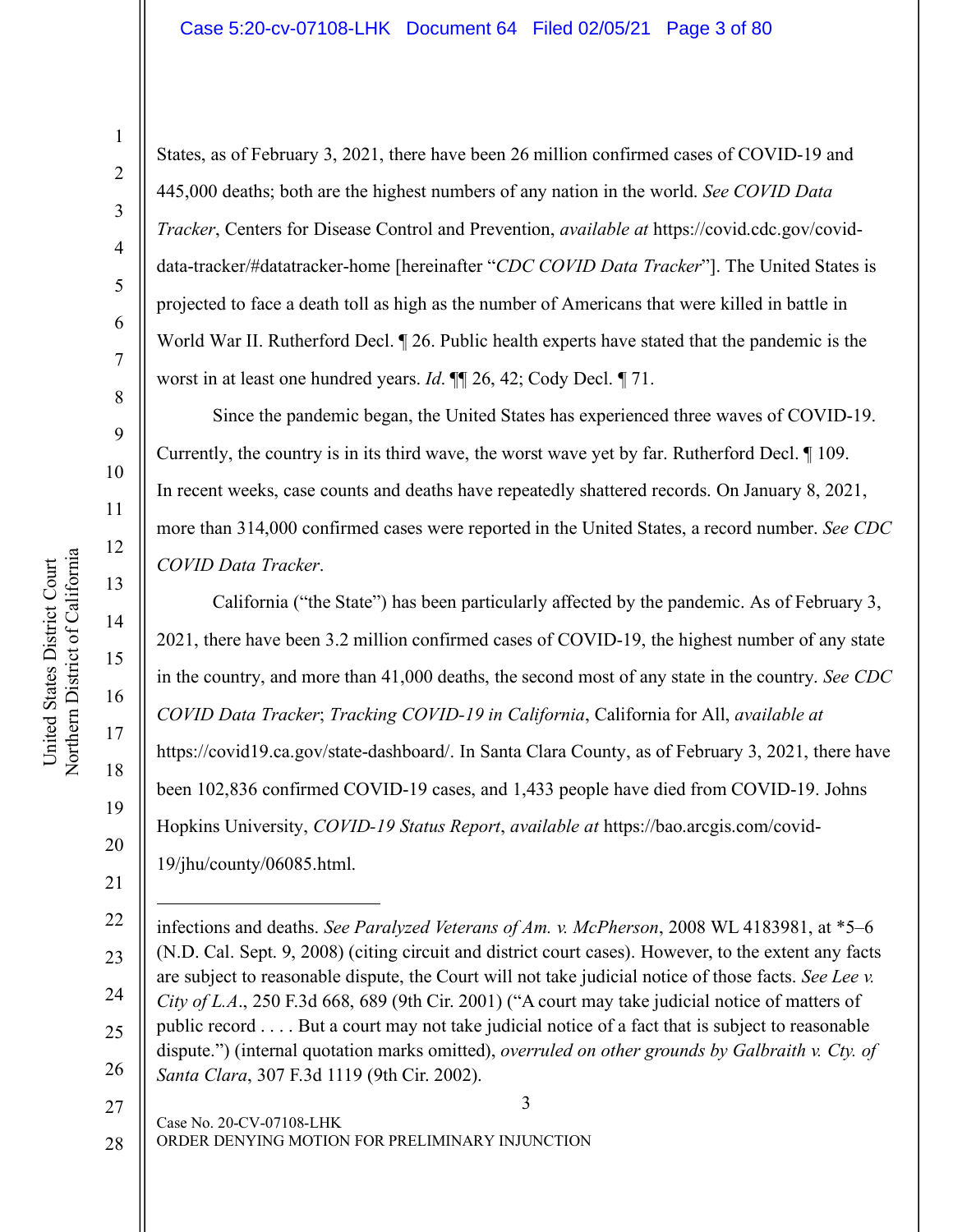#### Case 5:20-cv-07108-LHK Document 64 Filed 02/05/21 Page 4 of 80

United States District Court

United States District Court

1

2

3

4

5

6

7

8

9

19

20

21

22

23

24

25

26

California has been particularly impacted during the current wave of the pandemic, when cases and deaths have repeatedly shattered records. From November 16, 2020 to December 16, 2020, the number of new cases per day jumped from 9,890 to 53,711. *See CDC COVID Data Tracker.* Deaths have spiked as well. Prior to the current wave, the record number of deaths per day was 219 on August 1, 2020. *Id*. However, during the current wave, the record number of deaths per day was 764 on January 22, 2021, or almost four times the previous record. *Id*.

The current wave of the pandemic has also strained hospital capacity. In recent weeks, the State and various counties, including Santa Clara County, had 0 percent remaining ICU capacity. *See About COVID-19 Restrictions*, California For All, https://covid19.ca.gov/stay-home-exceptfor-essential-needs/ (last accessed January 19, 2021); COVID-19 Hospitalizations Dashboard, County of Santa Clara Emergency Operations Center, *available at*

https://www.sccgov.org/sites/covid19/Pages/dashboard-hospitals.aspx. As a result of the current wave, Los Angeles County recently released a memorandum directing that patients not be transported if they go into cardiac arrest and cannot be revived in the field. *See EMS Transport of Patients in Traumatic and Nontraumatic Cardiac Arrest*, *available at*

http://file.lacounty.gov/SDSInter/dhs/1100458 Directive 6revTransportofTraumaticandNontraum aticCardiacArrest.pdf.

As of February 3, 2021, Santa Clara County, which has a population of 1.9 million, has 5 percent remaining ICU capacity, which corresponds to just 16 ICU beds. COVID-19 Hospitalizations Dashboard, County of Santa Clara Emergency Operations Center, *available at* https://www.sccgov.org/sites/covid19/Pages/dashboard-hospitals.aspx; Cody Decl. ¶ 5.

#### **2. How COVID-19 Spreads**

COVID-19 is highly contagious. Lipsitch Decl. ¶ 20. It has a reproduction rate of 2 to 6, meaning that, if uncontrolled, each person with COVID-19 spreads it to between two and six others. *Id.* This reproduction rate causes the number of COVID-19 infections to multiply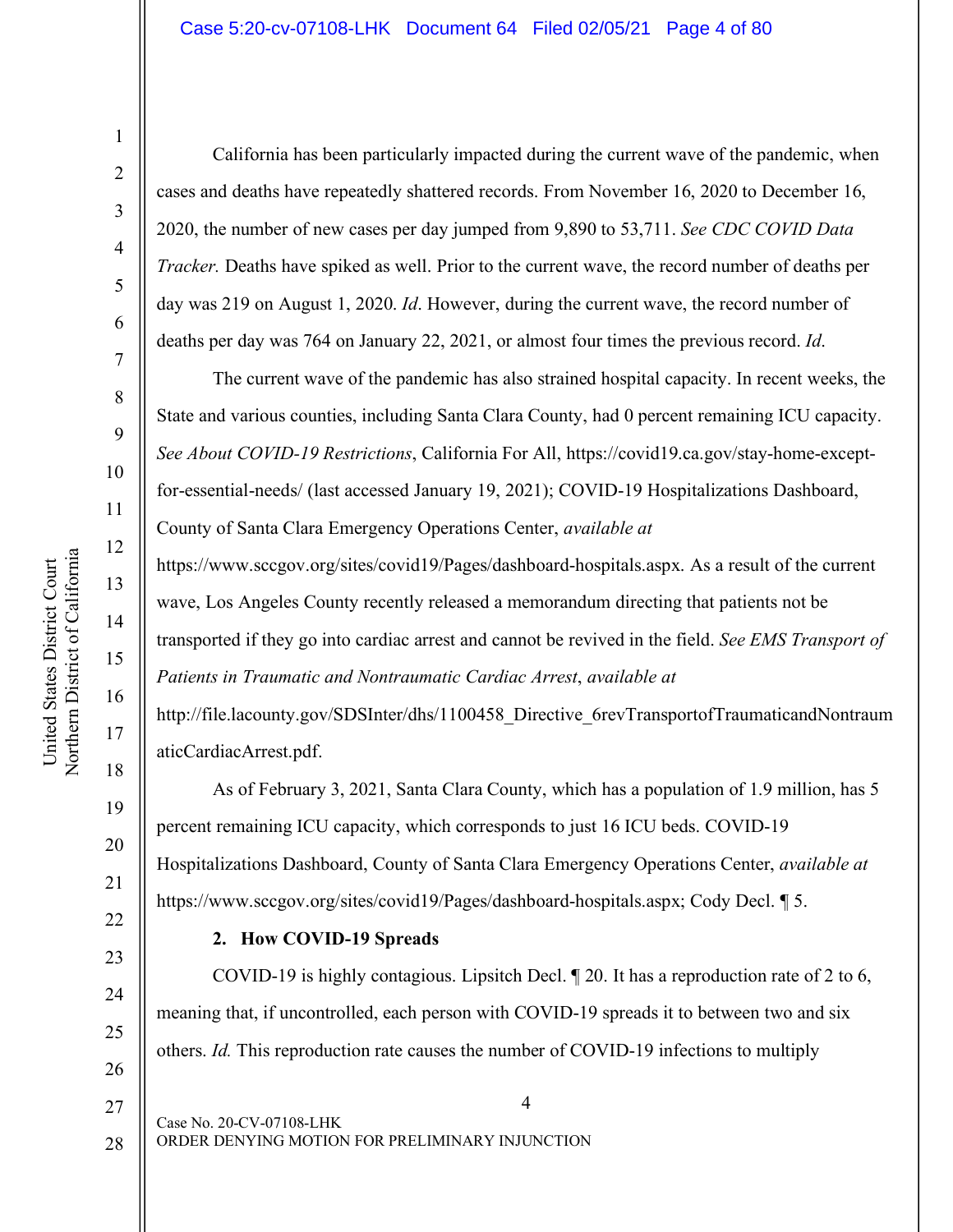exponentially. *Id.* If a virus has a reproduction rate of more than one, the epidemic will grow, and disease and death in the population will increase. Stoto Decl. ¶¶ 10, 12; Watt Decl. ¶ 26.

COVID-19 is transmitted when an individual is exposed to a sufficient dose of the virus to overcome the body's defenses. Watt Decl. ¶ 33. COVID-19 is primarily spread through respiratory droplets from an infected person's nose or mouth. Rutherford Decl. ¶¶ 28–33, Watt Decl. ¶¶ 25– 32. Although transmission by contact with an object on which the virus is present is believed to be possible, it is rare. Rutherford Decl. ¶ 31; Watt Decl. ¶ 29.

Instead, individuals are likely to be exposed to a sufficient dose of the virus to be infected when they are in close proximity with an infected person for an extended period of time, which permits viral droplets or particles to move from the infected person to others. Watt Decl. ¶¶ 33, 37–44; Rutherford Decl. ¶ 74. The higher the dose of the virus to which someone is exposed, the more likely they are to become seriously ill. Rutherford Decl. ¶ 34.

COVID-19 can be spread by individuals exhibiting no symptoms. About 40 percent of those who are infected are asymptomatic, but asymptomatic people can still spread the virus. Cody Decl. ¶ 9; Rutherford Decl. ¶ 28; Watt Decl. ¶¶ 30–31; Reingold Decl. ¶ 23. Furthermore, even individuals who develop symptoms are believed to be most contagious the day before they develop symptoms. Watt Decl. ¶ 32.

Because COVID-19 can be spread by individuals who are asymptomatic or presymptomatic, it is difficult to control. Watt Decl. ¶ 32. Many people who are infected are not aware that they are sick, so they do not take the appropriate precautions, such as isolating themselves at home. Rutherford Decl. ¶ 28; Watt Decl. ¶ 32. In addition, people who are healthy are often not able to determine by mere observation whether others they are with are sick. Watt Decl. ¶ 39.

Individuals are likely to be exposed to a sufficient dose of the virus to be infected when they are in close proximity with an infected person for an extended period of time, which permits

Northern District of California Northern District of California United States District Court United States District Court

1

2

3

4

5

6

7

8

9

10

11

12

13

14

15

16

17

18

19

20

21

22

23

24

25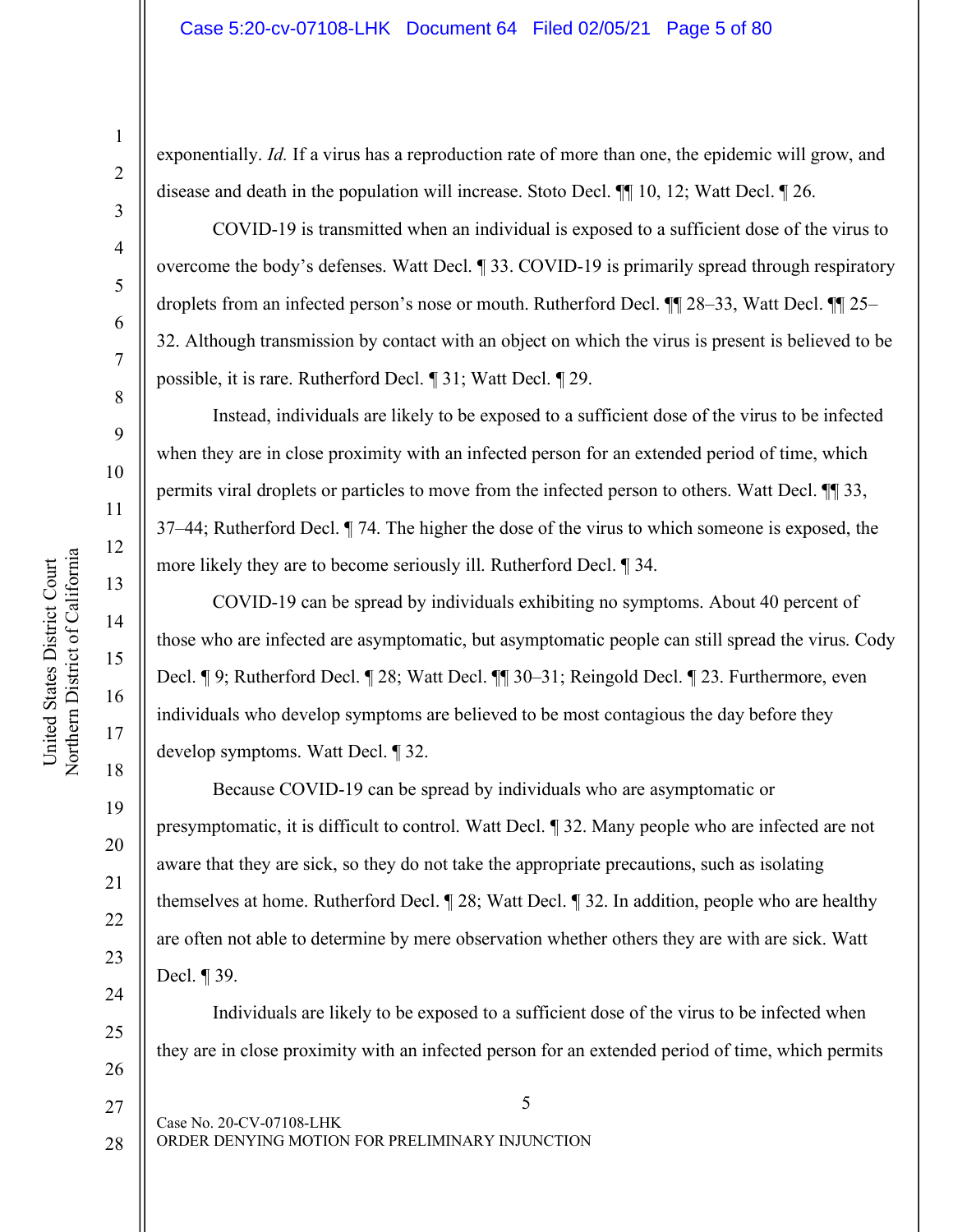viral droplets or particles to move from the infected person to others. Watt Decl. ¶¶ 33, 37–44. Accordingly, gatherings, which bring individuals from different households together for an extended period of time, are particularly risky settings for the transmission of COVID-19. *Id*.; Rutherford Decl. ¶¶ 60, 76–77; Cody Decl. ¶¶ 34–35.

The more time that a non-infected person spends in close proximity to an infected person, the higher the likelihood that viral particles will move from the infected person to the non-infected person. Watt Decl. ¶¶ 33, 37–44. For this reason, the risk of COVID-19 transmission increases with the duration of the gathering. Rutherford Decl.  $\parallel$  78; Watt Decl.  $\parallel$  43.

The higher the number of households that gather together, the higher potential there is for the virus to spread. Watt Decl. ¶ 42; Rutherford Decl. ¶ 77. This is because having a larger gathering increases the number of people who can be infected, and those people can then infect others. Watt Decl. ¶ 42. In addition, having a larger gathering increases the likelihood that a person who is infected with COVID-19 is present. *Id*.; Cody Decl. ¶ 34. Furthermore, the likelihood that an infected person is present is increased further where a gathering takes place in a county in which there is a high prevalence of infection. *Id*.; Rutherford Decl. ¶ 81; Stoto Decl. ¶¶ 10, 18.

Indoor gatherings are particularly dangerous because in an indoor environment with limited ventilation, the virus disperses less easily and can remain in the air for a long period of time, which allows it to accumulate into doses large enough to overcome the immune system. Watt Decl. ¶ 44; Rutherford Decl. ¶¶ 60, 76–77; Reingold Decl. ¶ 20; Cody Decl. ¶ 29. One study found that the likelihood of transmitting COVID-19 was 18.7 times greater in a closed environment than in an open environment. Watt Decl. ¶ 44. Accordingly, the CDC advises that activities are safer when they are held in outdoor spaces. Cody Decl. ¶ 31. However, even outdoor gatherings carry a risk that the virus will be transmitted, especially when individuals are in close proximity for an extended period. Rutherford Decl. ¶ 77.

1

2

3

4

5

6

7

8

9

10

11

12

13

14

15

16

17

18

19

20

21

27

28

26

6

ORDER DENYING MOTION FOR PRELIMINARY INJUNCTION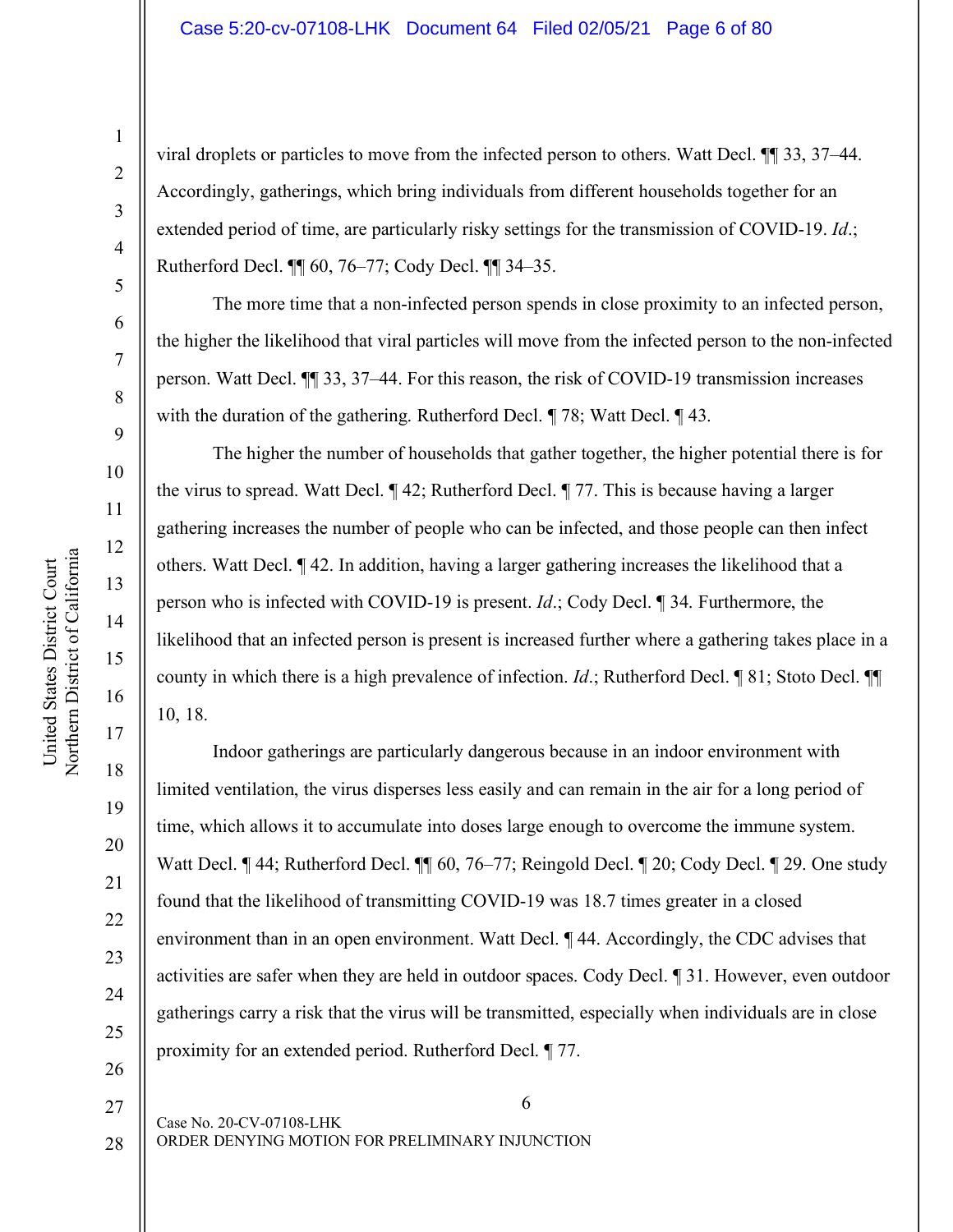#### Case 5:20-cv-07108-LHK Document 64 Filed 02/05/21 Page 7 of 80

20

21

22

23

24

25

26

27

28

1

Singing, chanting, shouting, loud talking, and sustained conversations present particularly high risks of infection because they involve vocalization, which increases the number of droplets or particles that emit from an infected individual and the distance those droplets or particles can travel. Rutherford Decl. ¶¶ 29, 79; Reingold Decl. ¶¶ 20–22; Cody Decl. ¶ 35. Although droplets will normally fall to the ground within six feet, droplets can travel double that length, or twelve feet, if a person is singing or speaking loudly. Rutherford Decl. ¶ 29. For these reasons, after a choir rehearsal in Washington attended by 61 people, 32 people were confirmed COVID-19 cases, 20 people were probable COVID-19 cases, 3 people were hospitalized, and 2 people died. Reingold Decl. ¶ 22; Cody Decl. ¶ 36.

Wearing face coverings and maintaining at least six feet of physical distance diminish the risk of infection. Watt Decl. ¶¶ 38, 45–46, 48. However, a significant risk of infection remains, particularly when people get together for extended periods and in environments with limited ventilation, such as indoors. *Id*.; Rutherford Decl. ¶¶ 60, 76–77, 84. Accordingly, wearing a face covering and physical distance are measures that should be taken in addition to, not instead of, refraining from lengthy interactions. Rutherford Decl. ¶ 60; Watt Decl. ¶ 50.

In sum, because the virus spreads when droplets or particles move from an infected person to a non-infected person, gatherings are particularly likely to lead to viral spread. Gatherings are especially likely to lead to the spread of COVID-19 when: (1) the duration of time that the gathering is held increases; (2) the number of people and households gathering increases; (3) the rate of COVID-19 in the community increases; (4) the gathering is held indoors; and (5) the gathering involves vocalization, such as loud speaking or singing. Although wearing a face covering and physical distancing diminish the risk of spreading COVID-19, a significant risk of infection remains, especially when gatherings are held indoors.

Because of the dangers of gatherings, at least 23 of 30 California counties experiencing increases in their COVID-19 cases identified gatherings as a cause of the rise in cases. Watt Decl.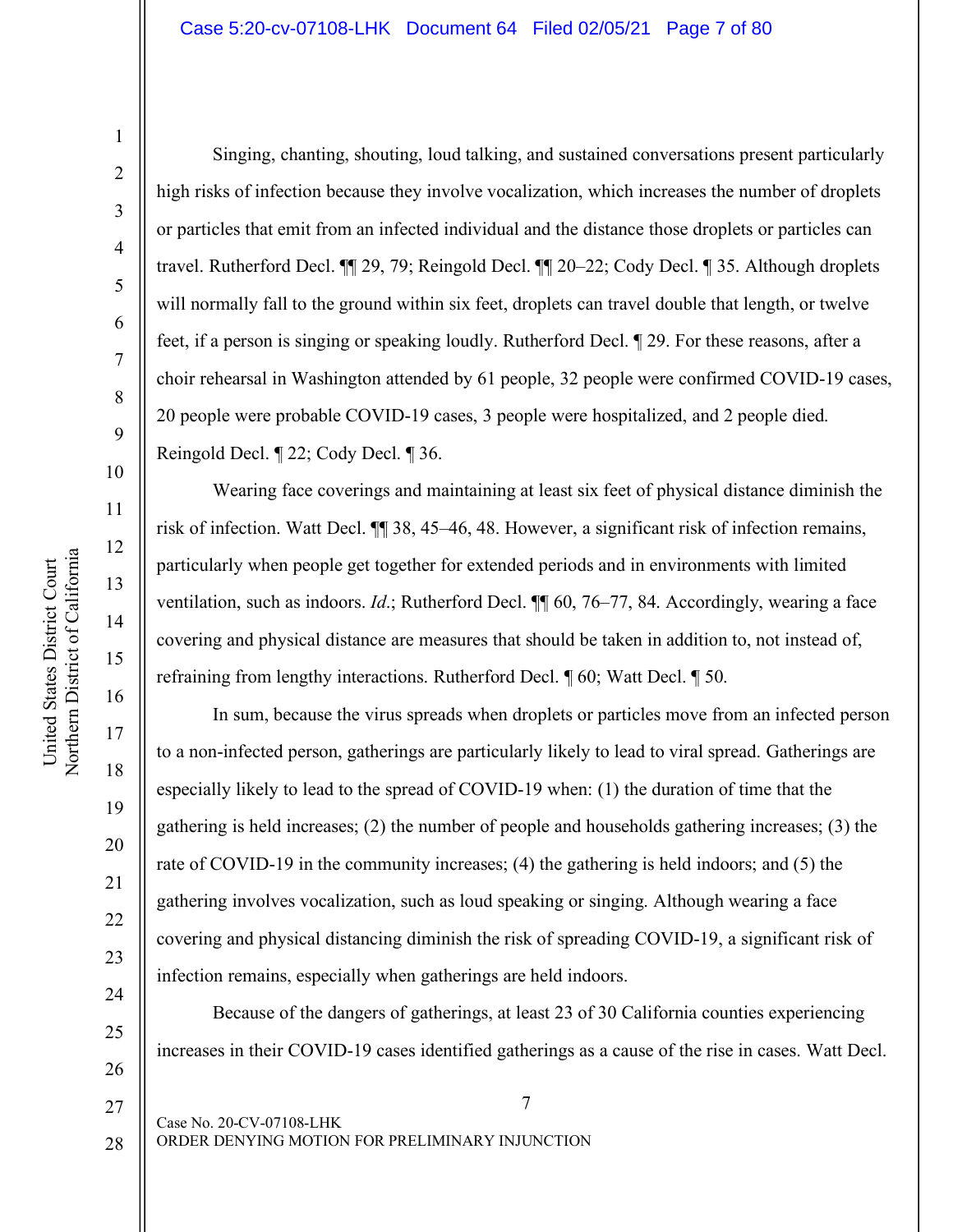#### Case 5:20-cv-07108-LHK Document 64 Filed 02/05/21 Page 8 of 80

United States District Court

United States District Court

1

2

3

4

5

6

7

8

9

19

20

21

22

23

24

25

26

¶ 41. In Sacramento, 71 cases of COVID-19 were linked to a church that held large indoor services and smaller services in private homes. Cody Decl. ¶ 37. In Maine, an indoor wedding attended by 62 people resulted in more than 180 infections, including among people living at a long-term healthcare facility and at a jail. *Id*. Eight people who did not attend the wedding died. *Id*. In Michigan, 187 infections were connected to an indoor bar and restaurant with a live DJ and an open dance floor. *Id*. Of the total cases traced back to the restaurant, 144 were people who had been to the venue, and 43 were family members, friends, and other contacts who had not. *Id*.

When California has put restrictions on gatherings into place, there has been a decrease in cases. *Id*. ¶¶ 62, 93. The County has also seen a decrease in cases when gatherings have been restricted. Cody Decl. ¶ 19. For example, when the County first issued a shelter-in-place order, the case count was doubling every five days. *Id*. By contrast, after the County implemented its order, the case count was doubling every three and a half months. *Id*. The County estimates that its shelter in place orders prevented 80 percent of the infections that would have occurred. *Id*. ¶ 20. One study estimates that without the stay at home orders at the outset of the pandemic, ten times as many people would have become infected with COVID-19. Maldonado Decl. ¶ 15.

#### **3. The Effects of COVID-19**

COVID-19 results in a wide range of symptoms, from none at all to severe illness and death. Watt Decl. ¶ 21. COVID-19 can cause pneumonia, respiratory failure, other organ failure, cardiovascular events, strokes, seizures, and death. Rutherford Decl. ¶ 21; Watt Decl. ¶ 22; Reingold Decl. ¶ 14.

The risk of severe illness from COVID-19 increases steadily with age. Watt Decl. ¶ 22; Reingold Decl. ¶ 15.2 However, many younger people have become seriously ill and died from

<sup>&</sup>lt;sup>2</sup> The CDC previously stated that those in specific age thresholds were more at risk for severe illness. Watt Decl. ¶ 22. However, the CDC now warns that the risk of severe illness increases steadily as a person ages, and it is not only those over 65 who are most at risk. *Id*.

Case No. 20-CV-07108-LHK ORDER DENYING MOTION FOR PRELIMINARY INJUNCTION 27 28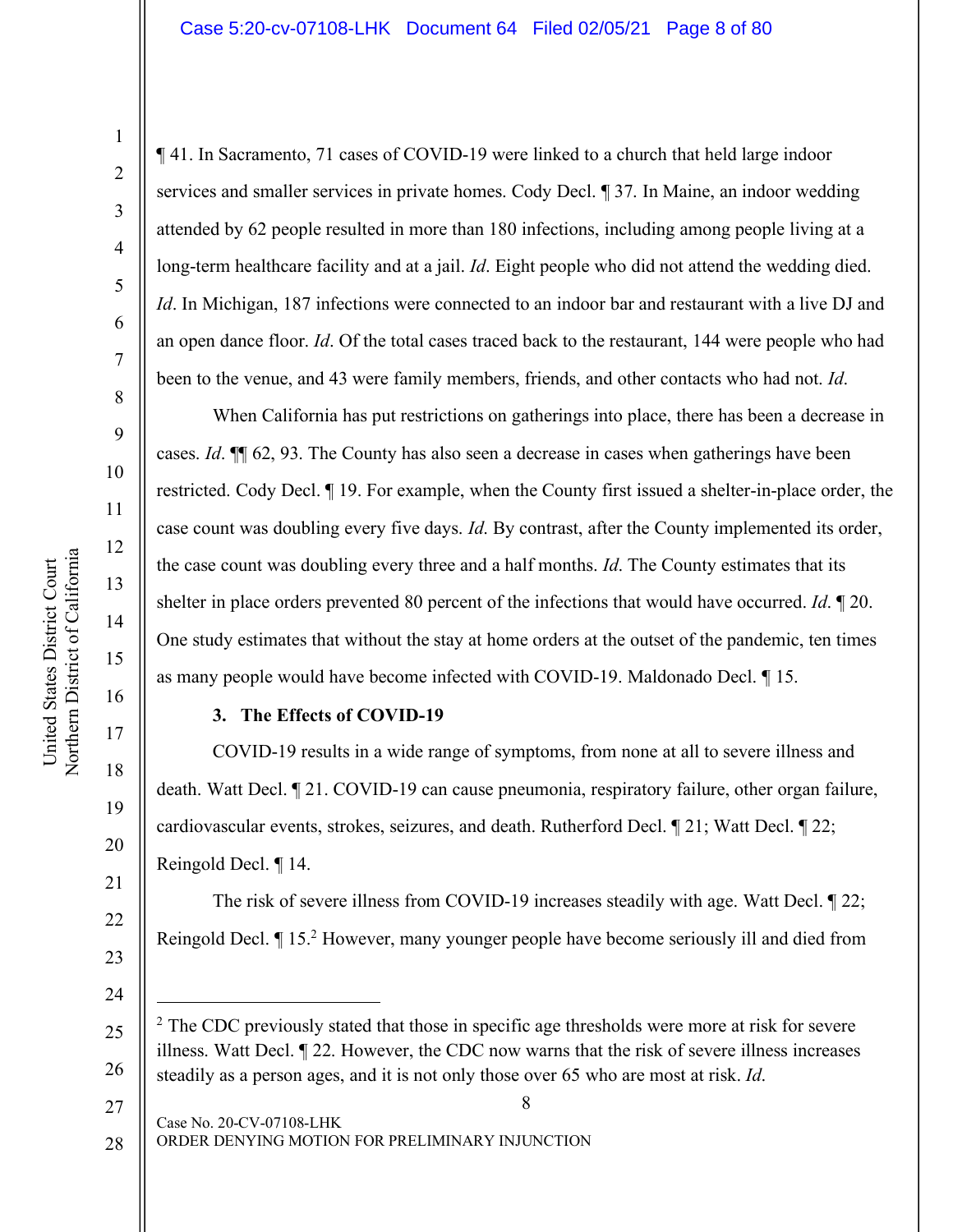#### Case 5:20-cv-07108-LHK Document 64 Filed 02/05/21 Page 9 of 80

COVID-19. About twenty percent of those who have died of COVID-19 in the United States have been younger than 65 years old. Lipsitch Decl. ¶ 28. In addition, nearly two thousand people who have died of COVID-19 were younger than 30 years old as of February 3, 2021. *See CDC COVID Data Tracker*.

Indeed, people of any age with underlying conditions and pregnant women are at increased risk of severe illness from COVID-19. *Id*.; Rutherford Decl. ¶ 99. Underlying conditions that increase the risk of serious illness include cancer, chronic kidney disease, chronic obstructive pulmonary disease, heart conditions, immunocompromised state, obesity, severe obesity, pregnancy, sickle cell disease, smoking, and type 2 diabetes mellitus. Reingold Decl. ¶ 15. Underlying conditions that might increase the risk of serious illness include asthma (moderate to severe), cerebrovascular disease, cystic fibrosis, hypertension or high blood pressure, immunocompromised state, neurologic conditions, liver disease, being overweight, pulmonary

¶ 22. Although a minority of COVID-19 patients require hospitalization, a high number of overall infections results in a high number of hospitalizations. Lipsitch Decl. ¶ 17. As a result of the number of patients who require hospitalization, COVID-19 outbreaks have created a public health crisis of the highest magnitude. Rutherford Decl. ¶ 26; Reingold Decl. ¶ 13. The hospital system is so full that it cannot provide appropriate treatment for people who have COVID-19 or otherwise

27 28

1

2

3

4

5

6

7

8

9

10

11

12

13

14

15

16

17

18

19

20

21

22

23

24

25

26

fibrosis, thalassemia, and type 1 diabetes mellitus. *Id*. The CDC has found that approximately six in ten Americans have been diagnosed with a subset of the COVID-19 underlying conditions. Specifically, six in ten Americans have been diagnosed with at least one of the following: heart disease, cancer, chronic lung disease, stroke, Alzheimer's disease, diabetes, or chronic kidney disease. Reingold Decl. ¶ 17. Moreover, four in ten Americans have been diagnosed with more than one of these conditions. *Id*. These conditions are more common in communities of color and low-income communities. Lipsitch Decl. ¶ 28. Approximately 15 percent of COVID-19 patients require hospitalization. Rutherford Decl.

ORDER DENYING MOTION FOR PRELIMINARY INJUNCTION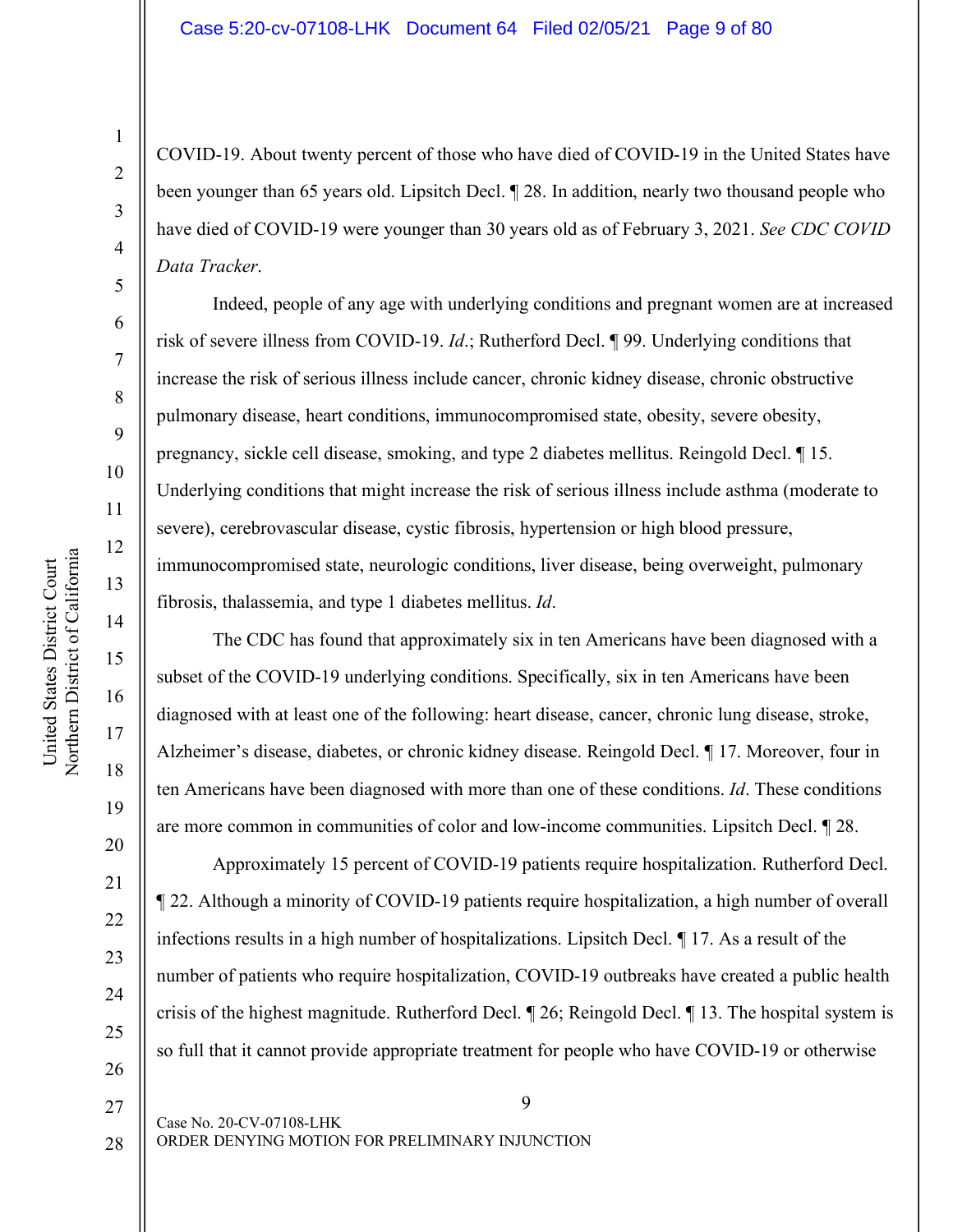treatable conditions. Rutherford Decl. ¶ 26.

Even individuals who are not hospitalized can face serious and long-term effects from COVID-19, including cardiovascular, neurologic, renal, and respiratory damage, psychiatric effects, and loss of limbs from blood clotting. Cody Decl. ¶ 7; Han Decl. ¶ 20; Watt Decl. ¶ 23; Rutherford Decl. ¶¶ 23–25, 97. For example, the National Collegiate Athletic Association found that college football players who had recovered from asymptomatic or mildly symptomatic COVID-19 infections had a high rate of myocarditis, which can lead to cardiac arrest with exertion. Rutherford Decl. ¶ 25. Much remains unknown about the effects of a COVID-19 infection, as it typically takes years for scientists to fully analyze a new virus. Rutherford Decl. ¶ 16; Watt Decl. ¶ 18.

There is currently no cure or generally effective treatment for COVID-19. Rutherford Decl. ¶ 38; Watt Decl. ¶ 24. Patients who have trouble breathing can receive breathing and blood oxygenation assistance. *Id*. However, when it is not possible to administer sufficient oxygen through an external device, patients must be intubated and provided breathing assistance using a ventilator. *Id*. Although the treatments have improved since the beginning of the pandemic, there are still many deaths even with the improved treatments. Rutherford Decl. ¶ 40.

Although the first COVID-19 vaccines were approved on December 11, 2020 and December 18, 2020, access to the vaccines remains limited in most communities to health care workers and older adults. In the meantime, prior to the widespread availability of the vaccine, the strategies recommended by the vast consensus of public health experts include stay at home orders, physical distancing requirements, and limitations on gatherings. Rutherford Decl. ¶ 50; Stoto Decl. ¶ 15; Watt Decl. ¶¶ 51–52; Reingold Decl. ¶ 27; Cody Decl. ¶ 75; Maldonado Decl. ¶¶ 13, 18.

10 Case No. 20-CV-07108-LHK ORDER DENYING MOTION FOR PRELIMINARY INJUNCTION 27 28

1

2

3

4

5

6

7

8

9

10

11

12

13

14

15

16

17

18

19

20

21

22

23

24

25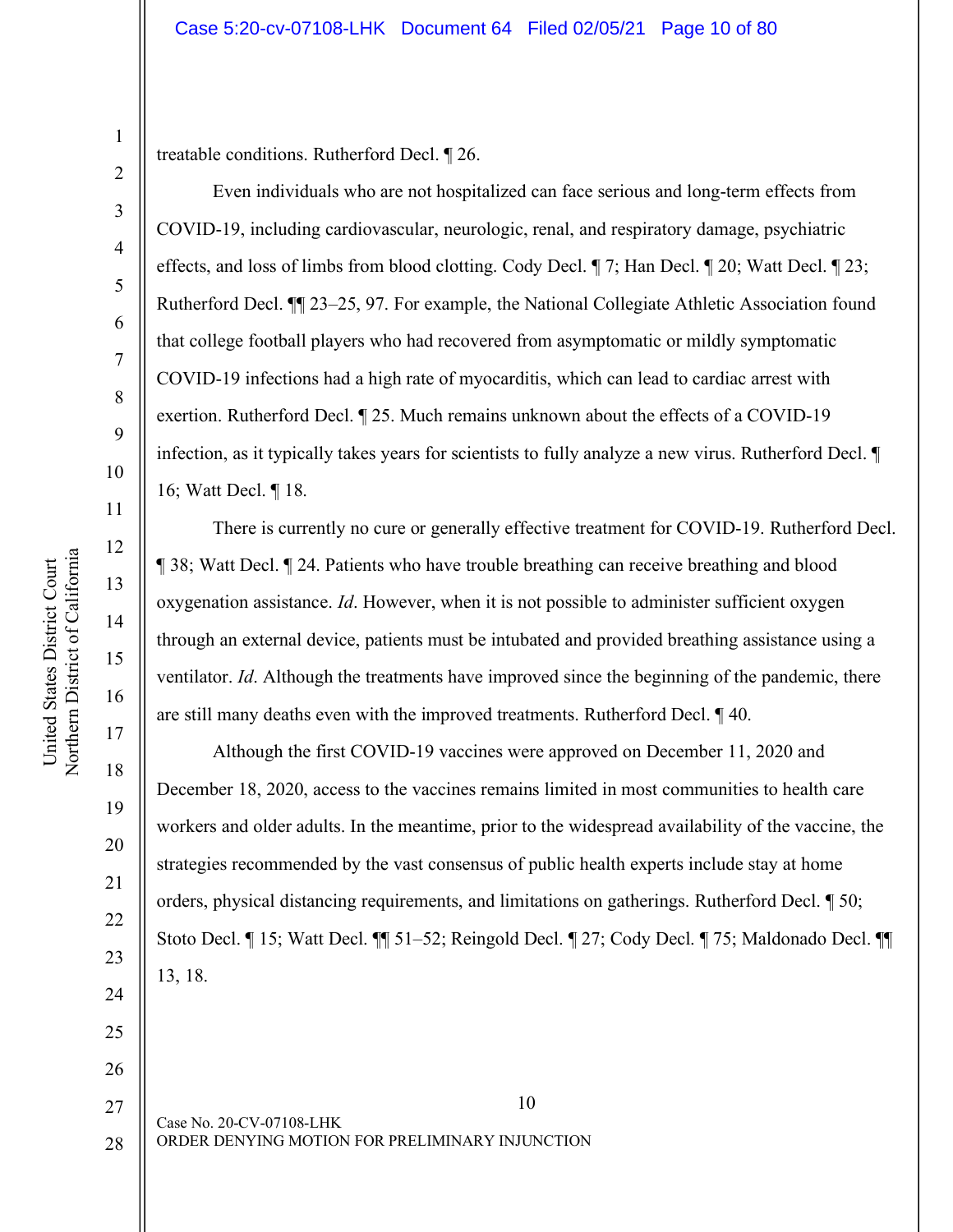## **The State's and the County's Response to COVID-19**

### **1. The State's Response**

Since the start of the pandemic, the State's restrictions have constantly evolved based on the scientific understanding of how COVID-19 spreads, the level of spread of COVID-19 in the State, and the extent to which the State's hospitals and ICUs lacked capacity.

On March 4, 2020, Governor Newsom proclaimed a State of Emergency in California. Haddad Decl. Exh. 6.<sup>3</sup> Two weeks later, as the first wave of COVID-19 was spreading, Governor Newsom issued Executive Order N-33-20, the Stay at Home Order, which required "all individuals living in the State of California to stay home or at their place of residence except as needed to maintain continuity of operations of the federal critical infrastructure sectors." Haddad Decl. Exh. 7.

On April 28, 2020, as the first wave of infections came to an end, Governor Newsom announced a "Resilience Roadmap," which outlined four stages for reopening: (1) safety and preparation; (2) reopening of lower-risk workplaces and other spaces; (3) reopening of higher-risk workplaces and other spaces; and (4) ending the Stay at Home Order. Haddad Decl. Exh. 9.

During the summer of 2020, there was a second, and bigger, wave of COVID-19 infections and deaths. Watt Decl. ¶ 66. On July 13, 2020, the State tightened restrictions, ordering closures of bars, pubs, brewpubs, breweries, restaurants, wineries, tasting rooms, family entertainment centers, movie theaters, zoos, museums, and cardrooms. Haddad Decl. Exh. 10 at 5–6; Watt Decl. ¶¶ 74–75. In counties that had heightened infection rates, the State also ordered the closure of indoor operations of houses of worship, offices for non-critical infrastructure sectors, personal care services, hair salons, barbershops, gyms, fitness centers, and malls. *Id.* at 6. As a result of these restrictions, the infection rate decreased significantly. Watt Decl. ¶ 76.

24

25

27

Case No. 20-CV-07108-LHK ORDER DENYING MOTION FOR PRELIMINARY INJUNCTION 28

1

2

3

4

5

6

7

8

9

10

11

12

13

14

15

16

17

18

19

20

21

22

<sup>26</sup> <sup>3</sup> The parties include the State and the County restrictions at issue in this case as exhibits to their declarations. The Court cites to these restrictions throughout the order by citing to the exhibits.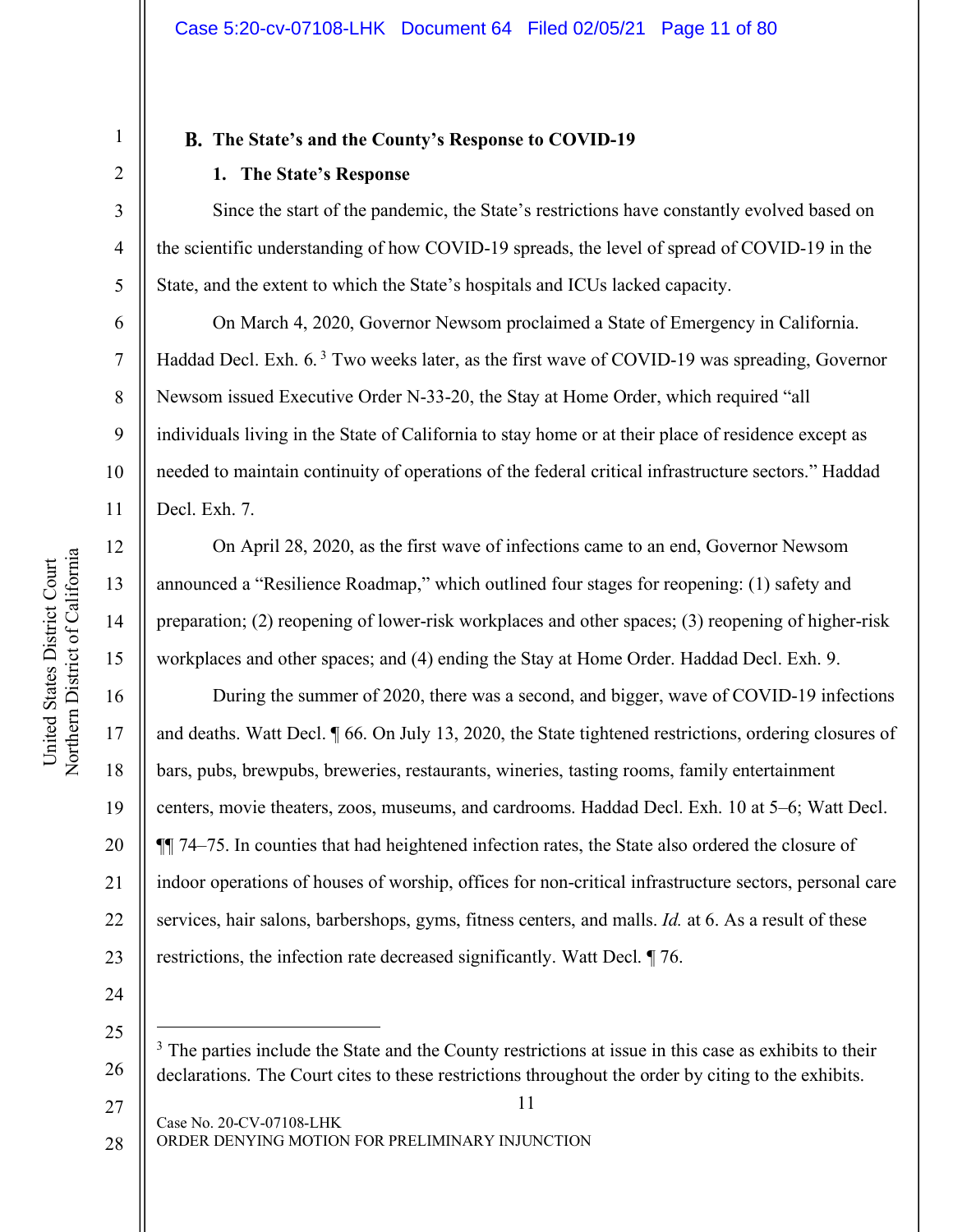#### Case 5:20-cv-07108-LHK Document 64 Filed 02/05/21 Page 12 of 80

On August 28, 2020, the Governor announced the Blueprint for a Safer Economy ("the Blueprint"), which is an umbrella designation for the COVID-related restrictions enacted by the State. Haddad Decl., Exh. 11. Some of the Blueprint's restrictions are being challenged by Plaintiffs in this case.

The Blueprint is a framework that prescribes restrictions based on the risk tier of the county. *Id.* Counties are assigned to the widespread tier, the substantial tier, the moderate tier, and the minimal tier. *Id.* Counties are assigned to a tier based on: (1) the average number of cases per 100,000 residents over a seven-day period; (2) the average percentage of COVID tests that come back positive over a seven-day period; and (3) the health equity metric, which looks at case counts and positivity rates in the County's most disadvantaged neighborhoods, as measured by voting participation, tree coverage, and retail density. *Id.*; Watt Decl. ¶ 76; Kurtz Decl. ¶¶ 17, 22–24.

The Blueprint's restrictions differ based on the tier the county is in. In assigning activities to each tier, the State considered eight objective factors, which are associated with the likelihood that a given activity will result in the spread of COVID-19: (1) the ability to accommodate face covering wearing at all times; (2) the ability to physically distance between individuals of different households; (3) the ability to limit the number of people per square foot; (4) the ability to limit the duration of exposure; (5) the ability to limit the amount of mixing of people from different households; (6) the ability to limit the amount of physical interactions; (7) the ability to optimize ventilation; and (8) the ability to limit activities that are known to increase the possibility of viral spread, such as singing, shouting, and heavy breathing. Kurtz Decl. ¶ 20.

The Blueprint assigns activities to tiers as follows. Counties in the widespread tier are subject to the most severe restrictions. Haddad Decl. Exh. 12. No indoor gatherings are permitted, and outdoor gatherings are limited to three households maximum. *Id*. Restaurants, wineries, cardrooms, gyms, museums, zoos, movie theaters, and family entertainment centers can operate outdoors only. *Id*. Retail and shopping centers can operate at a maximum of 25 percent capacity.

Northern District of California Northern District of California United States District Court United States District Court

1

2

3

4

5

6

7

8

9

10

11

12

13

14

15

16

17

18

19

20

21

22

23

24

25

26

27

28

12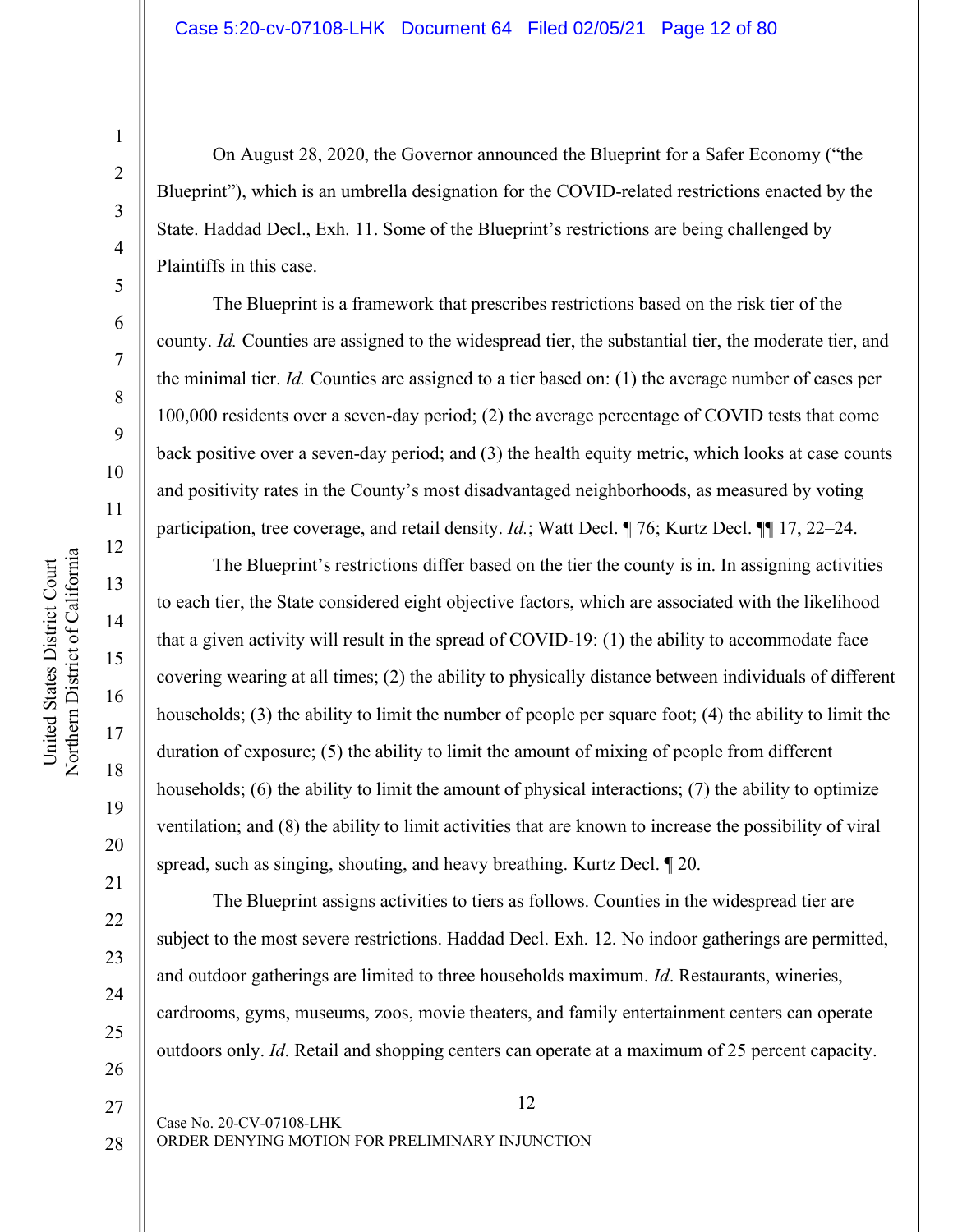*Id*. Houses of worship also can operate outdoors only. In addition, on November 21, 2020, the State added a curfew for counties in the widespread tier, who must stop "non-essential" activities between 10 p.m. and 5 a.m.

In the substantial tier, gatherings are "strongly discouraged" but permitted indoors with up to three households. *Id*. Shopping centers can operate at a maximum of 50 percent capacity. *Id*. Museums and zoos can operate at a maximum of 25 percent capacity. *Id*. Restaurants and movie theaters can operate indoors at a maximum of 25 percent capacity or 100 people, whichever is fewer. *Id*. Gyms can operate at a maximum of 10 percent capacity. *Id*. Houses of worship can operate indoors at a maximum of 25 percent capacity. *Id*.

In the moderate tier, gatherings are "strongly discouraged" but permitted indoors with up to three households. *Id*. Shopping centers can operate, but they must close their common areas and reduce the capacity of their food courts. *Id*. Museums and zoos can operate at a maximum of 50 percent capacity. *Id*. Restaurants and movie theaters can operate indoors at a maximum of 50 percent capacity or 200 people, whichever is fewer. *Id*. Gyms, cardrooms, and wineries can operate at a maximum of 25 percent capacity. *Id*. Houses of worship can operate indoors at a maximum of 50 percent capacity. *Id*.

The Blueprint originally set attendance limits for houses of worship in the substantial tier at either 25 percent capacity or 100 people, whichever is fewer, and for houses of worship in the moderate tier at either 50 percent capacity or 200 people, whichever is fewer. Haddad Decl. Exh. 12. However, the fixed 100 and 200 person attendance limits were enjoined by the Ninth Circuit on January 22, 2021. *See South Bay United Pentecostal Church v. Newsom*, --- F.3d ---, 2021 WL 222814, at \*17–\*18.4

Case No. 20-CV-07108-LHK ORDER DENYING MOTION FOR PRELIMINARY INJUNCTION

1

2

3

4

5

6

7

8

9

10

11

12

13

14

15

16

17

18

19

20

21

22

23

24

25

27

<sup>26</sup> 4 The appellants in *South Bay* have asked the United States Supreme Court for an emergency writ of injunction. *See* Emergency Application for Writ of Injunction Relief Requested before Sunday January 31, 2021, No. 20-746 (U.S. filed Jan. 25, 2021). That application is pending.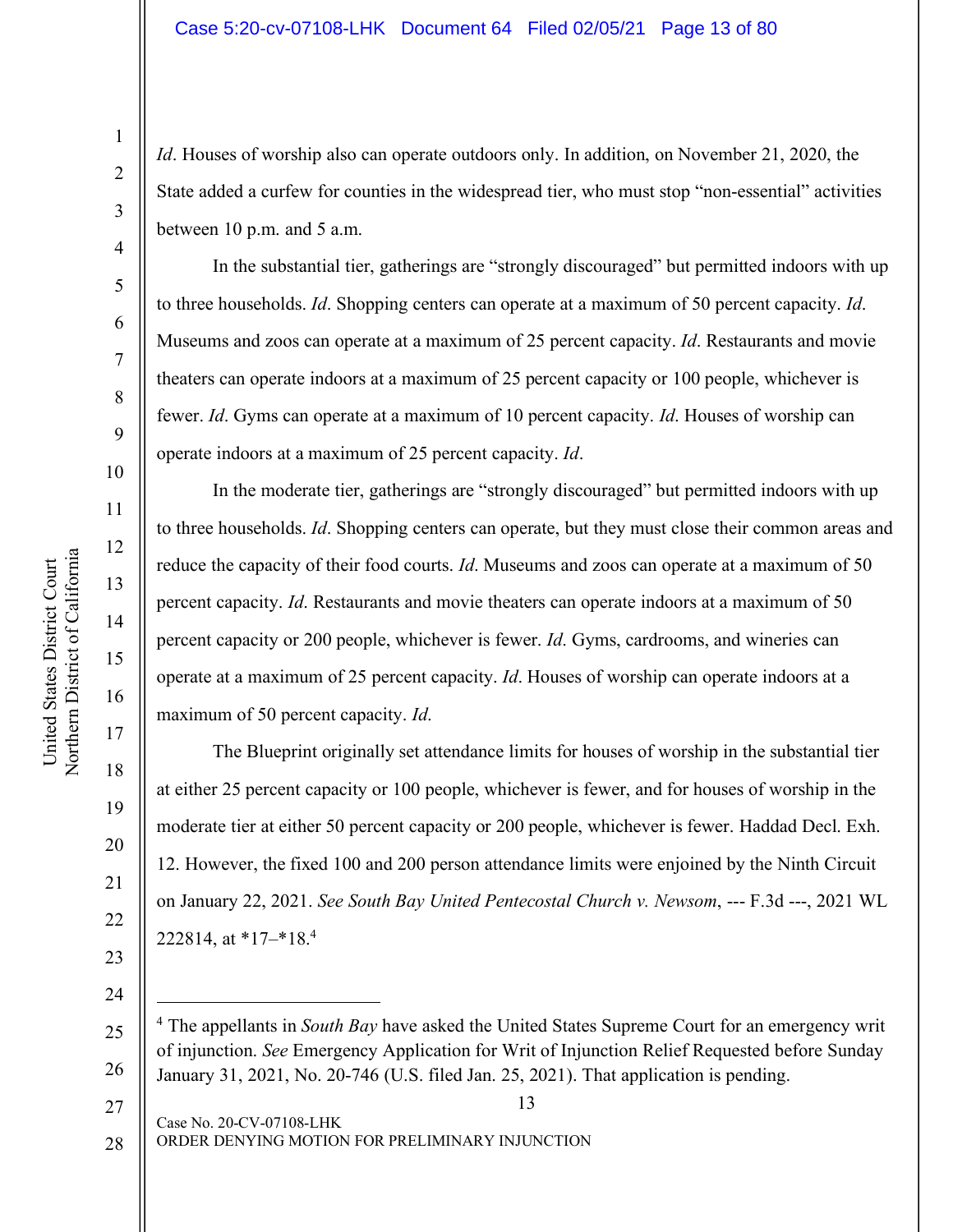United States District Court

1

2

3

4

5

6

7

8

9

10

11

12

13

14

16

17

18

19

20

21

22

23

24

25

26

27

28

In every tier, the Blueprint allows modified operation of critical infrastructure sectors, including healthcare, emergency services, the food and agriculture supply chain, the energy sector, water and wastewater management, transportation, communications and information technology, critical manufacturing, financial services, chemical and hazardous materials, defense, and industrial, commercial, residential, and sheltering facilities and services. *Id*.

On top of the Blueprint, the State's Department of Public Health issued guidance on gatherings on October 9, 2020. Dunn Decl. Exh. 32. The State banned indoor gatherings and limited outdoor gatherings to no more than three households in a two hour period, provided that the venue permitted at least six feet of distance and people wore face coverings. *Id*.; Watt Decl. ¶ 81.

On November 13, 2020, the State updated its ban on gatherings. Dunn Reply Decl. Exh. 4. In the widespread tier, indoor gatherings were banned and outdoor gatherings were limited to no more than three households. *Id*.

Beginning in November, a third, and bigger, wave of COVID-19 infections and deaths started. On December 3, 2020, the State issued a new Regional Stay at Home Order, which created five regions in the State and added additional restrictions if the region's ICU capacity dropped below 15 percent. Dunn Reply Decl. Exh. 7. The Regional Stay at Home Order required "[a]ll individuals living in the Region [to] stay home or at their place of residence except as necessary to conduct activities associated with the operation, maintenance, or usage of critical infrastructure." *Id*. Accordingly, under the Regional Stay at Home Order, all gatherings were banned. *Id*. However, outdoor worship and outdoor political expression were permitted. *Id*.

On December 4, 2020, several Bay Area counties, including Santa Clara County, adopted the Regional Stay at Home Order's restrictions even though the counties had not yet met the criteria set by the State. Dunn Reply Decl. Exh. 8. The restrictions went into effect in Santa Clara County on December 6, 2020 at 10:00 p.m. *Id*. On December 15, 2020, the Bay Area region's ICU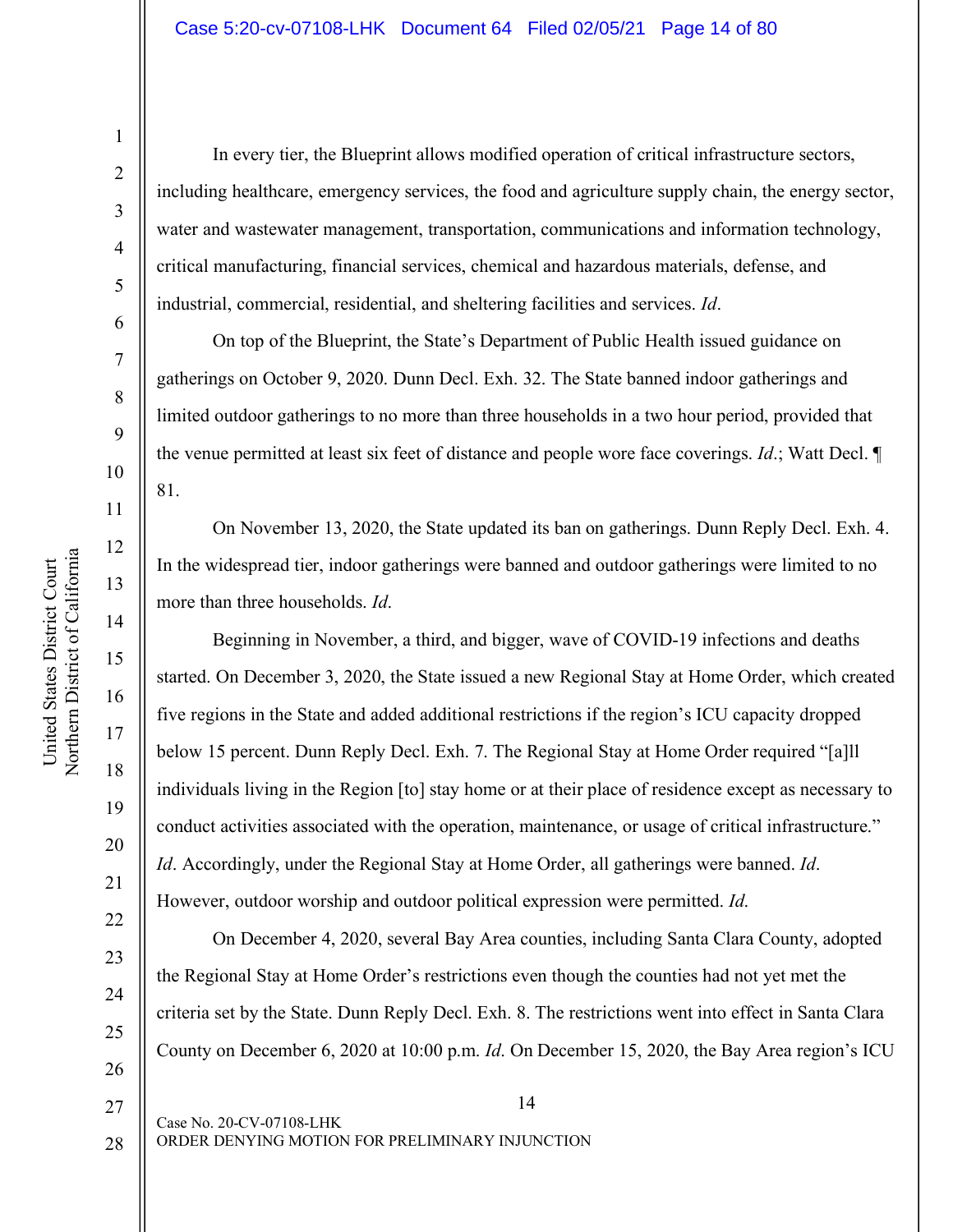capacity dropped below 15 percent, making the Regional Stay at Home Order mandatory in Santa Clara County. On January 25, 2021, the State ended the Regional Stay at Home Order. ECF No. 61 Exh. 1. However, the State's Blueprint restrictions remain in place.

### **2. The County's Response**

Like the State's restrictions, the County's restrictions have been modified as the scientific understanding of COVID-19 has progressed, as the spread of COVID-19 in the County has changed, and as the County's hospital and ICU capacity has changed.

Following the State's declaration of a State of Emergency, on March 16, 2020, the County issued a shelter-in-place order directing all individuals to stay at their place of residence except to perform limited essential activities. Cody Decl. ¶¶ 11, 13. All businesses, except certain essential businesses, were directed to cease operations, except certain minimum basic operations. *Id*. ¶ 13. All gatherings of any number were prohibited, except with members of an individual's own household. *Id*.

On March 31, 2020, the County issued an updated shelter-in-place order that extended through May 3, 2020. *Id*. ¶ 15. The Order included: (1) mandatory social distancing requirements, (2) additional restrictions on essential businesses requiring them to limit the number of people in the business and disinfect high touch surfaces; and (3) a prohibition on the use of playgrounds, dog parks, and public recreational areas. *Id*. ¶ 17.

On April 29, 2020, the County issued a revised shelter-in-place order that extended most shelter-in-place restrictions through May 31, 2020. *Id*. ¶ 22. Then, on May 18, 2020, the County issued a revised shelter-in-place order that extended most of the restrictions. *Id*. ¶ 23. However, based on the progress the County had made in slowing the spread of COVID-19, this order allowed a limited number of businesses and activities to resume operations with safety precautions in place. *Id*. ¶ 24.

On June 1, 2020, the County amended the May order. Based on the progress the County

15

United States District Court

United States District Court

1

2

3

4

5

27

28

19

20

ORDER DENYING MOTION FOR PRELIMINARY INJUNCTION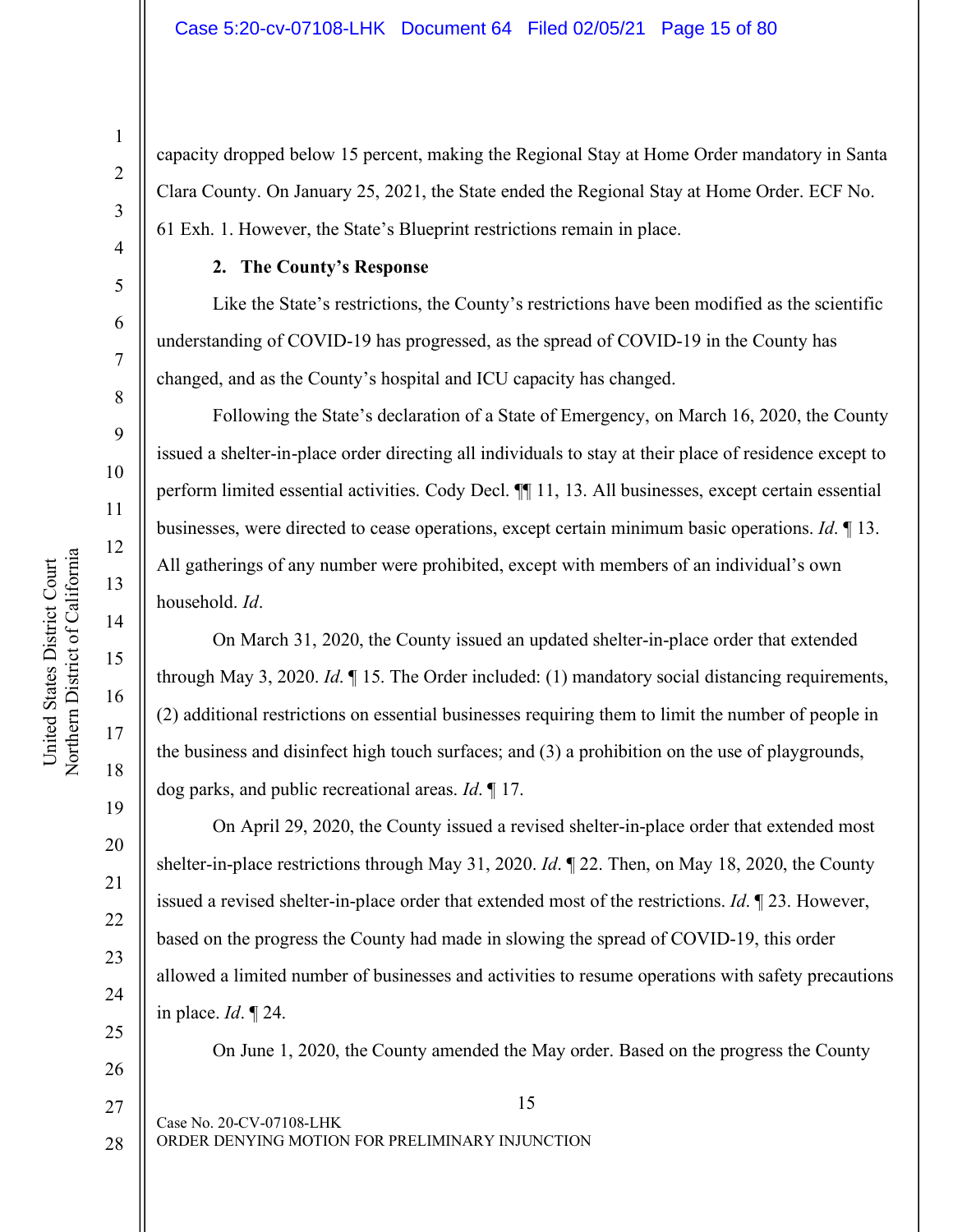#### Case 5:20-cv-07108-LHK Document 64 Filed 02/05/21 Page 16 of 80

and the Bay Area had made in slowing the spread of COVID-19, this amendment allowed additional businesses and activities to resume operations and allowed certain outdoor activities to resume with restrictions. *Id*. ¶ 27.

On July 2, 2020, the County issued a new order. *Id*. ¶ 38. Based on the County's increased capacity to implement widespread testing and contain the virus, the County transitioned from a shelter-in-place order to a longer-term harm reduction model. *Id*. ¶ 39. The order allowed most activity, travel, and business operations to resume with significant limitations to reduce the spread of the virus. *Id*. ¶ 40. Indoor and outdoor gatherings were allowed, but with face covering requirements and attendance limits. *Id*. ¶ 42.

Following the July 2 order, the County issued the three orders being challenged in this case: (1) the Mandatory Directive for Gatherings; (2) the Mandatory Directive for Personal Care Services Businesses; and (3) the Mandatory Directive for Outdoor Dining, Wineries, Bars, and Smoking Lounges ("Mandatory Directive for Outdoor Dining").

On July 8, 2020, after COVID-19 cases in the County rose, the County issued a Mandatory Directive for Gatherings, which prohibited indoor gatherings regardless of size and allowed outdoor gatherings of up to 60 people with face coverings and physical distancing. *Id*. ¶ 43. On July 14, 2020, the County issued three directives:

- an Updated Mandatory Directive for Gatherings, which limited indoor and outdoor gatherings,
- a Mandatory Directive for Personal Care Services Businesses, which prohibited any personal services on the face or neck because the client could not wear a face covering, and
- a Mandatory Directive for Outdoor Dining, which prohibited indoor dining and required restaurants to situate tables such that tables were at least 10 feet apart.

25 Dunn Decl. Exh. 40, 42, 44.

On September 5, 2020, the County revised the Mandatory Directive for Gatherings by

16 Case No. 20-CV-07108-LHK ORDER DENYING MOTION FOR PRELIMINARY INJUNCTION 27 28

19

20

21

22

23

24

26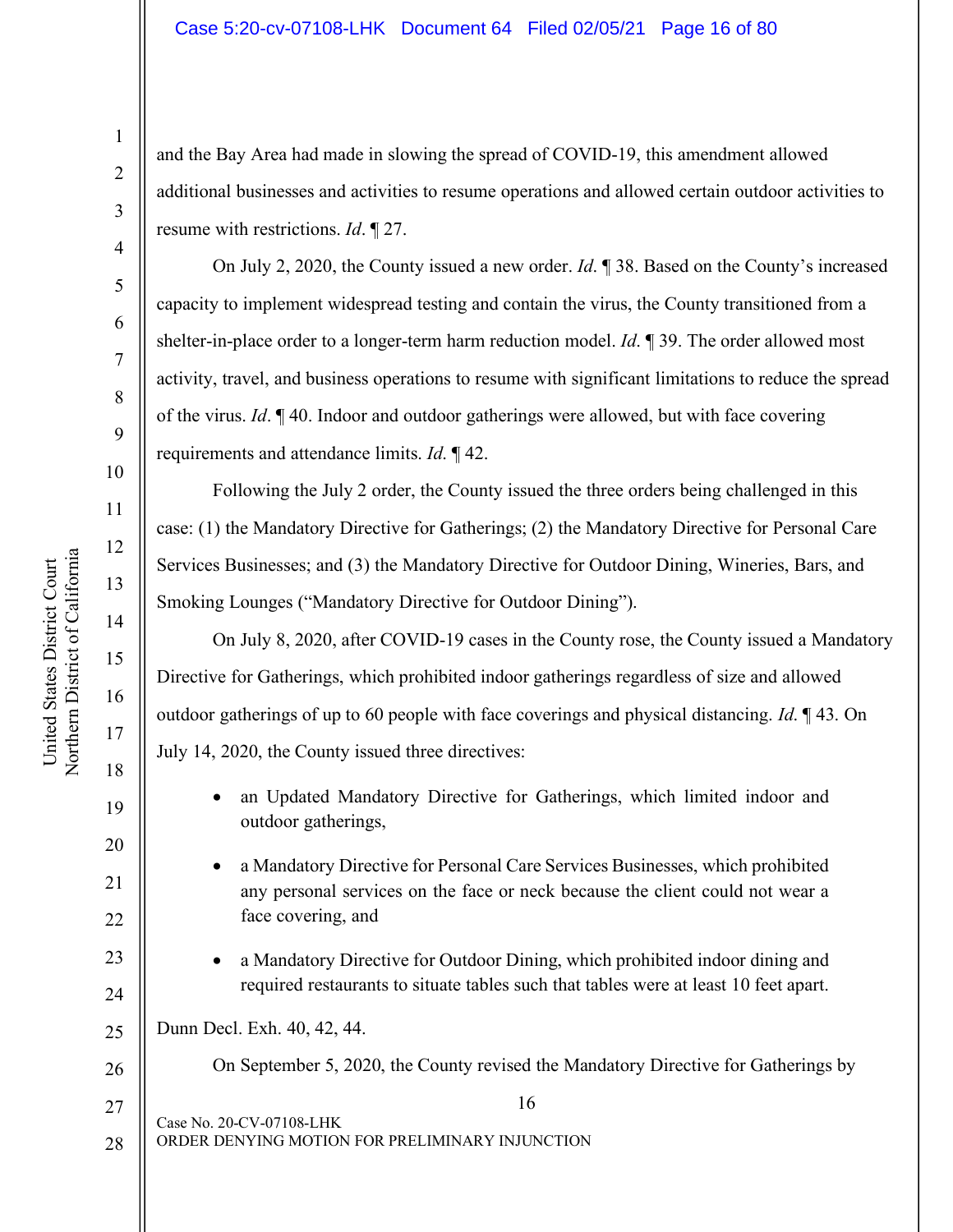13

14

15

16

17

18

19

20

21

22

23

24

25

26

relaxing some of its restrictions on outdoor gatherings. Cody Decl. ¶ 52. On October 4, 2020, the County revised the Mandatory Directive for Outdoor Dining, Wineries, Bars, and Smoking Lounges by broadening the definition of an outdoor facility to include those that have at least 50 percent of the perimeter open to the outdoors if covered, and 25 percent if uncovered. *Id*. ¶ 53. On October 4, 2020, the County also updated the Personal Care Services Directive, which permitted personal services on the face or neck as long as the provider of the service wore an N95 mask. On October 5, 2020, the County issued a revised risk reduction order, which superseded the July 2 order. *Id*. ¶ 57.

On October 13, 2020, the County modified the Mandatory Directive for Gatherings. Bussey Decl. Exh. B. For gatherings that were permitted by the State, the County limited indoor gatherings to a maximum of 100 people, while outdoor gatherings were limited to a maximum of 200 people as long as they could maintain social distancing. *Id*. On November 16, 2020, the County modified the Mandatory Directive for Gatherings. Bussey Decl. Exh. A. Unlike the October 13, 2020 version of the Mandatory Directive for Gatherings, the November 16, 2020 version prohibited indoor gatherings while maintaining the 200 person limit on outdoor gatherings. *Id*.

On October 13, 2020, the County also modified the Mandatory Directive for Outdoor Dining by broadening the definition of an outdoor facility to include those that were completely uncovered, like a courtyard, and by allowing indoor dining at the limits permitted by the Blueprint. Cody Decl. ¶ 62. On November 17, 2020, the County modified the Mandatory Directive for Outdoor Dining by prohibiting indoor dining and indoor wine tasting. *Id*. ¶ 66.

On December 4, 2020, the County adopted the State's Regional Stay at Home Order even though the County had not yet met the criteria set by the State. Dunn Reply Decl. Exh. 8. On December 15, 2020, the Regional Stay at Home order became mandatory in the County. On January 25, 2021, the State ended the Regional Stay at Home Order. ECF No. 61 Exh. 1.

27 28 17

ORDER DENYING MOTION FOR PRELIMINARY INJUNCTION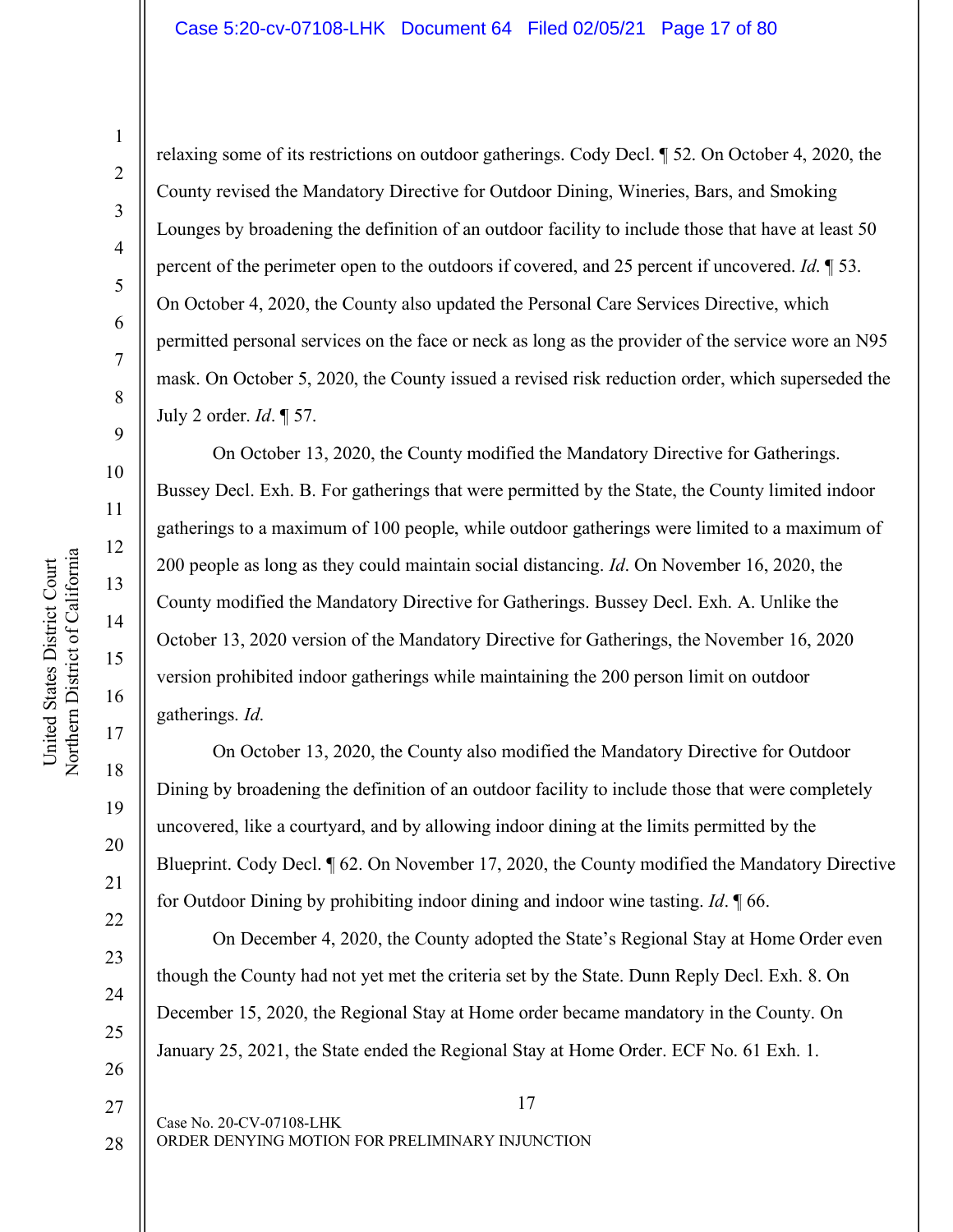However, the State's Blueprint restrictions and the County's restrictions remain in place. On January 25, 2021, the County issued a modified Mandatory Directive for Gatherings. ECF No. 61 Exh. 3. Like the November 16, 2020 version of the Mandatory Direction, the current Mandatory Directive for Gatherings prohibits indoor gatherings. *Id*. However, the County continues to permit outdoor gatherings with an attendance limit of 200 people. *Id*.

#### **3. Efforts Targeted at Vulnerable Populations**

In addition to these community-wide restrictions, the State and the County have also taken measures that are targeted towards protecting populations that are especially vulnerable to severe illness from COVID-19, including the elderly and residents of long-term care facilities.

In January 2020, about a month after COVID-19 was first detected and before any COVID-19 cases had been detected in the State, the State began issuing guidelines and directives that required long-term care facilities to undertake precautions. Steinecker Decl. ¶ 12. These precautions have included routine testing, screening residents, limiting visitations, enhanced sanitation, and mask wearing requirements. Steinecker Decl. ¶¶ 19–24; Tovmasian Decl. ¶¶ 12– 16, 24.5

Beginning in March 2020, the State has required licensed residential care facilities for the elderly and adult residential facilities to take measures that prevent the spread of COVID-19, including: (1) screening residents and staff for COVID-19 symptoms every day; (2) excluding employees who display symptoms of COVID-19; (3) cleaning and disinfecting high-touch surfaces; (4) requiring employees and residents to wash their hands upon entering the facility; (5) limiting entry only to individuals who need entry for prevention, containment, and mitigation

18

Case No. 20-CV-07108-LHK ORDER DENYING MOTION FOR PRELIMINARY INJUNCTION 27

1

2

3

4

5

6

7

8

9

10

11

12

13

14

15

16

17

18

19

20

21

<sup>23</sup> 24 25 26 5 The declaration of Lilit Tovmasian addresses the State's policies for licensed residential care facilities for the elderly and adult residential facilities, which are considered non-medical facilities. Tovmasian Decl. ¶ 3. By contrast, the declaration of Heidi Steinecker addresses the State's policies for skilled nursing facilities, which are considered medical facilities. Steinecker Decl. ¶ 10.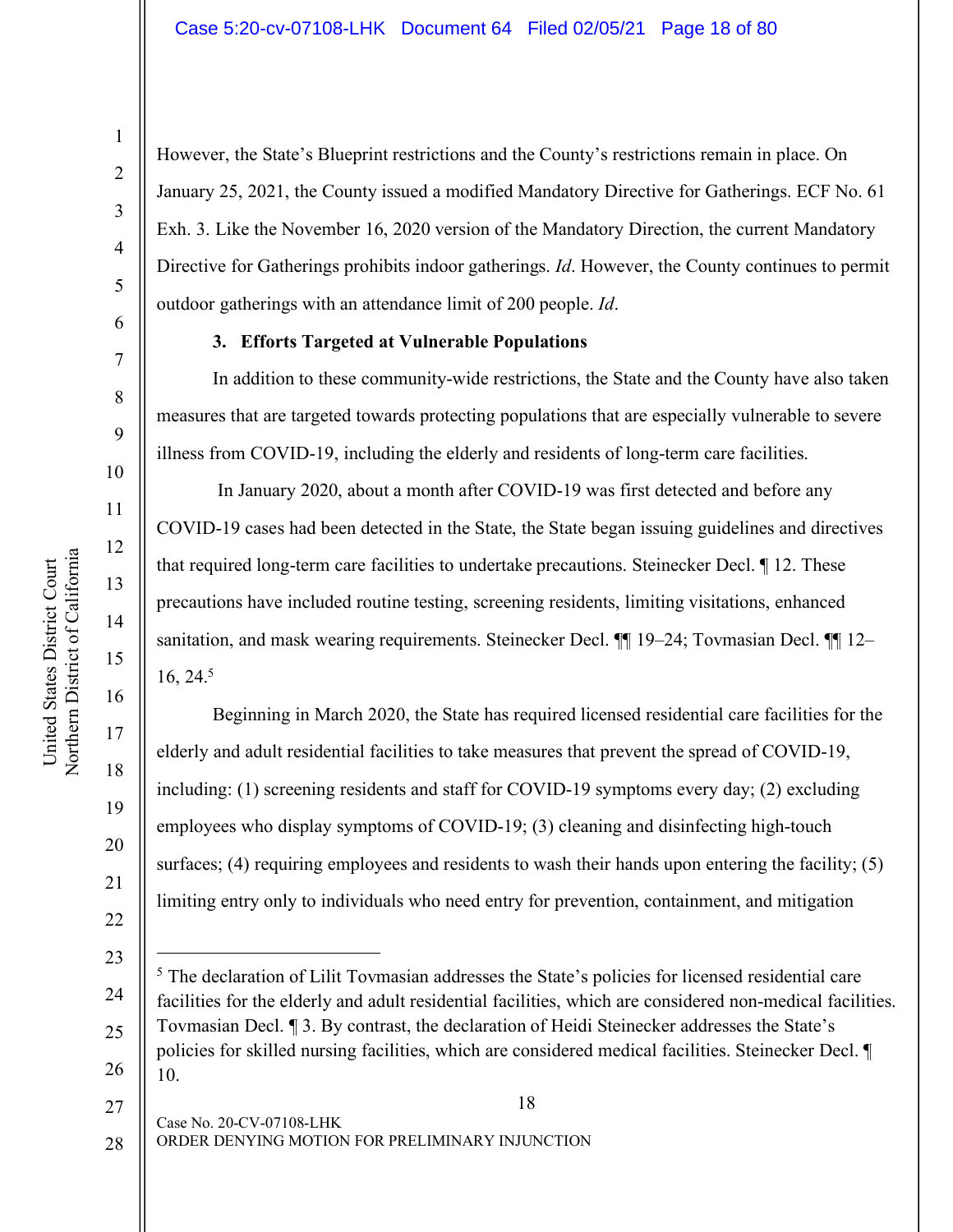measures; (6) requiring staff to wear face coverings at all times and remind residents that they are required to wear face coverings as much as practically possible; and (7) requiring training of staff on prevention and control measures. Tovmasian Decl. ¶¶ 12–16, 24.

The State also requires facilities to engage in testing practices. Tovmasian Decl. ¶¶ 18–21, Steinecker Decl. ¶ 15, 19. Facilities are required to test new residents prior to moving into the facility, current residents who were treated off-site, new staff prior to starting, and current staff after returning from a leave of absence. *Id*. ¶ 18. Facilities with a COVID-19 case must retest all residents and staff every 14 days until no new cases are identified in two sequential rounds of testing. *Id*. ¶ 20. Facilities without a COVID-19 case must conduct surveillance testing of 10 percent of all staff every 14 days and testing of residents who display symptoms or have been exposed to someone who has tested positive. *Id*. ¶ 19. If a resident or staff member tests positive, they are isolated and anyone who may have been exposed to them is quarantined. Tovmasian Decl. ¶ 21.

The County has also taken steps to protect vulnerable populations, including targeted outreach to distribute personal protective equipment, establishment of more testing locations in vulnerable communities, and partnerships with community-based organizations. Garcia Decl. ¶ 14. In addition, the County has taken measures to prevent the spread of COVID-19 inside long-term care facilities, including implementing regular staff and resident testing, providing infection control protocols, and visiting facilities to make recommendations on how best to implement infection control. Han Decl. ¶ 9. The County has also taken steps to prevent the spread of COVID-19 inside jails, including implementing regular testing, providing personal protective equipment, contact tracing, and reducing the jail population. *Id*. ¶ 10. Finally, the County has implemented measures to prevent spread inside homeless shelters by housing homeless individuals in motels and finding permanent housing for formerly homeless residents and making regular testing available. *Id*. ¶ 11.

United States District Court Northern District of California

Northern District of California United States District Court

1

2

3

28

20

21

22

23

24

25

19

ORDER DENYING MOTION FOR PRELIMINARY INJUNCTION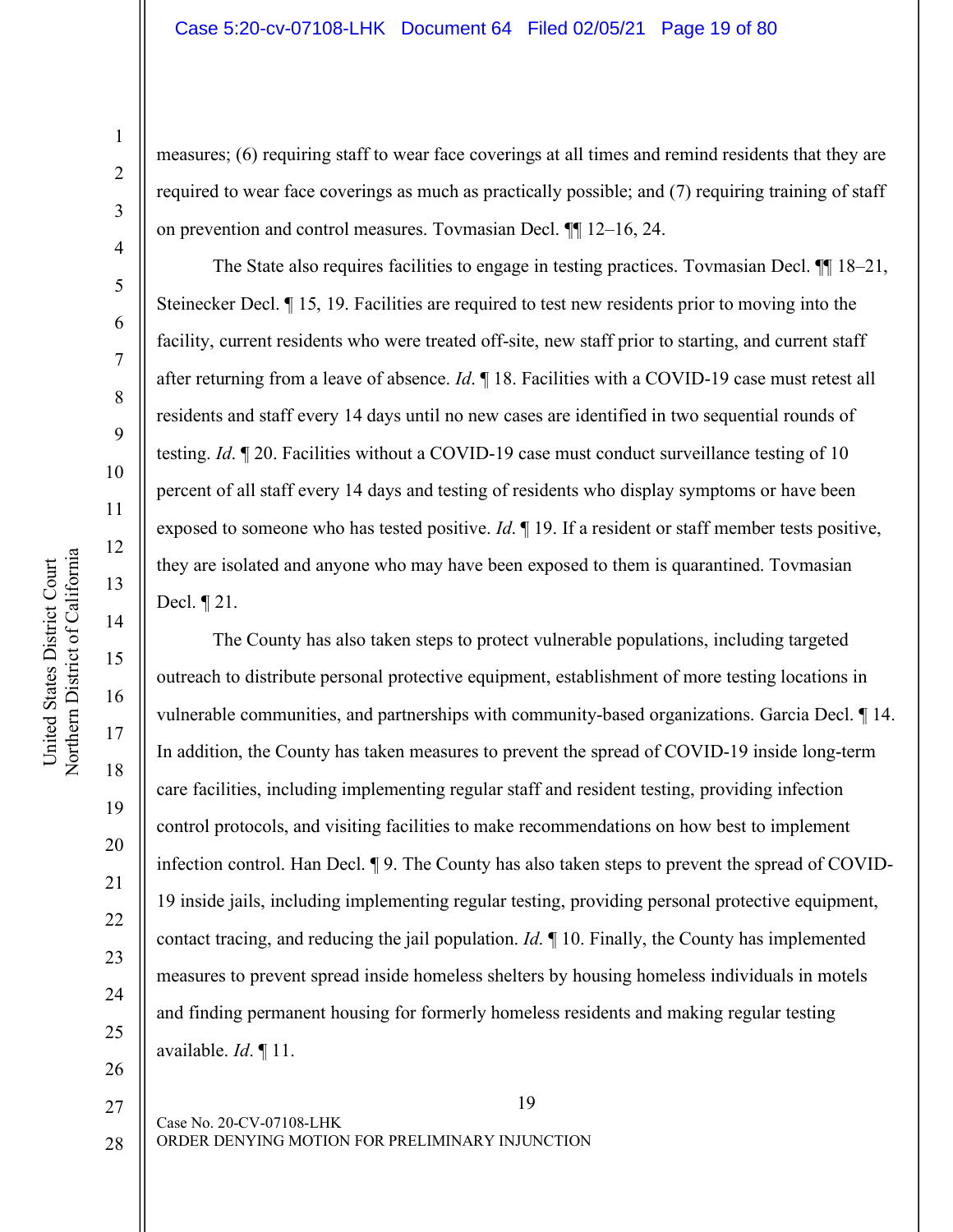## **Procedural History**

1

2

3

4

5

6

7

8

9

10

11

12

13

14

15

16

17

18

19

On October 13, 2020, Plaintiffs Ritesh Tandon, Terry and Carolyn Gannon, Jeremy Wong, Karen Busch, Maya Mansour, Dhruv Khanna, Frances Beaudet, Julie Evarkiou, and Connie Richards brought suit against Defendants Gavin Newsom, the Governor of California; Xavier Becerra, the Attorney General of California; Sandra Shewry, the Acting State Director of the California Department of Public Health; Erica S. Pan, Acting State Public Health Officer of the California; Jeffrey V. Smith, County Executive of Santa Clara County; and Sara H. Cody, Health Officer and Public Health Director of Santa Clara County. ECF No. 1.

Plaintiffs' Complaint alleged five claims: (1) violation of the right to free speech and assembly protected by the First and Fourteenth Amendments; (2) violation of the right to free exercise and assembly protected by the First and Fourteenth Amendments; (3) violation of the right to earn a living under the Due Process Clause of the Fourteenth Amendment; (4) violation of the Equal Protection Clause of the Fourteenth Amendment; and (5) violation of the prohibition on unconstitutionally vague criminal laws. ECF No. 1 ¶¶ 122–160. Plaintiffs sought declaratory and injunctive relief. ECF No. 1.

On October 22, 2020, Plaintiffs filed a motion for a preliminary injunction. ECF No. 18 ("Mot."). On November 18, 2020, County Defendants and State Defendants each filed an opposition to Plaintiffs' motion for a preliminary injunction. ECF No. 28 ("County Opp'n"); ECF No. 30 ("State Opp'n").

20 Case No. 20-CV-07108-LHK 20 21 22 23 24 25 26 27 On November 25, 2020, the United States Supreme Court stayed New York's COVIDrelated restrictions on houses of worship in *Roman Catholic Diocese v. Cuomo*, 141 S. Ct. 63 (2020). The Court requested that Plaintiffs address the United States Supreme Court's decision in their reply and Defendants address the decision in a supplemental brief. ECF No. 38. On December 7, 2020, Plaintiffs filed a reply. ECF No. 39 ("Reply"). On December 11, 2020, Defendants filed a supplemental brief addressing the United States Supreme Court's decision. ECF No. 40 ("Supp. Brief"). On December 17, 2020, the Court held a hearing on Plaintiffs'

ORDER DENYING MOTION FOR PRELIMINARY INJUNCTION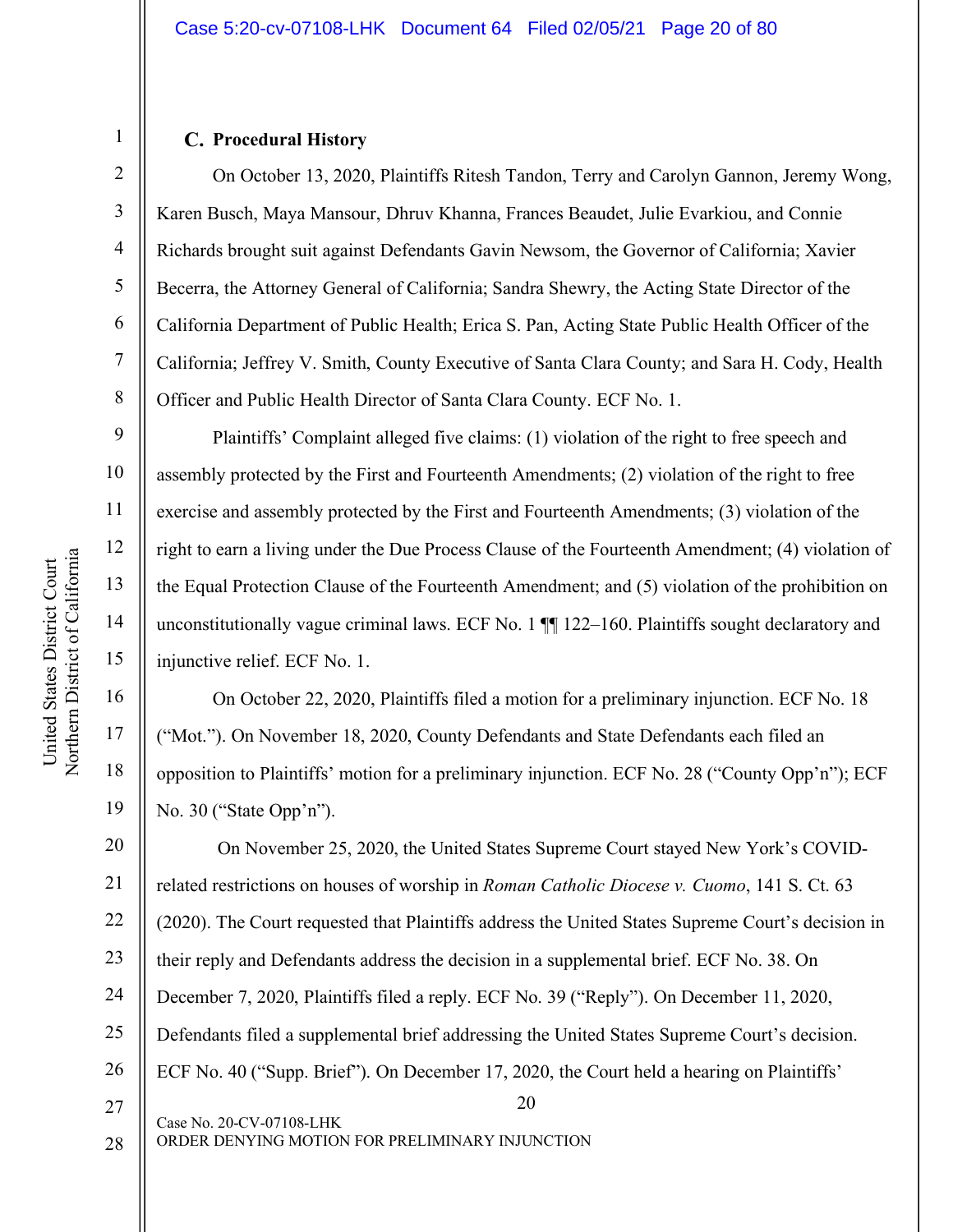motion for a preliminary injunction. ECF No. 46.

On December 21, 2020, State Defendants filed a statement of recent decision in *Harvest Rock Church v. Newsom*, Case No. 20-cv-06414-JGB (C.D. Cal. Dec. 21, 2020), and in *South Bay United Pentecostal Church v. Newsom*, Case No. 20-cv-00865-BAS (S.D. Cal. Dec. 21, 2020). ECF No. 47. On December 23, 2020, State Defendants filed a statement of recent decision in *Disbar Corporation d/b/a 58 Degrees & Holding Co. v. Newsom*, Case No. 20-cv-02473 (E.D. Cal. Dec. 22, 2020), and in *Mitchell v. Newsom*, Case No. 20-cv-08709 (C.D. Cal. Dec. 23, 2020). ECF No. 53. On December 28, 2020, Plaintiffs filed a statement of recent decision in *Agudath Israel of America v. Cuomo*, Case No. 20-3572 (2d. Cir. Dec. 28, 2020). ECF No. 54. On December 31, 2020, State Defendants filed a statement of recent decision in *Gish v. Newsom*, Case Nos. 20-55455, 20-56324 (9th Cir. Dec. 23, 2020), and *South Bay United Pentecostal Church v. Newsom*, Case No. 20-56358 (9th Cir. Dec. 24, 2020). ECF No. 58. On December 31, 2020, Plaintiffs filed a statement of recent decision in *Monclova Christian Academy v. Toledo-Lucas County Health Department*, No. 20-4300 (6th Cir. Dec. 31, 2020). ECF No. 59. On January 29, 2021, County Defendants filed a statement of recent decision in *South Bay United Pentecostal Church v. Newsom*, No. 20-56358 (9th Cir. Jan. 22, 2021); *Harvest Rock Church v. Newsom*, No. 20-56357 (9th Cir. Jan. 25, 2021); and *Gateway City Church v. Newsom*, No. 20-cv-08241-EJD (N.D. Cal. Jan. 29, 2021).

On January 28, 2021, Plaintiffs filed a motion to supplement the record with, or take judicial notice of, four recent documents: (1) a January 25, 2021 order issued by the State of California, lifting the Regional Stay at Home Order; (2) a January 25, 2021 order issued by the County, confirming that the Regional Stay at Home Order is no longer in effect; (3) a January 25, 2021 revised directive for gatherings issued by the County; and (4) a January 13, 2021 report issued by the World Health Organization, addressing the use of PCR tests. ECF No. 61. On February 1, 2021, Defendants filed a joint opposition in part. ECF No. 63. Defendants did not

27

28

1

2

3

4

5

6

7

8

9

10

11

12

13

14

15

16

17

18

19

20

21

22

23

24

25

26

21 Case No. 20-CV-07108-LHK ORDER DENYING MOTION FOR PRELIMINARY INJUNCTION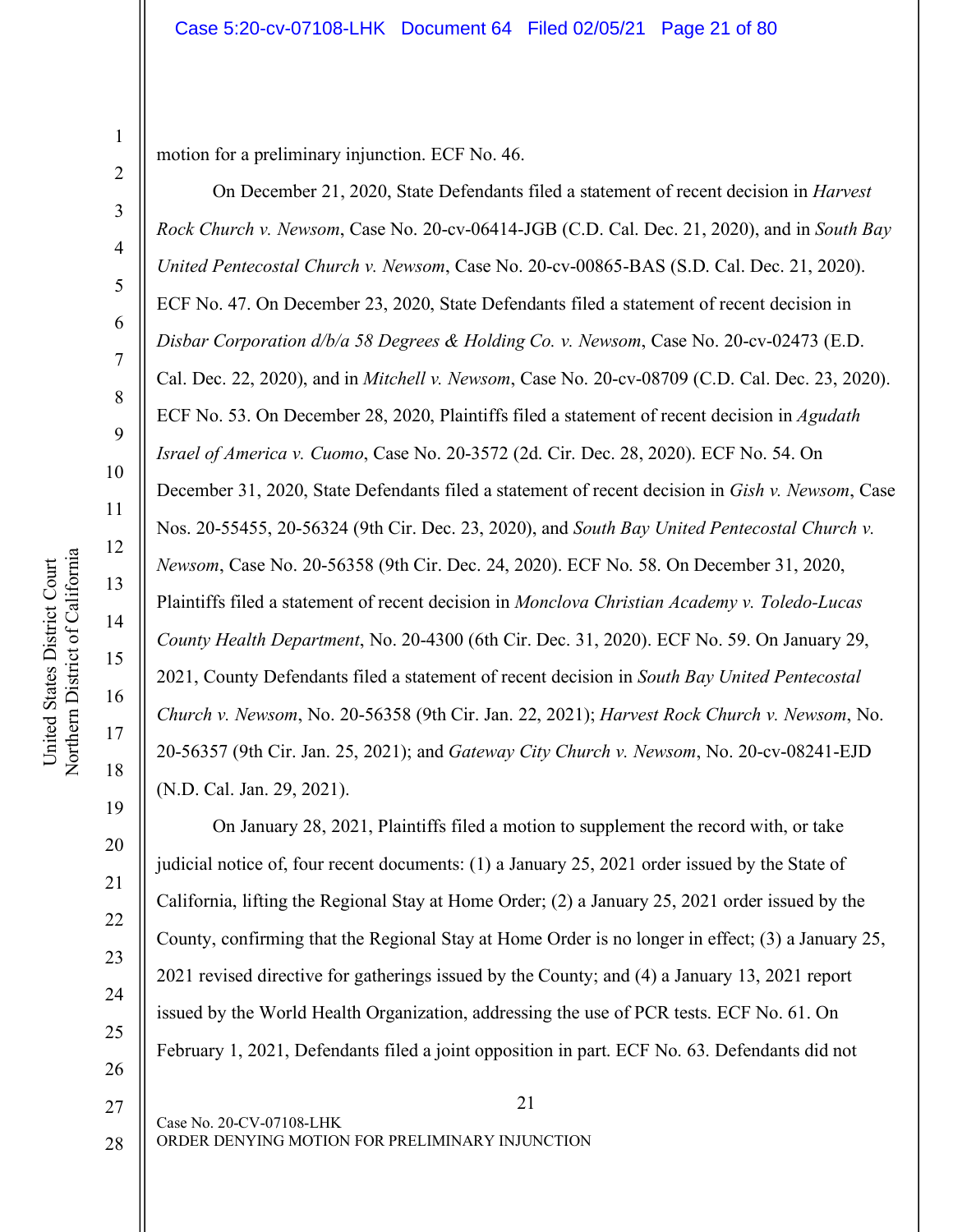object to the Court taking judicial notice of the January 25, 2021 documents, but objected to the Court taking judicial notice of the January 13, 2021 report. *Id*.

The Court may take judicial notice of matters that are either "generally known within the trial court's territorial jurisdiction" or "can be accurately and readily determined from sources whose accuracy cannot reasonably be questioned." Fed. R. Evid. 201(b). Public records are proper subjects of judicial notice. *See, e.g.*, *United States v. Black*, 482 F.3d 1035, 1041 (9th Cir. 2007). However, to the extent any facts in documents subject to judicial notice are subject to reasonable dispute, the Court will not take judicial notice of those facts. *See Lee*, 250 F.3d at 689. The Court GRANTS Plaintiff's motion to take judicial notice of the January 25, 2021 documents because these documents are public records that are proper subjects of judicial notice. However, the Court DENIES Plaintiff's motion to take judicial notice of the January 13, 2021 report because courts are not permitted to take judicial notice of the truth of the contents of a document. *Hadley v. Kellogg Sales Company*, 273 F. Supp. 3d 1052, 1061 (N.D. Cal. 2017). Finally, the Court DENIES Plaintiff's motion to supplement the record because if Plaintiffs are permitted to supplement the record, Defendants would also have to be accorded an equal opportunity to add evidence on additional developments. Because the COVID-19 pandemic is rapidly evolving, the process of submitting additional evidence must end.

## **II. LEGAL STANDARD**

"A plaintiff seeking a preliminary injunction must establish that [she] is likely to succeed on the merits, that [she] is likely to suffer irreparable harm in the absence of preliminary relief, that the balance of equities tips in [her] favor, and that an injunction is in the public interest." *Winter v. Nat. Res. Def. Council, Inc.*, 555 U.S. 7, 20 (2008). As the parties seeking the injunction, Plaintiffs bear the burden of proving these elements. *Klein v. City of San Clemente*, 584 F.3d 1196, 1201 (9th Cir. 2009). "A preliminary injunction is 'an extraordinary and drastic remedy, one that should not be granted unless the movant, by a clear showing, carries the burden of persuasion.'"

27

28

1

2

3

4

5

6

7

8

9

10

11

12

13

14

15

16

17

18

19

20

21

22

23

24

25

26

ORDER DENYING MOTION FOR PRELIMINARY INJUNCTION

Case No. 20-CV-07108-LHK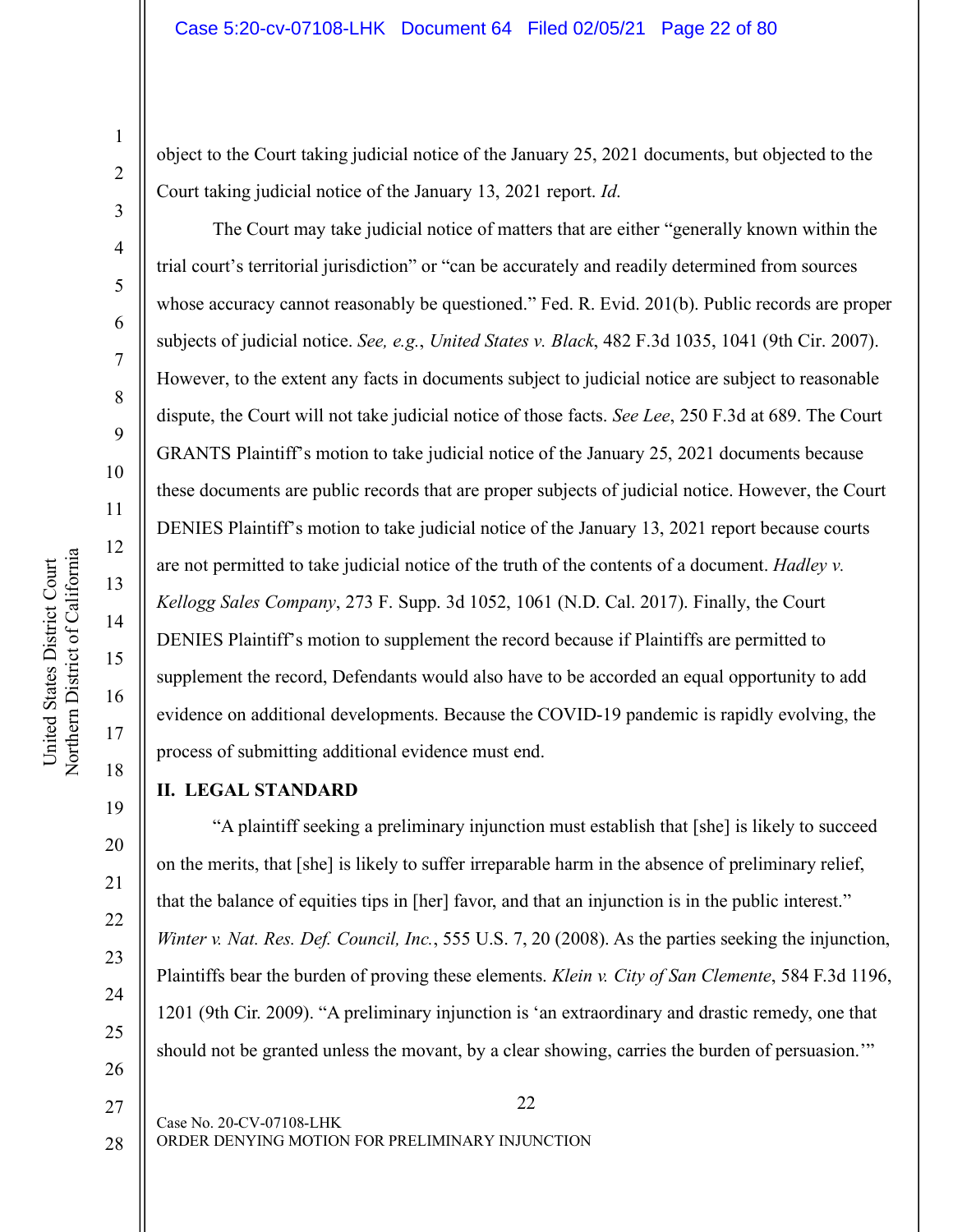### Case 5:20-cv-07108-LHK Document 64 Filed 02/05/21 Page 23 of 80

*Lopez v. Brewer*, 680 F.3d 1068, 1072 (9th Cir. 2012).

## **III. DISCUSSION**

Plaintiffs' motion for preliminary injunction requests that this Court enjoin the following State and County restrictions:

## **Business Plaintiffs**

- Maya Mansour ("Mansour"), the owner of a skincare bar, seeks to enjoin the County's Personal Care Services Directive, which requires her to equip her staff with N95 masks, on the grounds that it violates her rights under the Due Process Clause and Equal Protection Clause of the Fourteenth Amendment.
- Dhruv Khanna ("Khanna"), the owner of a winery business, seeks to enjoin the State's Blueprint, which limits outdoor gatherings to three households, and the County's Mandatory Directive for Gatherings, which limits outdoor gatherings not prohibited by the State to 200 people, on the grounds that it violates his rights under the Due Process Clause and Equal Protection Clause of the Fourteenth Amendment.
	- Frances Beaudet ("Beaudet"), a restaurant owner, seeks to enjoin the County's Mandatory Directive for Outdoor Dining, which prohibits her from seating diners indoors, on the grounds that it violates her rights under the Due Process Clause and Equal Protection Clause of the Fourteenth Amendment.
	- Julie Evarkiou ("Evarkiou"), a salon owner, seeks to enjoin the State's Blueprint, which limits the capacity of her salon, prohibits indoor gatherings, and limits outdoor gatherings to three households, on the grounds that it violates her rights under the Due Process Clause and Equal Protection Clause of the Fourteenth Amendment.
- Connie Richards ("Richards"), the former owner of a fitness center, seeks to enjoin the State's Blueprint, which limits the capacity of her fitness center and prohibits its operation indoors, on the grounds that it violates her rights under the Due Process Clause and Equal Protection Clause of the Fourteenth Amendment.

23 Case No. 20-CV-07108-LHK ORDER DENYING MOTION FOR PRELIMINARY INJUNCTION 27 28

United States District Court Northern District of California

Northern District of California United States District Court

20

21

22

23

24

25

26

1

2

3

4

5

6

7

8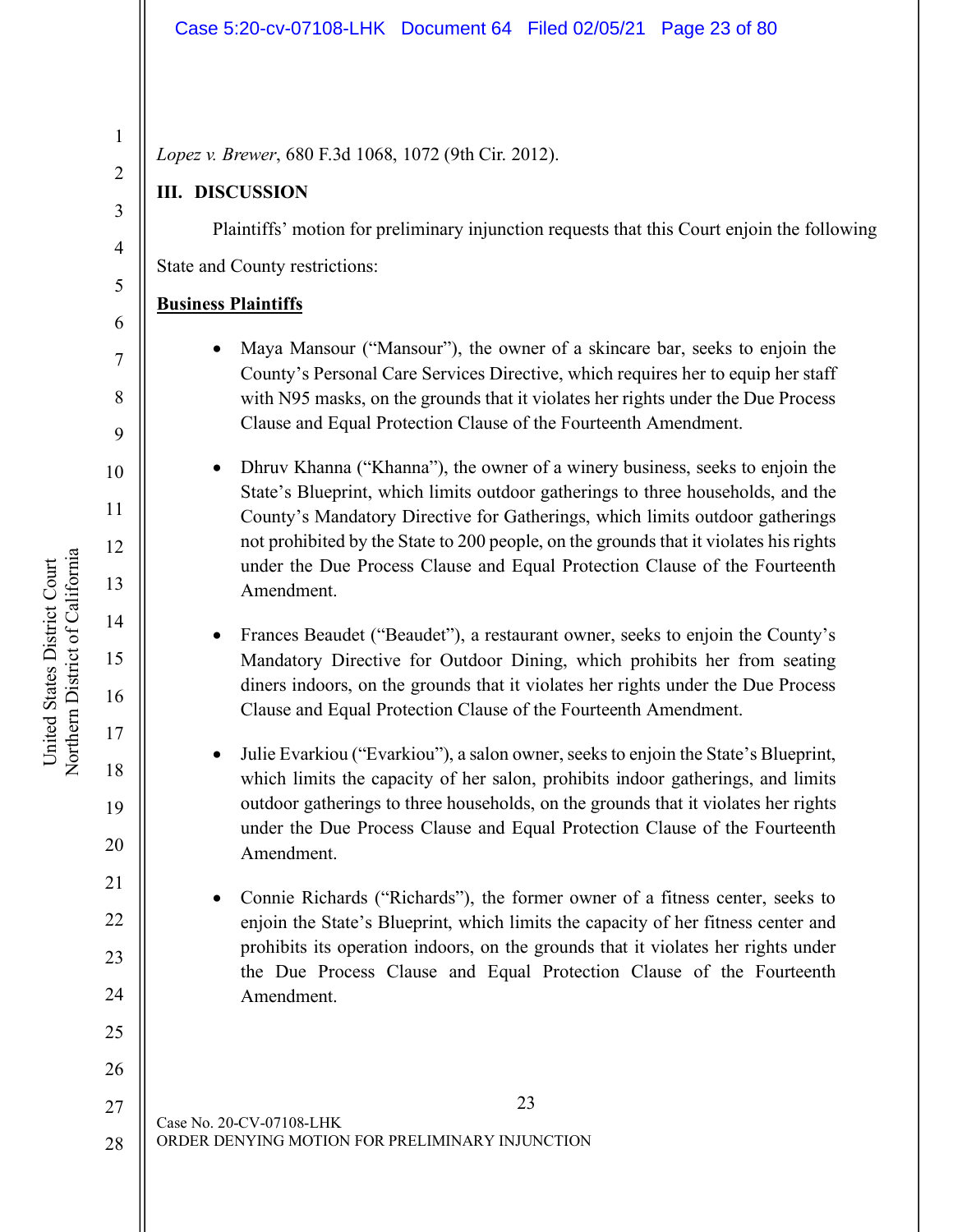## **Free Speech Plaintiffs**

1

2

3

4

5

6

7

8

9

10

11

12

13

14

15

16

17

18

19

- Ritesh Tandon ("Tandon"), a congressional candidate in 2020 who intends to run in 2022, seeks to enjoin the County's Mandatory Directive for Gatherings, which prohibits him from holding indoor political events with more than 100 people or outdoor political events with more than 200 people, on the grounds that it violates his free speech and assembly rights under the First and Fourteenth Amendments.
- Terry and Carolyn Gannon ("the Gannons"), who hold gatherings at their home to discuss matters of public policy, seek to enjoin the State's Blueprint, which prohibits indoor gatherings and limits outdoor gatherings to three households, on the grounds that it violates their free speech and assembly rights under the First and Fourteenth Amendments.

# **Free Exercise Plaintiffs**

Pastor Jeremy Wong ("Wong") and Karen Busch ("Busch"), each of whom hold Bible studies, theological discussions, collective prayer, and musical prayer at their homes, seek to enjoin the State's Blueprint, which prohibits indoor gatherings and limits outdoor gatherings to three households, on the grounds that it violates their free exercise and assembly rights under the First and Fourteenth Amendments.

Mot. at ii-iii.

20 The Court first briefly describes the restrictions at issue. Then, the Court analyzes each preliminary injunction factor in turn: (1) a likelihood of success on the merits; (2) irreparable harm in the absence of preliminary relief; (3) that the balance of equities tips in the party's favor; and (4) that an injunction is in the public interest. *Winter*, 555 U.S. at 20.6

21

 $\overline{a}$ 

24 Case No. 20-CV-07108-LHK ORDER DENYING MOTION FOR PRELIMINARY INJUNCTION 27 28

<sup>22</sup> 23 24 25 26 <sup>6</sup> Under Ninth Circuit precedent, "'serious questions going to the merits' and a balance of hardships that tips sharply towards the plaintiff can support issuance of a preliminary injunction, so long as the plaintiff also shows that there is a likelihood of irreparable injury and that the injunction is in the public interest." *All. for the Wild Rockies v. Cottrell*, 632 F.3d 1127, 1135 (9th Cir. 2011); *accord Short v. Brown*, 893 F.3d 671675 (9th Cir. 2018) (holding that these factors are "on a sliding scale"). Thus, "when the balance of hardships tips sharply in the plaintiff's favor, the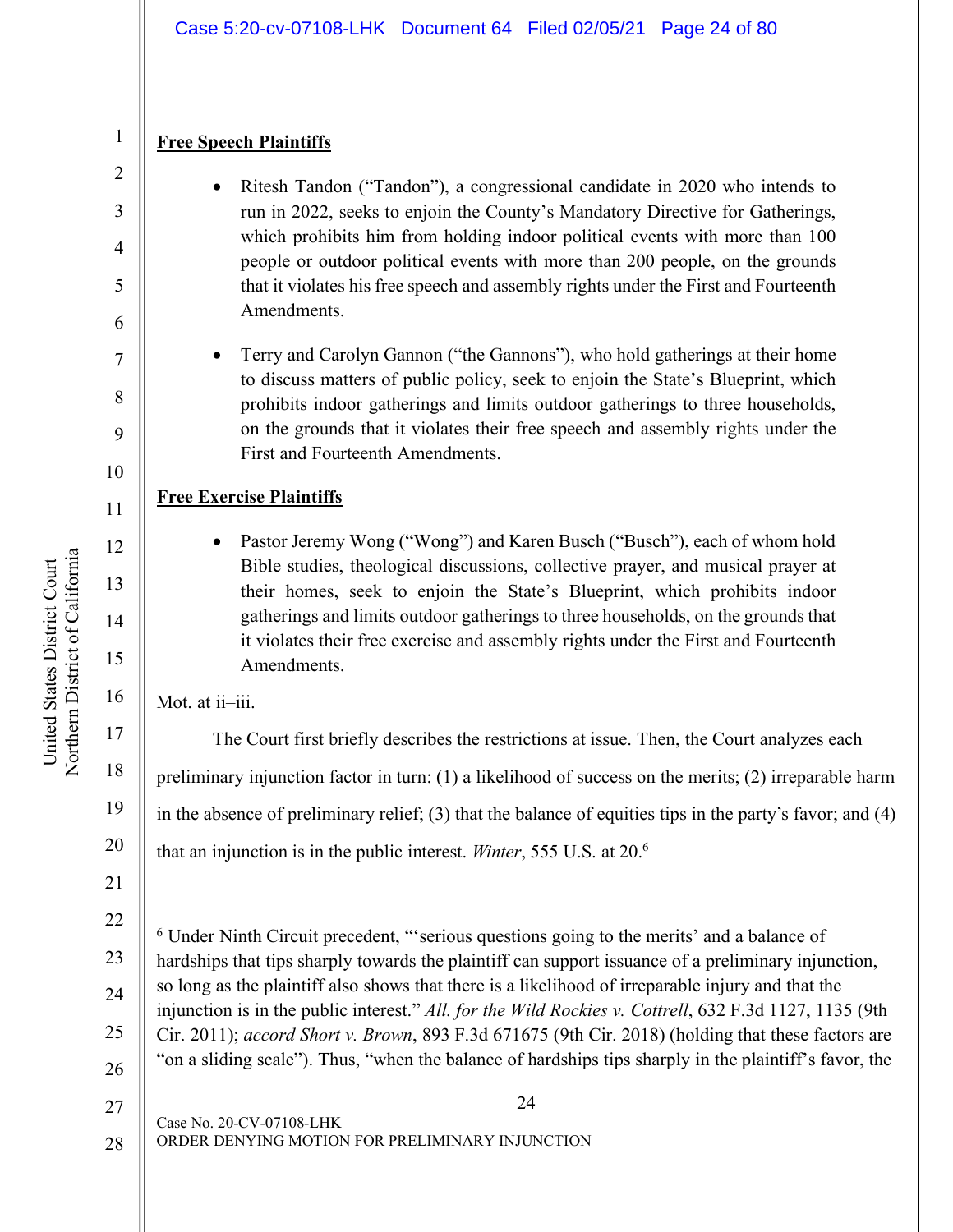## **The Restrictions at Issue**

Plaintiffs' motion requires the Court to address five restrictions: (1) the State's Blueprint; (2) the State's guidance on gatherings; (3) the County's Mandatory Directive for Gatherings, which applies to certain gatherings not banned by the State; (4) the County's Personal Care Services Directive; and (5) the County's Outdoor Dining Directive. Each of these restrictions has been updated several times, including during the course of this litigation. In the Background section above, *supra* Section I-B, the Court described these updates in detail. Below, the Court briefly highlights the restrictions at issue in the instant motion.

The State's Blueprint, which the California Department of Public Health issued on August 28, 2020, is a framework for the State's COVID-19 related restrictions that prescribes restrictions based on the tier in which the county is located. Haddad Decl. Exh. 12. At the most severe or widespread tier, the Blueprint prohibits indoor private gatherings of individuals outside the immediate household and restricts outdoor private gatherings to three households. *Id*. Similarly, the State's guidance on private gatherings, which the California Department of Health updated on November 13, 2020, prohibits indoor gatherings of individuals outside the immediate household and restricts outdoor private gatherings to three households in the widespread tier. Dunn Reply Decl. Exh. 4 (stating that "[g]atherings that include more than 3 households are prohibited" and "gatherings must be outdoors for counties in the [widespread] tier"). Thus, the Court refers to the Blueprint's restrictions on gatherings at the widespread tier and the State's guidance on gatherings at the widespread tier as "the State's private gatherings restrictions."

21

 $\overline{a}$ 

22

1

2

3

4

5

6

7

8

9

10

11

12

13

14

15

16

17

18

19

20

Importantly, the State permits unlimited attendance at outdoor worship services, outdoor

25

- 27
- 28

ORDER DENYING MOTION FOR PRELIMINARY INJUNCTION

<sup>23</sup> 24 25 26 plaintiff need demonstrate only 'serious questions going to the merits.'" *hiQ Labs, Inc. v. LinkedIn Corp.*, 938 F.3d 985, 992 (9th Cir. 2019) (quoting *All. for the Wild Rockies*, 632 F.3d at 1135). In this case, the Court concludes that the balance of hardships does not tip sharply in Plaintiffs' favor. *See* Section III-C, *infra* (analyzing the balance of the hardships and the public interest, which merge when the government is a party). Accordingly, the Court does not consider whether Plaintiffs have demonstrated serious questions going to the merits.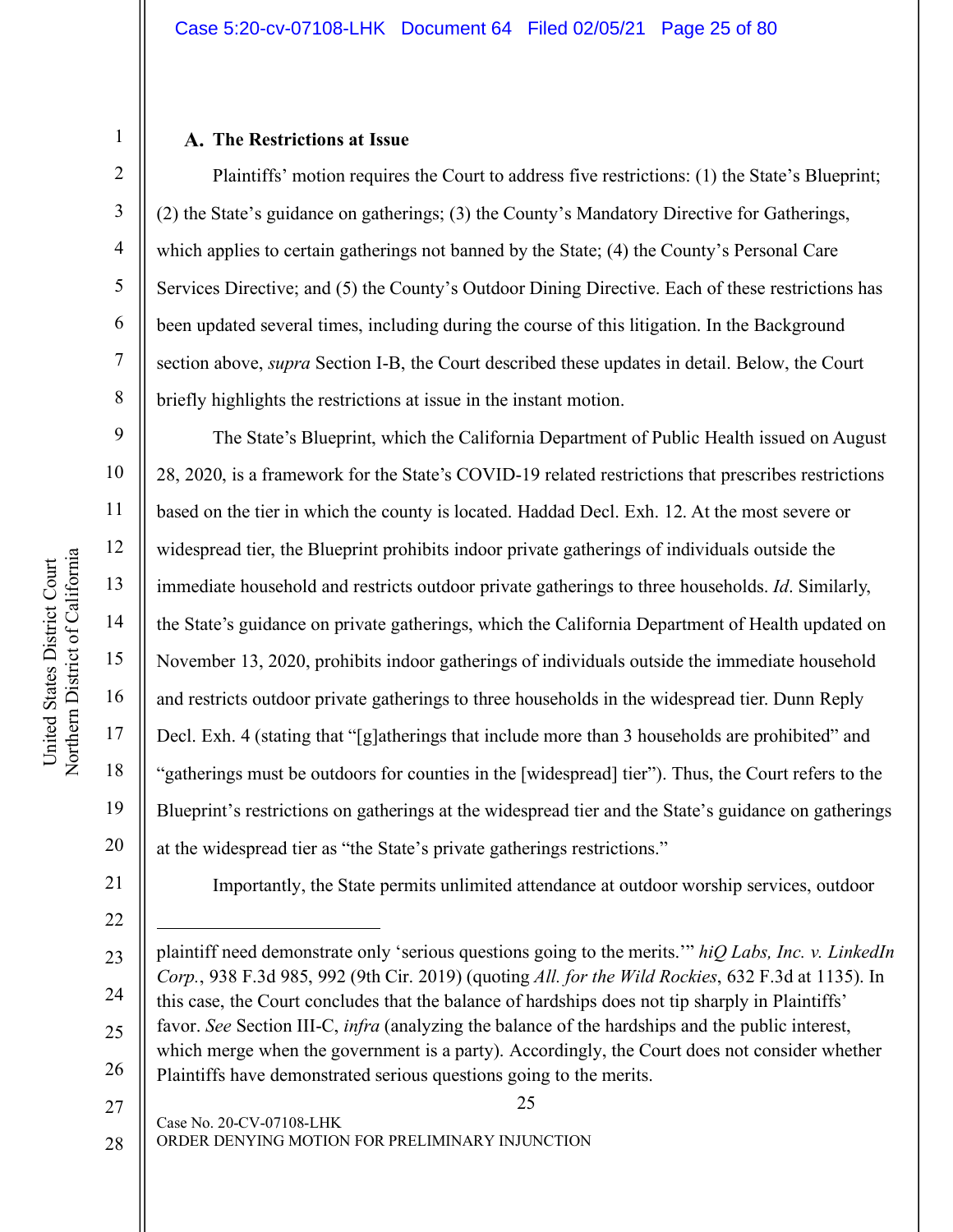#### Case 5:20-cv-07108-LHK Document 64 Filed 02/05/21 Page 26 of 80

1

political events, and outdoor cultural ceremonies like funerals and weddings. As the Ninth Circuit found in *South Bay*, outdoor worship services are particularly viable in year-round warm climates like California's. *Id*. ("Given the obvious climatic differences between San Diego in the winter and say, New York, the . . . allowance for outdoor services is much more than 'lip service' to the demands of the First Amendment."). The State's Blueprint also allows indoor worship services in the substantial, moderate, and minimal tiers. Specifically, at the substantial tier, the State allows indoor services at 25 percent capacity. *South Bay*, 2021 WL 222814, at \*17–\*18. At the moderate and minimal tiers, the State allows indoor services at 50 percent capacity. *Id*. The County imposes the same limits for the same tiers.

Santa Clara County's Mandatory Directive for Gatherings prohibits all indoor gatherings of individuals outside the immediate household when the County is in the Blueprint's widespread tier. Bussey Decl. Exh. A. However, the County's Mandatory Directive for Gatherings limits outdoor worship services, outdoor political events, and outdoor cultural ceremonies like funerals and weddings to 200 people regardless of the County's Blueprint tier. Bussey Decl. Exh. A, Exh. G (stating that "[o]utdoor gatherings may not exceed 200 people under any circumstances"). In addition, the County "requires that . . . gatherings take place in an area large enough to allow for social distancing of all attendees." Cody Decl. ¶ 61. Thus, the County's Mandatory Directive for Gatherings applies to gatherings not regulated by the State's private gatherings restrictions.<sup>7</sup> The

27

19

United States District Court Northern District of California

Northern District of California United States District Court

20

 $\overline{a}$ 

21

24

25

28

26

Case No. 20-CV-07108-LHK ORDER DENYING MOTION FOR PRELIMINARY INJUNCTION

<sup>22</sup> 23 26 <sup>7</sup> When Plaintiffs filed the instant motion, Plaintiffs challenged the County's 100 person limit on indoor gatherings and 200 person limit on outdoor gatherings. Mot. at ii. However, on November 16, 2020, before Defendants filed their opposition to the instant motion, the County released an updated Mandatory Directive for Gatherings that prohibited indoor gatherings when the County is in the widespread tier, but did not change the 200 person limit on outdoor gatherings. Bussey Decl. Exh. A (stating that "all indoor gatherings are currently prohibited"); Exh. G (stating that "[o]utdoor gatherings may not exceed 200 people under any circumstances"). Regardless of whether Plaintiffs challenge the County's 100 person limit or the County's prohibition on indoor gatherings in the widespread tier, the Court's analysis is the same.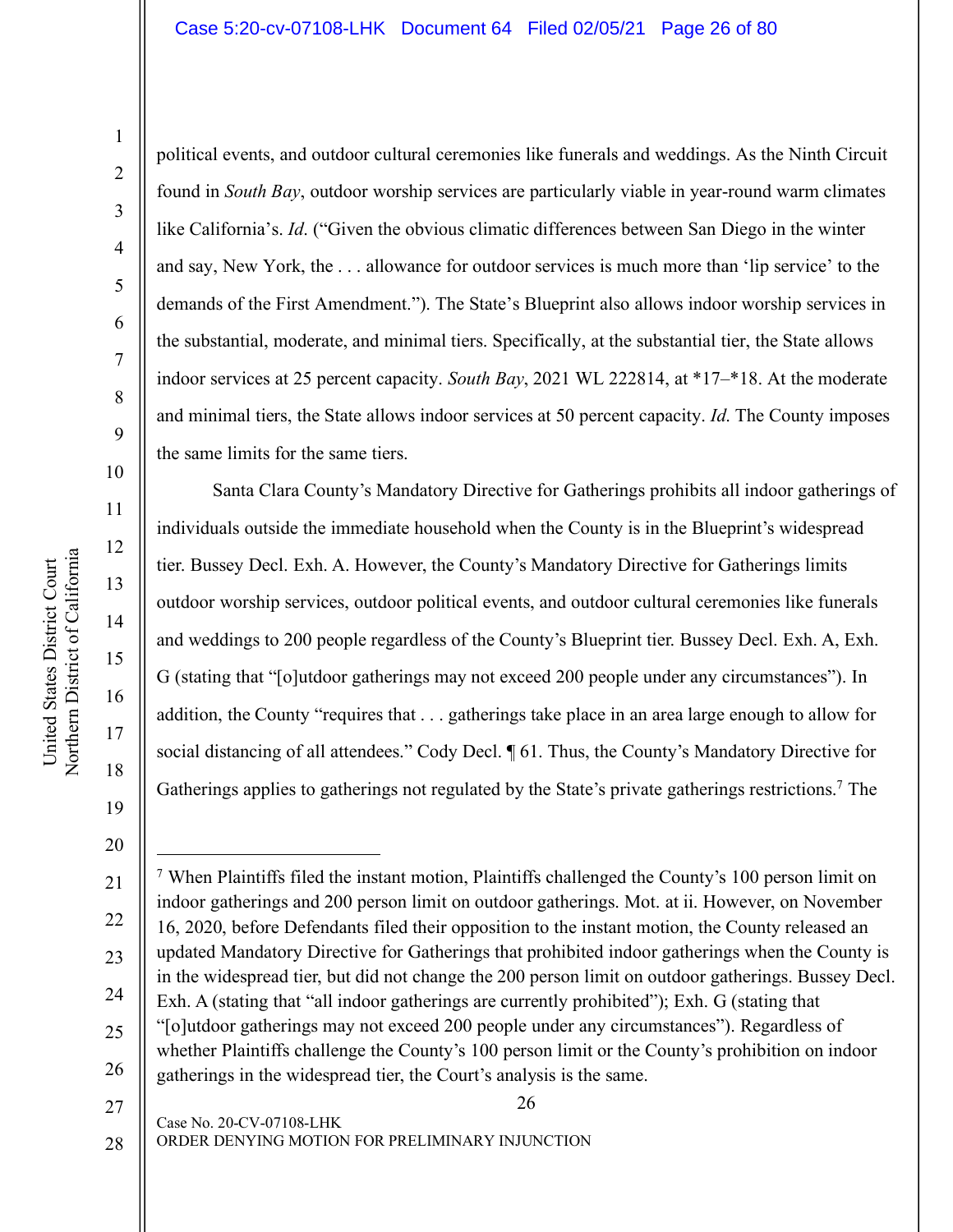Court refers to the County's Mandatory Directive for Gatherings as "the County's private gatherings restrictions."

The County's Personal Care Services Directive applies to services that "involve close, often physical contact between service providers and clients." Bussey Decl. Exh. H. The Personal Care Services Directive requires workers to wear N95 masks when "the client cannot wear a face covering." *Id*. The County's Mandatory Directive for Outdoor Dining prohibits indoor dining and requires that outdoor tables be spaced at least ten feet apart. Bussey Decl. Exh. I.

Finally, the Court notes that Plaintiffs' free exercise claims do not challenge restrictions on houses of worship. *See* Tr. of Dec. 17, 2020 Hearing at 21:15–19, ECF No. 60 (The Court: "Are any of these plaintiffs houses of worship, or alleging restrictions on houses of worship? It seems like it's more focused on private gatherings that have religious purposes, like Bible studies in the home." Plaintiffs' Counsel: "I think that's right, Your Honor."). Instead, Plaintiffs challenge restrictions on private gatherings inside and outside their homes. Specifically, Plaintiffs Jeremy Wong and Karen Busch seek to enjoin the restrictions insofar as they (1) ban indoor religious gatherings at their homes, including Bible studies, theological discussions, collective prayer, and musical prayer; and (2) limit outdoor religious gatherings at their homes to three households." Mot. at iii (emphasis added). Thus, the instant motion is distinct from other lawsuits that have challenged restrictions on attendance at houses of worship. *See, e.g.*, *Roman Catholic Diocese of Brooklyn v. Cuomo*, 141 S. Ct. 63, 66 (2020) (enjoining 10- to 25-person cap on services at houses of worship); *S. Bay United Pentecostal Church v. Newsom*, No. 20-56358, 2021 WL 222814, at \*17–\*18 (9th Cir. Jan. 22, 2021) (enjoining 100- to 200-person cap on same); *Calvary Chapel Dayton Valley v. Sisolak*, 982 F.3d 1228, 1231 (9th Cir. 2020) (enjoining 50-person cap on same); *Harvest Rock Church, Inc. v. Newsom*, No. 20-56357, 2021 WL 235640, at \*2–\*3 (9th Cir. Jan. 25, 2021) (O'Scannlain, J., specially concurring) (collecting cases).

27 Case No. 20-CV-07108-LHK ORDER DENYING MOTION FOR PRELIMINARY INJUNCTION

1

2

3

4

5

6

7

8

9

10

11

12

13

14

15

16

17

18

19

20

21

22

23

24

25

26

27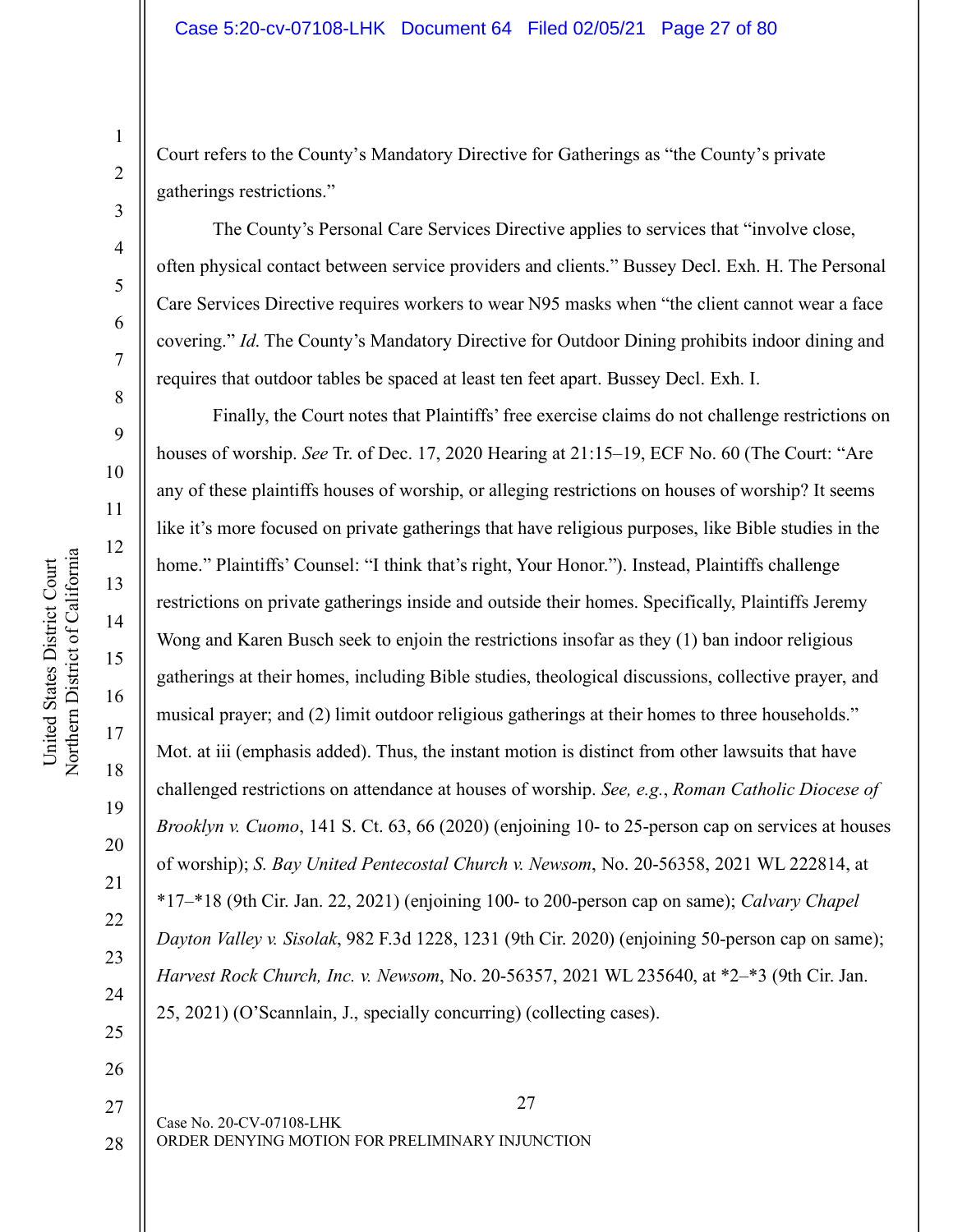8

9

10

11

12

13

14

15

16

17

1

## **Plaintiffs are not likely to succeed on the merits of their claims.**

Plaintiffs move for a preliminary injunction on four of their five claims: (1) violation of the Fourteenth Amendment's substantive due process right to earn a living; (2) violation of the Fourteenth Amendment's Equal Protection Clause; (3) violation of the First Amendment's right to free speech and assembly; and (4) violation of the First Amendment's right to free exercise and assembly. The Court discusses Plaintiffs' likelihood of success on the merits of each of these claims.

**1. Plaintiffs are not likely to succeed on the merits of their Due Process claims.** 

Plaintiffs Mansour, Khanna, Beaudet, Evarkiou, and Richards are business owners who argue that the State's and County's COVID-related restrictions on their businesses violate their rights to make a living under the Due Process Clause of the Fourteenth Amendment. Specifically, Mansour, who runs a facial bar, challenges the County's Personal Care Services Directive. Mot. at ii. Khanna, who owns a winery, challenges the State's and the County's private gatherings restrictions. *Id*. Beaudet, who owns a restaurant, challenges the County's Mandatory Directive for Outdoor Dining. *Id*. Evarkiou, the owner of a hair salon, challenges the State's private gatherings restrictions and the Blueprint's restrictions on hair salons. *Id*. Richards, a former gym owner, challenges the Blueprint's restrictions on gyms. *Id*.

18 19 20 21 22 23 Plaintiffs contend that the State's and County's COVID-related restrictions on their businesses violate their right to earn a living, as protected by the substantive component of the Due Process Clause. Mot. at 21. "The substantive component of the Due Process Clause forbids the government from depriving a person of life, liberty, or property in such a way that . . . interferes with rights implicit in the concept of ordered liberty." *Engquist v. Oregon Dep't of Agric.*, 478 F.3d 985, 996 (9th Cir. 2007) (quotation omitted).

28 24 25 26 However, as Plaintiffs concede, the right to earn a living is not a fundamental liberty interest that has been traditionally protected by the substantive component of the Due Process Clause. As the Ninth Circuit has explained, "[s]ubstantive due process has . . . been largely

27 28

ORDER DENYING MOTION FOR PRELIMINARY INJUNCTION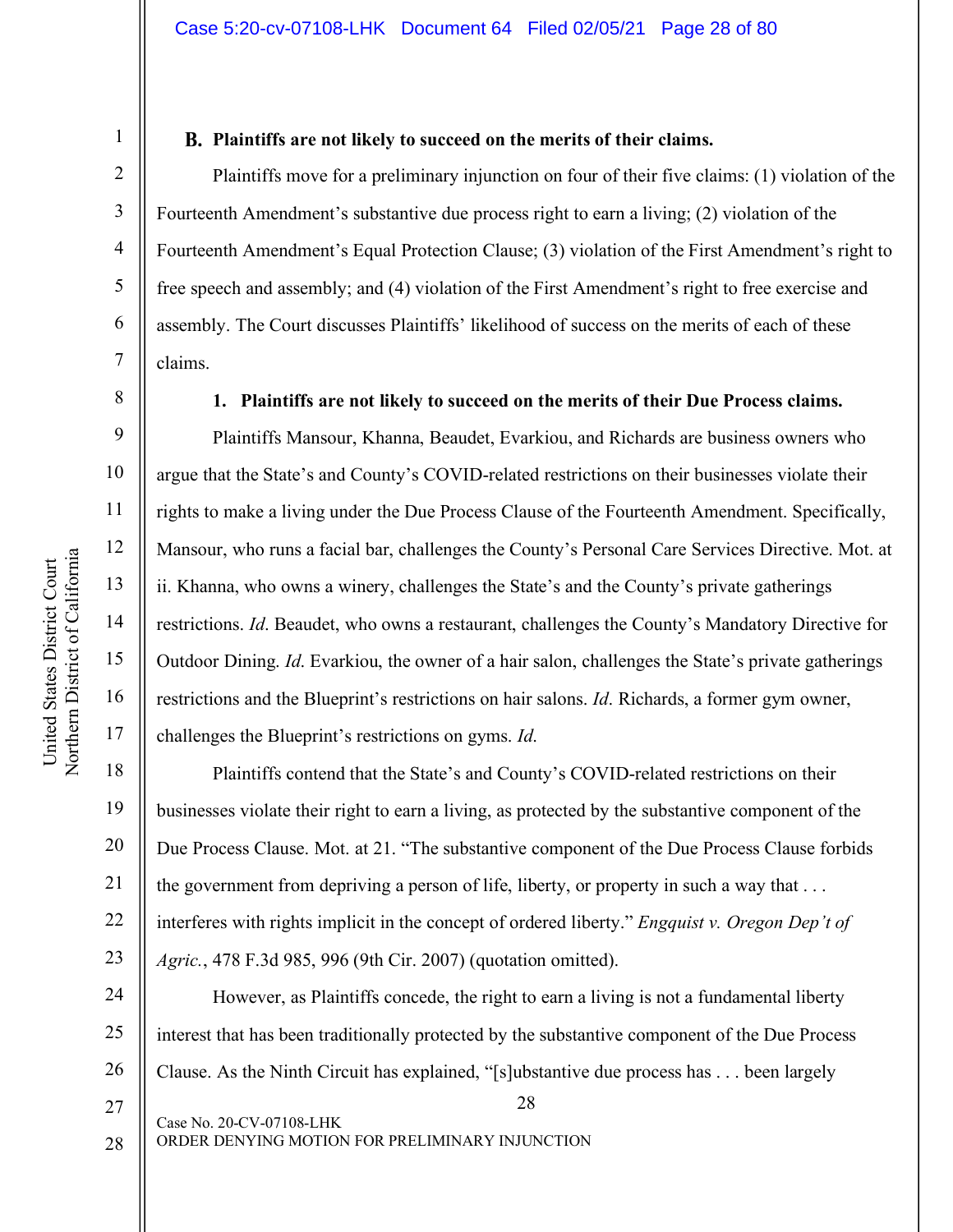confined to protecting fundamental liberty interests such as marriage, procreation, contraception, family relationships, child rearing, education and a person's bodily integrity, which are 'deeply rooted in this Nation's history and tradition.'" *Franceschi v. Yee*, 887 F.3d 927, 937 (9th Cir. 2018) (quoting *Moore v. East Cleveland*, 431 U.S. 494, 503 (1977)). Neither the United States Supreme Court nor the Ninth Circuit "has []ever held that the right to pursue work is a fundamental right." *Sagana v. Tenorio*, 384 F.3d 731, 743 (9th Cir. 2004). Rather, the Ninth Circuit has held that the right to pursue one's profession is not a fundamental right protected by the Due Process Clause. *See Franceschi*, 887 F.3d at 937.

Because no fundamental right is at issue here, judicial review is "narrow." *Sagana*, 384 F.3d at 743. The Court "do[es] not require that the government's action actually advance its stated purposes, but merely look[s] to see whether the government *could* have had a legitimate reason for acting as it did." *Id*. (quoting *Wedges/Ledges of Cal., Inc. v. City of Phoenix*, 24 F.3d 56, 66 (9th Cir. 1994) (emphasis in original)).

When a state exercises its police powers to enact emergency health measures, courts will uphold them unless (1) the measures have no real or substantial relation to public health, or (2) the measures are "beyond all question" a "plain, palpable invasion of rights secured by [ ] fundamental law." *See Jacobson v. Commonwealth of Massachusetts*, 197 U.S. 11, 37 (1905).

Plaintiffs contend that *Jacobson* does not apply to this case for two reasons. First, Plaintiffs argue that *Jacobson* does not apply because the public health emergency has lasted for several months. Mot. at 16–17. However, Plaintiffs have not cited a single case that states that *Jacobson* does not apply if a public health emergency lasts for several months. Indeed, many courts have applied *Jacobson* to COVID-related restrictions despite the length of the pandemic. *See, e.g.*, *Big Tyme Investments, LLC v. Edwards*, --- F.3d ---, 2021 WL 118628, at \*6 (5th Cir. 2021) (January 13, 2021 opinion, rejecting the plaintiffs' argument that the district court erred in applying *Jacobson*); *Illinois Republican Party v. Pritzker*, 973 F.3d 760, 763 (7th Cir. 2020) ("[T]he district

29

Case No. 20-CV-07108-LHK ORDER DENYING MOTION FOR PRELIMINARY INJUNCTION

18

19

20

21

22

23

24

25

26

27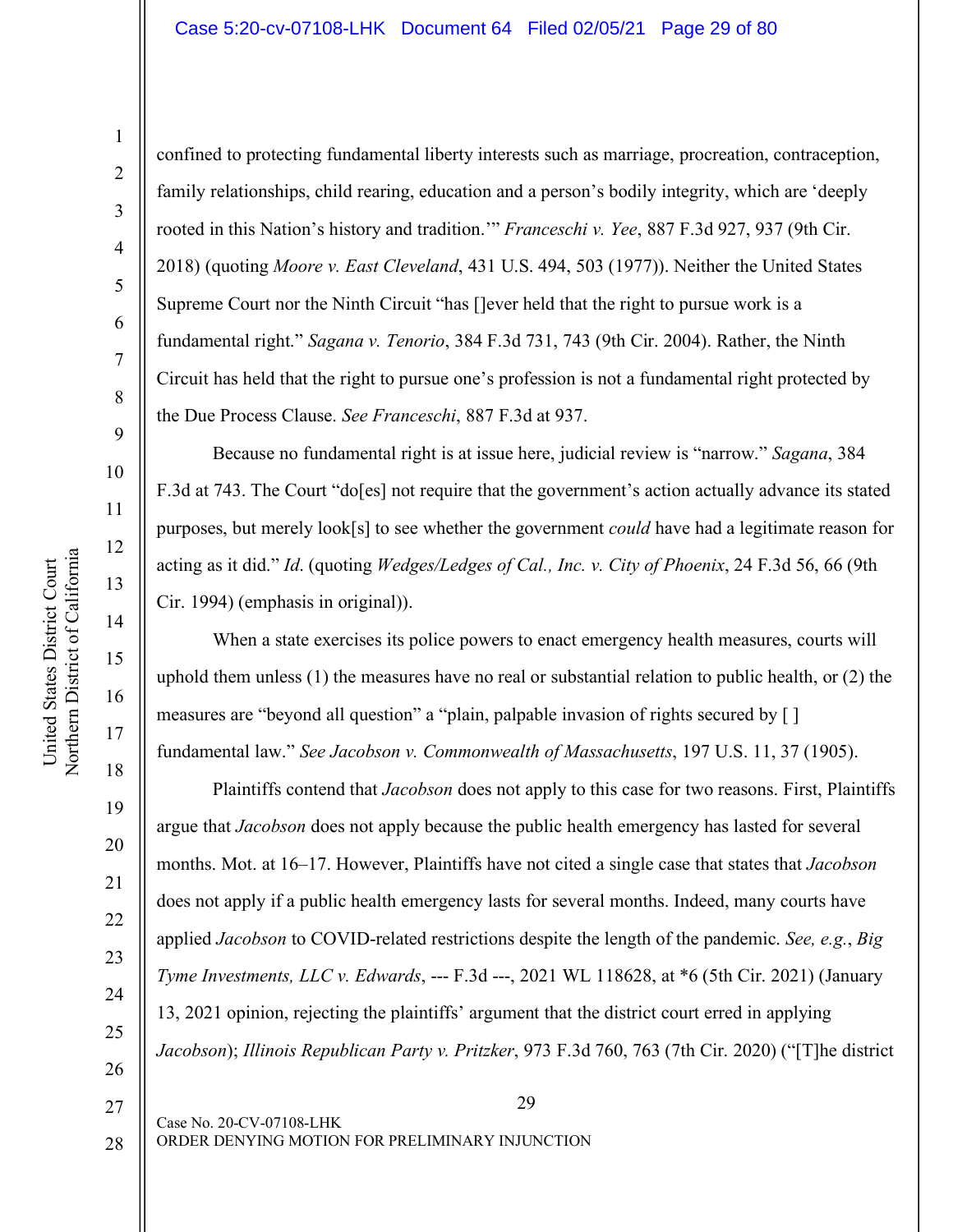court appropriately looked to *Jacobson* for guidance, and so do we."); *Delaney v. Baker*, --- F. Supp. 3d ---, 2021 WL 42340, at \*11 (D. Mass. 2021) (January 6, 2021 opinion applying *Jacobson*). Second, Plaintiffs argue that *Jacobson* does not apply because *Jacobson* arose in the context of substantive due process, whereas this case raises First Amendment claims as well. Mot. at 17. However, the Court only applies *Jacobson* in the context of Plaintiffs' substantive due process claim. Therefore, the Court continues with its *Jacobson* analysis.

As United States Supreme Court Chief Justice Roberts wrote last year, "[w]hen [public] officials 'undertake to act in areas fraught with medical and scientific uncertainties,' their latitude 'must be especially broad.'" *South Bay*, 140 S. Ct. at 1613 (Roberts, C.J., concurring) (quoting *Marshall v. United States*, 414 U.S. 417, 427 (1974)). "Where those broad limits are not exceeded, they should not be subject to second-guessing by an 'unelected federal judiciary,' which lacks the background, competence, and expertise to assess public health and is not accountable to the people." *Id*. (quoting *Garcia v. San Antonio Metro. Transit Auth.*, 469 U.S. 528, 545 (1985)).

Every court to have addressed the issue of whether COVID-related restrictions violated substantive due process rights has concluded that the plaintiffs were not likely to succeed on the merits of their substantive due process claims. *See Slidewaters LLC v. Washington Dep't of Labor & Industries*, 2020 WL 3130295, at \*4 (E.D. Wash. June 12, 2020) (concluding that water park was not likely to succeed on the merits of its substantive due process claims); *Best Supplement Guide, LLC v. Newsom*, 2020 WL 2615022, at \*6 (E.D. Cal. May 22, 2020) (concluding that gym owners were not likely to succeed on the merits of substantive due process claims); *Open Our Oregon v. Brown*, 2020 WL 2542861, at \*2 (D. Ore. May 19, 2020) (collecting cases and explaining that businesses' motion for a preliminary injunction should be denied because "[a]t this stage, this Court is inclined to side with the chorus of other federal courts in pointing to *Jacobson* [*v. Commonwealth of Massachusetts*, 197 U.S. 11, 25 (1905)] and rejecting similar constitutional claims brought by Plaintiffs challenging similar COVID-19 restrictions in other states"). Plaintiffs

28

20

21

22

23

24

25

ORDER DENYING MOTION FOR PRELIMINARY INJUNCTION

<sup>26</sup> 27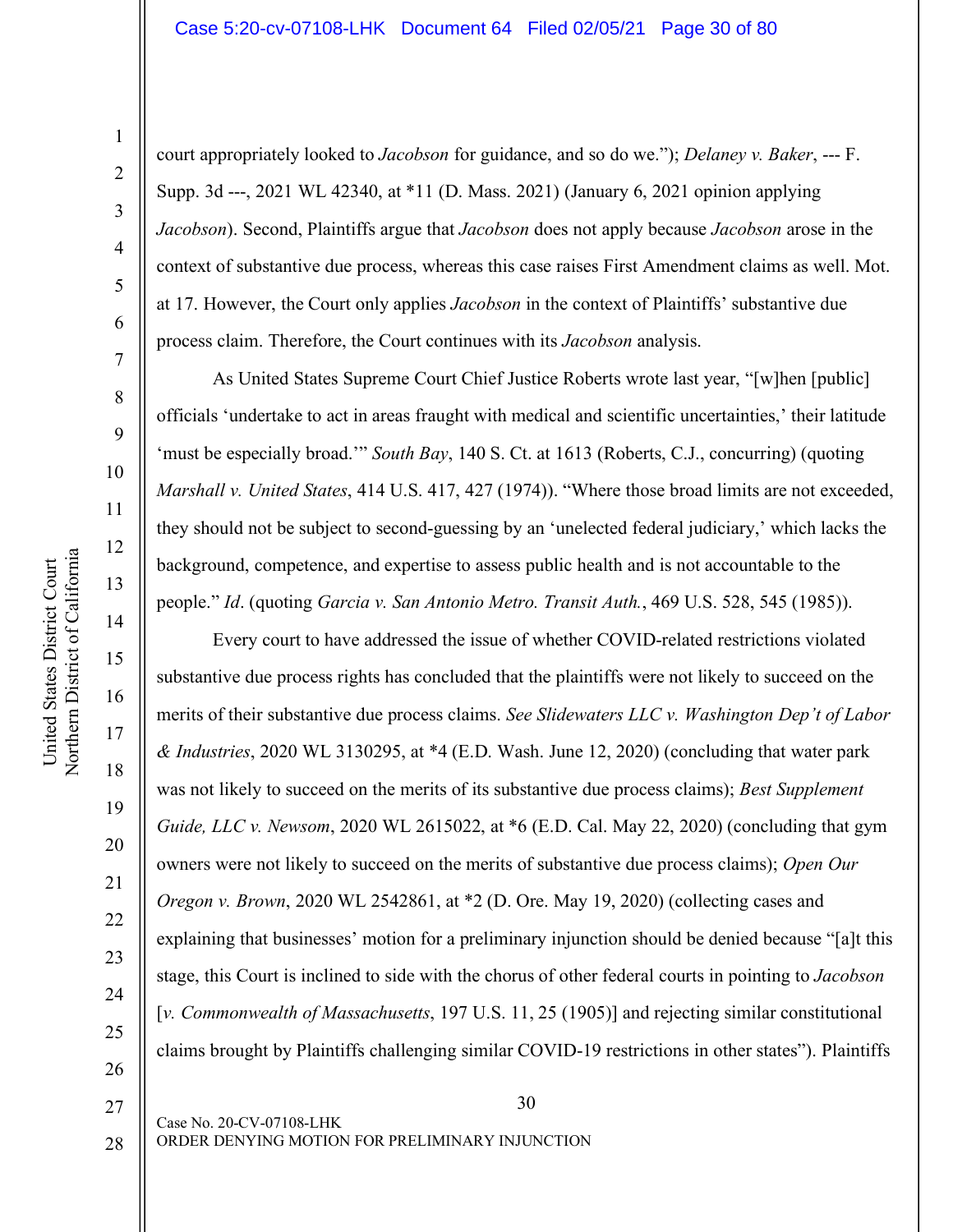do not cite a single case holding otherwise.

The Court comes to the same conclusion as the other courts. Below, the Court analyzes the two elements that the United States Supreme Court set forth in *Jacobson*: (1) whether the measures bear a real or substantial relation to public health, and (2) whether the measures are "beyond all question" a "plain, palpable invasion of rights secured by [ ] fundamental law." *Jacobson*, 197 U.S. at 30.

## **The State's and the County's restrictions bear a real and substantial relation to public health.**

As to the first *Jacobson* element, the restrictions on Defendants' businesses bear a real and substantial relation to public health. Every court has also concluded that COVID-19 related restrictions bear a real and substantial relation to public health, and Plaintiffs do not cite a single case holding otherwise. *See, e.g.*, *Bimber's Delwood, Inc. v. James*, --- F. Supp. 3d ---, 2020 WL 6158612, at \*9 –\*10 (W.D.N.Y. Oct. 21, 2020) (concluding that the plaintiffs could not show that New York's COVID-19 related restrictions on businesses, including bars and restaurants, did not bear a real or substantial relation to public health); *Altman v. County of Santa Clara*, 464 F. Supp. 3d 1106, 1124 (N.D. Cal. 2020) (explaining that the Court "easily concludes" that a shelter in place order bears a real and substantial relationship to the public health goals of reducing COVID-19 transmission and preserving health care resources).

19 20 21 22 23 24 25 This Court comes to the same conclusion as the other courts. Specifically, the Court finds that (1) the State's Blueprint; (2) the State's private gatherings restrictions; (3) the County's private gatherings restrictions; (4) the County's Personal Care Services Directive; and (5) the County's Mandatory Directive for Outdoor Dining bear a real and substantial relation to public health. The Court discusses each in turn below. Before doing so, the Court notes that the Background Section I-A-2, *supra*, describes at great length the ways in which COVID-19 is spread. Below the Court just highlights a few examples for each set of restrictions.

31

First, the State's Blueprint bears a real and substantial relation to public health. In

- 26
- 27 28

Case No. 20-CV-07108-LHK ORDER DENYING MOTION FOR PRELIMINARY INJUNCTION

1

2

3

4

5

6

7

8

9

10

11

12

13

14

15

16

17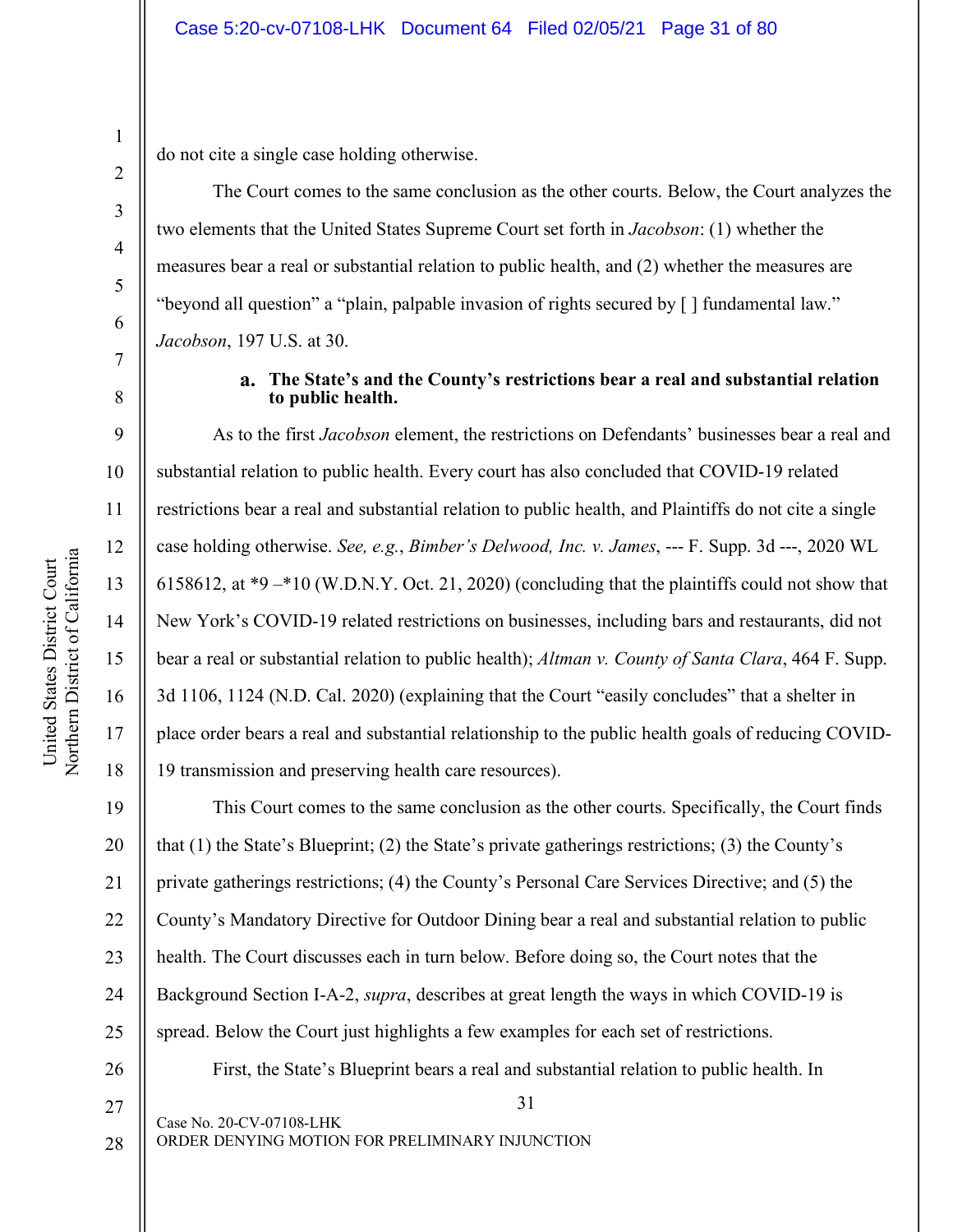20

21

22

23

24

25

26

designing the Blueprint and coming up with restrictions for each tier, the State considered eight objective risk criteria related to the spread of COVID-19: (1) the ability to accommodate face covering wearing at all times; (2) the ability to physically distance between individuals of different households; (3) the ability to limit the number of people per square foot; (4) the ability to limit the duration of exposure; (5) the ability to limit the amount of mixing of people from different households; (6) the ability to limit the amount of physical interactions; (7) the ability to optimize ventilation; and (8) the ability to limit activities that are known to increase the possibility of viral spread, such as singing, shouting, and heavy breathing. Kurtz Decl. ¶ 20. Because the State has sorted activities based on the risk that they result in the spread of COVID-19, the State's restrictions bear a real and substantial relation to public health, including the interests of slowing the spread of COVID-19, protecting high-risk individuals.

Second, the State's and the County's private gatherings restrictions bear a real and substantial relation to public health. The State and the County limit gatherings because gatherings bring people from different households together for an extended period of time and thus are a main source of COVID-19 spread. Watt Decl. ¶¶ 33, 37–44. The State and the County impose stricter limits on indoor gatherings because indoor gatherings are much more likely to spread COVID-19 than outdoor gatherings. Haddad Decl. Exh. 12 (prohibiting indoor gatherings but allowing indoor gatherings in the widespread tier); Bussey Decl. Exhs. A, G (prohibiting indoor gatherings but permitting outdoor gatherings of up to 200 people). Furthermore, the State's private gatherings restrictions are more stringent in counties with higher rates of transmission, where gatherings are more likely to include someone who has COVID-19. *See* Haddad Decl. Exh. 12 (State Blueprint, prohibiting indoor gatherings in the widespread tier and permitting indoor gatherings of three households in the substantial tier).

Third, the Personal Care Services Directive bears a substantial relation to slowing the spread of COVID-19 because of the unique dangers that personal care services can play in the

Northern District of California Northern District of California United States District Court United States District Court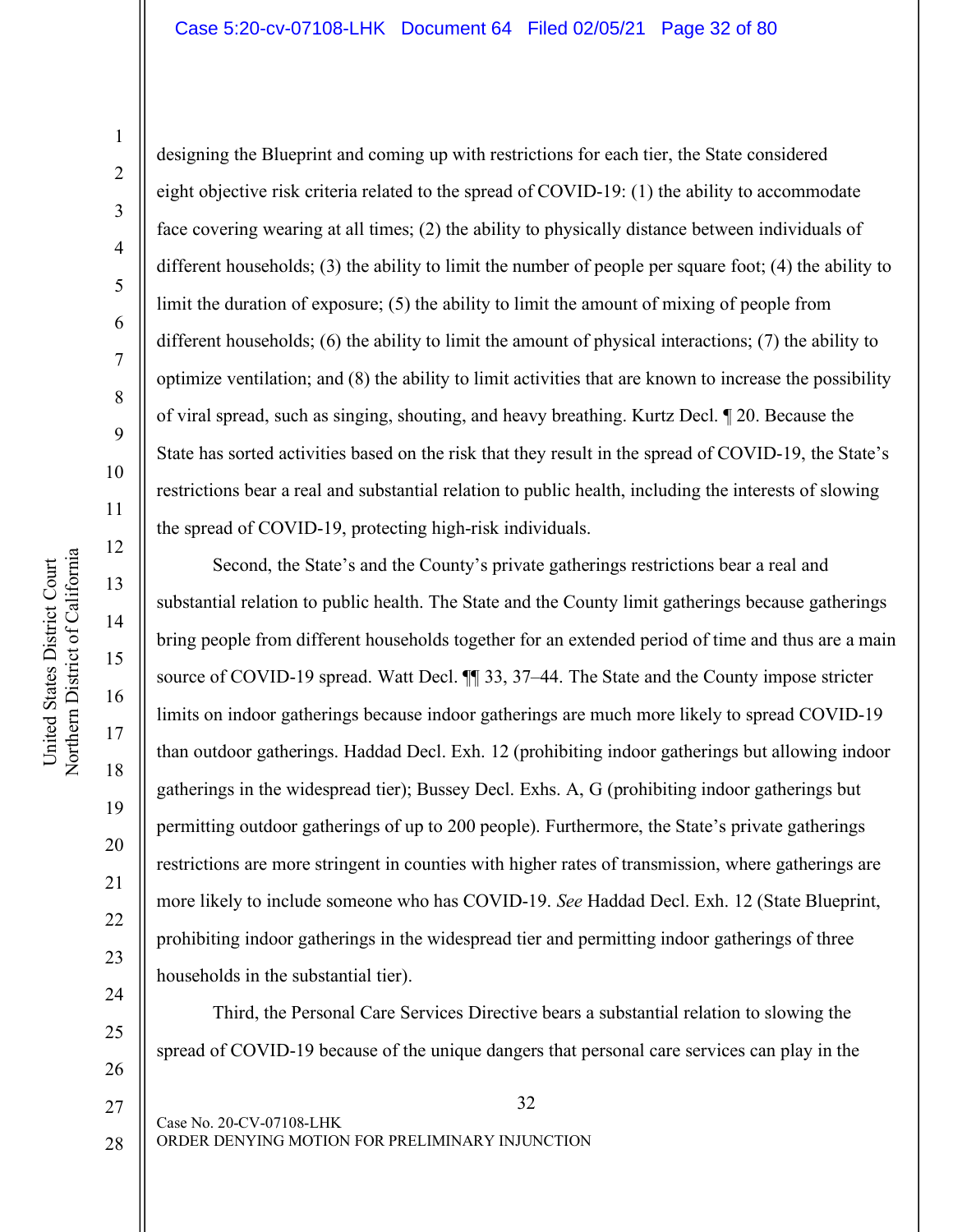spread of COVID-19. COVID-19 is much more likely to be spread when persons are in close

1

2 3 4 5 6 7 8 9 10 11 12 13 14 proximity for an extended period of time, such as during the time a personal care service is performed. Watt Decl. ¶¶ 33, 37–44. Furthermore, personal care services often take place inside, where COVID-19 transmission is much more likely to occur. Watt Decl.  $\P$ 44; Rutherford Decl.  $\P$ 60, 76–77; Reingold Decl. ¶ 20; Cody Decl. ¶ 29. In addition, the personal care services implicated do not permit the client to wear a face covering, and face coverings help to avoid the transmission of COVID-19. Watt Decl. ¶¶ 38, 45–46, 48. Thus, it is rational for the County to impose additional restrictions on personal care services, including requiring workers to wear N-95 masks. Dunn Decl. Exh. 42. The County might reasonably require workers to wear more protective masks because clients cannot wear masks at all during the services, which puts workers at a significantly higher risk of contracting COVID-19. *See* Bhatia Reply Decl. ¶ 65 (explaining that workers bear the burden of infection risk in workplace settings). Fourth, the Mandatory Directive for Outdoor Dining bears a substantial relation to slowing

the spread of COVID-19 because of the unique dangers of indoor dining in spreading COVID-19. COVID-19 is much more likely to be spread inside than outside. Watt Decl. ¶ 44; Rutherford Decl. ¶¶ 60, 76–77; Reingold Decl. ¶ 20; Cody Decl. ¶ 29. Furthermore, COVID-19 is much more likely to be spread when persons are in close proximity for an extended period of time, such as during a meal. Watt Decl. ¶¶ 33, 37–44. In addition, while dining, people cannot wear face coverings, which help to avoid the transmission of COVID-19. *Id*. ¶¶ 38, 45–46, 48. Given these circumstances, the County may legitimately require that dining only take place outdoors and that tables be spaced 10 feet away from each other. Dunn Decl. Exh. 44. Thus, the State's and the County's restrictions at issue bear a real and substantial relation to public health and satisfy the first *Jacobson* element. *Jacobson*, 197 U.S. at 30 (explaining that courts should uphold emergency public health restrictions unless they do not bear a "real or substantial relation" to public health).

Case No. 20-CV-07108-LHK ORDER DENYING MOTION FOR PRELIMINARY INJUNCTION

15

16

17

18

19

20

21

22

23

24

25

26

27

33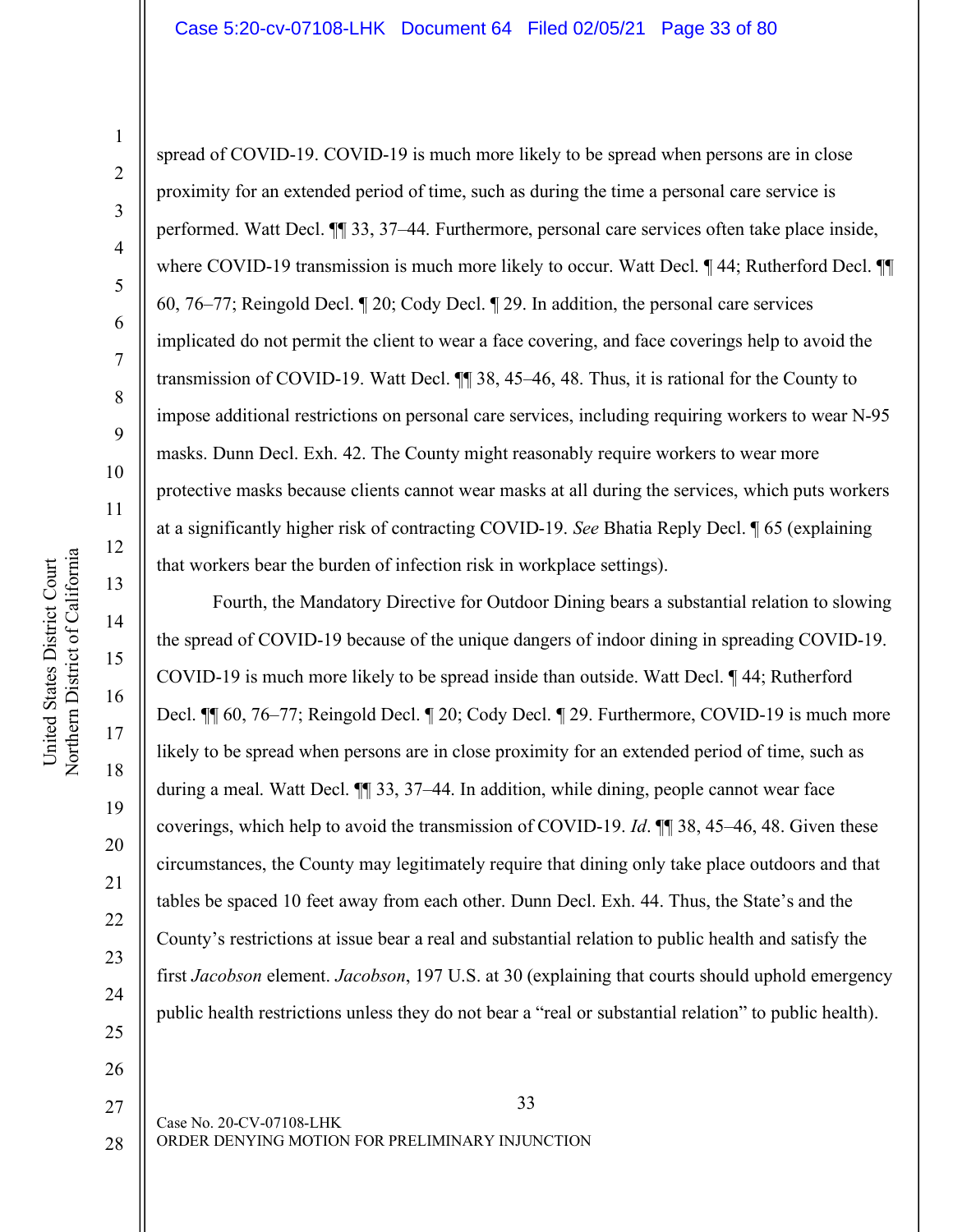United States District Court

United States District Court

1

2

3

4

5

6

7

8

9

19

20

21

22

23

24

25

26

## **The State's and County's restrictions are not a plain, palpable invasion of rights secured by fundamental law.**

As to the second *Jacobson* element, Plaintiffs have not shown that the State's and County's restrictions are "beyond all question" a "plain, palpable invasion of rights secured by [ ] fundamental law." *Id*. Every court considering challenges to COVID-related restrictions has similarly concluded that the restrictions are not a plain, palpable invasion of rights secured by fundamental law. *See, e.g.*, *Bimber's Delwood, Inc.*, 2020 WL 6158612, at \*13 (concluding that the plaintiffs could not show that New York's COVID-related restrictions on businesses, including bars and restaurants, were a plain, palpable invasion of rights secured by fundamental law); *Altman*, 464 F. Supp. 3d at 1124 (concluding that county's shelter in place order did not effect a plain, palpable invasion of the plaintiffs' Second Amendment rights). Plaintiffs do not cite a single case to the contrary.

The Court comes to the same conclusion here. As explained above, the right to earn a living is not a fundamental liberty interest that has been traditionally protected by the substantive component of the Due Process Clause. *See Franceschi*, 887 F.3d at 937; *Sagana*, 384 F.3d at 743. Thus, the State's and County's restrictions are not a "plain, palpable invasion of rights *secured by . . . fundamental law*." *Jacobson*, 197 U.S. at 30 (emphasis added). Because Plaintiffs have not satisfied both elements of *Jacobson*, Plaintiffs have not shown that they are likely to succeed on their substantive due process claims.

**2. Plaintiffs are not likely to succeed on the merits of their Equal Protection claims.**  Plaintiffs Mansour, Khanna, Beaudet, Evarkiou, and Richards also argue that the COVIDrelated restrictions on their businesses violate their rights under the Equal Protection Clause of the Fourteenth Amendment.

"The Equal Protection Clause of the Fourteenth Amendment commands that no State shall 'deny to any person within its jurisdiction the equal protection of the laws,' which is essentially a direction that all persons similarly situated should be treated alike." *City of Cleburne v. Cleburne* 

Case No. 20-CV-07108-LHK ORDER DENYING MOTION FOR PRELIMINARY INJUNCTION 27 28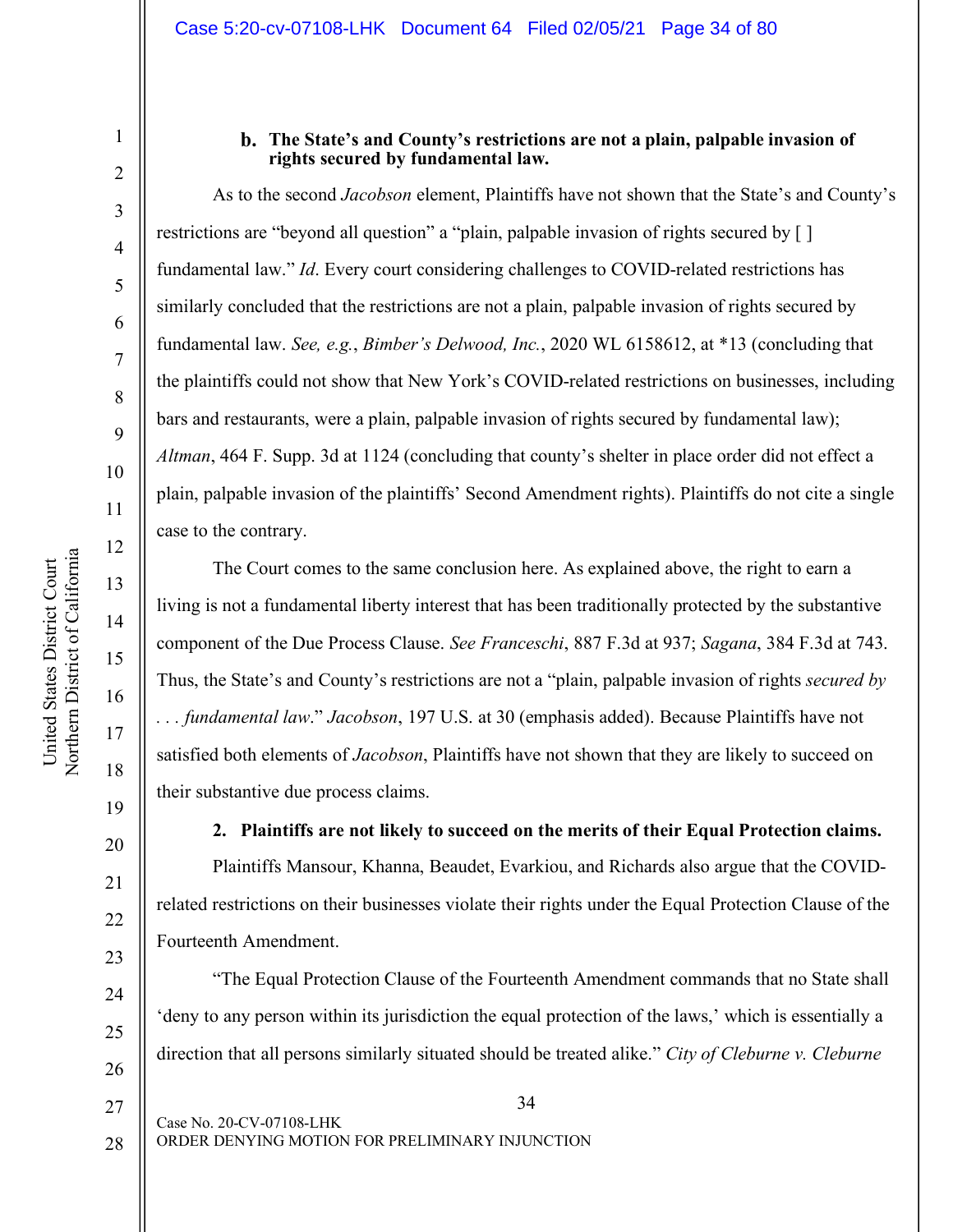5

6

7

8

9

10

11

12

13

14

15

16

17

18

19

20

*Living Ctr.*, 473 U.S. 432, 439 (quoting *Plyler v. Doe*, 457 U.S. 202, 216 (1982)).

The United States Supreme Court has held that business owners are not a suspect class. *See Williamson v. Lee Optical*, 348 U.S. 483, 489, 491 (1955) (concluding that a regulation on opticians would be subject to rational basis review). For this reason, other courts considering Equal Protection challenges to COVID-related restrictions brought by business owners have concluded that no suspect class is implicated. *See, e.g.*, *League of Independent Fitness Facilities & Trainers, Inc. v. Whitmer*, 814 F. App'x 125, 128 (6th Cir. 2020) (applying rational basis review to an Equal Protection challenge brought by fitness center owners); *Six v. Newsom*, 462 F. Supp. 3d 1060, 1072 (C.D. Cal. 2020) (concluding that "California's essential/non-essential [business] distinction does not disadvantage a suspect class"). Not surprisingly, Plaintiffs concede that Plaintiffs are not members of a suspect class pursuant to United States Supreme Court and Ninth Circuit precedent. *See* Mot. at 21 (stating that rational basis review applies).8

Because Plaintiffs are not part of a suspect class, the Court must apply rational basis review and determine whether the restrictions are rationally related to a legitimate government interest. *Lazy Y Ranch Ltd. v. Behrens*, 546 F.3d 580, 588 (9th Cir. 2008) ("In cases . . . involving rational basis review, a state actor's classification comports with the Equal Protection Clause so long as it is 'rationally related to a legitimate state interest'") (quotation omitted). "[R]ationalbasis review in equal protection analysis 'is not a license for courts to judge the wisdom, fairness, or logic of legislative choices.'" *Heller v. Doe by Doe*, 509 U.S. 312, 319 (1993) (quoting *FCC v.* 

27

28

35

ORDER DENYING MOTION FOR PRELIMINARY INJUNCTION

<sup>21</sup>

<sup>22</sup> 23 24 25 26 <sup>8</sup> In their reply brief, Plaintiffs argue that the restrictions should be subject to "rational basis 'with a bite'" because the State's and County's regulations have resulted in the closure or restriction of hundreds of thousands of businesses. Reply at 15. However, Plaintiffs do not cite to, and the Court has not found, United States Supreme Court or Ninth Circuit precedent holding that rational basis "with a bite" would apply in these circumstances. Moreover, even if the Court considers the restrictions under the rational basis "with a bite" standard, the Court would still uphold the restrictions because they are supported by ample scientific evidence regarding the ways in which COVID-19 spreads.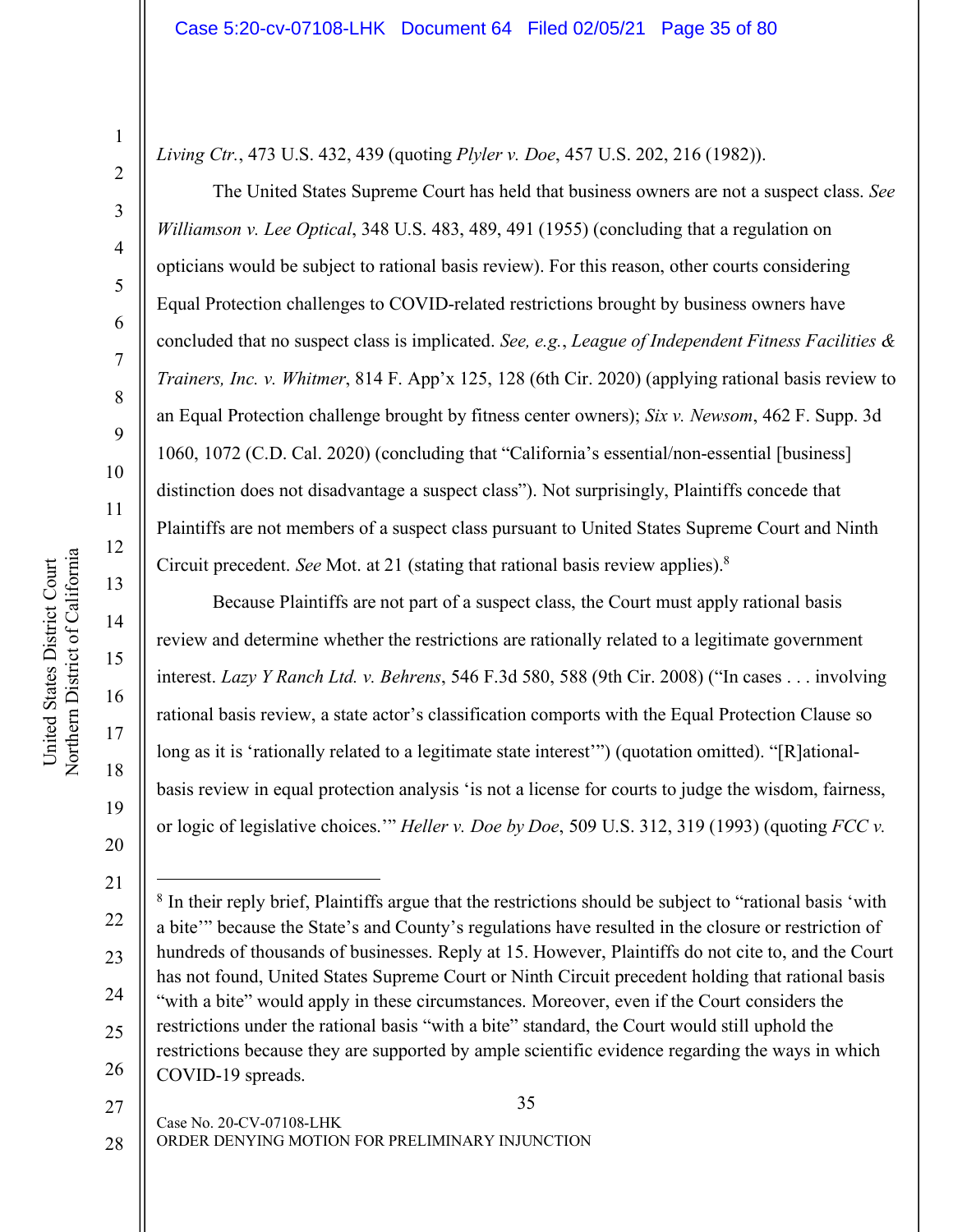20

21

22

23

24

25

26

27

28

*Beach Comms., Inc.*, 508 U.S. 307, 313 (1993)). Accordingly, regulations "must be upheld against [an] equal protection challenge if there is any reasonably conceivable state of facts that could provide a rational basis for the classification." *Id.* at 320. The "burden is on [Plaintiffs] to negat[e] every conceivable basis which might support [the classification]." *Id*. (quotation omitted). Thus, courts must uphold the classification as long as it "find[s] some footing in the realities of the subject addressed by legislation." *Id.* at 321.

Under these deferential standards, every court considering Equal Protection challenges brought by business owners to COVID-related restrictions has upheld the restrictions, and Plaintiffs do not cite a single case to the contrary. *See, e.g.*, *Big Tyme Investments, LLC v. Edwards*, --- F.3d ---, 2021 WL 118628, at \*6 (5th Cir. 2021) (rejecting Equal Protection challenge brought by bar owners to COVID-related restriction prohibiting consumption of alcohol at bars); *League of Independent Fitness Facilities & Trainers, Inc. v. Whitmer*, 814 F. App'x 125, 128 (6th Cir. 2020) (rejecting an Equal Protection challenge brought by fitness center owners to COVID-related restrictions closing their fitness centers).

The Court comes to the same conclusion in the instant case for two reasons. First, there are multiple compelling government interests at stake. Second, the State's and County's restrictions are rationally related to those government interests.

As to the multiple compelling government interests, the Supreme Court, the Ninth Circuit, and even Plaintiffs agree on this point. The Supreme Court has held that "stemming the spread of COVID-19 is unquestionably a compelling interest." *Roman Catholic Diocese*, 141 S. Ct. at 67. The Ninth Circuit has concluded that the State has compelling interests "in reducing community spread of COVID-19, protecting high-risk individuals from infection, and preventing the overwhelming of its healthcare system as a result of increased hospitalizations." *South Bay*, 2021 WL 222814, at \*10.

Moreover, Plaintiffs concede that the State has a strong interest in preventing hospitals

Case No. 20-CV-07108-LHK

36

ORDER DENYING MOTION FOR PRELIMINARY INJUNCTION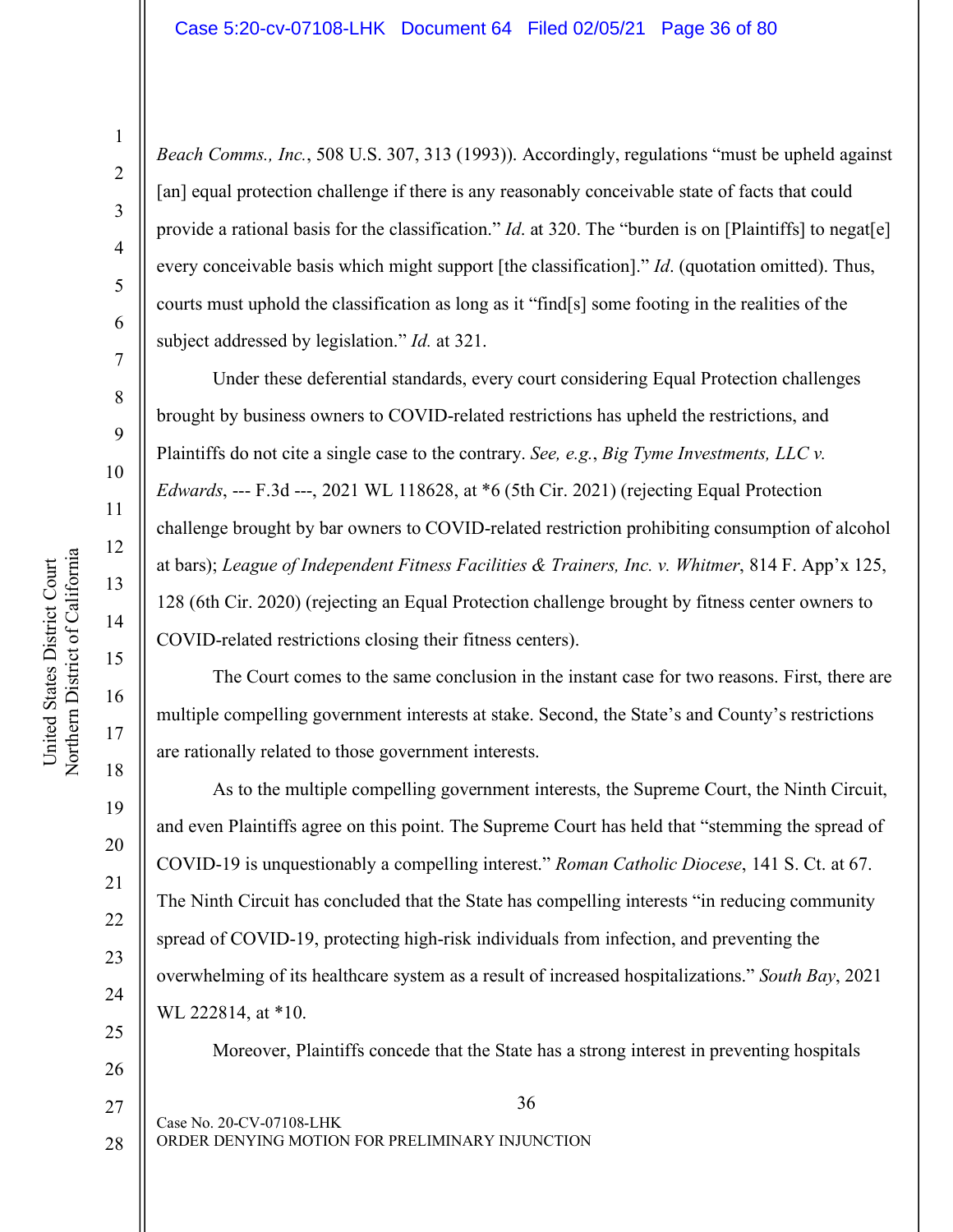1

from being overwhelmed. *See* Mot. at 1 ("Governor Newsom was correct to focus on the risk that hospitals would be overrun"), 15 (acknowledging "the compelling interest in preventing hospitalizations and deaths resulting from COVID-19"). Even one of Plaintiffs' experts, Dr. Bhattacharya, concedes that restrictions might be justified "where hospital overcrowding is predicted to occur" because overcrowding and "the unavailability of sufficient medical personnel" "might induce avoidable mortality." Bhattacharya Reply Decl. ¶ 15.

Thus, the State and the County have compelling interests in slowing the spread of COVID-19, protecting high-risk individuals from infection, and preventing the overwhelming of the healthcare system. These compelling government interests are far greater than the legitimate government interest required for the rational basis review that the Court must undertake here.

The Court must now consider whether the restrictions applicable to Plaintiffs' businesses are rationally related to these compelling government interests. Plaintiffs present four arguments as to why the restrictions applicable to their businesses are irrational. First, Plaintiffs contend that they are just as capable of implementing social distancing measures as other businesses not subject to as stringent regulations. Second, Plaintiffs argue that they should not be treated more harshly because of the county in which they are located. Third, Plaintiffs contend that the State's restrictions are irrational because they base restrictions on PCR tests. Finally, Plaintiffs argue that it is irrational to impose restrictions on the whole population when only a subset is vulnerable to severe illness from COVID-19. The Court addresses each of these arguments in turn.

**It is rational for the State and the County to distinguish between businesses.** 

First, Plaintiffs argue that Plaintiffs are "just as capable, if not more so, of implementing social distancing measures applicable to other businesses not subject to as stringent regulations." Mot. at 22. For example, Mansour argues that her facial salon should not face harsher restrictions than a doctor's or dentist's office. *Id*. However, as the County points out, there are many legitimate reasons that the County might reasonably expect medical offices to be better trained in

28

21

22

23

24

25

26

27

37

ORDER DENYING MOTION FOR PRELIMINARY INJUNCTION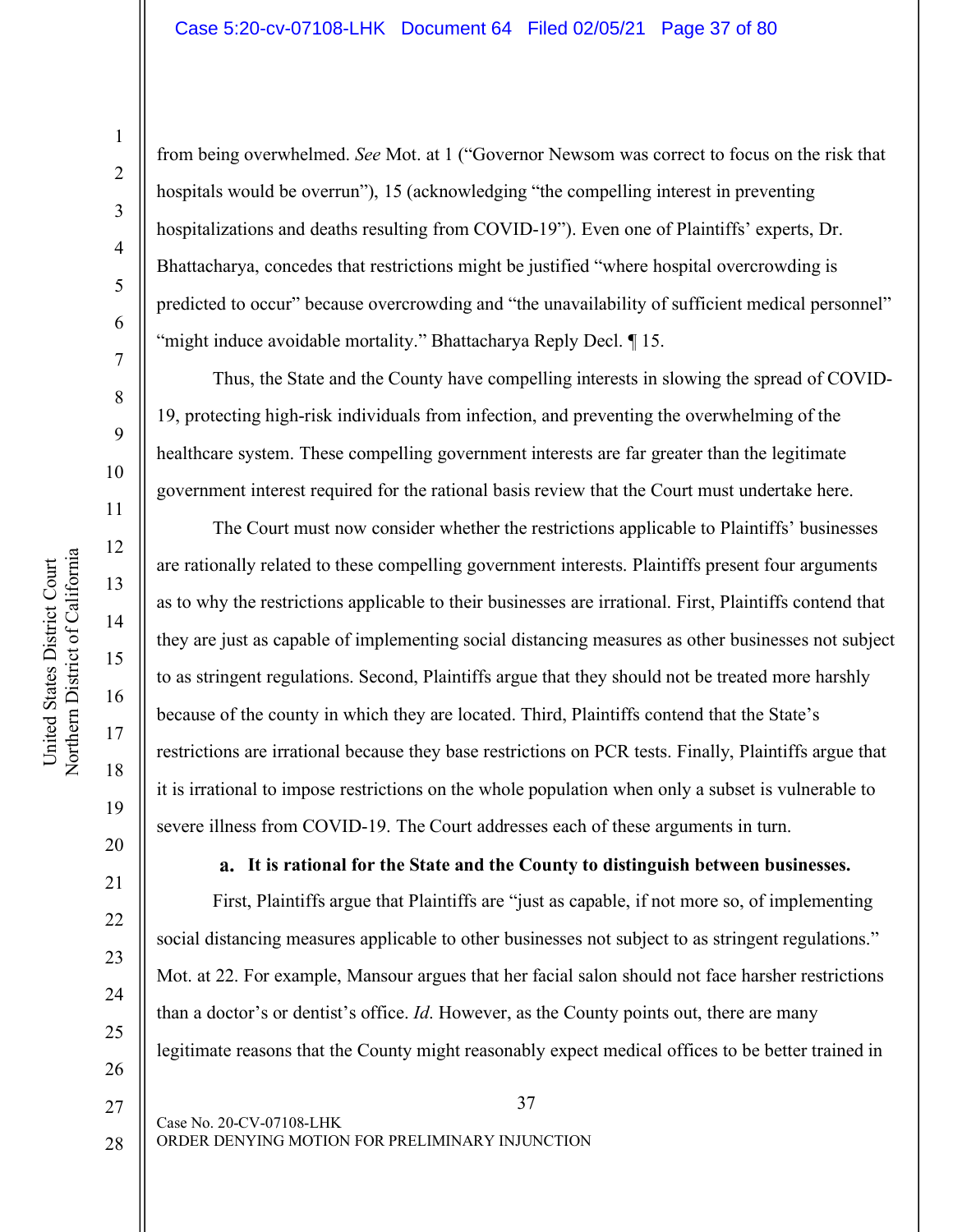preventing the spread of disease than non-medical offices. Cody Decl. ¶¶ 55–56. In general, the State's and the County's distinctions between different kinds of businesses are rational because the State and the County have carefully tailored their restrictions to the risks attendant to each business. *See* Section III-B-1-a, *supra* (explaining that the State's and the County's private gatherings restrictions, Personal Care Services Directive and Mandatory Directive for Outdoor Dining bear a substantial relation to the public health interest of slowing the spread of COVID-19, protecting high-risk individuals, and preventing the overwhelming of hospitals).

**It is rational for the State and the County to distinguish between counties.** 

Plaintiffs argue that their businesses should not be treated more harshly because of the county in which they are located. Mot. at 22. However, it is rational for the State to restrict activities based on the prevalence of the coronavirus in a particular county. If a gathering takes place in a county where there is a high prevalence of infection, the likelihood of coming into contact with someone who is infected and able to spread COVID-19 is increased. Watt Decl. ¶ 42; Rutherford Decl. ¶ 81; Stoto Decl. ¶¶ 10, 18. Accordingly, restricting activities based on the prevalence of the coronavirus in a particular county is not irrational.

# **It is rational for the State to rely on PCR tests.**

Plaintiffs outline three reasons that it is irrational for the State's restrictions to be based on PCR tests. Mot. at 23–24. First, PCR tests are taken from a portion of the population that is more likely to test positive, including people who have been referred to testing, people who are experiencing symptoms, and people who are essential workers. Bhattacharya Decl. ¶ 27. Second, PCR tests result in a high number of false positives. *Id*. ¶¶ 28–30. Third, PCR tests do not detect risk variations between people testing positive who are likely to face mortality and people testing positive who are not. *Id*. ¶ 32; Bhatia Decl. ¶ 37. Plaintiffs thus contend that the State should use hospitalization rates, not PCR tests, in determining whether to loosen or tighten restrictions. Bhatia Decl. ¶¶ 47–49.

25 26

27

28

22

23

24

38

ORDER DENYING MOTION FOR PRELIMINARY INJUNCTION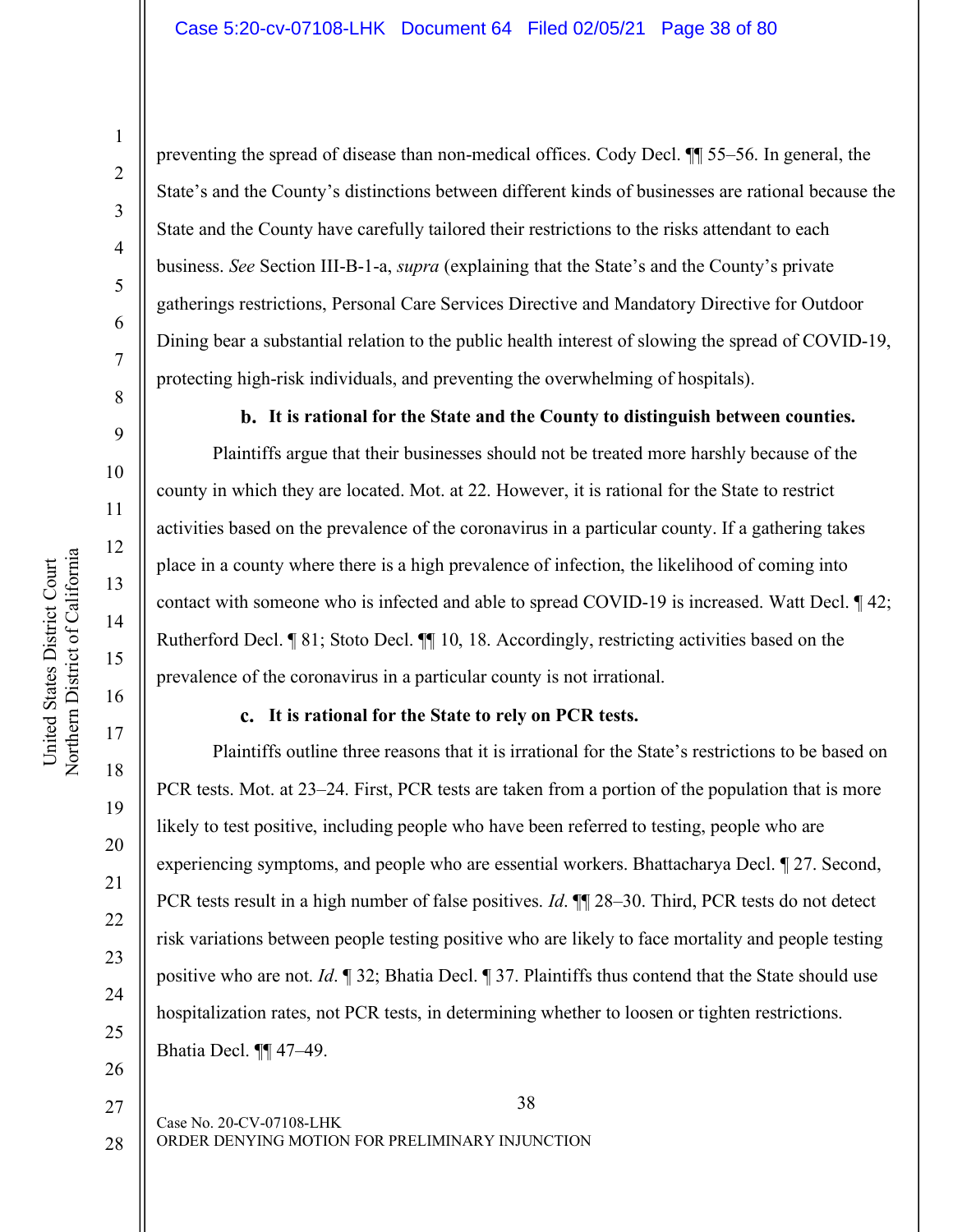#### Case 5:20-cv-07108-LHK Document 64 Filed 02/05/21 Page 39 of 80

1

2

3

4

5

6

7

8

9

10

11

12

13

14

15

16

17

18

19

20

21

22

23

24

25

26

However, Plaintiffs are incorrect in three respects. First, even Plaintiffs' expert concedes that PCR tests are the gold standard for measuring the presence of infection in the community. Bhattacharya Reply Decl. ¶ 7. Although PCR tests will not capture spread as accurately as they would if they were given to the entire population, they do an adequate job in assessing disease spread and determining whether to tighten or loosen restrictions. *Id*. ¶ 105; Stoto Decl. ¶ 19, 22; Lipsitch Decl. ¶¶ 38–39. In addition, California has a wider testing program than other states, which makes the prevalence rate more reliable. Rutherford Decl. ¶ 105; Lipsitch Decl. ¶ 35. The County of Santa Clara also has a robust testing program with broader community access and greater testing capacity than other communities. Reingold Decl. ¶ 30; Lipsitch Decl. ¶ 35.

Second, although Plaintiffs argue that the State should use hospitalization rates, hospitalization rates suffer from several downfalls. Indeed, hospitalization rates lag infections in the community by several weeks. Rutherford Decl. ¶ 55; Stoto Decl. ¶ 23; Lipsitch Decl. ¶ 44; Maldonado Decl. ¶¶ 25–26. Thus, hospitalization rates show spread from several weeks ago, not recent spread. *Id*. In addition, hospitalization rates have often underestimated the severity of the pandemic. For instance, hospitalization rates can be lower at times when hospital capacity is strained and many patients who would otherwise be hospitalized are not being taken to the hospital. Stoto Decl. ¶ 23. As the Ninth Circuit recently explained in *South Bay*, "paramedics in Los Angeles County have been instructed to conserve oxygen in treating patients and not to bring patients to the hospital who have little chance of survival." 2021 WL 222814, at \*4. Similarly, hospitalization rates do not capture the spread of the virus outside of hospitals. The spread of the virus outside of hospitals is a public health issue because patients who are not hospitalized with COVID-19 can face long-term effects. Cody Decl. ¶ 7; Han Decl. ¶ 20; Watt Decl. ¶ 23; Rutherford Decl. ¶¶ 23–25, 97. Undoubtedly, there are limits to any criteria that might be used, including PCR tests. However, the Court merely concludes that the State did not act irrationally in choosing to use PCR tests given the problems with using hospitalization rates.

27

28

39

ORDER DENYING MOTION FOR PRELIMINARY INJUNCTION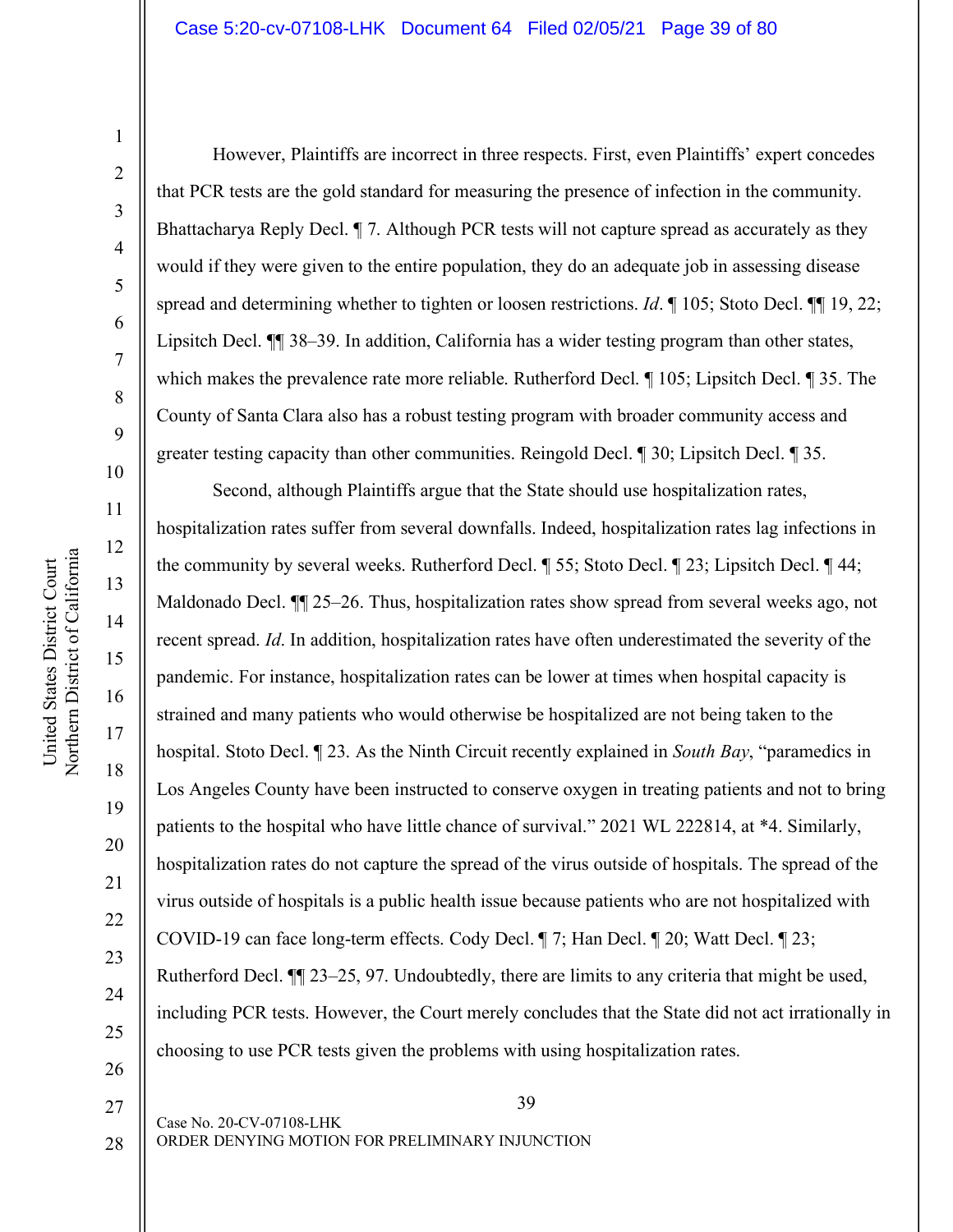1

Third, although Plaintiffs' experts argue that PCR tests are flawed because they do not detect risk variations between people testing positive who are likely to face mortality and people testing positive who are not, COVID-19 is dangerous to all populations. In the next section, the Court discusses extensively how vulnerable populations live and work with non-vulnerable populations. *See* Section III-A-2-d, *infra*. Thus, detecting COVID-19 cases among non-vulnerable people is important to protecting vulnerable populations. Accordingly, it is not irrational for the State to focus on PCR tests.

# **It is rational for the State to place restrictions on the general population, not just the vulnerable.**

Plaintiffs argue that the State's and County's strategies are irrational because they have not tried to focus on vulnerable populations, such as the elderly. One of Plaintiffs' medical experts, Dr. Bhattacharya, is one of three scientists who drafted the Great Barrington Declaration, which proposes that COVID-19 be allowed to spread among young, healthy people while governments focus on preventing vulnerable people from getting it. Bhattacharya Reply Decl. ¶ 31; Lipsitch Decl. ¶ 15. Plaintiffs' other expert, Dr. Bhatia, who signed the Great Barrington Declaration, proposes that the State and the County should focus exclusively on vulnerable populations. Bhatia Decl. **¶** 73–84.<sup>9</sup>

18

17

15

United States District Court Northern District of California

Northern District of California United States District Court

16

However, Plaintiffs' argument suffers from three flaws. First, the State and the County

27

ORDER DENYING MOTION FOR PRELIMINARY INJUNCTION 28

Case No. 20-CV-07108-LHK

<sup>19</sup>

<sup>20</sup> 21 22 23 24 25 26 <sup>9</sup> As the State and the County stress, the vast majority of public health experts embrace restrictions on gatherings. Although Plaintiffs' experts do not, this does not mean that the State's and County's restrictions are irrational. In fact, in *Jacobson*, where mandatory vaccination for smallpox was at issue, the United States Supreme Court acknowledged that "some physicians of great skill and repute[] do not believe that vaccination is preventive of smallpox." *Jacobson*, 197 U.S. at 34. However, the Court nevertheless rejected the plaintiff's challenge and noted that "most members of the medical profession" disagreed with these physicians about the importance of vaccination. *Id*. at 34–35. "The possibility that the belief may be wrong . . . is not conclusive; for the legislature has the right to pass laws which, according to the common belief of the people, are adapted to prevent the spread of contagious diseases." *Id*. at 35. The same is true here.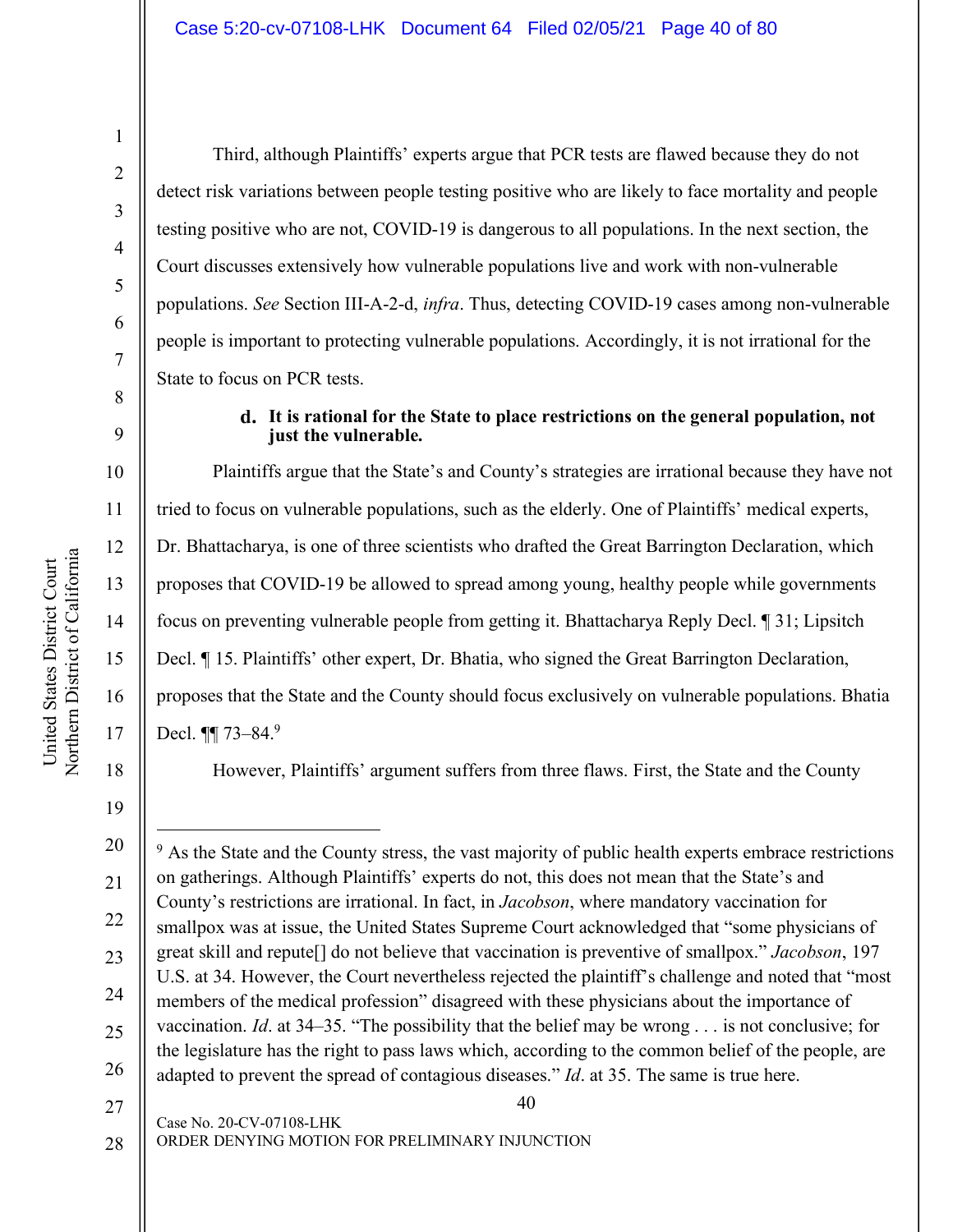United States District Court Northern District of California

Northern District of California United States District Court

have already put in place measures to protect the vulnerable. Second, it is rational for the State and the County to place restrictions on the entire population because even individuals who are not specifically vulnerable to COVID-19 can become seriously ill and die from the virus. Finally, it is rational for the State and the County to place restrictions on the entire population because vulnerable individuals have extensive contact with non-vulnerable individuals in long-term care facilities, multigenerational homes, and workplaces. The Court addresses each of these issues in turn.

First, the State and the County have already put extensive measures into place to protect vulnerable people, including the measures recommended by Plaintiffs' experts. Plaintiffs' experts recommend: (1) site infection control and prevention practices; (2) routine health care worker screenings; (3) prohibiting staff from coming to work sick; (4) outbreak response; (5) training; (6) monitoring; and (7) testing asymptomatic health care workers. Bhatia Decl. ¶¶ 88–89. The State's and County's long-term care facilities already implement these measures and others to slow the spread of COVID-19.

The State has issued guidelines and directives that required long-term care facilities to undertake precautions, including (1) cleaning and disinfecting high-touch surfaces; (2) screening residents for COVID-19 symptoms every day; (3) excluding employees who display symptoms of COVID-19; (4) requiring employees and residents to wash their hands upon entering the facility; (5) limit entry only to individuals who need entry for prevention, containment, and mitigation measures; (6) requiring staff to wear face coverings at all times and remind residents that they are required to wear face coverings as much as practically possible; and (7) requiring training of staff on prevention and control measures. Tovmasian Decl. ¶¶ 12–16, 24; Steinecker Decl. ¶¶ 10, 19– 24. The State also requires facilities to engage in testing, including surveillance testing even if they do not currently have a positive COVID-19 case. Tovmasian Decl. ¶¶ 18–21, Steinecker Decl.  $\parallel$  15, 19. The County has also taken targeted measures to protect vulnerable populations.

27 28

21

22

23

24

25

26

41

ORDER DENYING MOTION FOR PRELIMINARY INJUNCTION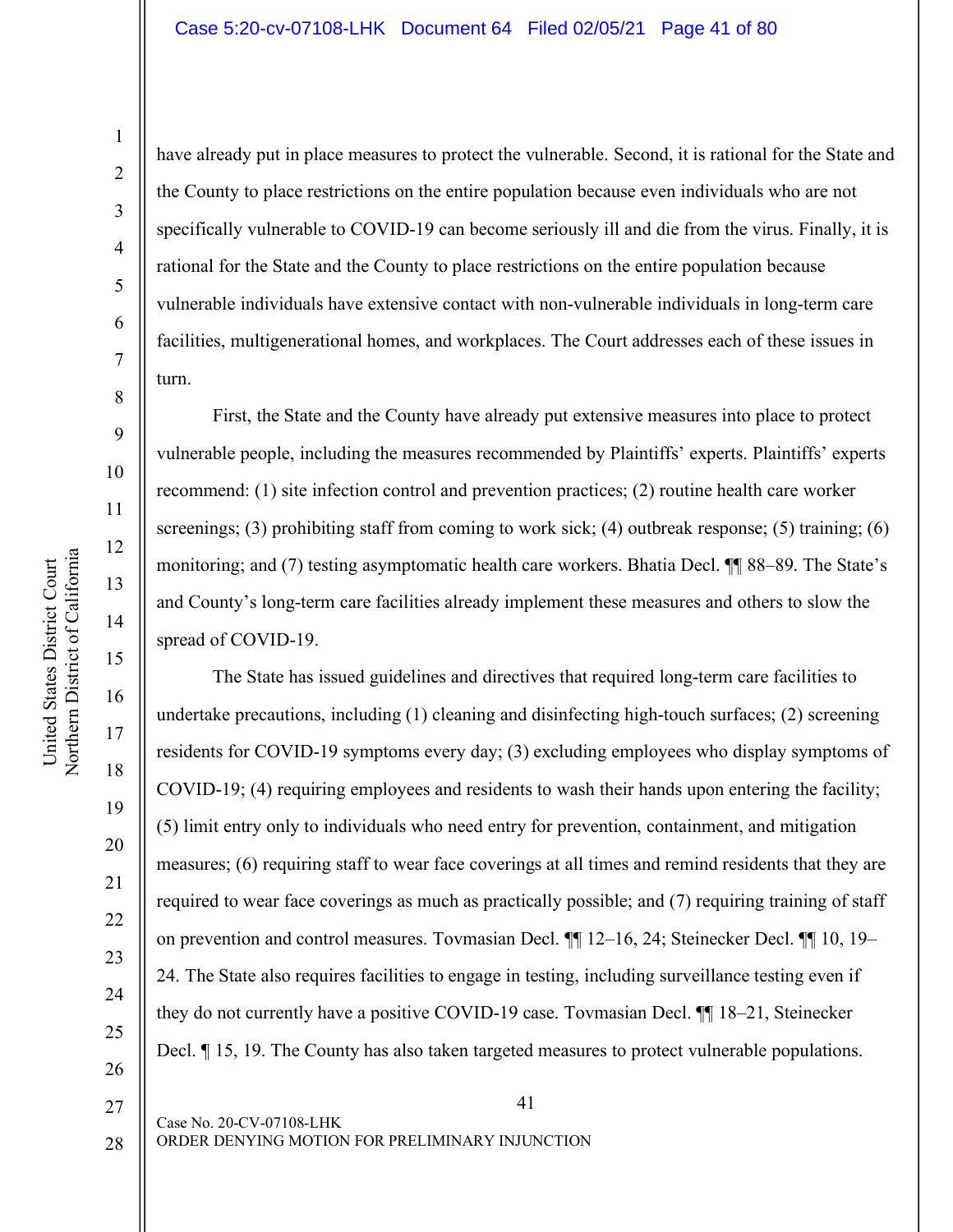Those measures include implementing regular staff testing in long-term care facilities, providing infection control protocols, and visiting facilities to make recommendations on how best to implement infection control. Han Decl. ¶ 9; Garcia Decl. ¶ 14.

Second, it is rational for the State and the County to place restrictions on the entire population because many non-vulnerable people die or become seriously ill after being infected with COVID-19. About twenty percent of those who have died of COVID-19 in the United States have been younger than 65 years old. Lipsitch Decl.  $\parallel$  28. In addition, nearly two thousand people who have died of COVID-19 are younger than 30 years old. *See CDC COVID Tracker*.

Additionally, Dr. Bhattacharya's declaration, which focuses on mortality, ignores the serious long-term effects that plague many non-vulnerable people who have recovered from COVID-19. Bhattacharya Decl. ¶¶ 32–39. Young people are at risk for serious and long-term effects from COVID-19, including cardiovascular, neurologic, renal, and respiratory damage, psychiatric effects, and loss of limbs from blood clotting. Cody Decl. ¶ 7; Han Decl. ¶ 20; Watt Decl. ¶ 23; Rutherford Decl. ¶¶ 23–25, 97. For example, college football players who had recovered from asymptomatic or mildly symptomatic COVID-19 infections were found to have a high rate of myocarditis, which can lead to cardiac arrest with exertion. Rutherford Decl.  $\sqrt{\ }$  25.

In addition, many young people have underlying conditions. As discussed above, *supra* Section I-A-3, chronic medical conditions are largely a subset of COVID-19 underlying conditions. Yet, approximately six in ten Americans have been diagnosed with at least one chronic medical condition, and four in ten have been diagnosed with more than one chronic medical condition. Reingold Decl. ¶ 17. Moreover, in Latino and African-American communities, a higher percentage of residents have diabetes, which make them more susceptible to becoming severely ill from COVID-19. Garcia Decl. ¶ 13. Simultaneously, a lower percentage of Latino and African-American community members have healthcare coverage, meaning that they are less able to get care if infected with COVID-19. *Id*.

1

2

3

4

5

6

7

8

9

10

11

12

13

14

15

16

17

18

19

20

21

22

27

28

42

ORDER DENYING MOTION FOR PRELIMINARY INJUNCTION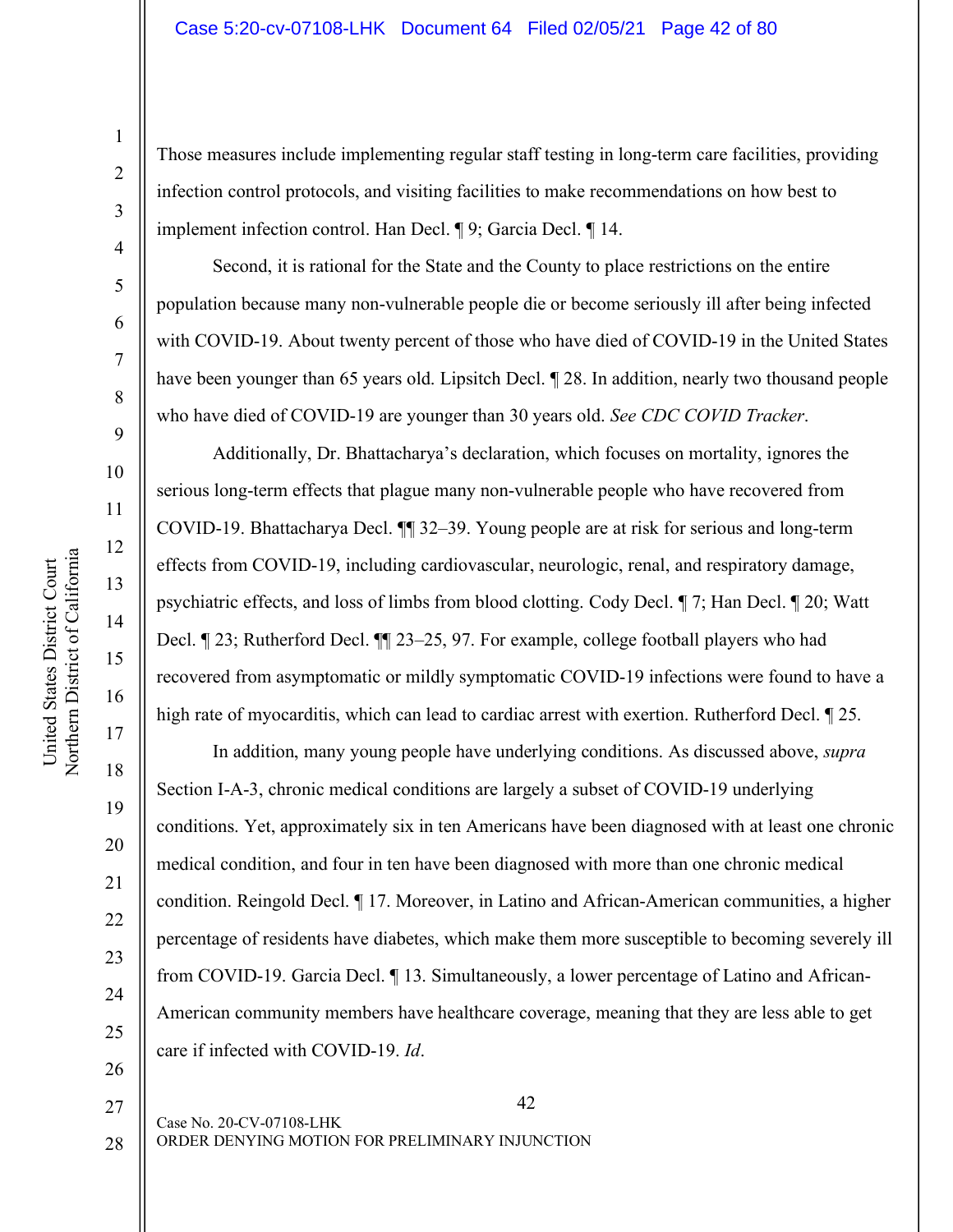Third, it is rational for the State and the County to place restrictions on the entire population because vulnerable people have extensive contact with non-vulnerable individuals in long-term care facilities, multigenerational homes, and essential workplaces. The Court addresses each of these settings in turn.

Looking at care facilities, vulnerable people who live in care facilities are in close contact on a regular basis with the staff, who live in the community. Rutherford Decl. ¶ 116; Stoto Decl. ¶ 35. Thus, higher levels of community spread can lead to spread in care facilities. Rutherford Decl. ¶ 116; Han Decl. ¶ 14. Accordingly, a recent report showed that COVID-19 cases in nursing homes have tracked the community spread of COVID-19 since September of 2020. Lipsitch Decl. ¶ 26. For example, in La Crosse, Wisconsin, researchers were able to trace COVID-19 clusters at two nursing homes, which caused two deaths, back to gatherings and parties at three local universities. Cody Decl. ¶ 37.

In addition, many vulnerable people live in multigenerational households. Garcia Decl. ¶ 8; Lipsitch Decl. ¶ 25. According to one study, 20 percent of Americans live in a multigenerational home. Maldonado Decl. ¶ 21. Vulnerable people are especially likely to live or work with less vulnerable people in communities of color, immigrant communities, and low-income communities. Garcia Decl. ¶ 8. In these communities, people often live in crowded homes, making it difficult for them to isolate from other household members. *Id*. As Plaintiffs' expert acknowledges, older people living with working-age adults have a higher risk of COVID-19 than older people living with other older people. Bhattacharya Reply Decl. ¶ 54. Because older people live and work with younger people, COVID-19 cases in older people track with COVID-19 cases in younger people. Rutherford Decl. ¶ 96.

Plaintiffs' expert suggests that vulnerable people who live in multigenerational households could temporarily live in another setting, such as empty hotel rooms that have been provided for homeless populations. Bhattacharya Reply Decl. ¶ 54. However, even where the County has

United States District Court

United States District Court

19

20

21

22

23

24

25

26

1

2

3

4

5

6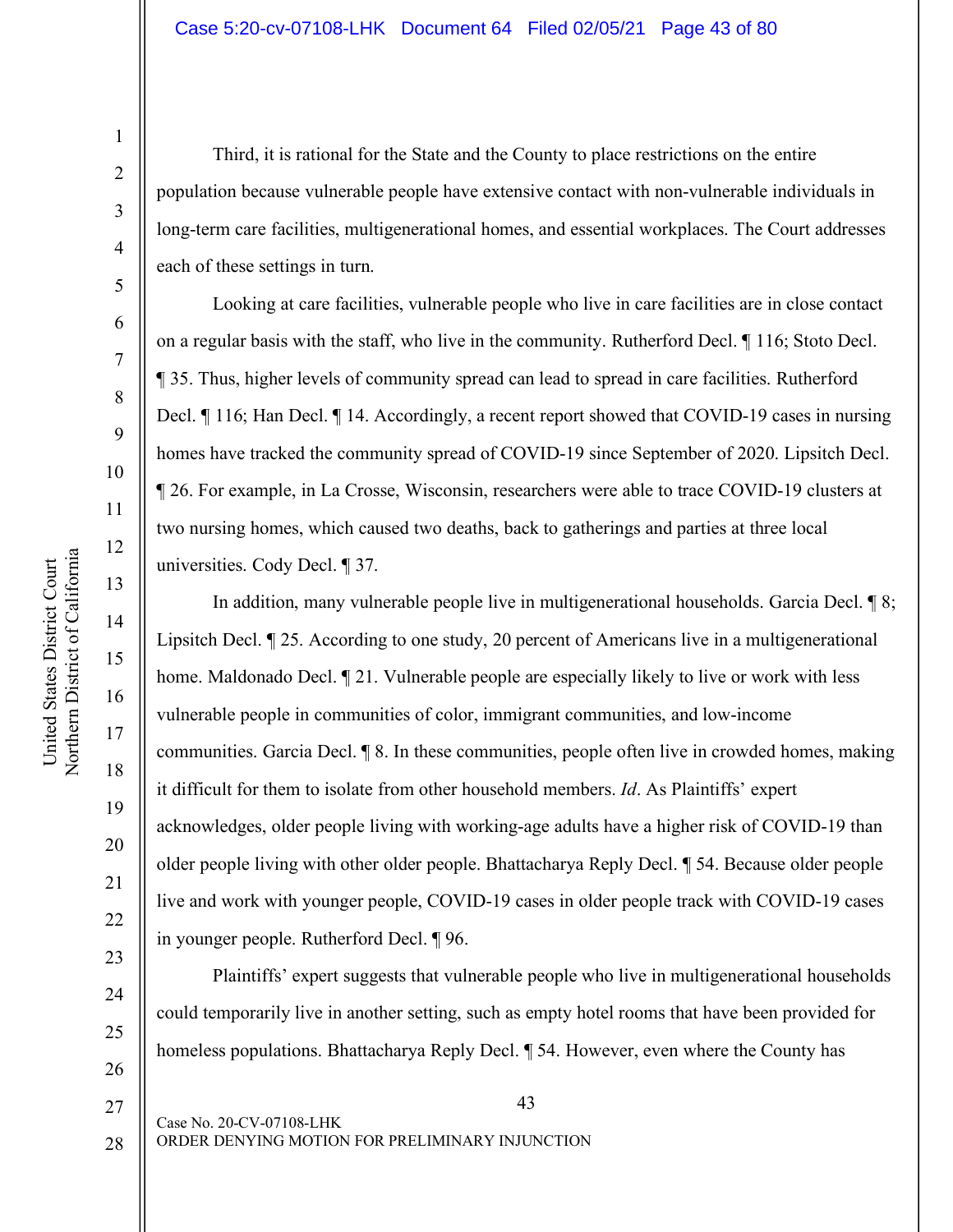17

United States District Court Northern District of California

Northern District of California United States District Court

18

19

20

21

22

23

24

25

26

offered to provide separate housing or other support for vulnerable individuals who live with other household members, many factors lead them to be uncomfortable or unwilling to accept it. For example, some vulnerable individuals distrust the government, while others are unwilling to separate from their family members, for whom they might provide childcare and other support. Garcia Decl. ¶ 12. For example, many older people are the primary caregivers for their grandchildren. Maldonado Decl. ¶ 17.

Furthermore, many vulnerable people also work at essential jobs, increasing their potential exposure to COVID-19. Garcia Decl. ¶¶ 9–10. Even those who are vulnerable are often themselves breadwinners in their family, which means that they have to work outside the home to support their families. *Id*. ¶ 13. This is especially true in communities of color and low-income communities. *Id*. ¶ 13.

Plaintiffs' expert also suggests that older people who work could be permitted to work from home. Bhattacharya Reply Decl. ¶ 53. However, this proposal ignores the reality that many older people work in essential jobs, where working from home is not possible. Garcia Decl. ¶¶ 9– 10. Although Plaintiffs' expert proposes that those who cannot work from home be able to take a funded 3 to 6 month sabbatical, Plaintiffs' expert does not address the distrust of the government and unwillingness to accept help that persists, particularly in communities of color and lowincome communities that have more essential workers. Garcia Decl. ¶ 12.

In sum, because of the numerous connections between the vulnerable and other members of the community, COVID-19 spread in the community results in COVID-19 spread among the vulnerable. For these reasons, the vast majority of public health experts reject an approach that would focus solely on vulnerable populations without limiting spread in the community. Stoto Decl. ¶ 14; Lipsitch Decl. ¶ 15; Maldonado Decl. ¶ 20. A strategy that solely focused on vulnerable people without addressing community spread would result in increased COVID-19 spread, hospitalizations, and deaths. Lipsitch Decl. ¶ 24; Rutherford Decl. ¶¶ 115–117. For

28

27

44

ORDER DENYING MOTION FOR PRELIMINARY INJUNCTION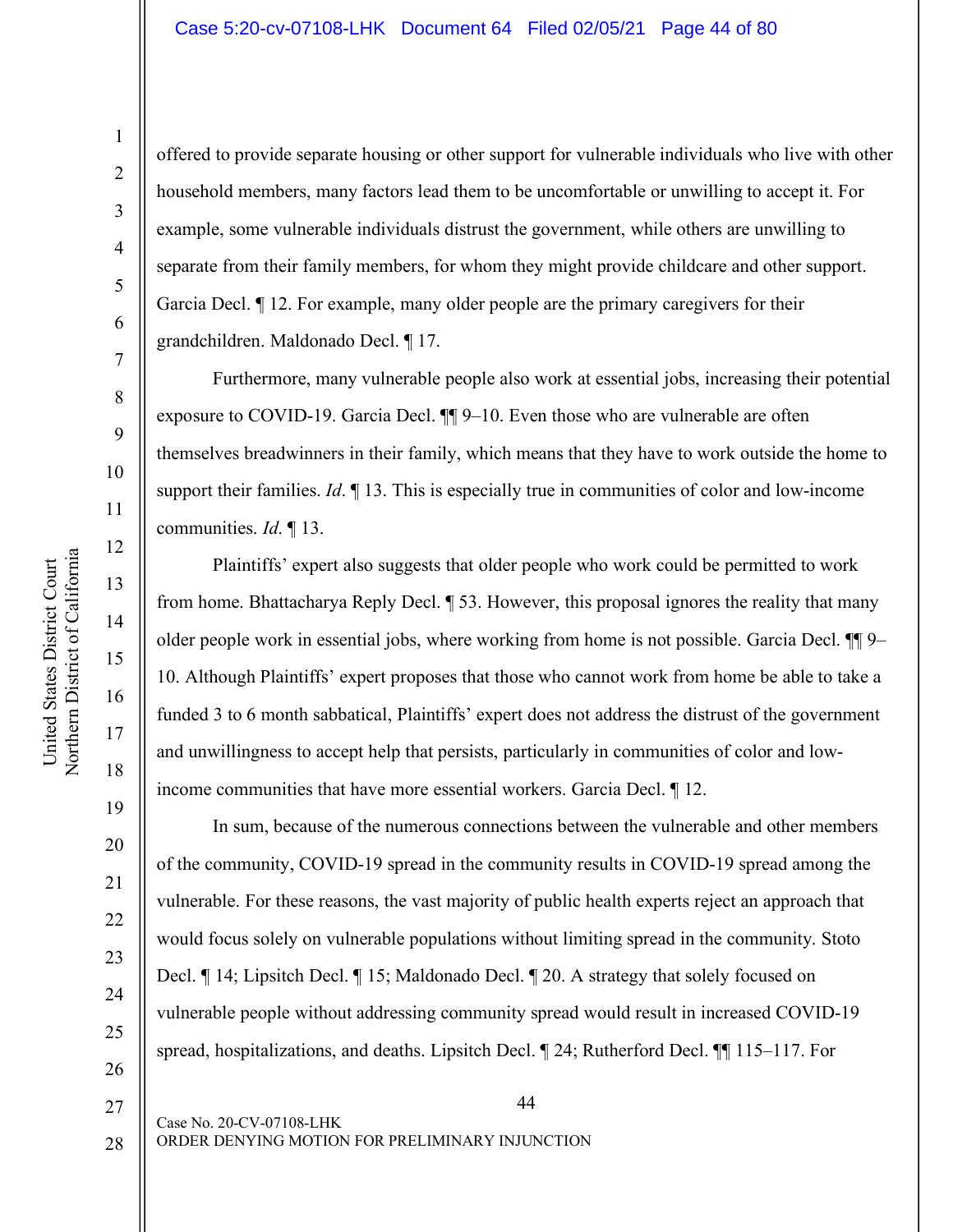example, in Maine, an indoor wedding attended by 62 people resulted in more than 180 infections, including among people living at a long-term healthcare facility and at a jail. Cody Decl. ¶ 37. Eight people who did not attend the wedding died. *Id*. In Michigan, 187 infections were connected to an indoor bar and restaurant with a live DJ and an open dance floor. *Id*. Of the total cases traced back to the restaurant, 144 were people who had been to the venue and 43 were family members, friends, and other contacts who had not. *Id*.

The downfalls of a targeted strategy can be seen in the example of Sweden. Sweden tried to implement an approach targeted towards the elderly and nursing homes, and as a result, seven percent of residents in nursing homes in Stockholm died. Lipsitch Decl. ¶ 27; Rutherford Decl. ¶¶ 115–117. Thus, Sweden is now implementing policies directed at slowing community spread. Lipsitch Decl. ¶ 27.

Because Plaintiffs have not met the high bar of demonstrating that the State's and County's restrictions are irrational, Plaintiffs have not shown that they are likely to succeed on the merits of their Equal Protection claims.

# **3. Plaintiffs are not likely to succeed on the merits of their free speech and assembly claims.**

Plaintiffs Tandon and the Gannons argue that the State's and the County's private gatherings restrictions violate their First and Fourteenth Amendment rights to free speech and assembly. As explained above in Section III-A, *supra*, the State prohibits indoor gatherings and limits private outdoor gatherings to three households or fewer. However, the State's private gatherings restrictions do not apply to the political campaign events Tandon wishes to hold. Accordingly, Tandon's gatherings are limited only by the County's private gatherings restrictions, which prohibit indoor gatherings<sup>10</sup> and limit outdoor gatherings to 200 people. Bussey Decl. Exhs.

<sup>10</sup> In the instant motion, Tandon challenged the County's 100 person limit on indoor gatherings. Mot. at ii; *see supra* footnote 7. However, before Defendants filed their opposition to the instant

1

2

3

4

5

6

7

8

9

19

20

21

22

23

24

25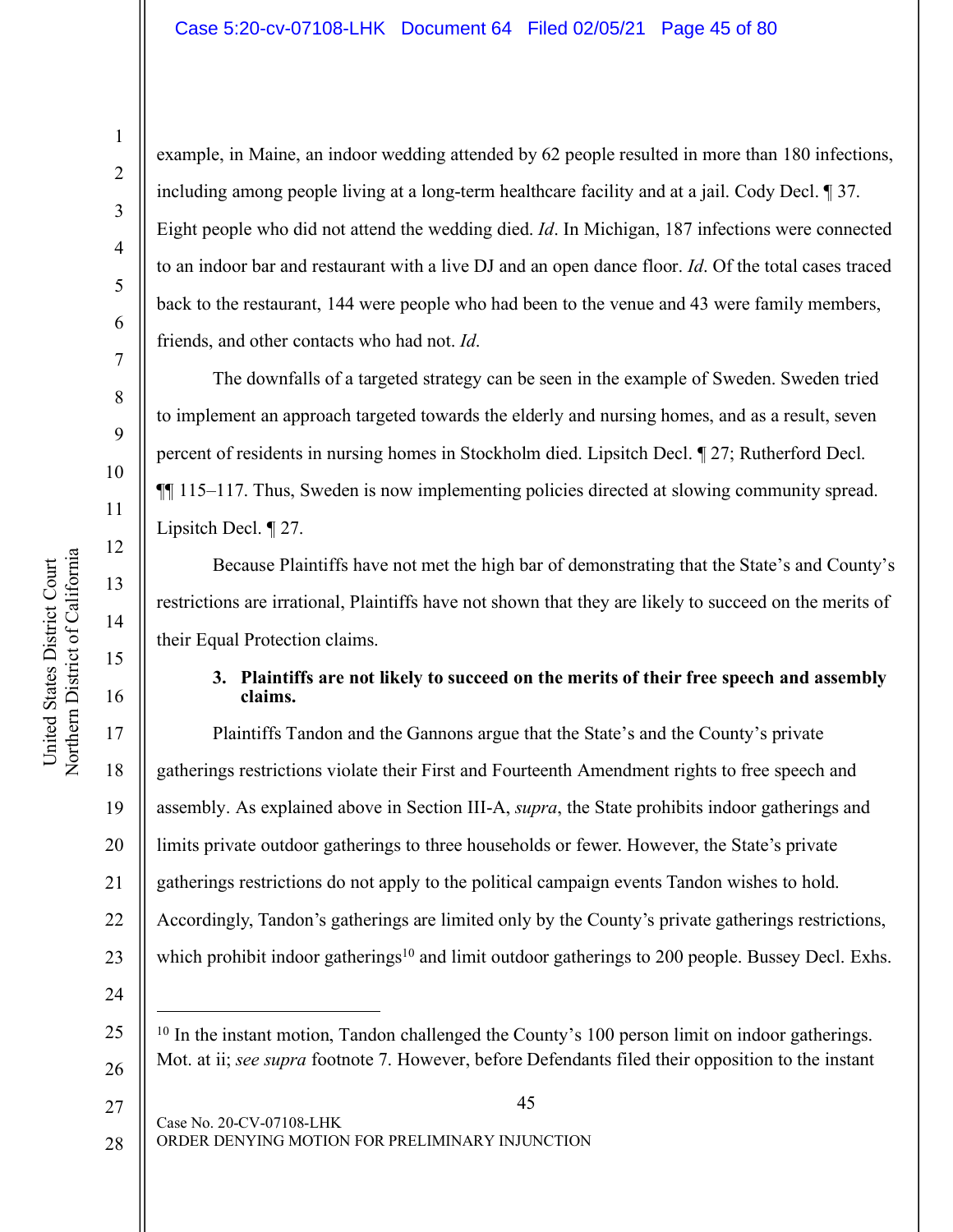A, G.

1

2

3

4

5

6

7

8

9

10

11

12

13

14

15

16

17

18

19

20

21

22

23

24

25

 $\overline{a}$ 

26

27

The Court first considers whether Tandon's claims are moot now that the 2020 election has passed. After concluding that Tandon's claims are not moot, the Court analyzes the merits of Plaintiffs' free speech claims. As Plaintiffs note, "[t]he right of peaceable assembly is a right cognate to th[at] of free speech." Mot. at 12 (quoting *De Jonge v. State of Oregon*, 299 U.S. 353, 364 (1937)); *accord Kuchenreuther v. City of Milwaukee*, 221 F.3d 967, 972 n.16 (7th Cir. 2000) ("We evaluate free speech and free assembly claims under the same analysis."). Indeed, Plaintiffs' freedom of assembly argument cites freedom of speech cases. Mot. at 12–18 (citing, *e.g*., *Reed*, 576 U.S. 155). Thus, the Court's analysis of Plaintiffs' free speech claims applies equally to Plaintiffs' free assembly claims.

# **Tandon's free speech and assembly claims are not moot.**

The State and the County argue that Tandon's claims are moot because the 2020 election has passed. State Opp'n at 7–8; County Opp'n at 8–9. The Court disagrees because Tandon has expressed his intent to run in 2022, and Tandon has stated that he needs to meet with advisors, donors, and constituents to support his 2022 campaign in the coming months, while the State and the County restrictions are likely to remain in effect.

"Under Article III of the Constitution, federal courts may adjudicate only actual, ongoing cases or controversies." *Lewis v. Continental Bank Corp.*, 494 U.S. 472, 477 (1990). "An 'actual controversy must be extant at all stages of review, not merely at the time the complaint is filed.'" *Alvarez v. Smith*, 558 U.S. 87, 92 (2009) (quoting *Preiser v. Newkirk*, 422 U.S. 395, 401 (1975)). "A case becomes moot 'when the issues presented are no longer 'live' or the parties lack a legally cognizable interest in the outcome.'" *Porter v. Jones*, 319 F.3d 483, 489 (9th Cir. 2003) (quoting *Clark v. City of Lakewood*, 259 F.3d 996, 1011 (9th Cir. 2001)).

Case No. 20-CV-07108-LHK ORDER DENYING MOTION FOR PRELIMINARY INJUNCTION 28

motion, the County updated its restrictions to prohibit all indoor gatherings. Bussey Decl. Exh. A (stating that "all indoor gatherings are currently prohibited").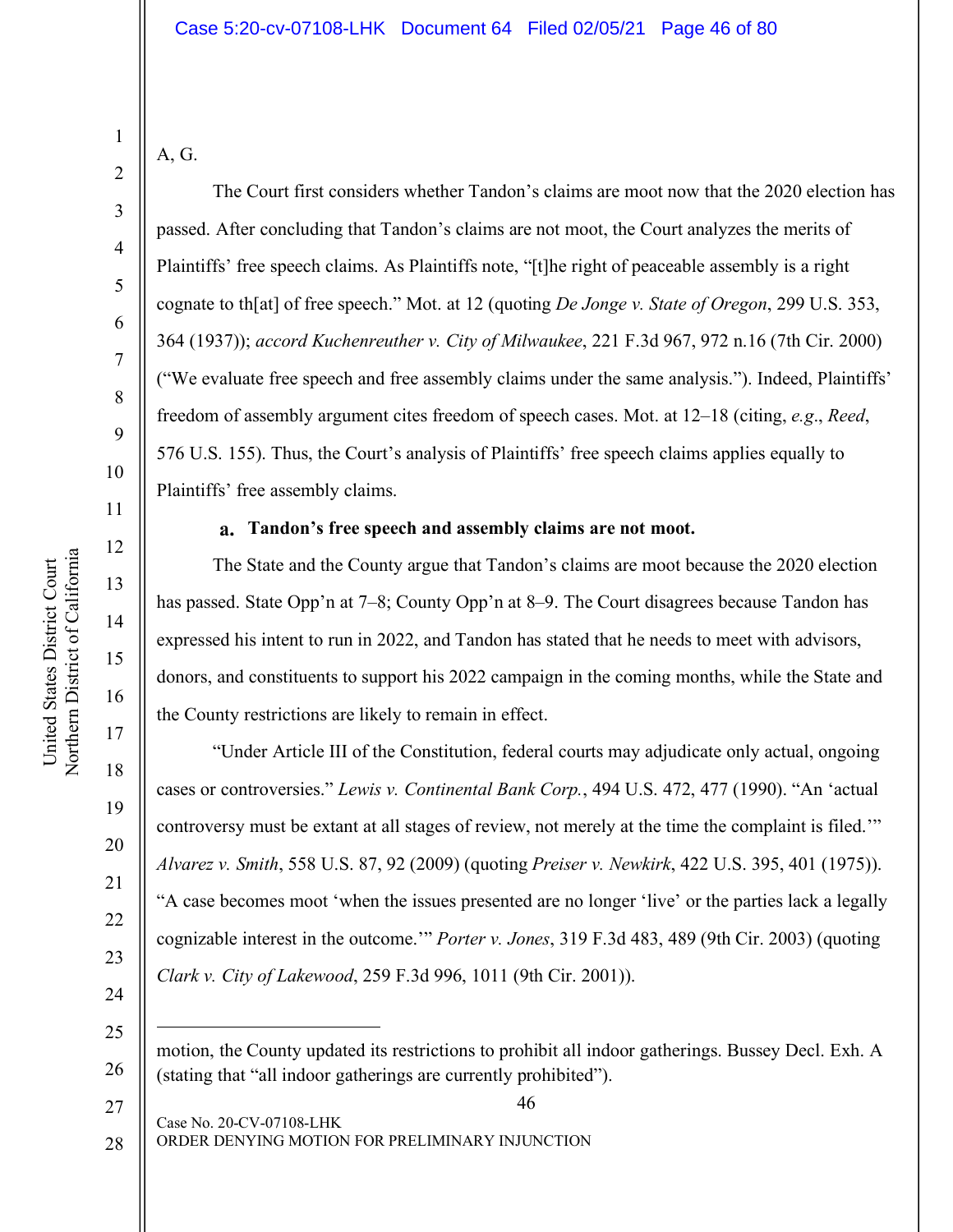#### Case 5:20-cv-07108-LHK Document 64 Filed 02/05/21 Page 47 of 80

United States District Court

United States District Court

19

20

21

22

23

24

25

26

27

28

1

However, there is an exception to the mootness doctrine if a case is "capable of repetition, yet evading review." *Lewis*, 494 U.S. at 481. Under this exception, cases for prospective relief can go forward "despite abatement of the underlying injury . . . where the following two circumstances [are] simultaneously present: '(1) the challenged action [is] in its duration too short to be fully litigated prior to its cessation or expiration, and (2) there [is] a reasonable expectation that the same complaining party would be subjected to the same action again.'" *Id*. (quoting *Murphy v. Hunt*, 455 U.S. 478, 482 (1982) (per curiam)).

The Court concludes that these two circumstances are met in this case. First, Tandon's challenge is a "controversy evading review" because the 2020 election was too short to be fully litigated before it ended. *Wolfson v. Brammer*, 616 F.3d 1045, 1054 (9th Cir. 2010). "Election cases often fall within this exception, because the inherently brief duration of an election is almost invariably too short to enable full litigation on the merits." *Porter*, 319 F.3d at 490 (concluding that an election challenge was a controversy evading review); *see also Wolfson*, 616 F.3d at 1054 (same); *Joyner v. Mofford*, 706 F.2d 1523, 1527 (9th Cir. 1983) (same).

"To satisfy the second requirement, that the action is capable of repetition, [a candidate] must establish a reasonable expectation that he will be subjected to the same action or injury again." *Wolfson*, 616 F.3d at 1054. A candidate can meet this requirement even after the election has passed where the candidate "has subsequently announced an intent to seek office in a future election." *Id*. at 1055; *see also Davis v. Fed. Election Comm'n*, 554 U.S. 724, 736 (2008) (concluding that a challenge to self-financing rules was capable of repetition yet evading review where the election had passed but the candidate subsequently announced an intent to self-finance another bid for a House seat).

The County argues that Tandon's claims are moot because Tandon has not expressed an intent to seek office in a future election. County Opp'n at 8. However, in a sworn declaration, Tandon states that he is "planning for another Congressional run in 2022." Tandon Reply Decl. ¶¶

47

ORDER DENYING MOTION FOR PRELIMINARY INJUNCTION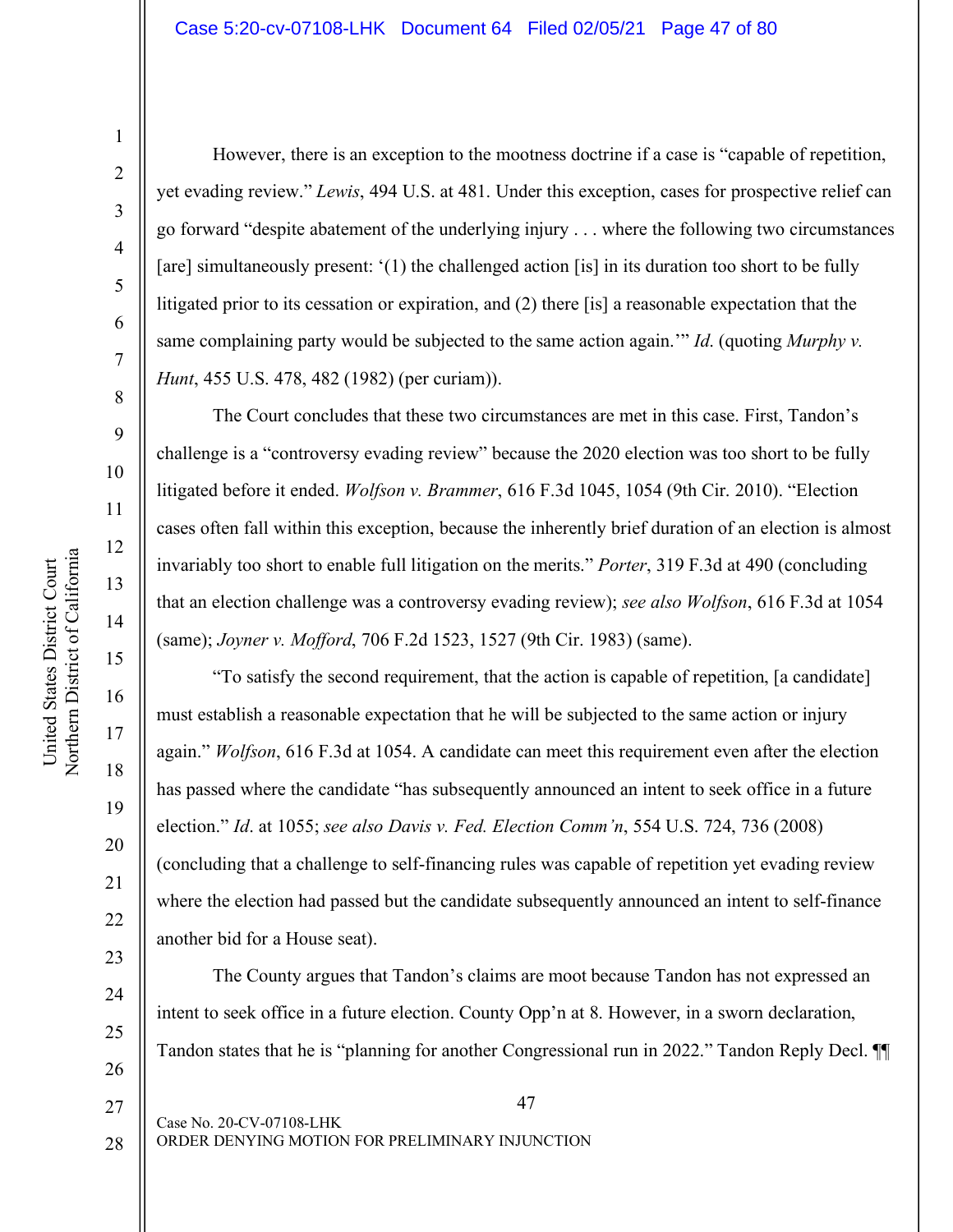5–6. Thus, Tandon "has subsequently announced an intent to seek office in a future election," which means that he can establish a reasonable expectation that he will be subject to the same action or injury again. *Wolfson*, 616 F.3d at 1055.

The County argues that the likelihood that Tandon will face the same action or injury again is "remote and speculative" because it is unclear what level of community transmission of COVID-19, and what restrictions on gatherings, will exist leading up to the 2022 election. County Opp'n at 9. However, Tandon states in his declaration that he will need to meet with advisors, donors, and constituents in the coming months, while the restrictions remain in place. Tandon Reply Decl. ¶¶ 5–6. Thus, the Court concludes that Tandon's claim is not moot and proceeds to consider the free exercise and free speech claims on the merits.

## **Plaintiffs are not likely to succeed on the merits of their free speech and assembly claims.**

The First Amendment, incorporated against the states by the Fourteenth Amendment, prohibits states "from enacting laws 'abridging the freedom of speech, . . . or the right of the people peaceably to assemble.'" *Long Beach Area Peace Network v. City of Long Beach*, 574 F.3d 1011, 1020–21 (9th Cir. 2009) (quoting U.S. Const. amend. I). Under the First Amendment, "certain types of speech enjoy special status." *Id.* at 1021. In particular, "[p]olitical speech is core First Amendment speech, critical to the functioning of our democratic system," so it "'rest[s] on the highest rung of the hierarchy of First Amendment values.'" *Id.* (quoting *Carey v. Brown*, 447 U.S. 455, 467 (1980)).

48 Case No. 20-CV-07108-LHK 21 22 23 24 25 26 27 To evaluate a free speech claim, the Court must first decide whether a law restricting speech is content based or content neutral. *Recycle for Change v. City of Oakland*, 856 F.3d 666, 669 (9th Cir. 2017). "Content-based laws," which are "those that target speech based on its communicative content," must satisfy strict scrutiny, meaning that "the government [must] prove[] that they are narrowly tailored to serve compelling government interests." *Reed v. Town of Gilbert*, 576 U.S. 155, 163 (2015). In addition, laws must satisfy strict scrutiny if they are facially

28

ORDER DENYING MOTION FOR PRELIMINARY INJUNCTION

1

2

3

4

5

6

7

8

9

10

11

12

13

14

15

16

17

18

19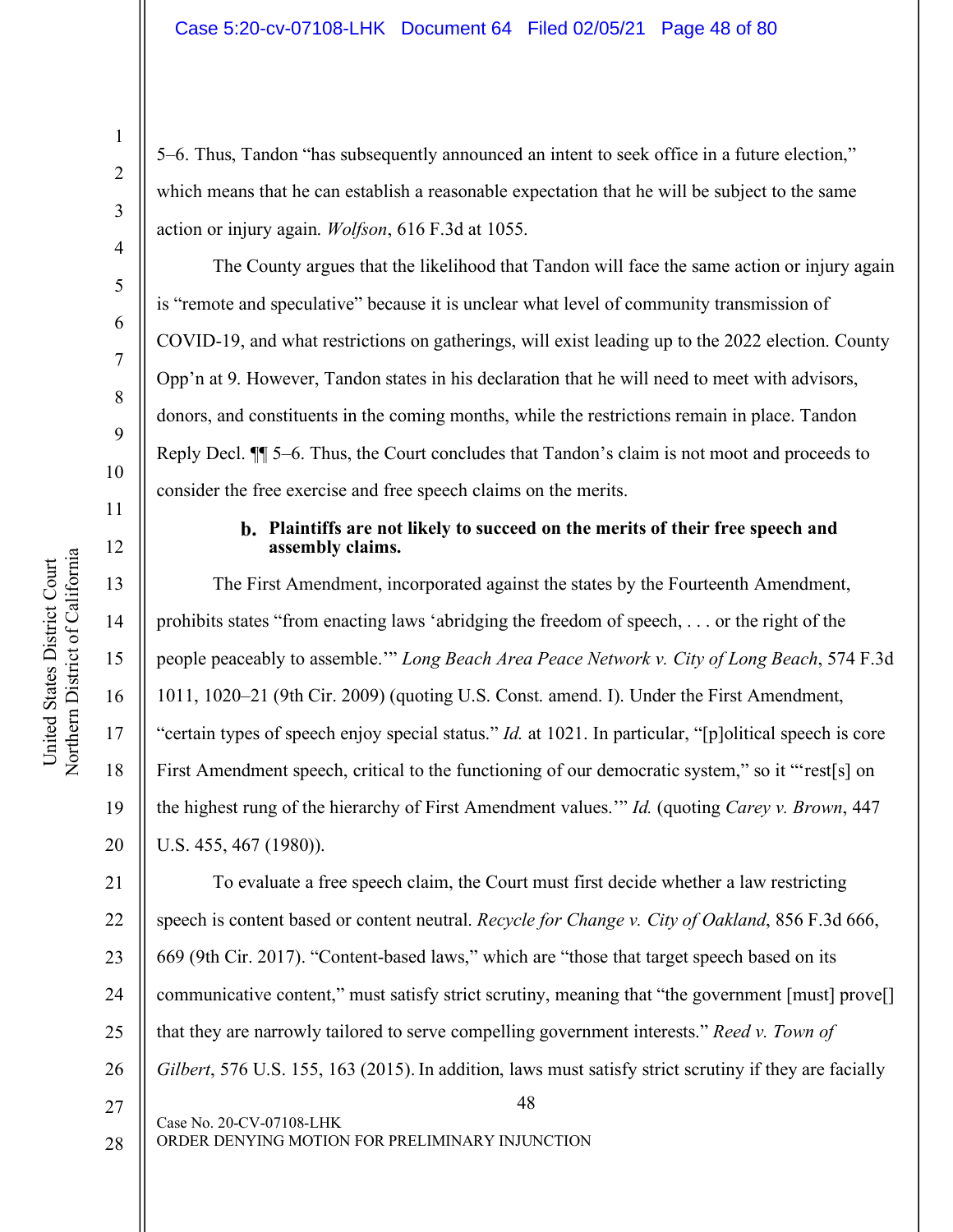United States District Court Northern District of California

Northern District of California United States District Court

1

content neutral, but "cannot be 'justified without reference to the content of the regulated speech,' or that were adopted by the government 'because of disagreement with the message [the speech] conveys.'" *Id.* at 164 (quoting *Ward v. Rock Against Racism*, 491 U.S. 781, 791 (1989)). However, if "a law does not 'suppress[] expression out of concern for its likely communicative impact,'" the law must only satisfy intermediate scrutiny. *Recycle for Change*, 856 F.3d at 669–70 (quoting *United States v. Swisher*, 811 F.3d 299, 314 (9th Cir. 2016) (en banc)).

Accordingly, for the reasons discussed below, the Court reaches the following conclusions. First, the State's and the County's private gatherings restrictions are content neutral. Second, because the State's and the County's private gatherings restrictions are content neutral, the Court applies intermediate scrutiny and concludes that the restrictions satisfy intermediate scrutiny. Finally, in the alternative, even assuming that the State's and the County's private gatherings restrictions are not content neutral, the Court applies strict scrutiny and concludes that these restrictions satisfy strict scrutiny.

# **i. The State's and the County's private gatherings restrictions are content neutral.**

19 20 21 22 23 24 25 26 "Government regulation of speech is content based if a law applies to particular speech because of the topic discussed or the idea or message expressed." *Reed*, 576 U.S. at 163. "The 'crucial first step' in determining whether a law is content based is to 'consider whether a regulation of speech on its face draws distinctions based on the message a speaker conveys." *Recycle for Change*, 856 F.3d at 670 (quoting *Reed*, 576 U.S. at 163)*.* "Some facial distinctions based on a message are obvious, defining regulated speech by particular subject matter, and others are more subtle, defining regulated speech by its function or purpose." *Reed*, 576 U.S. at 163*.* Where a restriction "does not, on its face, discriminate on the basis of content," the restriction is content neutral. *Recycle for Change*, 856 F.3d at 670. Accordingly, "blanket bans applicable to all speakers are content neutral." *Santa Monica Nativity Scenes Comm. v. City of Santa Monica*, 784 F.3d 1286, 1295 & n.5 (9th Cir. 2015).

27

49

28

ORDER DENYING MOTION FOR PRELIMINARY INJUNCTION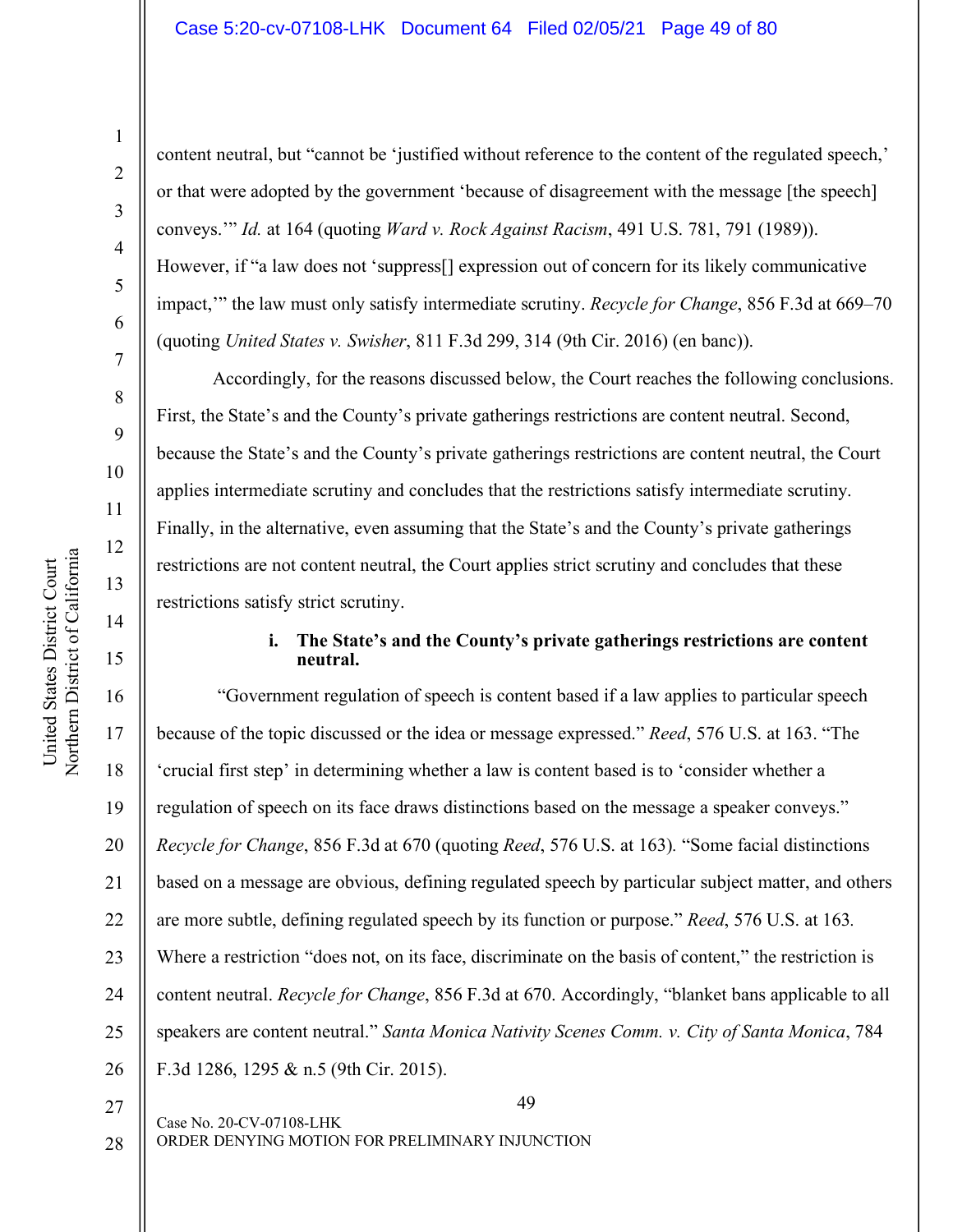#### Case 5:20-cv-07108-LHK Document 64 Filed 02/05/21 Page 50 of 80

1

Courts have concluded that the State's COVID-related restrictions are blanket bans that are thus content neutral. In *Givens v. Newsom*, an individual who wished to protest and a congressional candidate who wished to hold a rally sought permits for in-person gatherings at the State Capitol. 459 F. Supp. 3d 1302, 1308 (E.D. Cal. 2020), *appeal dismissed*, --- F. App'x ---, 2020 WL 7090826 (9th Cir.). However, their permits were denied due to the State's COVIDrelated restrictions on mass gatherings. *Id*. The individual and the congressional candidate sought a temporary restraining order and argued that the restrictions violated their First Amendment rights. *Id*. at 1307, 1309. The district court rejected their application for a temporary restraining order and concluded that "[t]he State's order, and the resulting moratorium on permits, are, beyond question, content-neutral." *Id.* at 1312. The district court emphasized the fact that the "temporary moratorium on all permits for in-person gatherings applies to all applicants." *Id.*  (emphasis omitted). The same reasoning applies to the gatherings restrictions here.

The Gannons challenge the State's private gatherings restrictions. In counties at the most severe or widespread tier, these restrictions prohibit indoor private gatherings of individuals outside the immediate household and restrict outdoor private gatherings to three households. *See supra* Section III-A; Haddad Decl. Exh. 12; Dunn Reply Decl. Exh. 4. Specifically, the State defines gatherings as "social situations that bring together people from different households at the same time in a single space or place." *Id*. The State's private gatherings restrictions are content neutral because they apply to all gatherings regardless of the speech to be shared at that gathering. *Recycle for Change*, 856 F.3d at 670 ("Here, the Ordinance is content neutral because it does not, on its face, discriminate on the basis of content . . . ."). Indeed, the State's private gatherings restrictions are blanket bans on all gatherings, and blanket bans are content neutral. *Santa Monica Nativity Scenes Comm.*, 784 F.3d at 1295 & n.5 (holding that "blanket bans applicable to all speakers are content neutral").

Tandon challenges the County's private gatherings restrictions. As discussed in Section

27

20

21

22

23

24

25

26

50

ORDER DENYING MOTION FOR PRELIMINARY INJUNCTION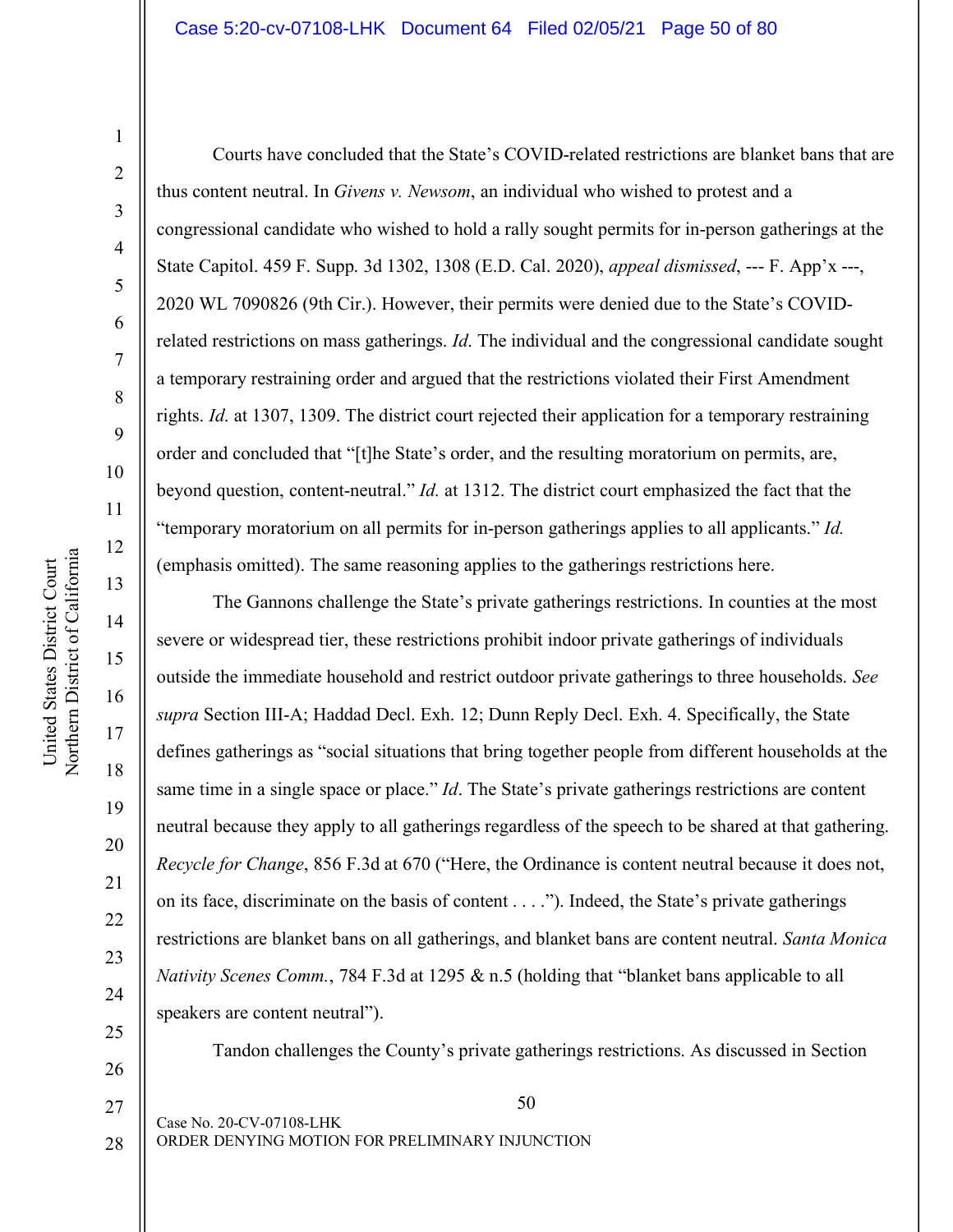21

22

23

24

25

26

III-A above, the County's private gatherings restrictions: (1) prohibit indoor gatherings, which are also banned by the State's private gatherings restrictions; (2) limit all outdoor gatherings to 200 people; (3) and require that the outdoor space must be large enough to permit attendees to maintain six feet of distance. *Id*. Thus, regardless of the County's Blueprint tier, the County limits to 200 outdoor gatherings that are "an event, assembly, meeting, or convening that brings together multiple people from separate households in a single space, indoors or outdoors, at the same time and in a coordinated fashion—like a wedding, banquet, conference, religious service, festival, fair, party, performance, movie theater operation, barbecue, protest, or picnic." Bussey Decl. Exhs. A, G. The State's private gatherings restrictions do not regulate these gatherings. These County restrictions apply regardless of the purpose of the gathering. *Id*. The County's private gatherings restrictions are thus akin to blanket bans applicable to all speakers, which are content neutral. *Santa Monica Nativity Scenes Comm*., 784 F.3d at 1295 & n.5 (holding that "blanket bans applicable to all speakers are content neutral."). Accordingly, the restrictions challenged by Tandon are also content neutral.

Plaintiffs argue that the State's and the County's private gatherings restrictions are not content neutral because their gatherings are being treated more harshly than other activities. Reply at 7. Plaintiffs assert that, while their indoor gatherings are prohibited, "the State and County have allowed people to gather indoors at airports, shopping centers, retail stores, hair salons, tattoo parlors, body art venues, piercing stores, pet grooming outlets, and more, so long as those present can maintain six feet of distance." *Id*. For example, Plaintiffs point out that Tandon could get a tattoo indoors, but could not gather indoors with his supporters for a political event. *Id*.

Plaintiffs' argument is unpersuasive for two reasons. First, the Ninth Circuit has recently rejected a similar argument. Second, the Court's independent review confirms that the commercial activities to which Plaintiffs point are distinct from Plaintiffs' private gatherings.

In *South Bay*, the Ninth Circuit concluded that the socially distanced commercial activities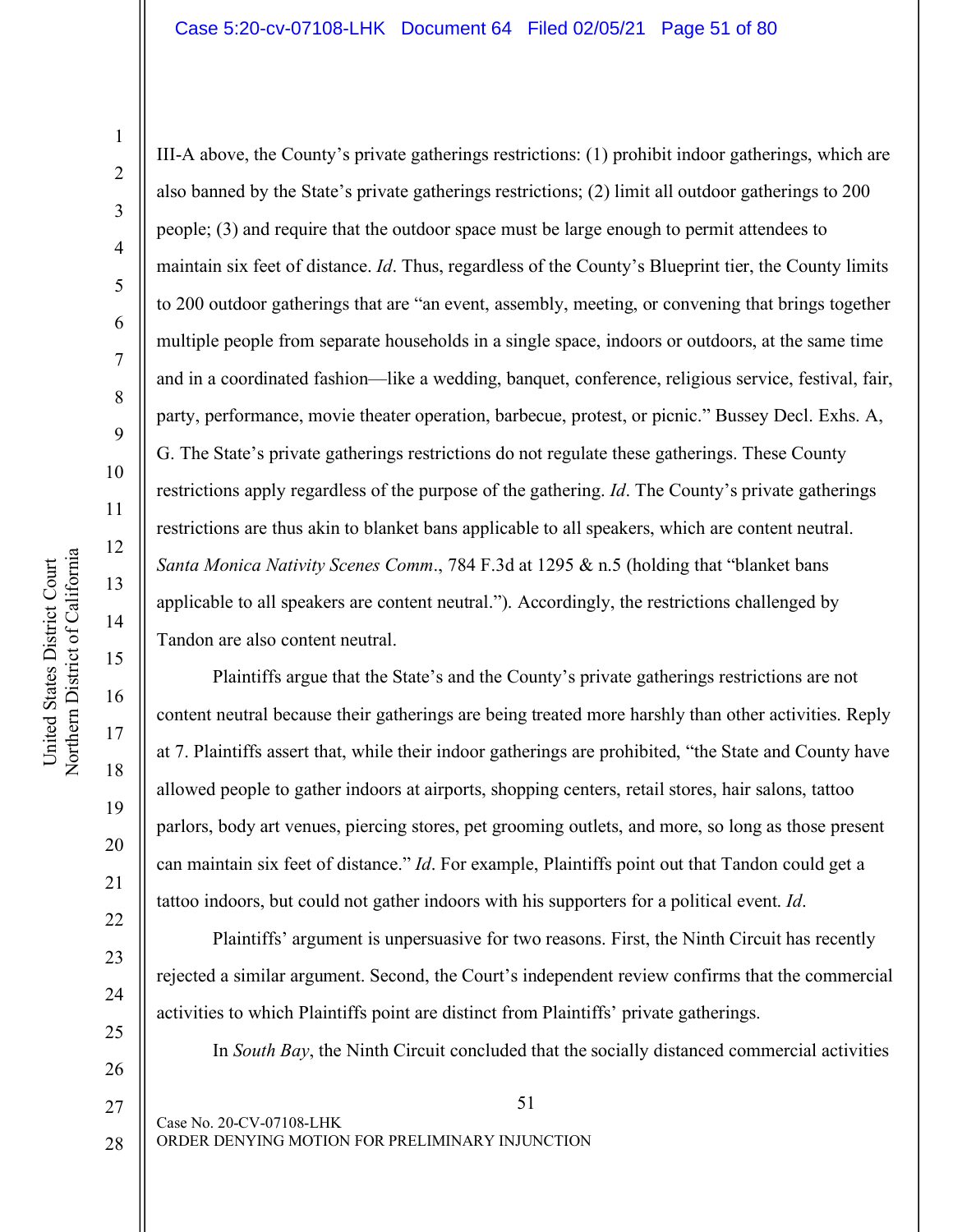to which Plaintiffs point had a lower risk of spreading COVID-19 than gatherings. Specifically, the Ninth Circuit's decision upheld the Blueprint's restrictions on houses of worship, which prohibit indoor worship services in counties in the widespread tier, and concluded that the Blueprint's restrictions were narrowly tailored to slow the spread of COVID-19, protect high-risk individuals from infection, and prevent the overwhelming of the healthcare system. 2021 WL 222814, at \*12–\*14. The plaintiffs argued that the State's restrictions were not narrowly tailored because the State permitted numerous non-religious activities, including grocery and retail shopping and personal care services. *Id*. at \*11.

Rejecting the plaintiffs' argument, the Ninth Circuit concluded that worship services were distinct from, and more likely to spread COVID-19 than, socially distanced commercial activities. The Ninth Circuit explained that, in commercial settings, "patrons typically have the intention of getting in and out of grocery and retail stores as quickly as possible." *Id*. at \*12. By contrast, "the very purpose of a worship service is to congregate as a community." *Id*. The Ninth Circuit also explained that ventilation was better in some commercial settings such as grocery stores, which are equipped with high-functioning air conditioning systems that increase air flow. *Id*. Finally, the Ninth Circuit emphasized the plethora of mandatory industry regulations aimed at preventing the spread of COVID-19 that applied to the grocery, retail, personal care services, and film industries, among others. *Id*. at \*12–\*14. These restrictions included use of plexiglass, frequent disinfection of commonly used surfaces, and frequent testing of workers, including in the film industry. *Id*.

In the instant case, the Court also concludes that the socially distanced commercial activities cited by Plaintiffs are different in kind from Plaintiffs' gatherings. Indeed, "evidence suggests that gatherings may pose a higher risk of transmission than other kinds of activities that remain subject to different restrictions." Cody Decl. ¶ 59. Plaintiffs' gatherings are markedly more risky in at least six different ways: (1) people are together for a longer time; (2) singing, chanting,

28

27

21

22

23

24

25

26

52

ORDER DENYING MOTION FOR PRELIMINARY INJUNCTION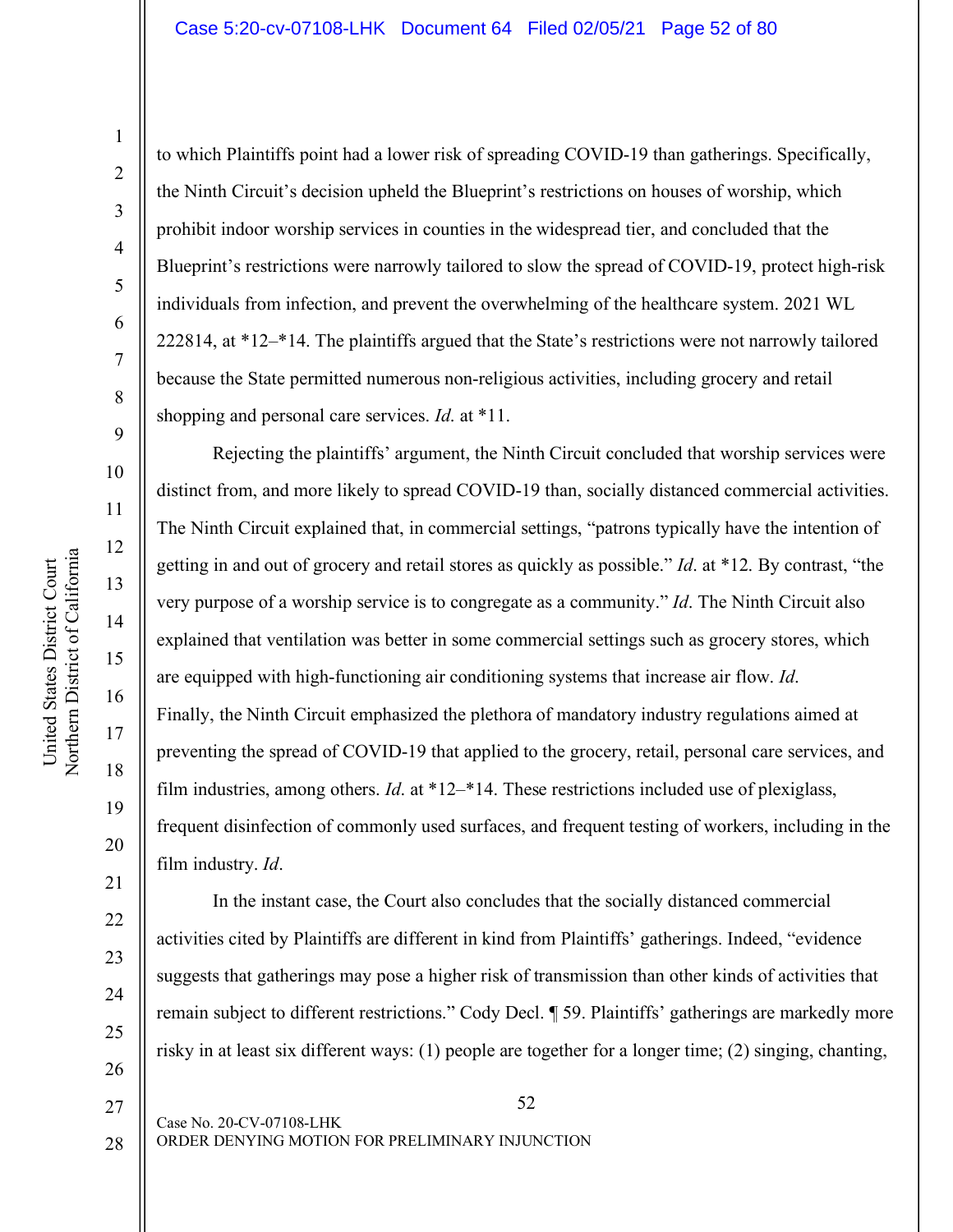shouting, loud talking, and sustained conversations are more likely to occur; (3) ventilation is poorer; (4) masking and social distancing are less likely; (5) private gatherings are not required to implement safety measures mandated by health and safety codes and industry regulations; and (6) large numbers of people may be in the same place at the same time. The Court addresses each distinction in turn.

First, people at Plaintiffs' gatherings are together for a longer time. In commercial environments, such as retail and grocery stores, "when people from different households are together in a grocery store, they are together for a shorter duration of time as compared to attendees at a coordinated gathering where attendees linger." Cody Decl. ¶ 59. Further, grocery shoppers may be less likely to be in close proximity to other shoppers, as opposed to attendees at a gathering who have social connections to one another. *See also South Bay*, 2021 WL 222814, at \*12 (explaining that grocery stores are distinct from house of worship services because "patrons typically have the intention of getting in and out of grocery and retail stores as quickly as possible."). Thus, the risk of transmission is generally less in a setting with brief contact between individuals as compared to a setting such as a gathering that promotes sustained contact. The risk of transmission "increases with the duration of the gathering, whether it takes place indoors or outdoors." Rutherford Decl. ¶ 78. The main mechanism for COVID-19 transmission is an infected person exposing others to virus-containing droplets or aerosols. *Id.* ¶ 79.

Second, unlike people in commercial gatherings, people at Plaintiffs' gatherings often have social connections to one another and are coming together for the purposes of being together. Cody Decl. ¶ 59; Rutherford Decl. ¶ 82. At Plaintiffs' gatherings, people are likely to be in extended conversations. Rutherford Decl. ¶ 82. "Even sustained conversations between individuals, when they are in close proximity in indoor spaces, or in outdoor spaces in which social distance is not maintained, carry increase risk of transmission." Rutherford Decl. ¶ 79. In some environments—such as a Bible study or political event—people might even sing or chant.

1

2

3

4

5

6

7

8

9

10

11

12

13

14

15

16

17

18

19

20

21

22

23

24

25

26

27

28

Case No. 20-CV-07108-LHK

53

ORDER DENYING MOTION FOR PRELIMINARY INJUNCTION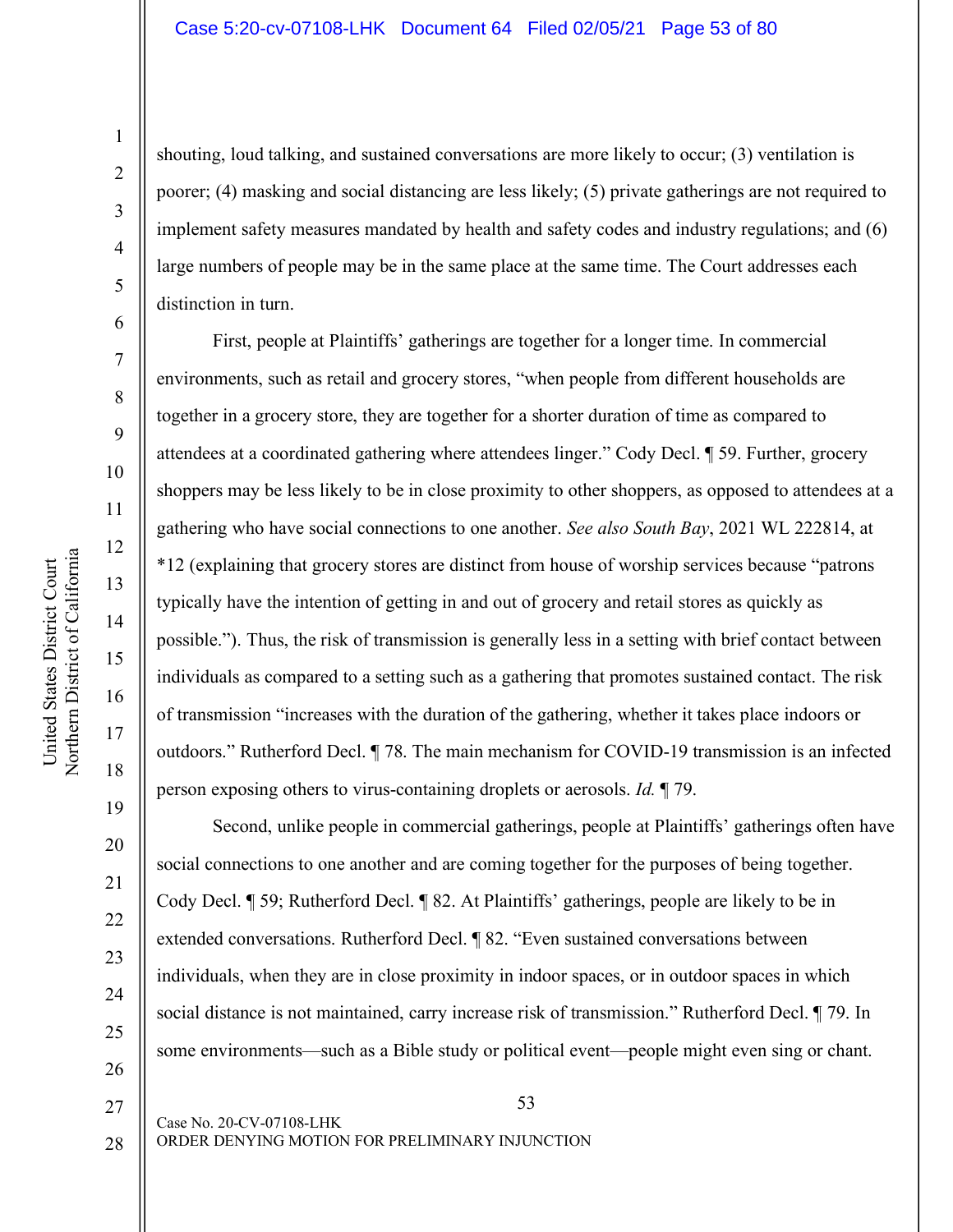By contrast, singing, chanting, shouting, and loud talking are uncommon in commercial environments, like grocery and retail stores. Singing, chanting, shouting, and loud talking are more likely to spread COVID-19 because they produce more viral droplets and particles—and project those droplets further. Rutherford Decl. ¶¶ 29, 79; Reingold Decl. ¶¶ 20–22; Cody Decl. ¶ 35. For instance, Plaintiffs propose Bible study groups and gatherings to debate policy issues gatherings which "involve groups of unrelated individuals from different households or 'bubbles' coming together for the purpose of being together and engaging in extended conversation and interaction in close proximity to one another." Rutherford Decl. ¶ 82.

Third, ventilation tends to be poorer at Plaintiffs' gatherings. "There is in particular heightened transmission risk from indoor gatherings taking place in buildings that have poor air circulation, such as in private homes." Rutherford Decl. ¶ 76. By contrast, some commercial activities take place in large spaces. Others include systems that increase ventilation. For example, "grocery stores are 'almost always' equipped with high-functioning air conditioning systems that increase ventilation and air flow." *South Bay*, 2021 WL 222814, at \*12. Others take place outdoors. *See* Dunn Decl. Exh. 23 (stating that some personal care services are permitted to take place outdoors). In environments with better ventilation, the virus disperses more easily, preventing it from accumulating into doses large enough to overcome the immune system. Watt Decl. ¶ 44; Rutherford Decl. ¶¶ 60, 76–77; Reingold Decl. ¶ 20; Cody Decl. ¶ 29. Ventilation is important even where people properly wear face coverings. "The increased risk of transmission resulting from vocalization and other activities involving increased exhalation force that are commonly engaged in during gatherings *is reduced but not eliminated* where all of the participants wear face coverings." Rutherford Decl. ¶ 80 (emphasis added).

Fourth, masking and social distancing are less likely at Plaintiffs' gatherings than in commercial settings. Under the State's restrictions, commercial environments require masking and social distancing, a requirement that can be enforced by commercial workers. *See* Haddad Decl.

23

24

25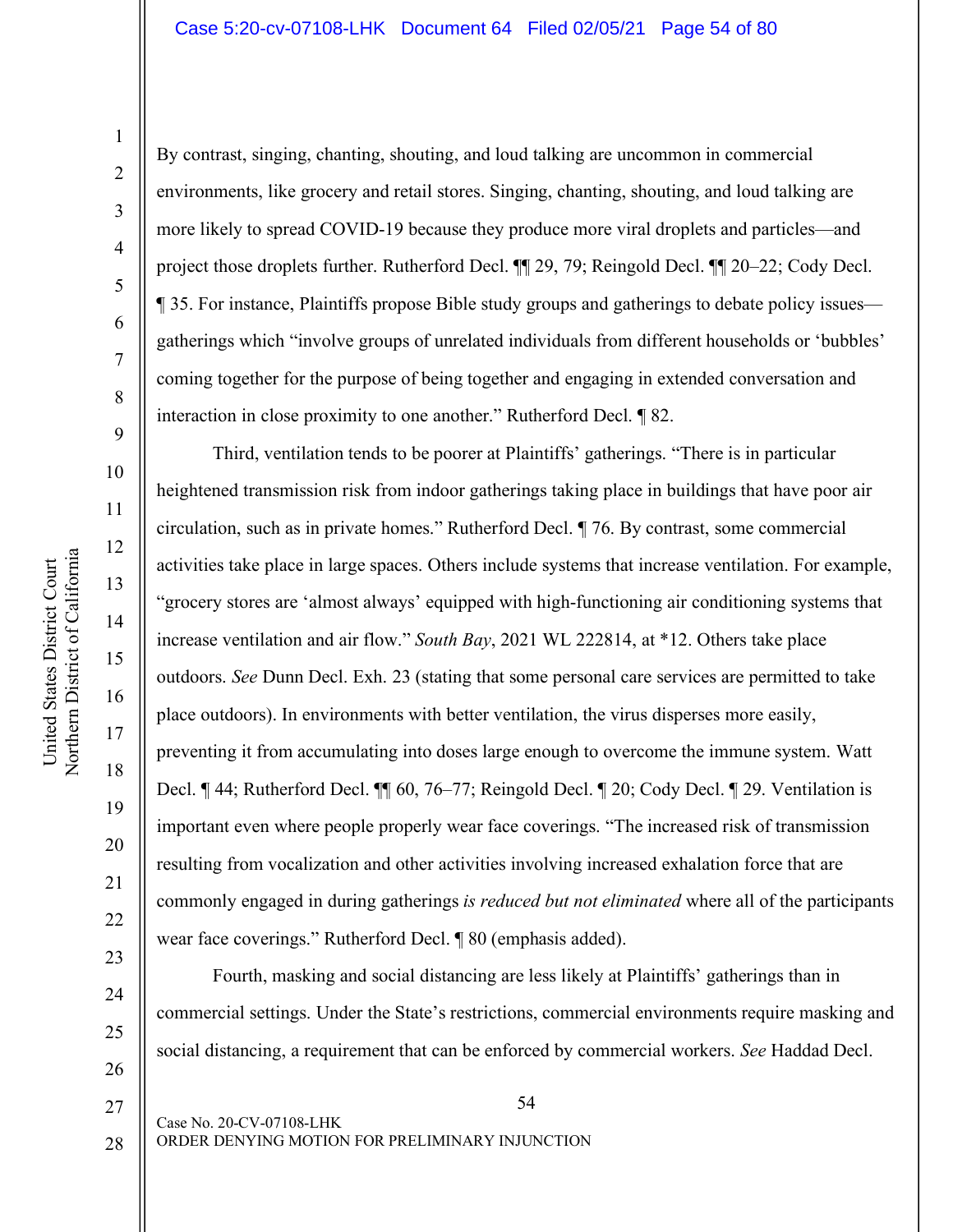21

22

23

24

25

26

Exh. 9. On the other hand, at Plaintiffs' gatherings, it is "uncertain whether participants in these gatherings would maintain social distancing and face coverings during the entirety of the gatherings." Rutherford Decl. ¶ 84. Indeed, many gathering spaces in the home—such as kitchen tables and living rooms—do not provide six feet of distance between persons. "[T]he closer the proximity between individuals who gather, and the longer they are in close proximity, the more opportunity there is for the virus to be transmitted via droplets or aerosolized particles containing the virus." Rutherford Decl. ¶ 74.

Fifth, Plaintiffs' gatherings are not part of a regulated industry. By contrast, commercial retail environments are subject to mandatory industry guidance, which include creation of a COVID-19 prevention plan, cleaning and disinfecting of frequently used surfaces, and screening of workers. Haddad Decl. Exh. 9; Dunn Decl. Exhs. 17–27; *see also South Bay*, 2021 WL 222814, at \*12 (explaining that commercial activities were distinct from worship services because they included "plexiglass at checkout, frequent disinfection of commonly used surfaces such as shopping carts, and the closure of any areas that encourage congregating"). Personal care services are also subject to mandatory industry guidance. Dunn Decl. Exhs. 23, 24, 42. For example, workers must wear a secondary barrier, like goggles or a face shield, in addition to a mask, when providing services on clients who cannot wear a mask. *Id.* As to filming, "this sector is *more strictly* regulated than many others." *South Bay*, 2021 WL 222814, at \*13 (emphasis in original). For example, "filming in the state resumed only after the studios and unions reached an agreement concerning safety guidelines." *Id*. That agreement requires tri-weekly testing. *Id*. In addition, there are special protocols for makeup, hair styling, costumes, and props. *Id*. These restrictions lower the risk that COVID-19 will be spread. Moreover, the State can enforce industry guidance, including by imposing a misdemeanor conviction, \$1,000 fine, and six months imprisonment. *See*  Dunn Decl. Exhs. 2, 3 (referencing Cal. Gov't Code § 8665); Cal. Gov't Code § 8665.

Sixth, Plaintiffs' gatherings can involve many more people than commercial interactions.

Northern District of California Northern District of California United States District Court United States District Court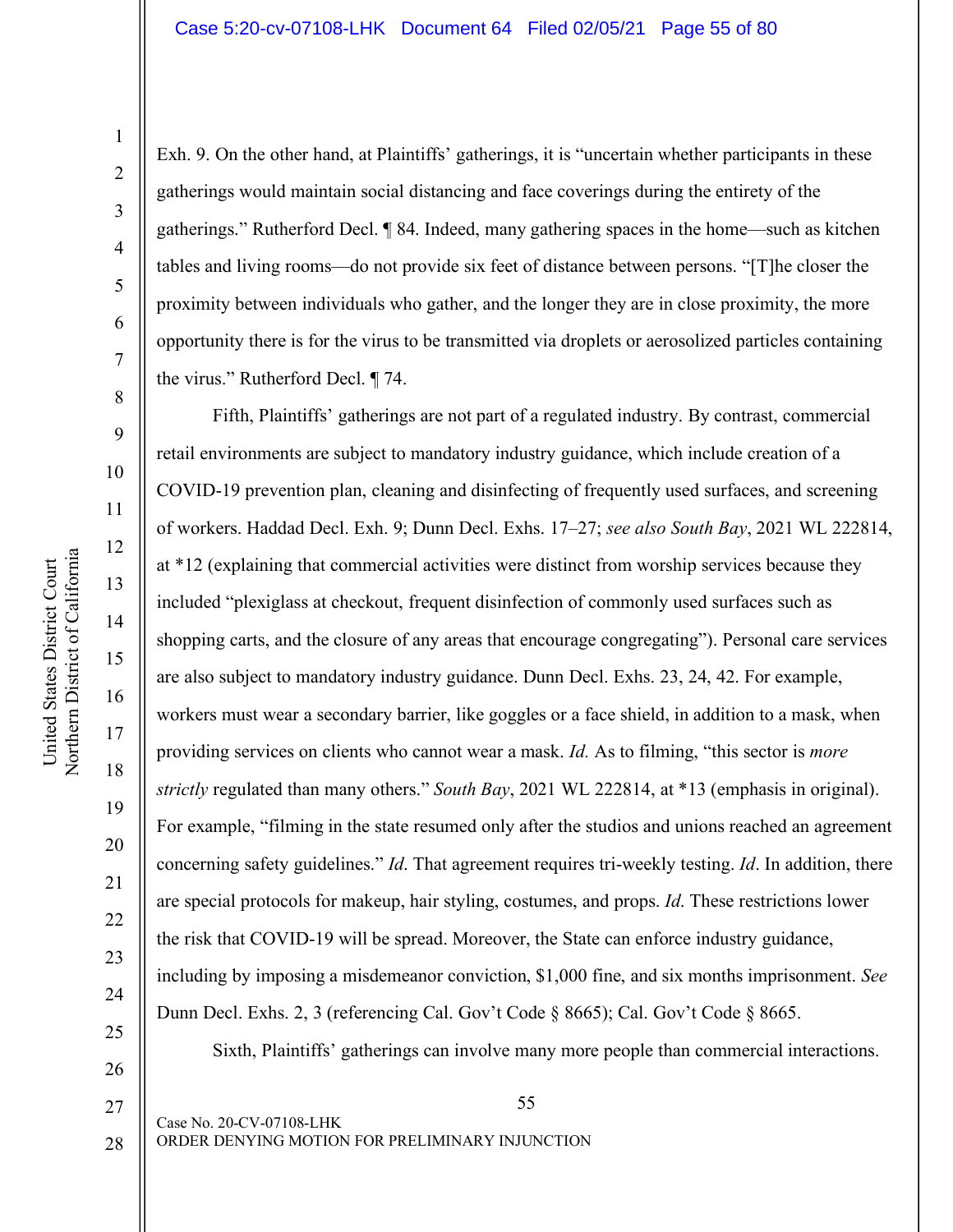Some commercial settings, such as personal care services, involve only "small numbers of individuals interacting." *Id*. The more people who are together, the more likely it is that COVID-19 will be spread. Watt Decl. ¶ 42; Rutherford Decl. ¶ 77.

Accordingly, the State's and the County's private gatherings restrictions are content neutral and need only satisfy intermediate scrutiny. *Recycle for Change*, 856 F.3d at 669–70 (applying intermediate scrutiny to a content neutral regulation). The Court next considers whether the State's and the County's private gatherings restrictions satisfy intermediate scrutiny.

# **ii. The State's and County's content neutral restrictions satisfy intermediate scrutiny.**

Under intermediate scrutiny, a regulation is justified "[1] if it is within the constitutional power of the Government; [2] if it furthers an important or substantial governmental interest; [3] if the governmental interest is unrelated to the suppression of free expression; and [4] if the incidental restriction on alleged First Amendment freedoms is no greater than is essential to the furtherance of that interest." *Wilson v. Lynch*, 835 F.3d 1083, 1096 (9th Cir. 2016) (quoting *United States v. O'Brien*, 391 U.S. 367, 376 (1968)). The Court addresses each element in turn.

# **(a) The State's and County's restrictions are within the constitutional power of the government.**

The State's and the County's private gatherings restrictions are within the constitutional power of the government. A restriction is within the government's constitutional powers if the government can constitutionally regulate the subject in question. *Wilson*, 835 F.3d at 1096; *United States v. Tomsha-Miguel*, 766 F.3d 1041, 1048 (9th Cir. 2014). Plaintiffs do not argue that the State or the County is prohibited from regulating private gatherings. Accordingly, the Court concludes that the State's and the County's private gatherings restrictions are within the constitutional power of the government.

56 Case No. 20-CV-07108-LHK ORDER DENYING MOTION FOR PRELIMINARY INJUNCTION 27 28

1

2

3

4

5

6

7

8

9

10

11

12

13

14

15

16

17

18

19

20

21

22

23

24

25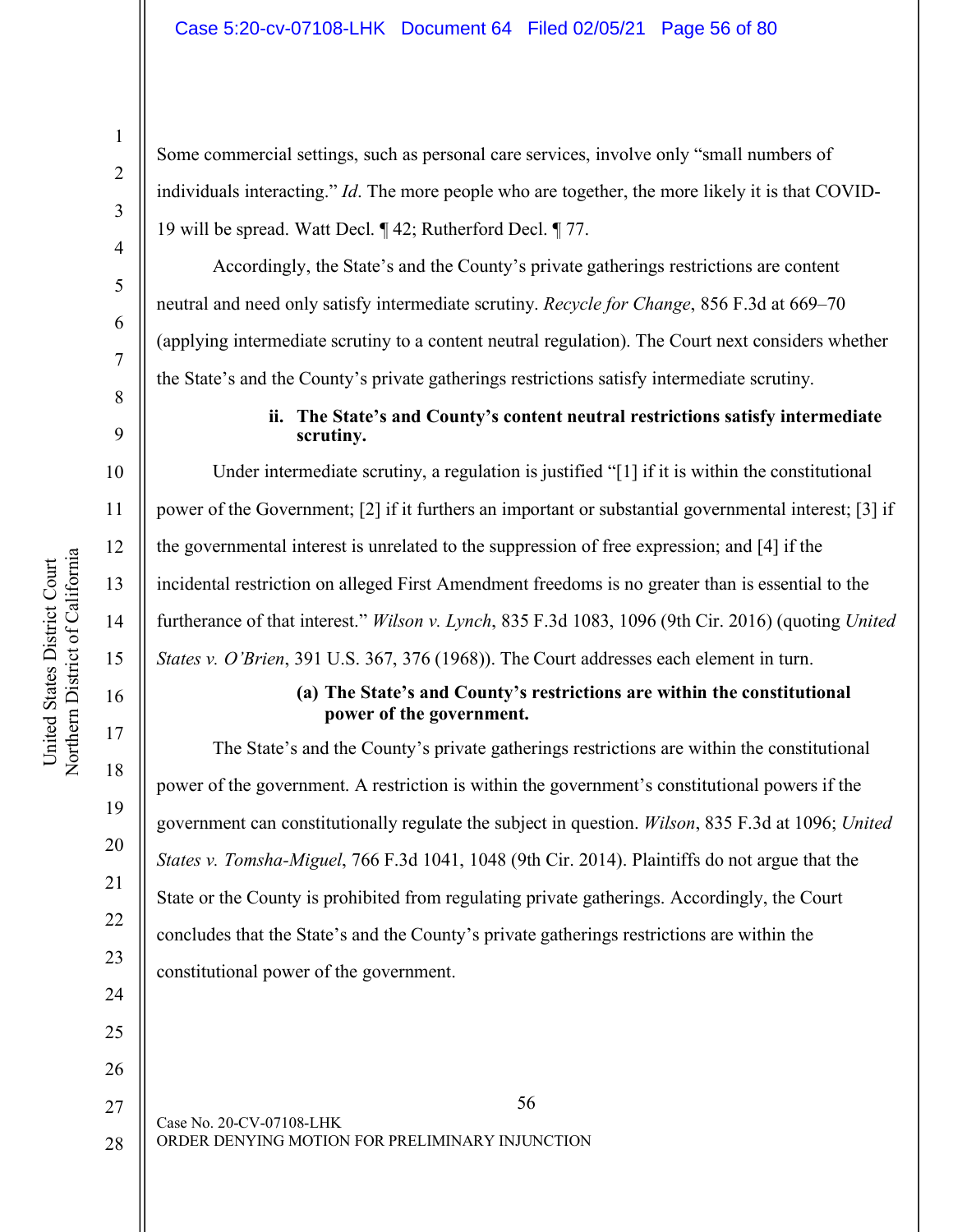#### Case 5:20-cv-07108-LHK Document 64 Filed 02/05/21 Page 57 of 80

**(b) The State's and County's restrictions further the compelling interests of slowing the spread of COVID-19, protecting high-risk individuals from infection, and preventing the overwhelming of the healthcare system.** 

The State's and the County's private gatherings restrictions are directed to slowing the spread of COVID-19, protecting high-risk individuals from infection, and preventing the overwhelming of the healthcare system. As discussed above, *supra* Section III-B-2, the Court concludes that these are compelling government interests.

# **(c) Slowing the spread of COVID-19, protecting high-risk individuals from infection, and preventing the overwhelming of the healthcare system are unrelated to the suppression of free expression.**

Slowing the spread of COVID-19, protecting high-risk individuals from infection, and preventing the overwhelming of the healthcare system are unrelated to the suppression of free expression. As explained above, the State's and the County's private gatherings restrictions are blanket bans applicable to all gatherings. *See* Section III-B-3-b-i, *supra*. Thus, the State's and the County's private gatherings restrictions do not prevent the expression of any particular message or viewpoint. Accordingly, the Court concludes that the compelling government interests at issue here are unrelated to the suppression of free expression. *Tomsha-Miguel*, 766 F.3d at 1048 (9th Cir. 2014) (concluding that a statute was unrelated to the suppression of free expression because the statute "does not prevent the expression of any particular message or viewpoint") (quotation omitted).

# 20

21

1

2

3

4

5

6

7

8

9

10

11

12

13

14

15

16

17

18

19

# **(d) The incidental restriction on speech and assembly is no greater than is essential to slow the spread of COVID-19, protect high-risk individuals from infection, and prevent the overwhelming of the healthcare system.**

22 23 24 25 26 Finally, the Court considers whether the State's and the County's private gatherings restrictions are "no greater than is essential to the furtherance of" the compelling government interests at stake here. *Wilson*, 835 F.3d at 1096 (quotation omitted). In the context of content neutral laws, a regulation need "not [be]. . . the least restrictive or least intrusive means" of achieving the governmental interest. *Ward*, 491 U.S. at 798. Rather, the regulation must

27 28 57

ORDER DENYING MOTION FOR PRELIMINARY INJUNCTION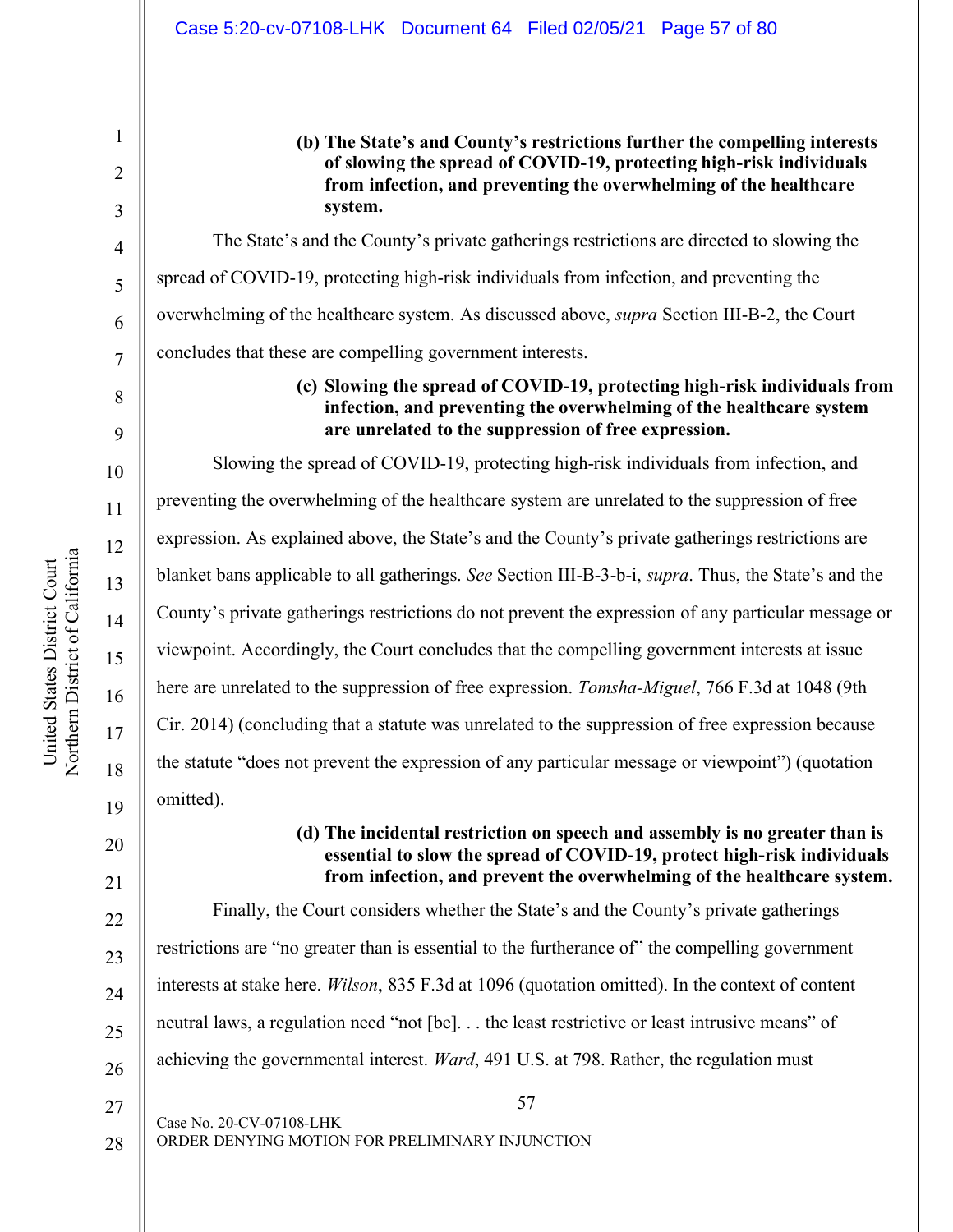"promote[ ] a substantial government interest that would be achieved less effectively absent the regulation . . . . [and] the means chosen [must] not [be] substantially broader than necessary to achieve the government's interest." *Id*. at 799–800.

The Court concludes that the State's and the County's private gatherings restrictions are no greater than is essential to slow the spread of COVID-19, protect high-risk individuals, and prevent the overwhelming of the healthcare system for the following three reasons. First, the Ninth Circuit has held that some of the State's restrictions are narrowly tailored in the context of strict scrutiny, a higher standard than the intermediate scrutiny at issue here. Second, the Court's independent review of the State's and the County's private gatherings restrictions confirms they promote compelling government interests that would be achieved less effectively absent the restrictions. Finally, the State's and the County's private gatherings restrictions are not substantially broader than necessary to achieve the compelling government interests at issue here.

First, in *South Bay*, the Ninth Circuit concluded that some of the State's restrictions were narrowly tailored to achieve the compelling government interests of slowing the spread of COVID-19, protecting high-risk individuals from infection, and preventing the healthcare system from being overwhelmed. *South Bay*, 2021 WL 222814, at \*10–\*14.11 The Ninth Circuit analyzed the State's restrictions on houses of worship in the widespread tier, which prohibit indoor worship services, but permit outdoor worship services with no limit on attendance. *Id*. at \*8.12 The Ninth Circuit explained that these restrictions were narrowly tailored to slow the spread of COVID-19

<sup>11</sup> Following the Ninth Circuit's opinion in South Bay, the Ninth Circuit decided *Harvest Rock Church v. Newsom*, which followed *South Bay*. 2021 WL 235640, at \*1 (9th Cir. 2021).

<sup>12</sup> At the time of the Ninth Circuit's opinion in *South Bay*, the Regional Stay at Home Order remained in effect. However, the Ninth Circuit considered not only the restrictions in the Regional Stay at Home Order but also the restrictions in the Blueprint. *South Bay*, 2021 WL 222814, at 8 n.20 ("Because the State considered the same neutral risk criterial in formulating both the Regional Stay at Home Order and the Blueprint . . . we consider the framework as a whole.").

26

58 Case No. 20-CV-07108-LHK ORDER DENYING MOTION FOR PRELIMINARY INJUNCTION 27 28

1

2

3

4

5

6

7

8

9

10

11

12

13

14

15

16

17

18

19

20

21

 $\overline{a}$ 

22

23

24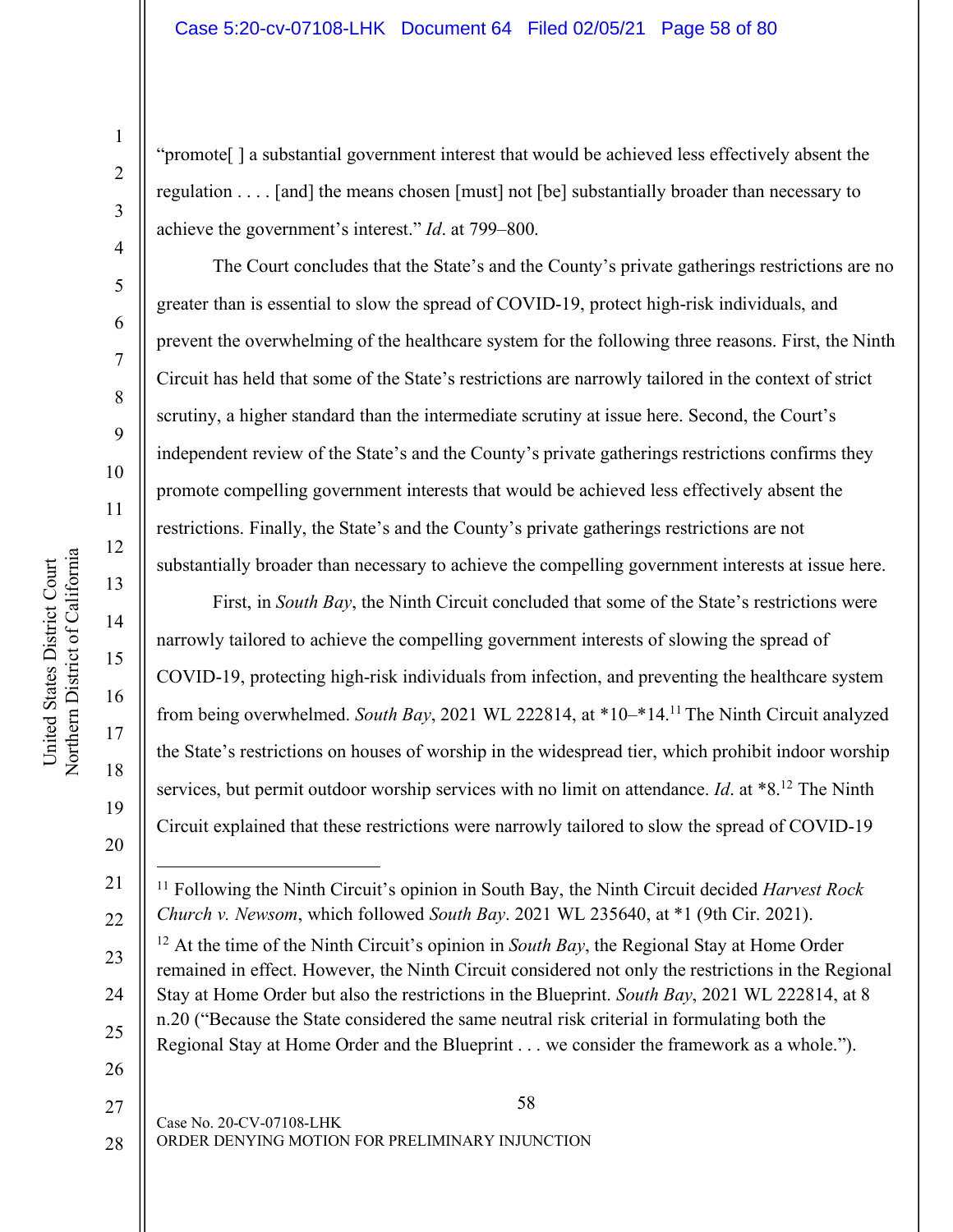United States District Court Northern District of California

Northern District of California United States District Court

21

22

23

24

25

26

because the State had used objective factors to evaluate the risk that COVID-19 would be spread by specific activities, including services at houses of worship. *Id*. at \*10–\*11. The State's analysis had concluded that services at houses of worship were more likely to spread COVID-19 than other activities, such as grocery shopping, retail shopping, and personal care services. *Id*. at \*11–\*14. Accordingly, the Ninth Circuit concluded that some of the Blueprint's restrictions satisfied the narrow tailoring requirement in the context of strict scrutiny, a higher threshold than the narrow tailoring requirement in the context of intermediate scrutiny. *See Ward*, 491 U.S. at 798. Thus, if the Ninth Circuit held that the Blueprint's restrictions satisfied strict scrutiny, certainly the restrictions would satisfy the lower intermediate scrutiny.

Second, the State's and the County's private gatherings restrictions promote the compelling government interests of slowing the spread of COVID-19, protecting high-risk individuals from infection, and preventing the overwhelming of the healthcare system, which would be achieved less effectively absent the restrictions. Indeed, gatherings are especially likely to result in the spread of COVID-19. Watt Decl. ¶¶ 42–44, Rutherford Decl. ¶¶ 60, 76–77; Cody Decl.  $\blacksquare$  34–35. Gatherings are particularly risky because COVID-19 is often spread when individuals are in close proximity with an infected person for an extended period of time, which allows a sufficient dose of viral droplets or particles to move from an infected person to others. Rutherford Decl. ¶ 31; Watt Decl. ¶¶ 29, 33. The risk for gatherings, especially indoor gatherings, remains high even when attendees socially distance, wear face coverings, and use sanitizer. Watt Decl. ¶ 44, Rutherford Decl. ¶¶ 60, 75–77. COVID-19 is 18.7 times more likely to be transmitted in a closed environment than in an open-air environment. Watt Decl. ¶ 44. Summarizing the risks of indoor private gatherings, Dr. George Rutherford, Professor of Epidemiology and Biostatistics at the U.C. San Francisco School of Medicine, explains:

> As discussed, the proposed indoor gatherings would have a substantial risk of transmission, including because of the heightened risks involved in gatherings that bring together individuals from

> > 59

Case No. 20-CV-07108-LHK ORDER DENYING MOTION FOR PRELIMINARY INJUNCTION 27 28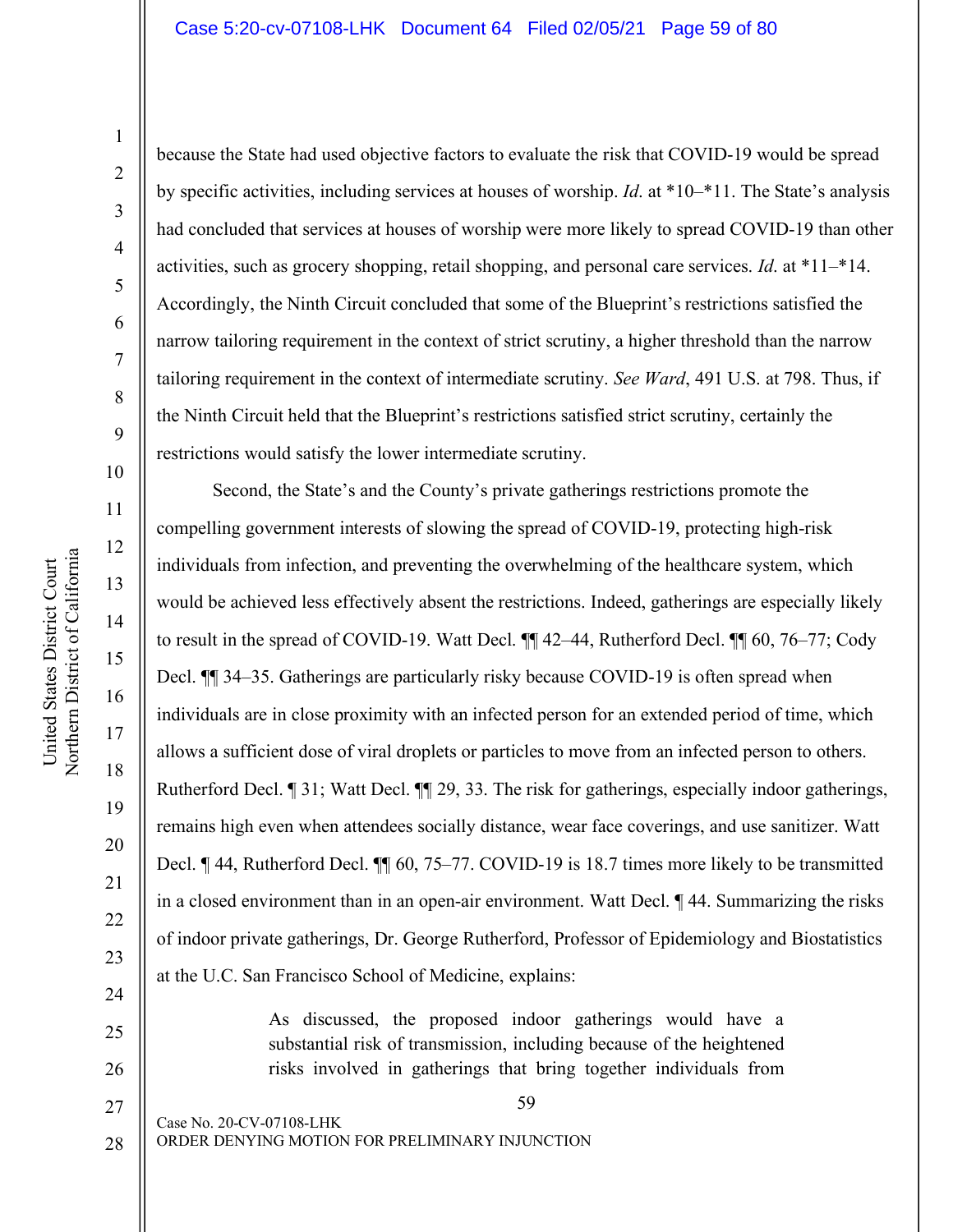different households who are not regularly in contact with each other, gatherings that take place indoors, the likely close proximity of the individuals engaged in the activity, and the interaction and vocalization between individuals in close proximity to one another that would be expected at a gathering of this nature.

## Rutherford Decl. ¶ 83.

1

2

3

4

5

6

7

8

9

10

11

12

13

14

15

16

17

18

19

20

21

22

23

24

25

26

27

28

Therefore, the consensus of public health experts is that limits on gatherings are essential to slow the spread of COVID-19. Rutherford Decl. ¶ 50; Stoto Decl. ¶ 15; Watt Decl. ¶¶ 51–52; Reingold Decl. ¶ 27; Cody Decl. ¶ 75; Maldonado Decl. ¶¶ 13, 18. Because of the unique dangers of gatherings in spreading COVID-19, slowing the spread of COVID-19, protecting high-risk individuals from infection, and preventing the overwhelming of the healthcare system would be achieved less effectively without the State's and County's restrictions.

Third, the State's and the County's private gatherings restrictions are not substantially broader than necessary to achieve the compelling government interests in slowing the spread of COVID-19, protecting high-risk individuals from infection, and preventing the overwhelming of the healthcare system for the following three reasons.

One, the State's and the County's private gatherings restrictions limit attendance. Haddad Decl. Exh. 12 (State Blueprint, limiting gatherings in counties in the widespread tier to three households outdoors); ECF No. 61 Exh. 3 (County's restrictions, limiting gatherings to 200 people outdoors). Limits on attendance are necessary because the bigger a gathering is, the more risk there is that COVID-19 will be spread. Watt Decl. ¶ 42. A bigger gathering increases the risk of spreading COVID-19 because it increases the number of people who can be infected and the likelihood that an infected person is present. *Id*.

Two, the State's and the County's private gatherings restrictions are significantly more restrictive of indoor gatherings than of outdoor gatherings. *See* Haddad Decl. Exh. 12 (State Blueprint, prohibiting indoor gatherings but allowing outdoor gatherings in counties in the widespread tier); ECF No. 61 Exh. 3 (County's restrictions, prohibiting indoor gatherings and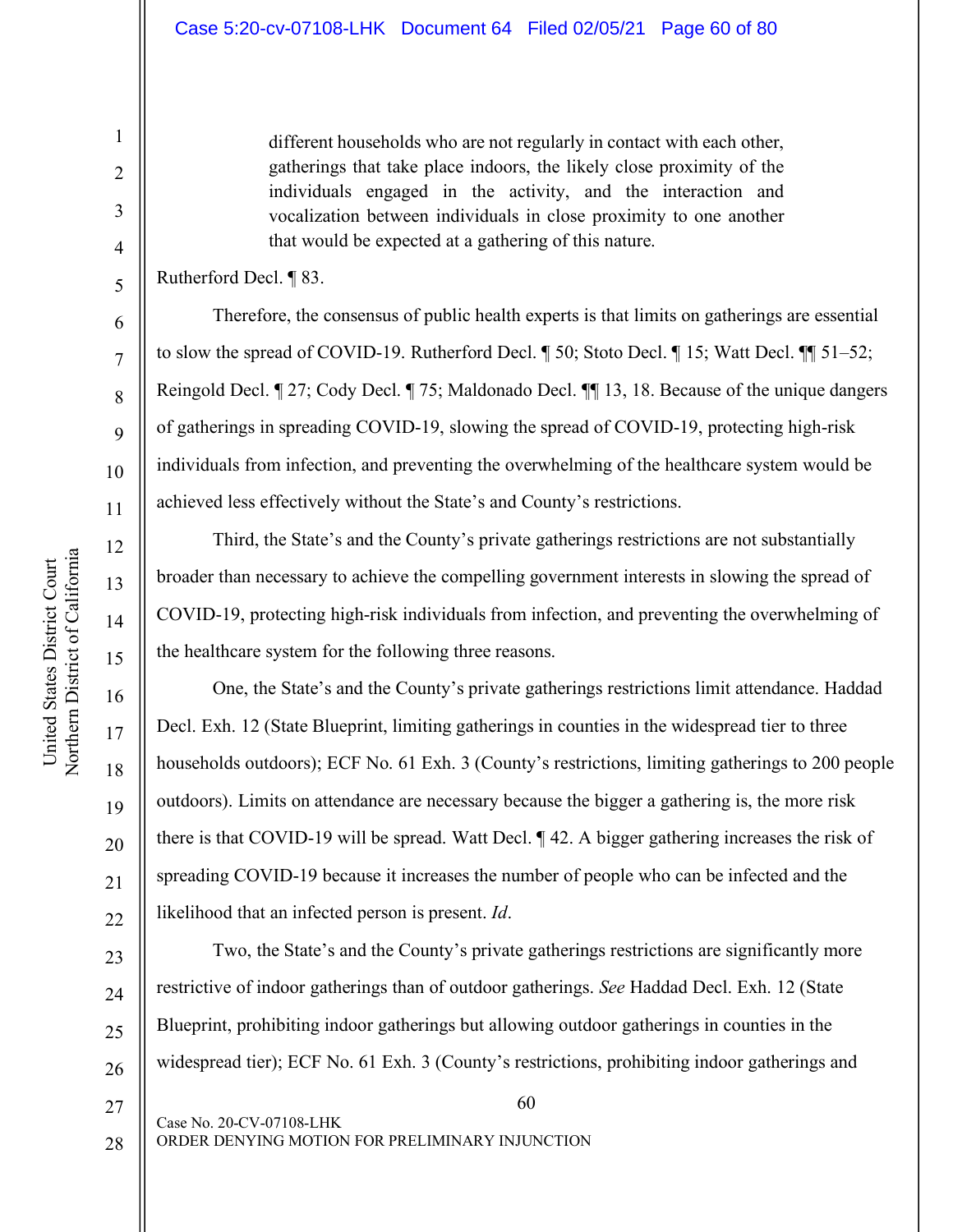permitting outdoor gatherings of 200 people or fewer). This distinction is aligned with the way that COVID-19 spreads. One study found that the likelihood of transmitting COVID-19 was 18.7 times greater in a closed environment than in an open-air environment. Watt Decl. ¶ 44. COVID-19 is more easily spread indoors because the virus disperses less easily indoors and can remain in the air for a longer period of time, which allows it to accumulate into large enough doses to infect people. Watt Decl. ¶ 44; Rutherford Decl. ¶¶ 60, 76–77; Reingold Decl. ¶ 20; Cody Decl. ¶ 29. Accordingly, the CDC advises that activities are safer when they are held in outdoor spaces. Cody Decl. ¶ 31. Following this guidance, the State and the County allow outdoor activities that are banned indoors. For instance, singing, chanting, and shouting—activities that generate droplets and aerosols—are allowed outdoors if participants wear face coverings and socially distance by at least six feet. Watt Decl. ¶ 81.

Three, the State's private gatherings restrictions are more restrictive of gatherings in counties with greater spread of COVID-19. *See* Haddad Decl. Exh. 12 (State Blueprint, permitting only outdoor gatherings with three households in the widespread tier and indoor gatherings with three households in the substantial tier). This tiered system recognizes that the more people are infected in a county, the more likely a gathering in that county has an infected person present. Rutherford Decl. ¶ 81. The tiered system thus imposes stricter restrictions in higher risk counties. By the same token, the tiered system minimizes restrictions in counties with lower prevalence of infection.

Thus, the Court concludes that the State's and County's private gatherings restrictions are no greater than are essential to slow the spread of COVID-19, protect high-risk individuals from infection, and prevent the overwhelming of the healthcare system. In sum, although the State's and the County's private gatherings restrictions are significant, the restrictions are being imposed to address the worst public health crisis in one hundred years, and "'narrow' in the context of a public health crisis is necessarily wider than usual." *Givens*, 459 F. Supp. 3d at 1313 (concluding

28

20

21

22

23

24

25

26

27

61

ORDER DENYING MOTION FOR PRELIMINARY INJUNCTION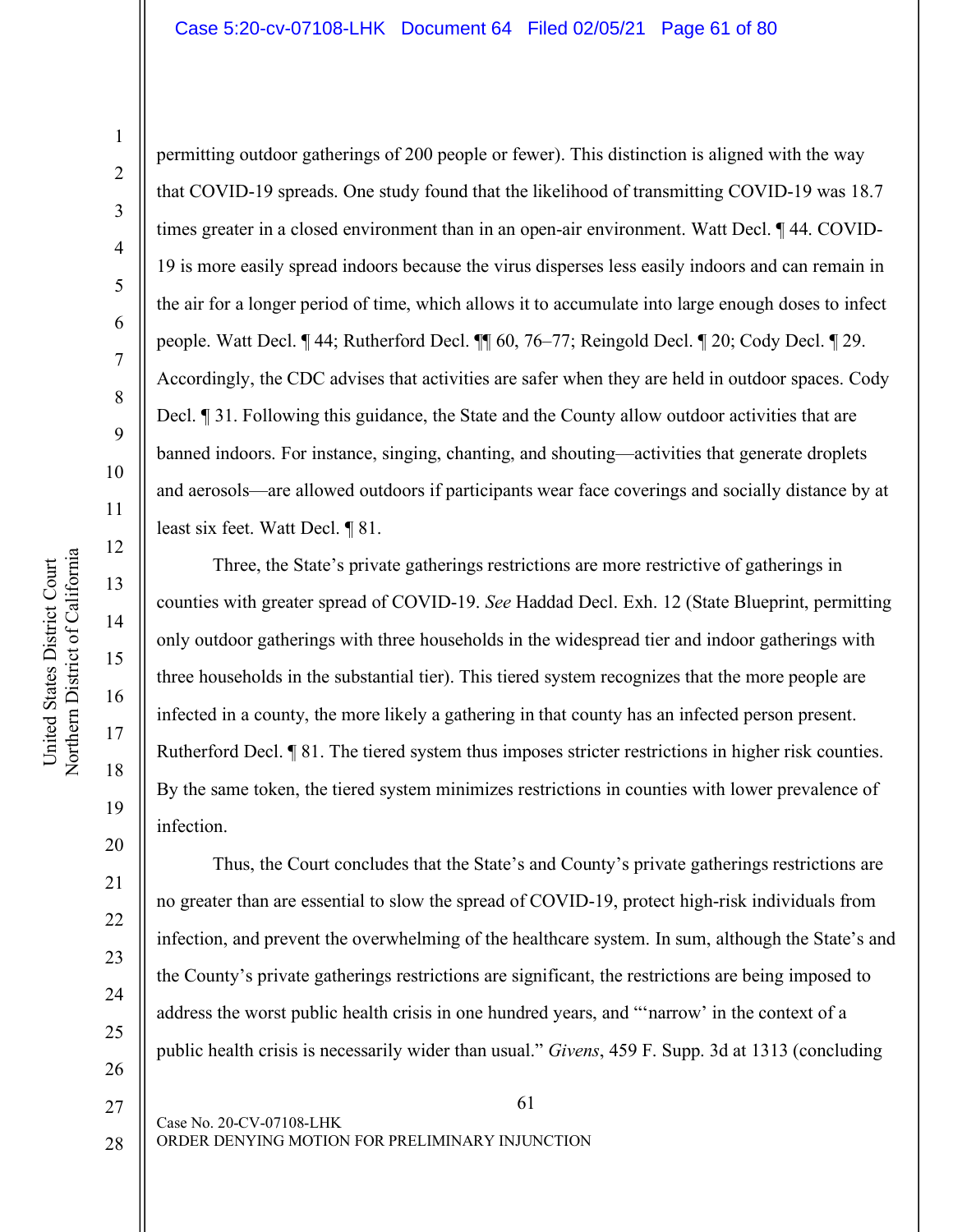# Case 5:20-cv-07108-LHK Document 64 Filed 02/05/21 Page 62 of 80

62 Case No. 20-CV-07108-LHK ORDER DENYING MOTION FOR PRELIMINARY INJUNCTION 19 20 21 22 23 24 25 26 27 28 that California's ban on gatherings was a content neutral restriction that survived intermediate scrutiny). Thus, the Court concludes that the State's and the County's private gatherings restrictions satisfy intermediate scrutiny. **iii. Even assuming that the State's and the County's private gatherings restrictions are content based, they are narrowly tailored to serve a compelling government interest.**  Even assuming that the State's and the County's private gatherings restrictions are content based, they nevertheless are constitutional because they are narrowly tailored to serve a compelling government interest and thus satisfy strict scrutiny. *Reed*, 576 U.S. at 163. The Court first considers whether the restrictions serve a compelling government interest then discusses whether the restrictions are narrowly tailored. **(a) Slowing the spread of COVID-19, protecting high-risk individuals from infection, and preventing the overwhelming of the healthcare system are compelling government interests.**  As discussed above, *supra* Section III-B-2, the Court concludes that the State and the County have compelling government interests in slowing the spread of COVID-19, protecting high-risk individuals from infection, and preventing the overwhelming of the healthcare system. **(b) The State's and the County's private gatherings restrictions are narrowly tailored.**  The State's and the County's private gatherings restrictions are narrowly tailored to slow the spread of COVID-19, protect high-risk individuals, and prevent the overwhelming of hospitals for three reasons. First, both the Ninth Circuit and other district courts have held that some of the Blueprint's restrictions are narrowly tailored. Second, the Court's independent review of the State's and County's restrictions confirms they are narrowly tailored. Third, Plaintiffs' proposed alternatives to the State's and the County's private gatherings restrictions are insufficient to halt the spread of COVID-19. First, on January 22, 2021, the Ninth Circuit concluded that the Blueprint's restrictions on houses of worship in the widespread tier, which prohibit indoor worship services but permit

Northern District of California Northern District of California United States District Court United States District Court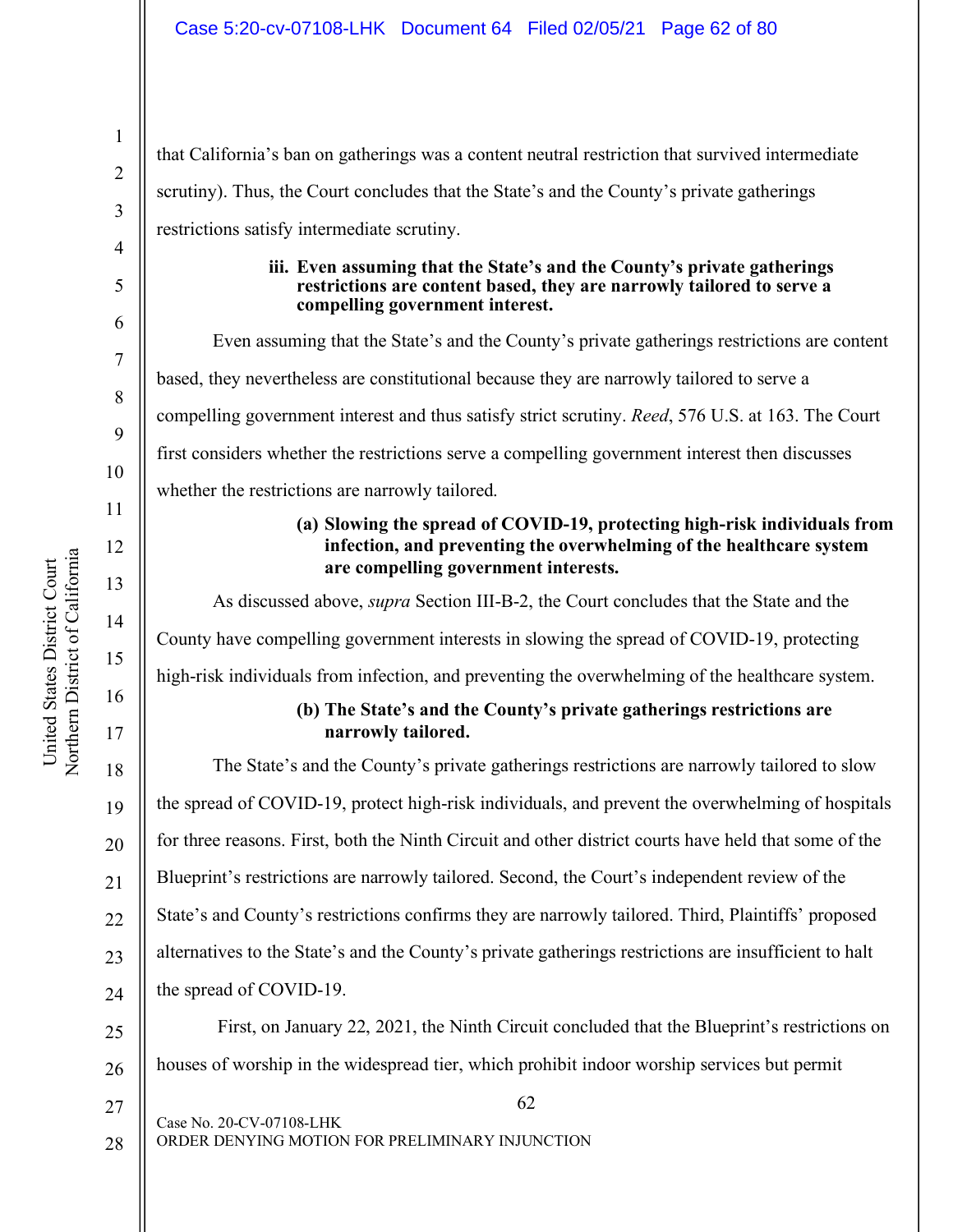#### Case 5:20-cv-07108-LHK Document 64 Filed 02/05/21 Page 63 of 80

11

12

13

14

15

16

17

18

19

20

21

22

23

24

25

27

outdoor worship services with no limit on attendance, were narrowly tailored to achieve the compelling government interests of slowing the spread of COVID-19, protecting high-risk individuals from infection, and preventing the overwhelming of the healthcare system. *South Bay*, 2021 WL 222814, at \*8, \*10–\*14.13 The Ninth Circuit explained that these restrictions are narrowly tailored because the State used objective factors to evaluate the risk that COVID-19 would be spread by specific activities, including services at houses of worship. *Id*. at \*10–\*11. The State's analysis concluded that services at houses of worship were more likely to spread COVID-19 than other activities, such as grocery shopping, retail shopping, and personal care services. *Id*. at \*11–\*14.

Other district courts analyzing the same restrictions have also concluded that they are narrowly tailored to achieve the compelling government interest of slowing the spread of COVID-19. *See Harvest Rock Church v. Newsom*, Case No. EDCV 20-6414-JGB, 2020 WL 7639584, at \*9 (C.D. Cal. Dec. 21, 2020), *aff'd in part and rev'd in part*, --- F.3d ---, 2021 WL 235640 (9th Cir. 2021) ("California's Blueprint is . . . painstakingly tailored to address the risks of [COVID-19] transmission specifically"); *South Bay*, Case No. 20-CV-00865-BAS-AHG, 2020 WL 7488974, at \*9 (S.D. Cal. Dec. 21, 2020), *aff'd*, --- F.3d ---, 2021 WL 222814 (9th Cir. 2021) (concluding that "California did exactly what the narrow tailoring requirement mandates—that is, California has carefully designed the different exemptions to match its goal of reducing community spread").

In the instant case, the Court similarly concludes that the State's and the County's private gatherings restrictions are narrowly tailored to reduce community spread, protect high-risk individuals, and prevent the healthcare system from being overwhelmed. As the Ninth Circuit emphasized, the State public health officials who were designing the Blueprint considered eight

ORDER DENYING MOTION FOR PRELIMINARY INJUNCTION 28

<sup>26</sup> 13 Following the Ninth Circuit's opinion in South Bay, the Ninth Circuit decided *Harvest Rock Church v. Newsom*, which followed *South Bay*. 2021 WL 235640, at \*1 (9th Cir. 2021).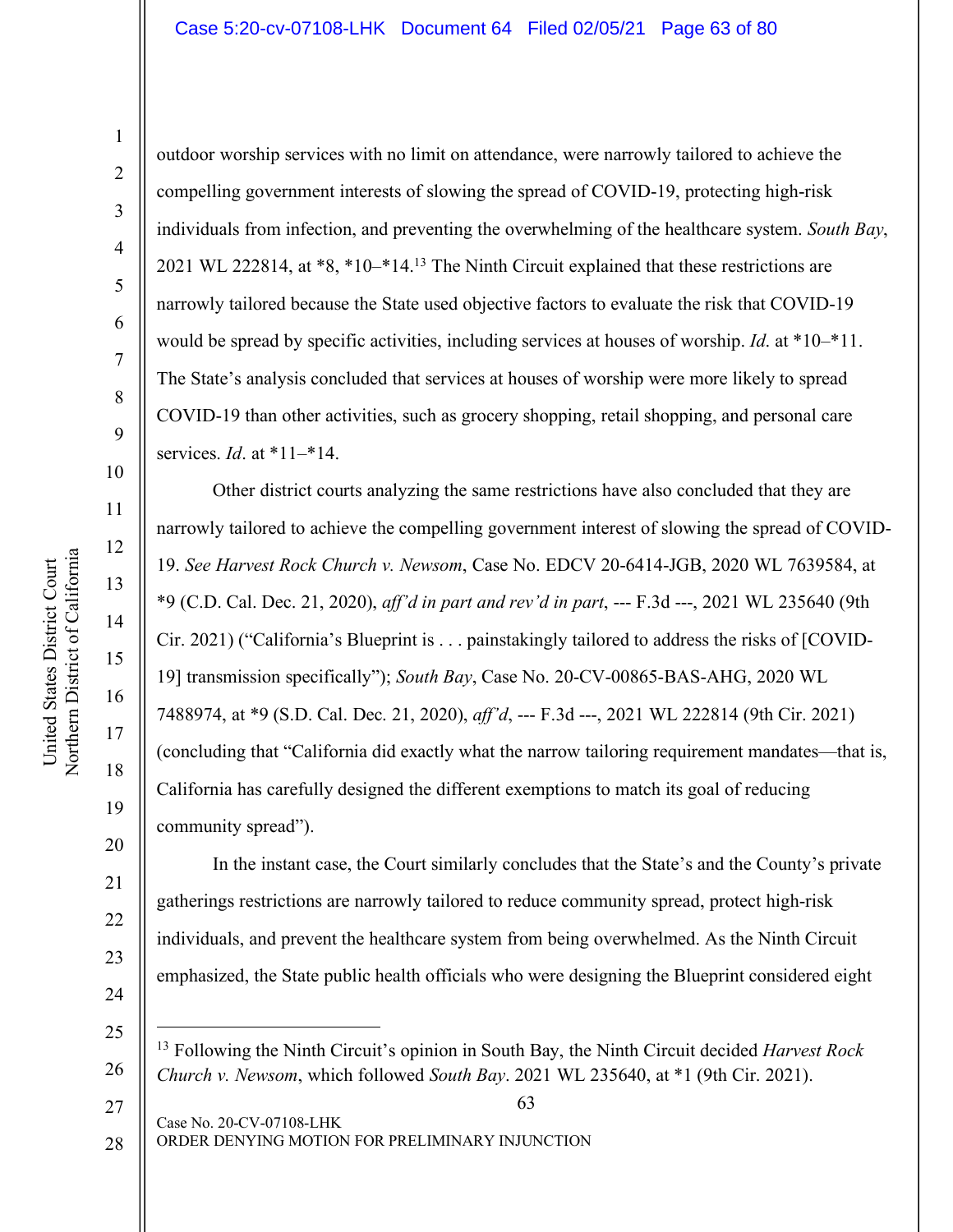objective risk criteria related to the spread of COVID-19: (1) the ability to accommodate face covering wearing at all times; (2) the ability to physically distance between individuals of different households; (3) the ability to limit the number of people per square foot; (4) the ability to limit the duration of exposure; (5) the ability to limit the amount of mixing of people from different households; (6) the ability to limit the amount of physical interactions; (7) the ability to optimize ventilation; and (8) the ability to limit activities that are known to increase the possibility of viral spread, such as singing, shouting, and heavy breathing. Kurtz Decl. ¶ 20.

Here, Plaintiffs propose private gatherings. Applying these objective factors, private gatherings are very risky for the spread of COVID-19. All eight of these factors show that private gatherings greatly risk the spread of COVID-19. At private gatherings, people often do not use face coverings (Factor 1). Nor do people maintain physical distancing (Factor 2) or limit the number of people per square foot (Factor 3). The time spent in close proximity to others is longer than in public settings (Factor 4), allowing a sufficient dose of viral droplets or particles to move from one person to others. Watt Decl. ¶¶ 42–44; Rutherford Decl. ¶¶ 60, 76–77; Cody Decl. ¶¶ 34–35. People from different households mix (Factor 5) and physically interact (Factor 6). Ventilation is limited indoors (Factor 7). Watt Decl. ¶ 44; Rutherford Decl. ¶¶ 60, 76–77; Reingold Decl. ¶ 20; Cody Decl. ¶ 29. Activities such as shouting can be involved, especially in gatherings like the political rallies that Tandon wishes to hold (Factor 8). Even where face coverings and strict physical distancing are used, indoor gatherings involve six of the other eight factors that correspond to a higher risk of spreading COVID-19, and outdoor gatherings involve five of the other eight factors. Thus, as the vast consensus of public health experts believes, gatherings must be limited in order to slow the spread of COVID-19. Rutherford Decl. ¶ 50; Stoto Decl. ¶ 15; Watt Decl. ¶¶ 51–52; Reingold Decl. ¶ 27; Cody Decl. ¶ 75; Maldonado Decl. ¶¶ 13, 18.

25 26

27

28

20

21

22

23

24

Second, as discussed above, the Court's independent review of the State's and the

64

ORDER DENYING MOTION FOR PRELIMINARY INJUNCTION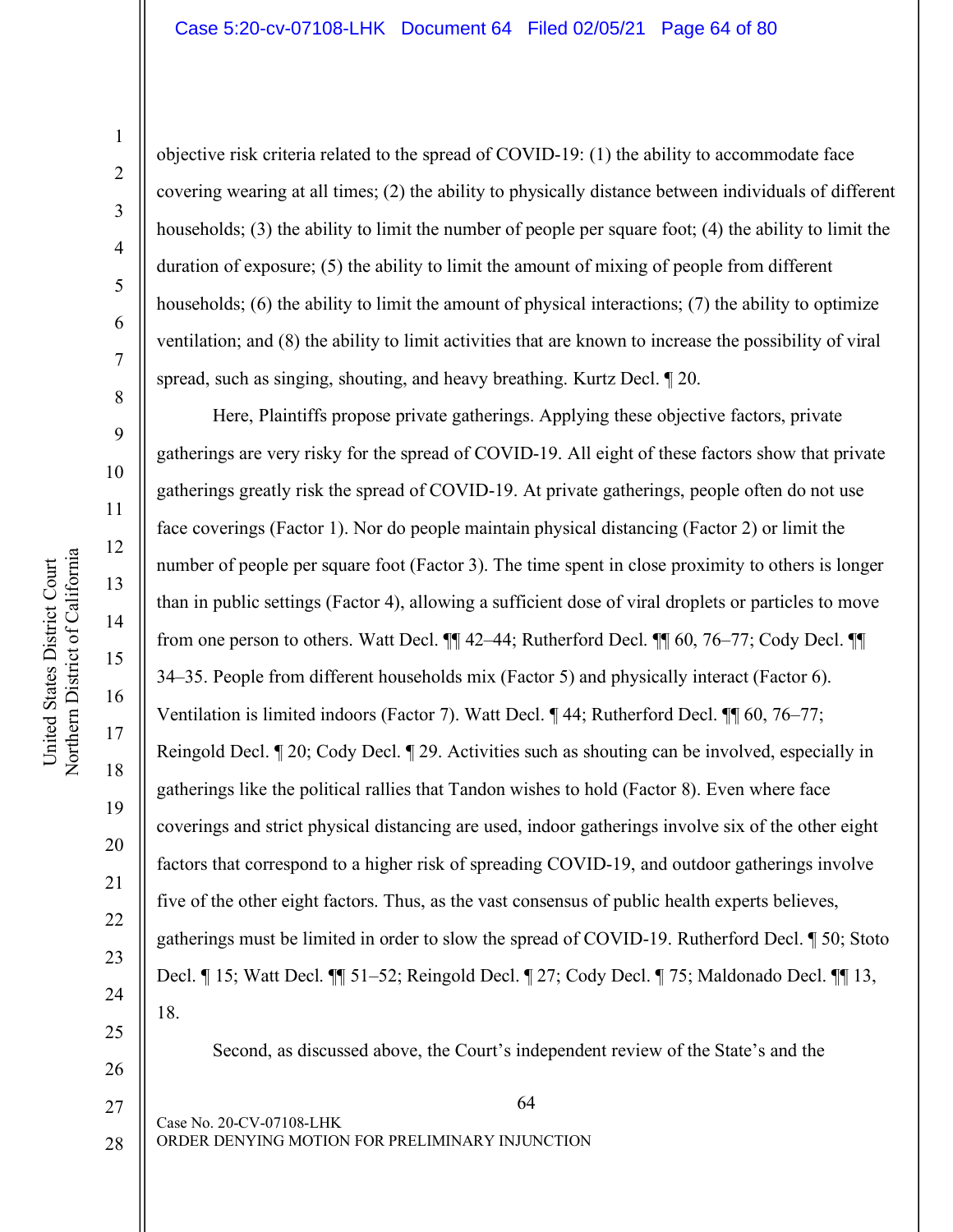14

15

16

County's private gatherings restrictions confirms that the restrictions are narrowly tailored for three reasons: (1) they limit attendance at gatherings; (2) they place stricter limits on indoor gatherings than outdoor gatherings; and (3) the State's restrictions place stricter limits on gatherings in counties where COVID-19 is more prevalent. *See* Section III-B-3-b-iii-(d), *supra*.

Finally, Plaintiffs' two less restrictive alternatives are insufficient to reduce community spread, protect high risk individuals, and prevent the healthcare system from being overwhelmed. Plaintiffs first propose focusing on vulnerable populations, but the Court has already explained why that would be insufficient to meet the compelling government interests at stake. *See* Section III-B-2-d, *supra*. Plaintiffs also propose indoor gatherings with face coverings and physical distancing. However, as the Court explained more fully in Section III-B-3-b-i, *supra*, even when people wear face coverings and physically distance, a significant risk of infection remains, particularly when people get together for extended periods and in environments with limited ventilation, such as indoors. Watt Decl. ¶¶ 38, 45–46, 48; Rutherford Decl. ¶¶ 60, 76–77, 84.

Moreover, the State's and County's experience bears out the importance of not only wearing a face covering and social distancing but also limiting gatherings. At least 23 of 30 California counties experiencing increases in their COVID-19 cases identified gatherings as a cause of the rise in cases. Watt Decl. ¶ 41. By contrast, when the State has put restrictions on private gatherings into place, there has been a decrease in cases. *Id*. ¶¶ 62, 93. The County has also seen a decrease in cases when gatherings have been restricted. Cody Decl. ¶ 19. Accordingly, the State's and County's restrictions are the least restrictive alternative that will reduce community spread, protect high risk individuals, and prevent the healthcare system from being overwhelmed.

Three recent United States Supreme Court and the Ninth Circuit decisions did not address the restrictions at issue in the instant motion. Instead, those decisions struck down the imposition, without consideration of capacity limits, of small attendance limits on large houses of worship. By contrast, Plaintiffs in the instant case do not challenge restrictions on houses of worship. *See* Tr. of

26

27

28

65

ORDER DENYING MOTION FOR PRELIMINARY INJUNCTION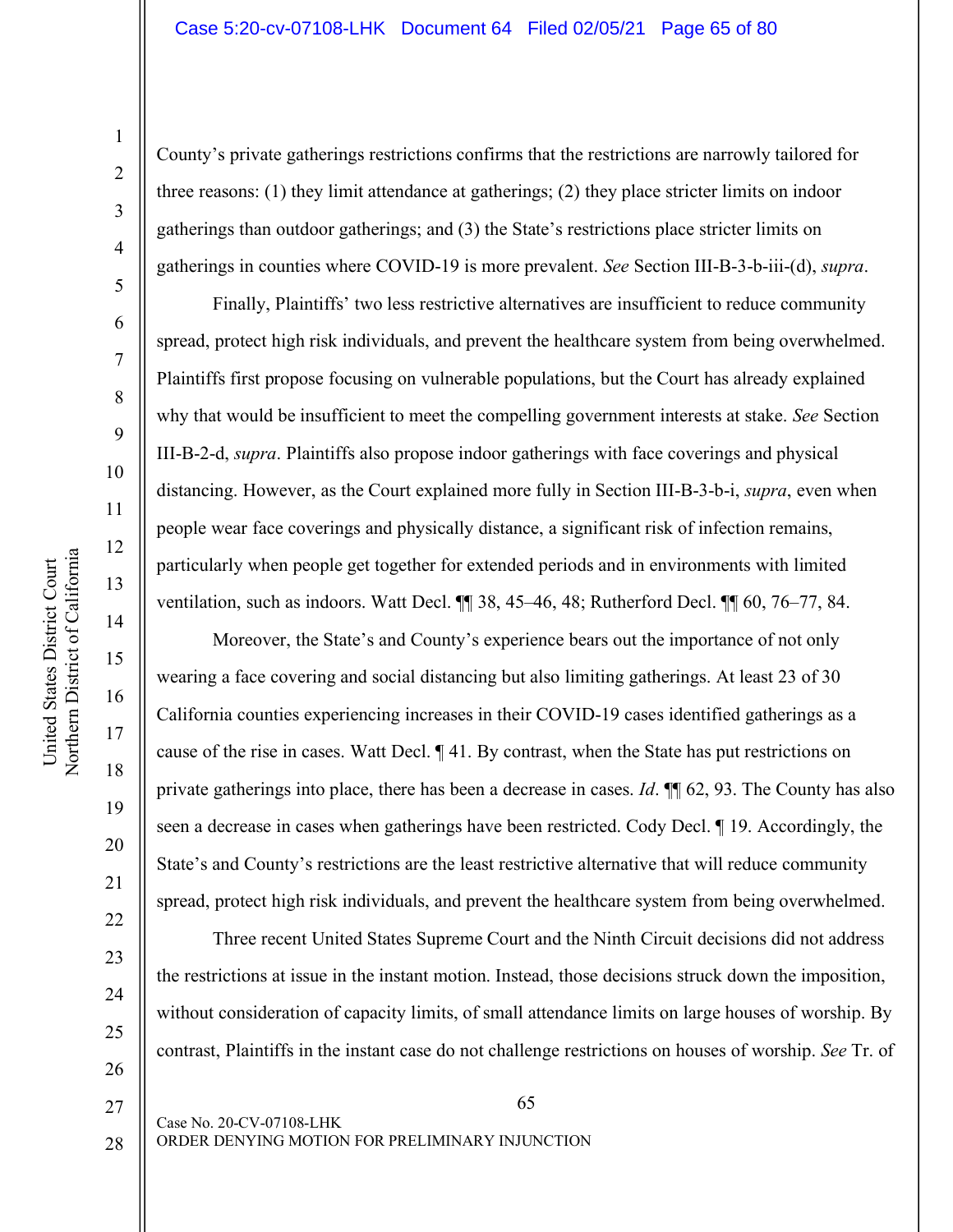21

22

Dec. 17, 2020 Hearing at 21:15–19, ECF No. 60 (The Court: "Are any of these plaintiffs houses of worship, or alleging restrictions on houses of worship? It seems like it's more focused on private gatherings that have religious purposes, like Bible studies in the home." Plaintiffs' Counsel: "I think that's right, Your Honor."). Instead of restrictions on houses of worship, Plaintiffs challenge restrictions on private gatherings, including gatherings at private homes. Private homes are significantly smaller and less ventilated spaces than the large houses of worship at issue in those three cases, which the Court now addresses.

In *Roman Catholic Diocese v. Cuomo*, the United States Supreme Court analyzed whether New York's COVID-related restrictions on houses of worship violated the free exercise of religion. 141 S. Ct. at 66. The restrictions at issue used a color-coded tiered system to assess coronavirus risk and limited attendance at services to 10 people in "red" zones and 25 people in "orange" zones. *Id*. Yet in the same zones, "essential businesses" such as acupuncture facilities, campgrounds, and garages "could admit as many people as they wished." *Id*. Because the New York restrictions "single[d] out houses of worship for especially harsh treatment," the United States Supreme Court concluded that the restrictions were not neutral and generally applicable. *Id.* (quoting *Lukumi*, 508 U.S. at 133)*.* <sup>14</sup> Furthermore, because the New York restrictions imposed limits on worship services that were not tethered to the capacity of the houses of worship, the United States Supreme Court concluded that the New York restrictions were not narrowly tailored. *Id*. at 67.

Subsequently, in *Dayton Valley*, the Ninth Circuit considered a Nevada directive that prohibited attendance of more than 50 people at indoor worship services, but permitted casinos,

66

Case No. 20-CV-07108-LHK ORDER DENYING MOTION FOR PRELIMINARY INJUNCTION 27 28

<sup>23</sup> 24 25 26 14 Furthermore, in *Roman Catholic Diocese*, the record included "statements made in connection with the challenged rules, [which could] be viewed as targeting the 'ultra-Orthodox [Jewish] community.'" 141 S. Ct. at 66. By contrast, here, Plaintiffs have not pointed to any evidence that the State enacted its generally applicable private gatherings restrictions in order to target religious groups.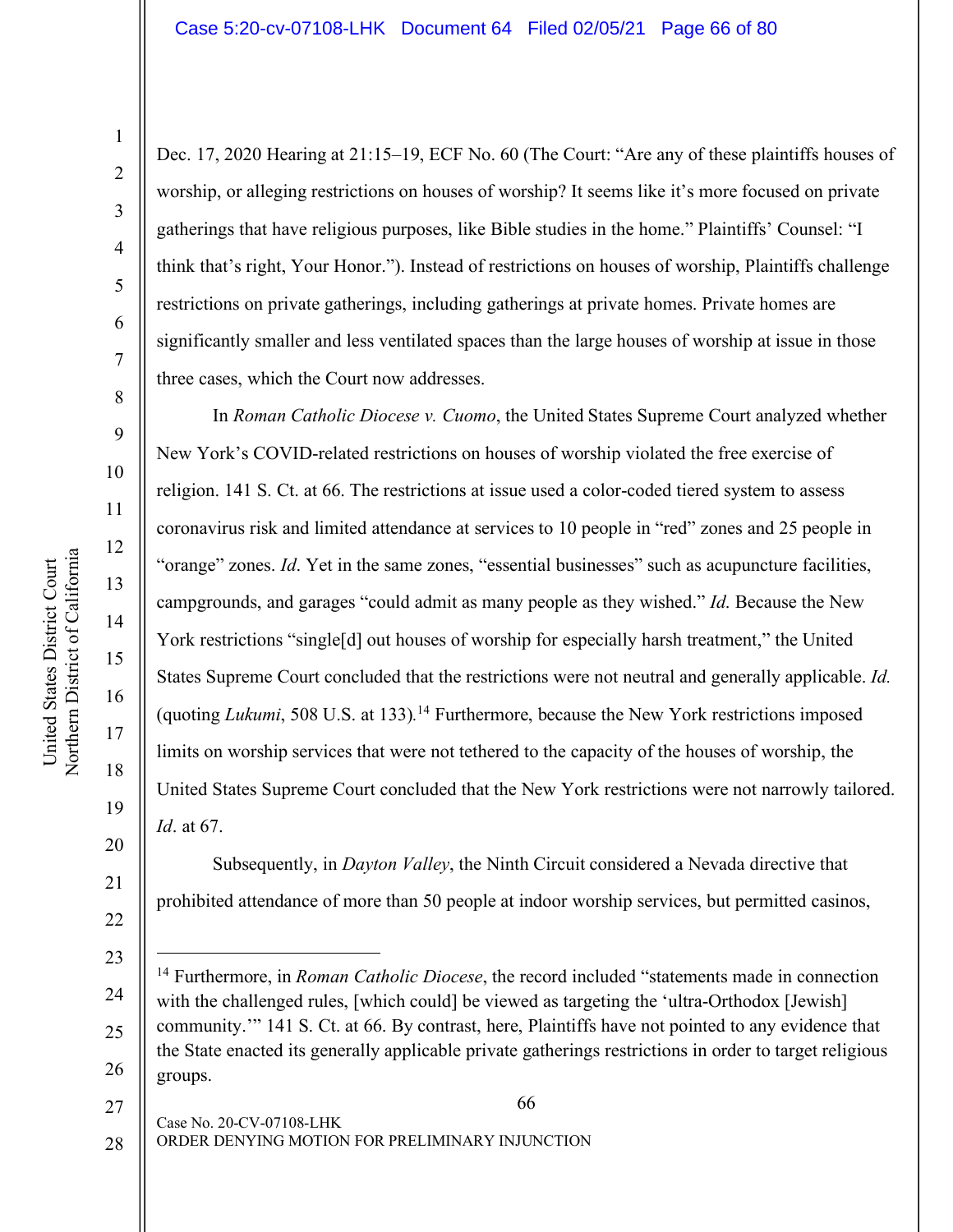#### Case 5:20-cv-07108-LHK Document 64 Filed 02/05/21 Page 67 of 80

United States District Court Northern District of California

Northern District of California United States District Court

1

bowling alleys, retail businesses, restaurants, and arcades to operate at 50 percent of their fire-code capacity. 982 F.3d at 1230. Because the Nevada directive "treat[ed] numerous secular activities and entities significantly better than religious worship services," the Ninth Circuit concluded that the directive was not neutral and generally applicable. *Id.* at 1233. The Ninth Circuit also held that the 50-person attendance limit on all houses of worship was not narrowly tailored because Nevada had not tied attendance limits to the size of the house of worship. *Dayton Valley*, 982 F.3d at 1234.

Similarly, in *South Bay*, the Ninth Circuit considered the Blueprint's restrictions on houses of worship, which are not at issue in the instant case. At the widespread tier, houses of worship in counties in the widespread tier can only hold religious services outdoors, but commercial entities such as grocery stores and retail stores can operate indoors. *Id*. at \*9. Because there were "different capacity restrictions on religious services relative to non-religious activities and services," the Ninth Circuit held that the Blueprint's restrictions on houses of worship were not neutral and generally applicable. *Id*. at \*9–\*10. The Ninth Circuit later enjoined the Blueprint's 100 and 200 person attendance limits on houses of worship in the substantial and moderate tiers because these limits were not tied to the size of the house of worship. 2021 WL 222814, at \*17– \*18.

The restrictions at issue here, which prohibit private gatherings, are distinguishable from the restrictions at issue in those cases, which restricted services at houses of worship. Indeed, the Gannons seek to hold gatherings at their private home, which is a significantly smaller space than the large houses of worship at issue in *Roman Catholic Diocese*, *Dayton Valley*, and *South Bay*, and thus more likely to lead to the spread of COVID-19. Watt Decl. ¶ 42. In a smaller space, attendees are likely to be in higher density and more proximity to one another. "[T]he closer the proximity between individuals who gather, and the longer they are in close proximity, the more opportunity there is for the virus to be transmitted via droplets or aerosolized particles containing the virus." Rutherford Decl. ¶ 74. Moreover, smaller spaces have more limited ventilation, which

28

27

20

21

22

23

24

25

26

67

ORDER DENYING MOTION FOR PRELIMINARY INJUNCTION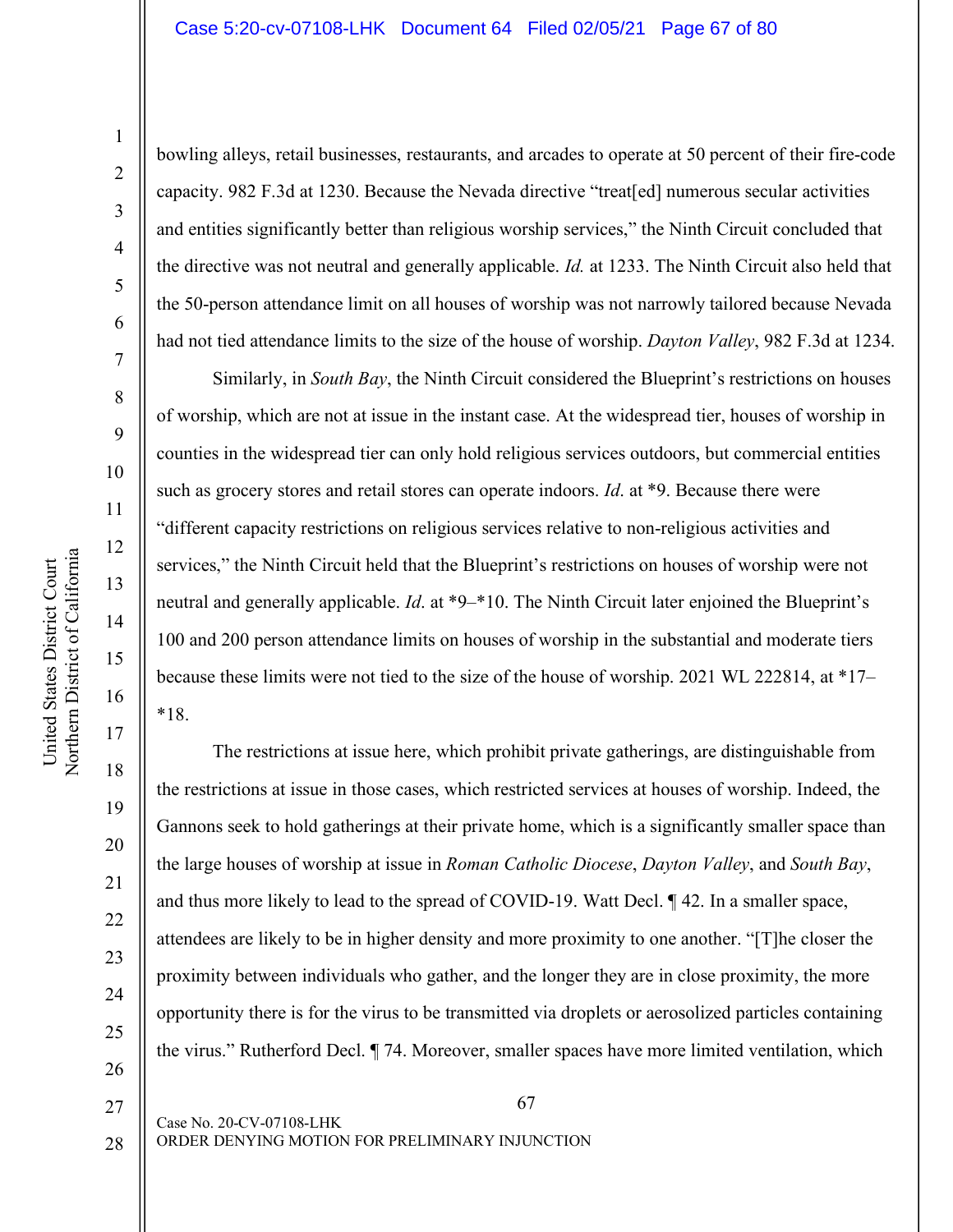increases the likelihood that COVID-19 will spread. Watt Decl. ¶ 44; Rutherford Decl. ¶¶ 60, 76– 77; Reingold Decl. ¶ 20; Cody Decl. ¶ 29. In addition, at private gatherings, it is "uncertain whether participants in these gatherings would maintain social distancing and face coverings during the entirety of the gatherings." Rutherford Decl. ¶ 84. *See supra* Section III-B-3-b-i (analyzing private gatherings in more detail).

The County's private gatherings restrictions are also distinguishable from the restrictions at issue in *Roman Catholic Diocese*, *South Bay*, and *Dayton Valley*. Unlike the large houses of worship in those cases, Tandon has not shown that the County's private gathering restrictions<sup>15</sup> are disproportionate to the space in which he plans to hold gatherings.

In sum, the Court concludes that the State's and the County's private gatherings restrictions are content neutral and satisfy intermediate scrutiny. In the alternative, even assuming that the State's and the County's private gatherings restrictions are not content neutral, these restrictions nonetheless satisfy strict scrutiny because they are narrowly tailored to reduce community spread, protect high risk individuals, and prevent the healthcare system from being overwhelmed. Thus, Plaintiffs have not shown that they are likely to succeed on their free speech and assembly claims.

# **4. Plaintiffs are not likely to succeed on the merits of their free exercise and assembly claims.**

Plaintiffs Wong and Busch argue that the State's private gatherings restrictions violate their First and Fourteenth Amendment rights to free exercise and assembly by preventing them from holding Bible studies at their homes.<sup>16</sup> As discussed above, the State's private gatherings

20

United States District Court Northern District of California

Northern District of California United States District Court

21

- 25 26 <sup>16</sup> On January 29, 2021, another court in this district enjoined: (1) the Blueprint's 100 and 200 person limits on services at houses of worship in the substantial and moderate tiers, and (2) the
- 27

28

ORDER DENYING MOTION FOR PRELIMINARY INJUNCTION

<sup>22</sup>

<sup>23</sup> 24 <sup>15</sup> As discussed in footnote 7 *supra*, after Plaintiffs filed the instant motion, the County released an updated Mandatory Directive for Gatherings that prohibited indoor gatherings and permitted only outdoor gatherings of up to 200 people.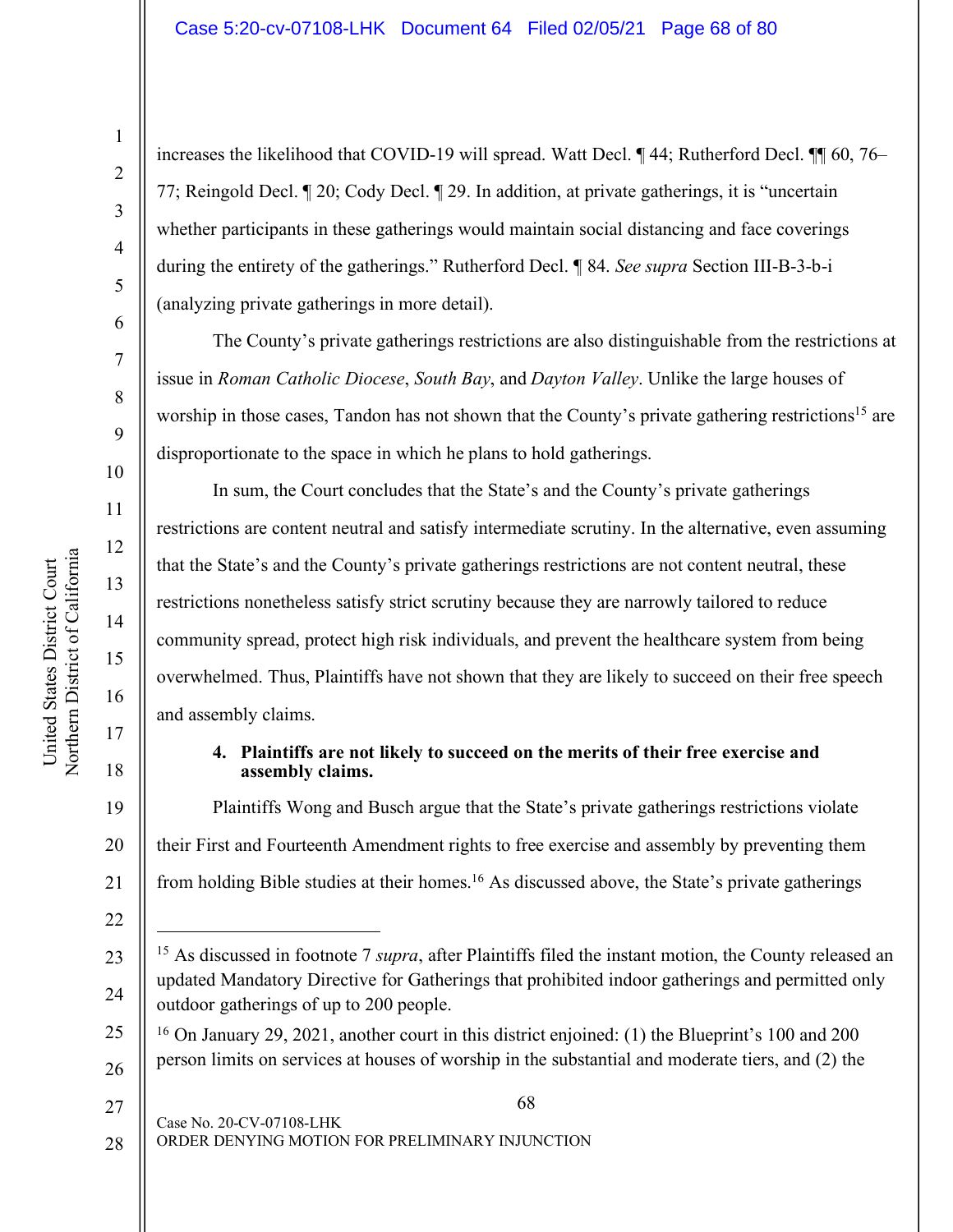restrictions prohibit indoor gatherings and limit outdoor gatherings to three households or fewer. *See* Section III-A, *supra*. The Court notes that the State does not limit the number of attendees at any outdoor house of worship service.

As a general matter, "[t]he Free Exercise Clause of the First Amendment, which has been made applicable to the States by incorporation into the Fourteenth Amendment . . . provides that 'Congress shall make no law respecting an establishment of religion, or *prohibiting the free exercise thereof*[.]'" *Emp't Div., Dep't of Human Res. v. Smith*, 494 U.S. 872, 876–77 (1990) (quoting U.S. Const., amend. I). To determine whether a law prohibits the free exercise of religion, courts must first determine whether the law "is neutral and of general applicability." *Church of the Lukumi Babalu Aye, Inc. v. City of Hialeah*, 508 U.S. 520, 531 (1993). "[A] law that is neutral and of general applicability" must only pass rational basis review, meaning that it "need not be justified by a compelling government interest even if the law has the incidental effect of burdening a particular religious practice." *Id.* By contrast, a law that is not neutral and generally applicable must survive strict scrutiny, meaning that it "must be justified by a compelling government interest and must be narrowly tailored to advance that interest." *Id.* at 531–32.

Below, the Court concludes that the State's private gatherings restrictions are (1) neutral and generally applicable; and (2) rationally related to a legitimate government interest. Moreover, the Court finds that even assuming the restrictions are not neutral and generally applicable, they would satisfy strict scrutiny.

**The State's private gatherings restrictions are neutral and generally applicable.** A law is not neutral "if the object of a law is to infringe upon or restrict practices because of their religious motivation. " *Lukumi*, 508 U.S. at 533. "A law lacks facial neutrality if it refers

69

Case No. 20-CV-07108-LHK 27

ORDER DENYING MOTION FOR PRELIMINARY INJUNCTION 28

1

2

3

4

5

6

7

8

9

10

11

12

13

14

15

16

17

18

19

20

21

22

23

 $\overline{a}$ 

<sup>24</sup> 25 26 State's restrictions on other activities within houses of worship, such as a parishioner interacting with clergy. *See Gateway City Church v. Newsom*, 2021 WL 308606, at \*16–\*17 (N.D. Cal. Jan. 29, 2021). As explained above, the instant motion does not raise any restrictions regarding houses of worship. *See* Section III-A, *supra*.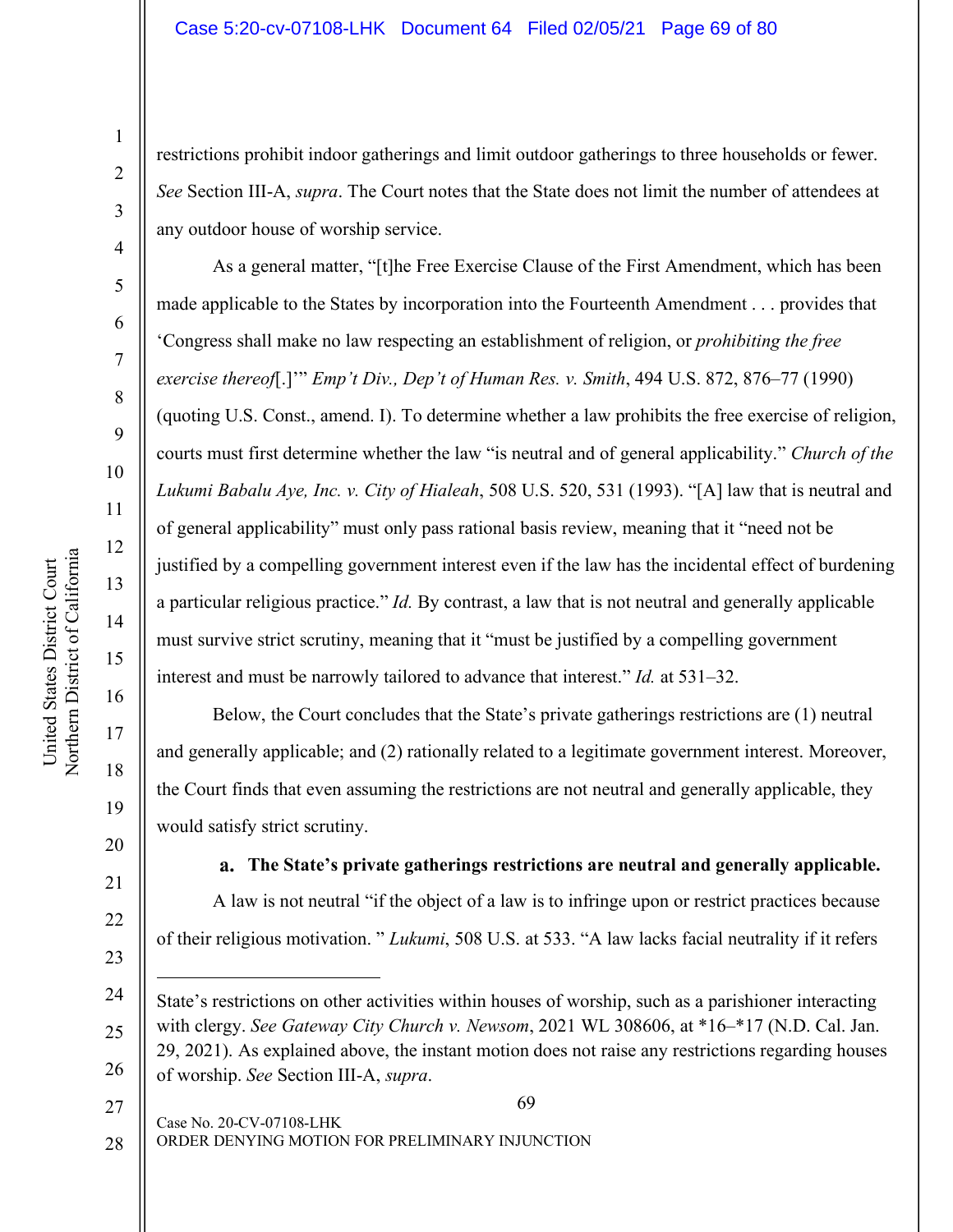to a religious practice without a secular meaning discernable from the language or context." *Id*. Therefore, where laws "make no reference to any religious practice, conduct, belief, or motivation, they are facially neutral." *Stormans, Inc. v. Wiesman*, 794 F.3d 1064, 1076 (9th Cir. 2015).

A law is not generally applicable if it, "in a selective manner[,] impose[s] burdens only on conduct motivated by religious belief." *Lukumi*, 508 U.S. at 543. Accordingly, "[a] law is not generally applicable if its prohibitions substantially underinclude non-religiously motivated conduct that might endanger the same governmental interest that the law is designed to protect." *Stormans*, 734 F.3d at 1079 (citing *Lukumi*, 508 U.S. at 542–46). "Neutrality and general applicability are interrelated, and . . . failure to satisfy one requirement is a likely indication that the other has not been satisfied." *Id.* at 531.

As explained above, for counties in the widespread tier, the State's private gatherings restrictions prohibit all indoor gatherings and limit outdoor gatherings to three households. Haddad Decl. Exh. 12; Dunn Reply Decl. Exh. 4. The State's private gatherings restrictions define gatherings as "social situations that bring together people from different households at the same time in a single space or place." *Id*.

The State's private gatherings restrictions are neutral for two reasons. For one, the State's object is not to restrict religious gatherings because they are religious in nature, but because they are gatherings. *Lukumi*, 508 U.S. at 523. For another, the State's restrictions "make no reference to any religious practice, conduct, belief, or motivation." *Stormans*, 794 F.3d at 1076.

The State's private gatherings restrictions are also generally applicable. The State's private gatherings restrictions apply to *all* gatherings, whether religious or secular. *Lukumi*, 508 U.S. at 543. Thus, the State's private gatherings restrictions are neutral and generally applicable.

Resisting this conclusion, Plaintiffs rely on the same body of case law, already described by the Court above, *supra* Section III-B-3-b-iii, which held that certain COVID-related restrictions on *houses of worship* were neither neutral nor generally applicable. *See Roman Catholic Diocese*,

70

1

2

3

4

5

6

7

8

9

10

11

12

13

14

15

16

17

18

19

20

21

22

23

24

25

26

27

ORDER DENYING MOTION FOR PRELIMINARY INJUNCTION 28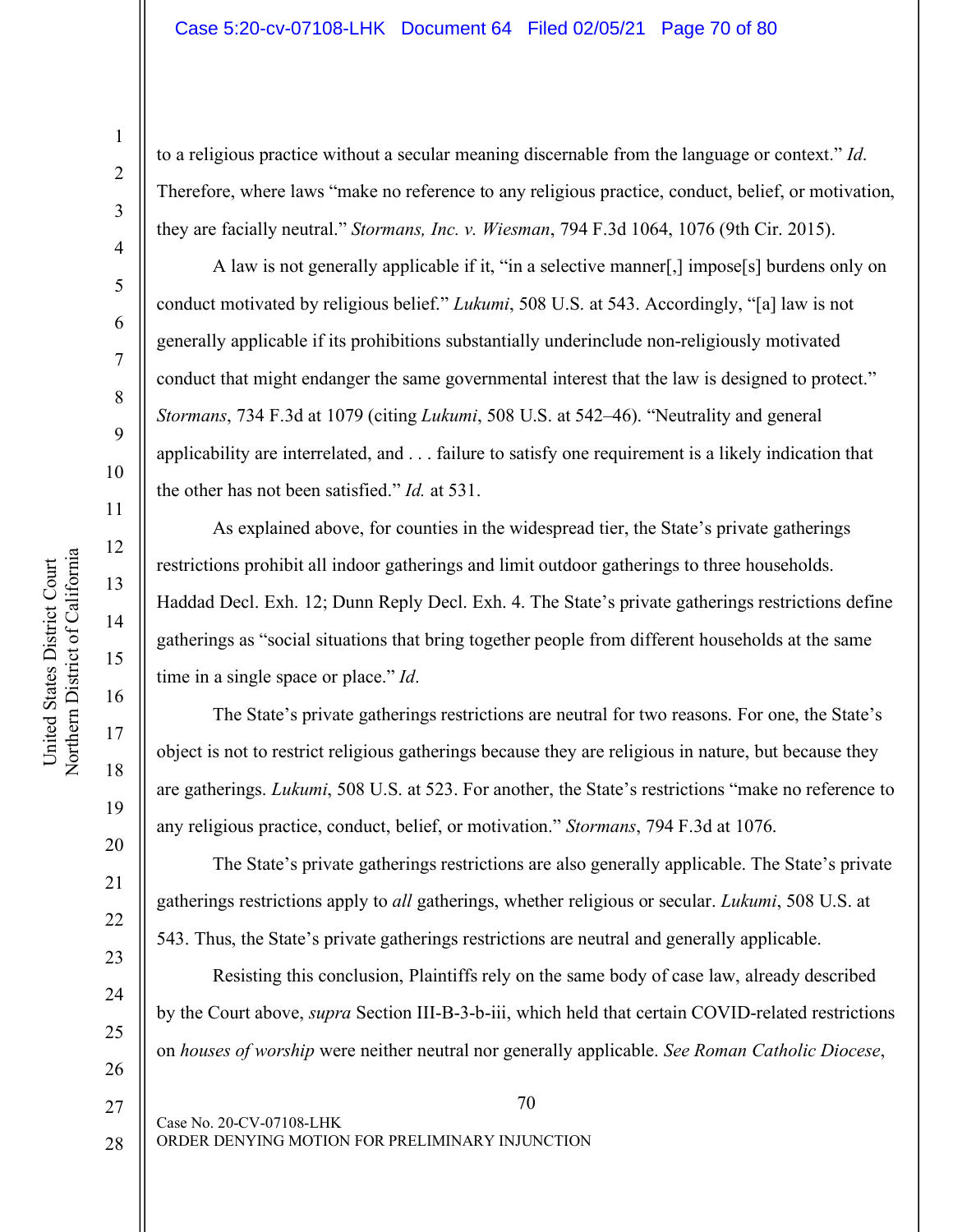141 S. Ct. at 67; *South Bay*, 2021 WL 222814, at \*8; *Dayton Valley*, 982 F.3d at 1233. Those cases are inapposite. They addressed restrictions that singled out houses of worship and treated them less favorably than secular entities. By contrast, the State's private gatherings restrictions treat religious and secular gatherings alike and make no reference to religion. Haddad Decl. Exh. 12; Dunn Reply Decl. Exh. 4.

At least one court of appeals panel has distinguished *Roman Catholic Diocese* on similar grounds. In *Commonwealth* ex rel. *Danville Christian Academy v. Beshear*, religious schools brought a Free Exercise Clause challenge to a Kentucky order prohibiting in person instruction at all public and private schools, religious or not. 981 F.3d 505, 507 (6th Cir. 2020), *injunction*  denied without prejudice,<sup>17</sup> 141 S. Ct. 527 (2020).<sup>18</sup> The district court granted a preliminary injunction, but the Sixth Circuit granted a stay of the preliminary injunction and concluded that the plaintiffs were unlikely to succeed on the merits of their Free Exercise claim. *Id*. The Sixth Circuit emphasized that the order "applies to all public and private elementary and secondary schools in

27

1

2

3

4

5

6

7

8

9

10

11

12

13

14

15

 $\overline{a}$ 

16

17

18

19

20

28

71

<sup>&</sup>lt;sup>17</sup> On December 17, 2020, the United States Supreme Court declined to enjoin the Sixth Circuit's decision in *Beshear*. 141 S. Ct. 527 (2020). The United States Supreme Court noted that Kentucky students would be going on holiday break starting the following day, December 18, 2020, and school would not resume until January 4, 2020. *Id*. The United States Supreme Court stated that "[u]nder all the circumstances, especially the timing and the impending expiration of the Order, we deny the application without prejudice to the applicants or other parties seeking a new preliminary injunction if the Governor issues a school-closing order that applies in the new year." *Id*.

<sup>21</sup> 22 23 24 25 26 <sup>18</sup> Following the Sixth Circuit's decision in *Beshear*, another panel of the Sixth Circuit concluded that an Ohio county's order prohibiting instruction in schools, including religious schools, was not neutral and generally applicable. *See Monclova Christian Academy, et al. v. Toledo-Lucas County Health Department*, --- F.3d ----, 2020 WL 7778170, at \*2–\*4 (6th Cir. 2020). *Monclova* reached that conclusion by comparing schools to other comparable secular actors, an analysis that *Beshear*  did not engage in. *Id*. at \*3–\*4. The *Monclova* panel justified its analysis in part by citing to Justice Gorsuch's dissent from the United States Supreme Court's decision not to grant injunctive relief. *Id*. at \*2.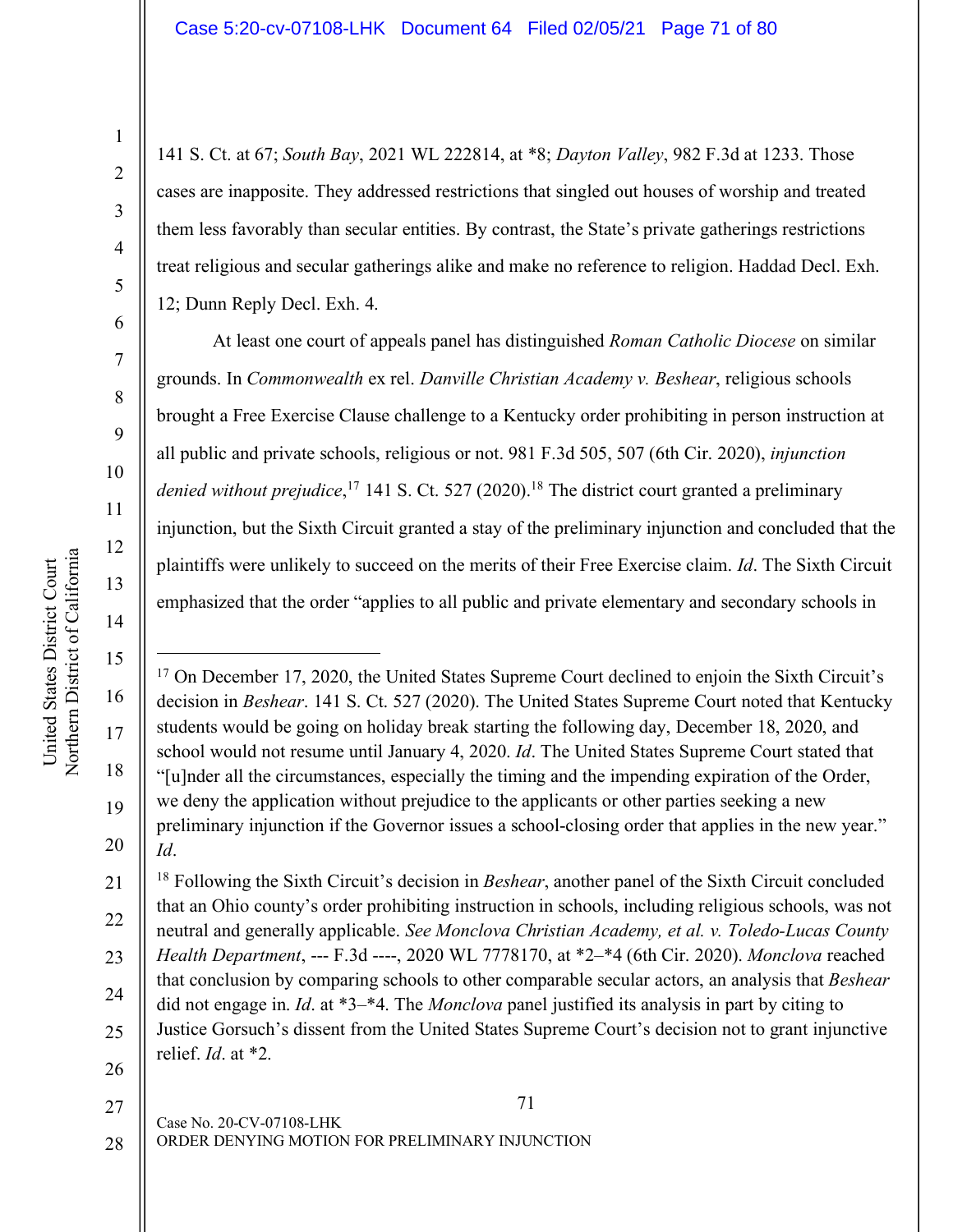# Case 5:20-cv-07108-LHK Document 64 Filed 02/05/21 Page 72 of 80

Northern District of California Northern District of California United States District Court United States District Court

14

15

16

17

18

19

20

21

22

the Commonwealth, religious or otherwise; it is therefore neutral and of general applicability and need not be justified by a compelling government interest." *Id.* at 509. The Sixth Circuit distinguished *Roman Catholic Diocese* because the restrictions at issue in that case "appl[ied] specifically to houses of worship." *Id*. <sup>19</sup> Furthermore, "the order at issue in *Roman Catholic Diocese* treated schools, factories, liquor stores, and bicycle repair shops, to name only a few, 'less harshly' than houses of worship." *Id*. This same reasoning applies to the State's private gatherings restrictions. Like Kentucky's restrictions on schools, which incidentally burdened religious schools, the State's private gatherings restrictions incidentally burden the religious gatherings that Plaintiffs seek to hold. In sum, recent case law only underscores that the State's private gatherings restrictions—unlike restrictions invalidated elsewhere—are neutral and generally applicable.

With little case law to support them, Plaintiffs last argue that their in-home gatherings are being treated more harshly than other activities, such as filming, going to laundromats, and visiting hotels. Mot. at 20; Reply at 14. Plaintiffs specifically assert that some filming can take place in a home even where Bible studies are banned. Reply at 14. Plaintiffs contend that these exempted activities inflict identical or increased health risks. Mot. at 20. Thus, Plaintiffs argue that the Blueprint is underinclusive, treating comparable secular activities more favorably.

However, to determine whether a restriction is underinclusive, courts must compare religious conduct with "analogous non-religious conduct." *Lukumi*, 508 U.S. at 546. As explained above, the Court concludes that private gatherings are distinct from, and more likely to spread COVID-19 than, socially distanced commercial activities. *See* Section III-B-3-b-i, *supra*.

ORDER DENYING MOTION FOR PRELIMINARY INJUNCTION

<sup>72</sup> Case No. 20-CV-07108-LHK 23 24 25 26 27  $\overline{a}$ <sup>19</sup> Conversely, following the United States Supreme Court's decision in *Roman Catholic Diocese*, the Second Circuit concluded that New York's restrictions were not neutral because they "explicitly impos[ed] on 'houses of worship' restrictions inapplicable to secular activities." *Agudath Israel of America v. Cuomo*, --- F.3d ---, 2020 WL 7691715, at \*7 (2d. Cir. 2020). The State's restrictions at issue here do not explicitly impose restrictions on religious gatherings that are not imposed on secular gatherings—rather, all gatherings are subject to the same restrictions.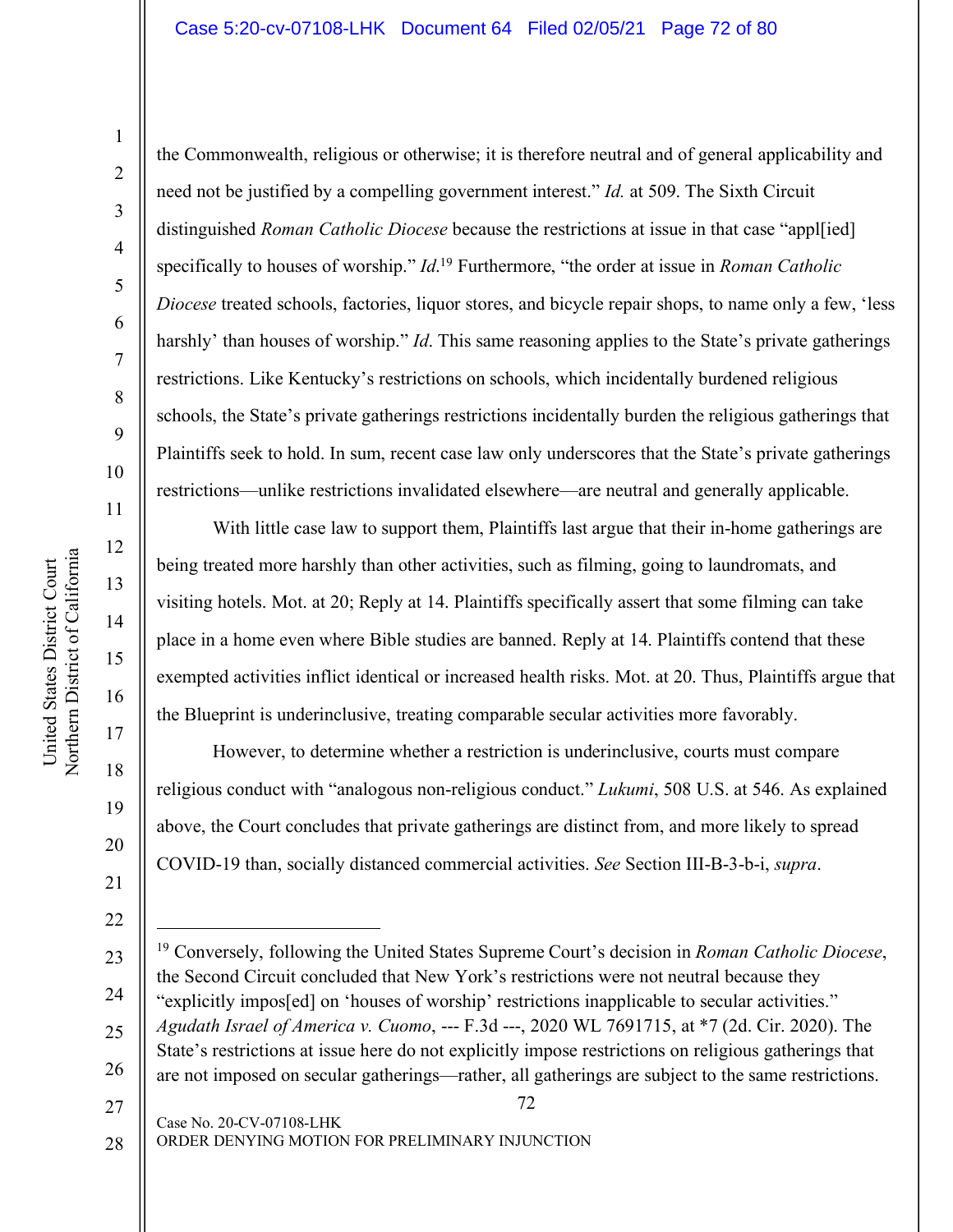12

13

14

15

16

17

18

19

20

21

22

23

24

25

26

Recognizing the unique dangers of gatherings, the State has treated all gatherings, religious and non-religious, alike. Haddad Decl., Exh. 12. The fact that the State treats dissimilar activities differently is of no import. Because the State treats all gatherings, religious and secular, the same, the State's private gatherings restrictions are neutral and generally applicable.

#### **The State's private gatherings restrictions are rationally related to a legitimate government interest.**

Because the State's private gatherings restrictions are neutral and generally applicable, they need only satisfy rational basis review. *Lukumi*, 508 U.S. at 531. Under rational basis review, courts must uphold laws "if they are rationally related to a legitimate government purpose." *Stormans*, 794 F.3d at 1084. As explained above, the Court has already found that the State's private gatherings restrictions are rationally related to a legitimate government interest. *See* Section III-B-2, *supra*.

### **The State's private gatherings restrictions are narrowly tailored to achieve a compelling government interest**

In the alternative, even assuming the State's private gatherings restrictions are not neutral and generally applicable, they still are narrowly tailored to achieve the compelling government interests of slowing the spread of COVID-19, protecting high-risk individuals from illness, and preventing the overwhelming of the healthcare system. The Court has already found that the State's private gatherings restrictions are narrowly tailored to achieve these compelling government interests. *See* Section III-B-3-b-iii, *supra*. Accordingly, Plaintiffs have not shown that they are likely to succeed on the merits of their free exercise claims.

## **Only some Plaintiffs are likely to suffer irreparable harm in the absence of an injunction.**

For the Court to grant a preliminary injunction, a plaintiff must show that she is likely to suffer irreparable harm in the absence of an injunction. *Winter*, 555 U.S. at 20. "[I]rreparable harm is traditionally defined as harm for which there is no adequate legal remedy, such as an award of damages." *Az. Dream Act Coal. v. Brewer*, 855 F.3d 957, 978 (9th Cir. 2017).

73

27

28

Case No. 20-CV-07108-LHK

ORDER DENYING MOTION FOR PRELIMINARY INJUNCTION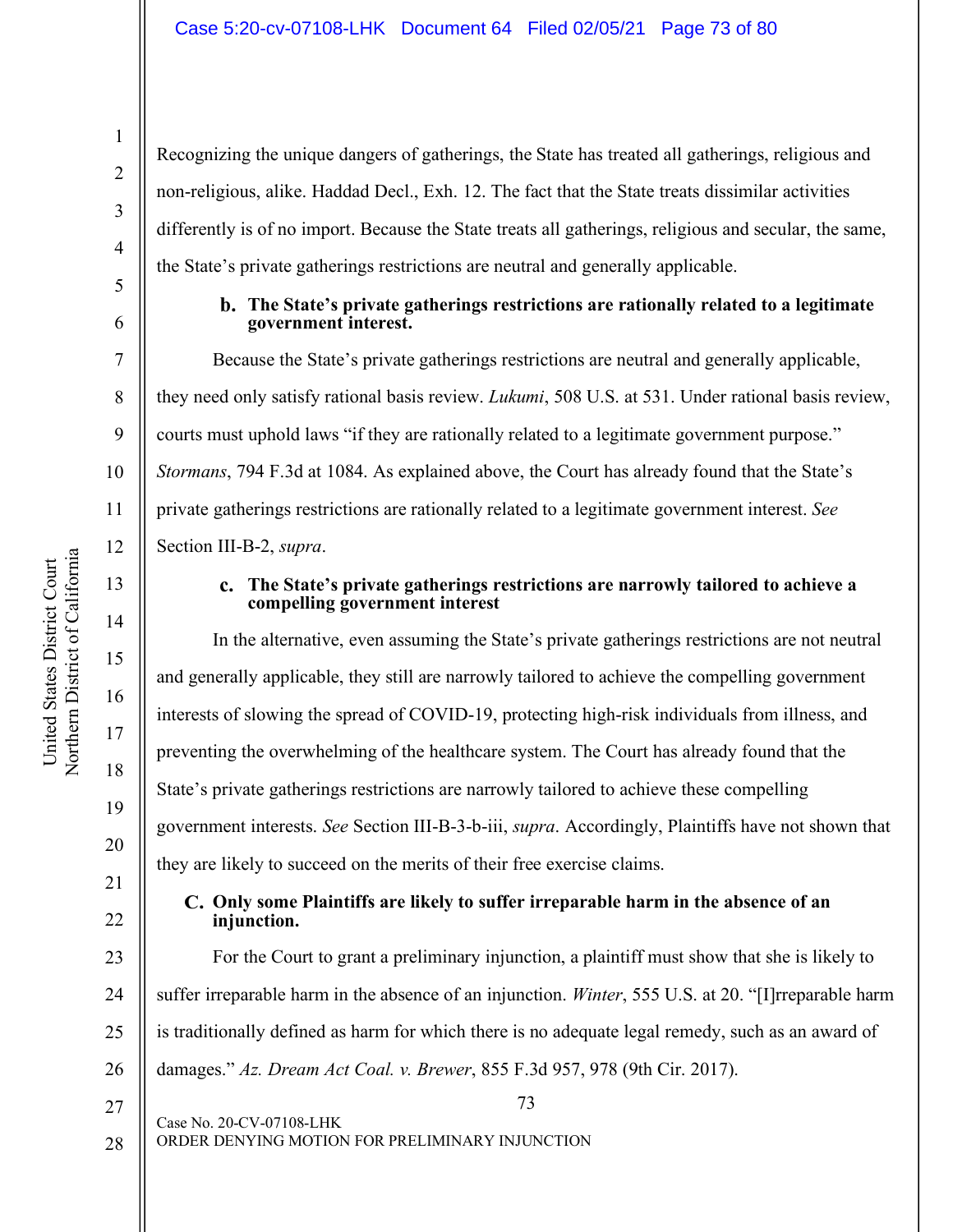The Court discusses Plaintiffs' allegations of irreparable harm in three groups: (1) Plaintiffs who claim monetary injury; (2) Plaintiffs who have been or are under threat of being driven out of business; and (3) Plaintiffs who suffer loss of political and religious freedoms.

First, Plaintiffs Khanna, Beaudet, and Evarkiou are business owners who claim monetary injury. *See* Khanna Decl. ¶ 7 (stating that the State and the County orders have led to a loss of revenue and profits for Khanna's winery business); Beaudet Decl. ¶ 3 (stating that Beaudet's restaurant has suffered significant losses); Evarkiou Decl. ¶ 5 (stating that Evarkiou's salon has lost revenue). Monetary injury alone is insufficient to show irreparable harm. *Az. Dream Act Coal.*, 855 F.3d at 978. Thus, Plaintiffs Khanna, Beaudet, and Evarkiou have not shown that they are likely to suffer irreparable harm in the absence of an injunction.

Second, Richards, the gym owner, and Mansour, the facial bar owner, claim that they have been or will be driven out of business. Richards Reply Decl. ¶ 4 (stating that she has been driven out of business by COVID-related restrictions); Mansour Decl. ¶ 7 (stating that "it is unclear whether [her] business will ever recover from [the restrictions]"). The Ninth Circuit has concluded that "[t]he threat of being driven out of business is sufficient to establish irreparable harm.'" *hiQ Labs, Inc. v. LinkedIn Corp.*, 938 F.3d 985, 993 (9th Cir. 2019) (quoting *Am. Passage Media Corp. v. Cass Commc'ns, Inc.*, 750 F.2d 1470, 1474 (9th Cir. 1985)). Accordingly, Plaintiffs Richards and Mansour have shown that they are likely to suffer irreparable harm.

Finally, Plaintiffs Tandon, the Gannons, Busch, and Wong claim loss of their political and religious freedoms under the First Amendment. "The loss of First Amendment freedoms, for even minimal periods of time, unquestionably constitutes irreparable injury." *See Elrod v. Burns*, 427 U.S. 347, 373 (1976). Moreover, courts have held that plaintiffs challenging COVID-related restrictions on religious freedoms are likely to suffer irreparable harm in the absence of an injunction. *See Roman Catholic Diocese*, 141 S. Ct. at 67–68 (concluding that, in the absence of injunctive relief, New York's COVID-19 related restrictions on houses of worship would cause

74

ORDER DENYING MOTION FOR PRELIMINARY INJUNCTION

Case No. 20-CV-07108-LHK

1

2

3

4

5

6

7

8

9

10

11

12

13

14

15

16

17

18

19

20

21

27

28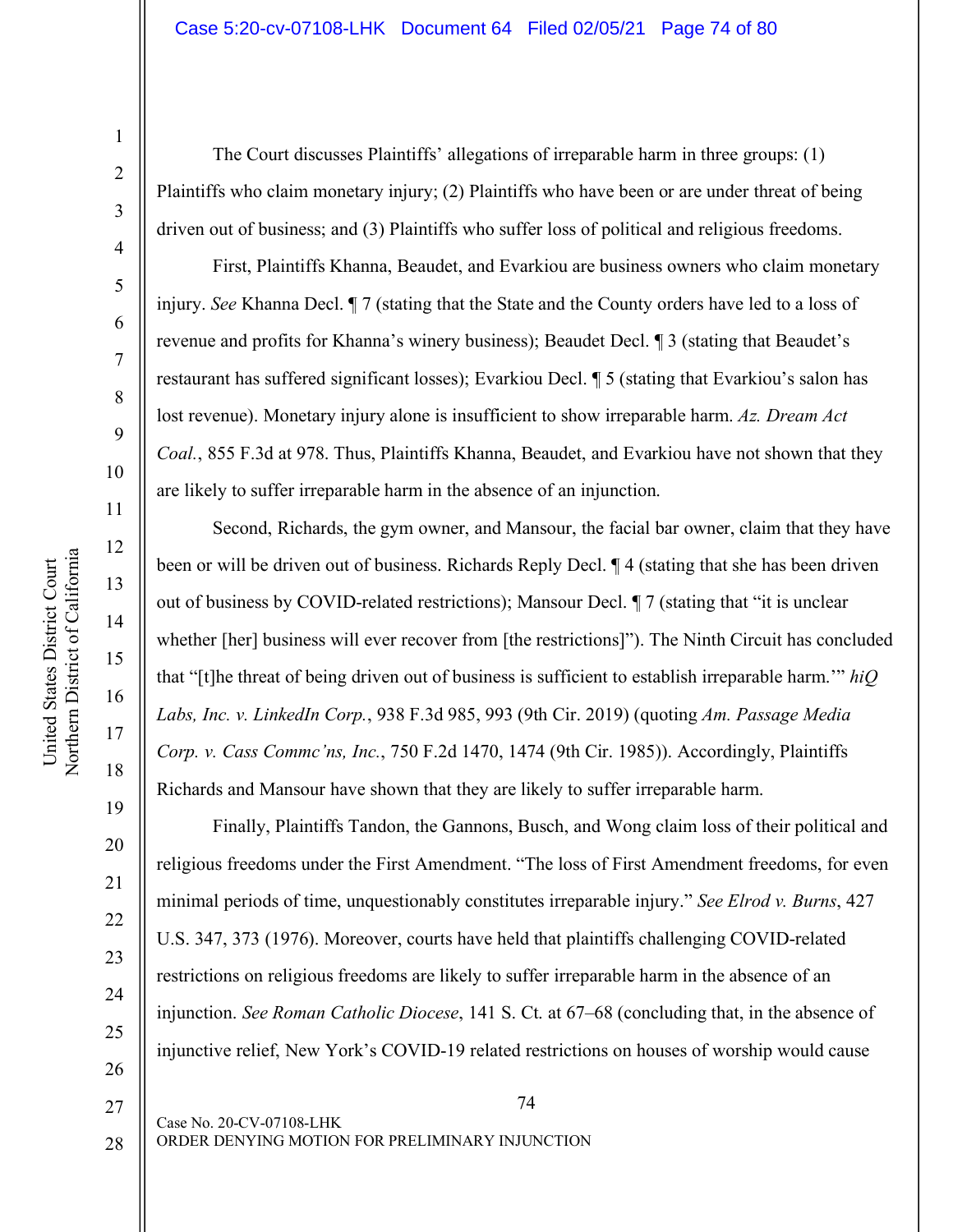United States District Court Northern District of California

Northern District of California United States District Court

21

22

23

24

25

26

27

28

irreparable harm); *South Bay*, 2021WL 222814, at \*16 ("We agree that South Bay is suffering irreparable harm by not being able to hold worship services in the Pentecostal model to which it subscribes."); *Dayton Valley*, 982 F.3d at 1234 (holding that Nevada's restrictions on houses of worship would cause irreparable harm). Because Plaintiffs Tandon, the Gannons, Busch, and Wong claim loss of their political and religious freedoms, they have shown that they are likely to suffer irreparable harm in the absence of an injunction.

### **An injunction would not be in the public interest.**

The final preliminary injunction factor requires that plaintiffs show that the balance of equities tips in their favor and that an injunction would advance the public interest. *Winter*, 555 U.S. at 20. The balance of equities factor focuses on "the effect of each party of the granting or withholding of the requested relief." *Winter*, 555 U.S. at 24. By contrast, "[t]he public interest inquiry primarily addresses impact on non-parties rather than parties." *League of Wilderness Defs/Blue Mountain Biodiversity Project. v. Connaughton*, 752 F.3d 755, 756 (9th Cir. 2014) (quoting *Sammartano v. First Judicial Dist. Court*, 303 F.3d 959, 974 (9th Cir. 2002)). When the government is a party, the analysis of these two factors merges. *Drakes Bay Oyster Co. v. Jewell*, 747 F.3d 1073, 1092 (9th Cir. 2014) (citing *Nken v. Holder*, 556 U.S. 418, 435 (2009)). Thus, the Court must consider what "public consequences" would result from issuing an injunction. *See Winter*, 555 U.S. at 24 (quoting *Weinberger v. Romero-Barcelo*, 456 U.S. 305, 312 (1982)).

Here, an injunction would not be in the public interest. In reaching this conclusion, the Court covers well-trodden ground. In *South Bay*, the Ninth Circuit affirmed a district court's conclusion that enjoining the Blueprint's restrictions on houses of worship in the widespread tier would not be in the public interest. *See South Bay*, 2021 WL 222814, at \*16–\*17. The Ninth Circuit explained that if an injunction were granted, "the public will be further endangered by both the virus and the collapse of the state's health system." *Id*. at \*17. The Ninth Circuit stated that "it is difficult to see how allowing more people to congregate indoors will do anything other than lead

ORDER DENYING MOTION FOR PRELIMINARY INJUNCTION

Case No. 20-CV-07108-LHK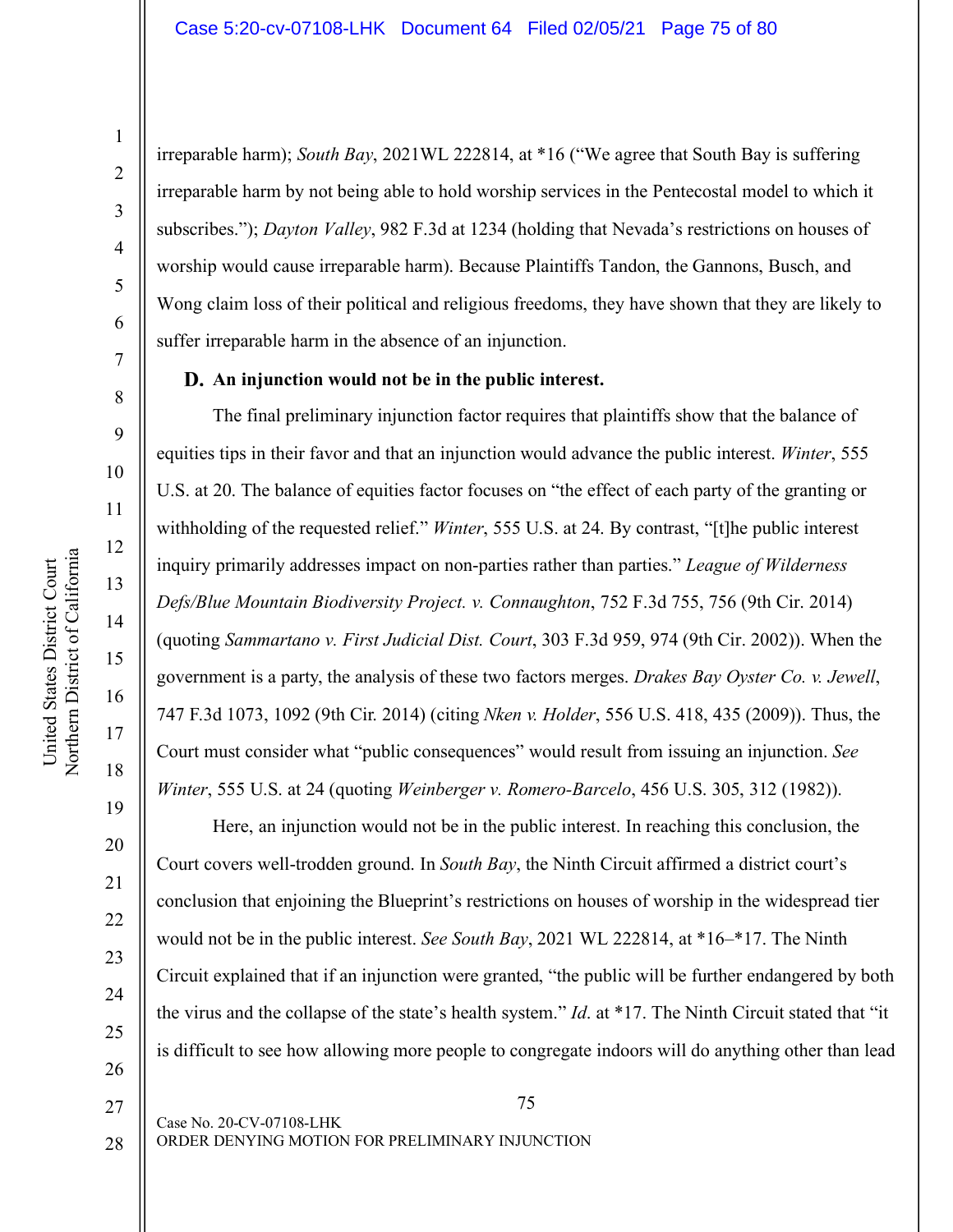to more cases, more deaths, and more strains on California's already overburdened healthcare system." *Id*.

The Court agrees. The Court has concluded that the State's and County's restrictions, including the State's and the County's private gatherings restrictions, the County's Personal Care Services Directive, and the County's Mandatory Directive for Outdoor Dining, are carefully designed to slow the spread of COVID-19, protect high-risk individuals, and prevent the overwhelming of the healthcare system. *See* Section III-B-1-a, *supra*. If the Court overrode the State's and County's public health officials and enjoined these restrictions, then more deaths, more serious illnesses, and more strain on California's already overburdened healthcare system would result. The Court discusses each harm in turn.

First, if the Court enjoined the State's and County's restrictions, some people in the State and the County would be at increased risk of dying from COVID-19. As of February 3, 2021, COVID-19 has killed over 445,000 people in the United States. The disease has not spared the young or the old. Twenty percent of those who have died of COVID-19 in the United States have been younger than 65 years old, and nearly two thousand people who have died of COVID-19 were younger than 30 years old as of February 3, 2021. Lipsitch Decl. ¶ 28; Rutherford Decl. ¶ 97; *CDC COVID Data Tracker*. In total, the United States is projected to face a death toll as high as the number of Americans that were killed in battle in World War II. Rutherford Decl. ¶ 26.

Second, if the Court enjoined the State's and County's restrictions, some people in the State and the County would be at increased risk of serious illness from COVID-19. COVID-19 can cause pneumonia, respiratory failure, other organ failure, cardiovascular events, strokes, and seizures. Rutherford Decl. ¶ 21; Watt Decl. ¶ 22; Reingold Decl. ¶ 14. Although the risk of severe illness from COVID-19 increases steadily with age, many younger people have become seriously ill from COVID-19. Watt Decl. ¶ 22; Reingold Decl. ¶ 15. For example, the National Collegiate Athletic Association found that college football players who had recovered from asymptomatic or

27

1

2

3

4

5

6

7

8

9

10

11

12

13

14

15

16

17

18

19

20

21

22

23

24

25

26

28

Case No. 20-CV-07108-LHK ORDER DENYING MOTION FOR PRELIMINARY INJUNCTION

76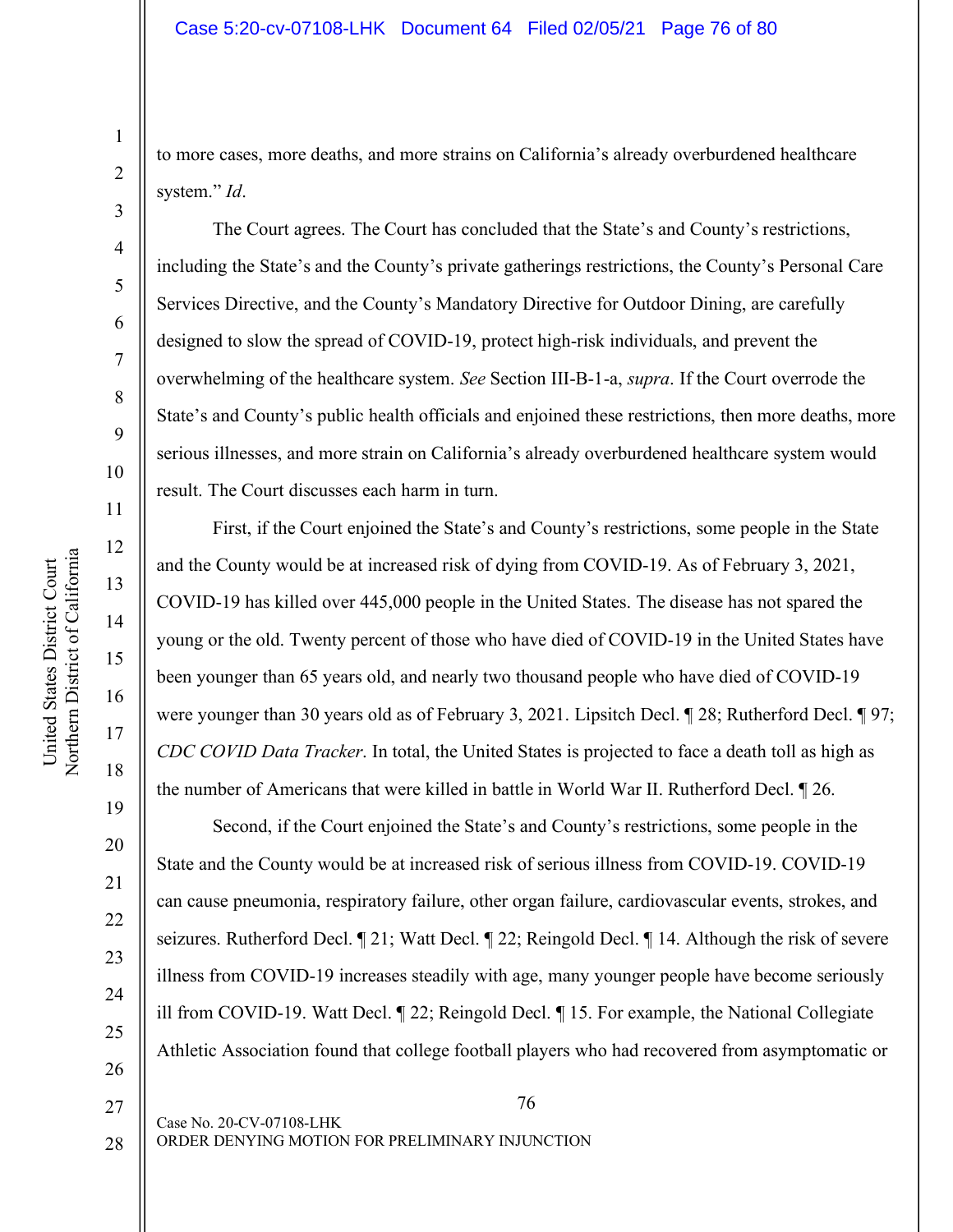mildly symptomatic COVID-19 infections had a high rate of myocarditis, which can lead to cardiac arrest with exertion. Rutherford Decl. ¶ 25. People of any age with certain underlying conditions and pregnant women are at increased risk of severe illness from COVID-19. *Id*.; Rutherford Decl. ¶ 99. Approximately six in ten Americans have been diagnosed with a chronic medical condition, and four in ten have been diagnosed with more than one of these conditions. Reingold Decl. ¶ 17. The conditions are more common in, and the related burden of COVID-19 deaths is likely to fall on, communities of color and low-income communities. Lipsitch Decl. ¶ 28; Garcia Decl. ¶¶ 9–15.

Third, if the Court enjoined the State's and County's restrictions, the strain on California's already overburdened healthcare system would increase further. Even one of Plaintiffs' experts, Dr. Bhattacharya, concedes that restrictions might be justified "where hospital overcrowding is predicted to occur" because overcrowding and "the unavailability of sufficient medical personnel" "might induce avoidable mortality." Bhattacharya Reply Decl. ¶ 15. In their briefs, Plaintiffs concede that the State can act to permit the healthcare system from being overwhelmed. *See* Mot. at 1 ("Governor Newsom was correct to focus on the risk that hospitals would be overrun"), 15 (acknowledging "the compelling interest in preventing hospitalizations and deaths resulting from COVID-19").

Plaintiffs and Plaintiffs' experts relied on the now obsolete premise that California hospitals never reached their capacities. Mot. at 1, 9; Reply at 20; Bhattacharya Decl. ¶ 21; Bhatia Decl. ¶ 32, Bhattacharya Reply Decl. ¶¶ 13–17; Bhatia Reply Decl. ¶ 31. Since Plaintiffs' motion and declarations were submitted, the virus has surged in California, and California's hospitals have been overburdened. At times, the State and various counties, including Santa Clara County, have had 0 percent remaining ICU capacity. *See About COVID-19 Restrictions*, California For All, https://covid19.ca.gov/stay-home-except-for-essential-needs/ (last accessed January 19, 2021); COVID-19 Hospitalizations Dashboard, County of Santa Clara Emergency Operations Center,

28

27

20

21

22

23

24

25

26

77

ORDER DENYING MOTION FOR PRELIMINARY INJUNCTION

Case No. 20-CV-07108-LHK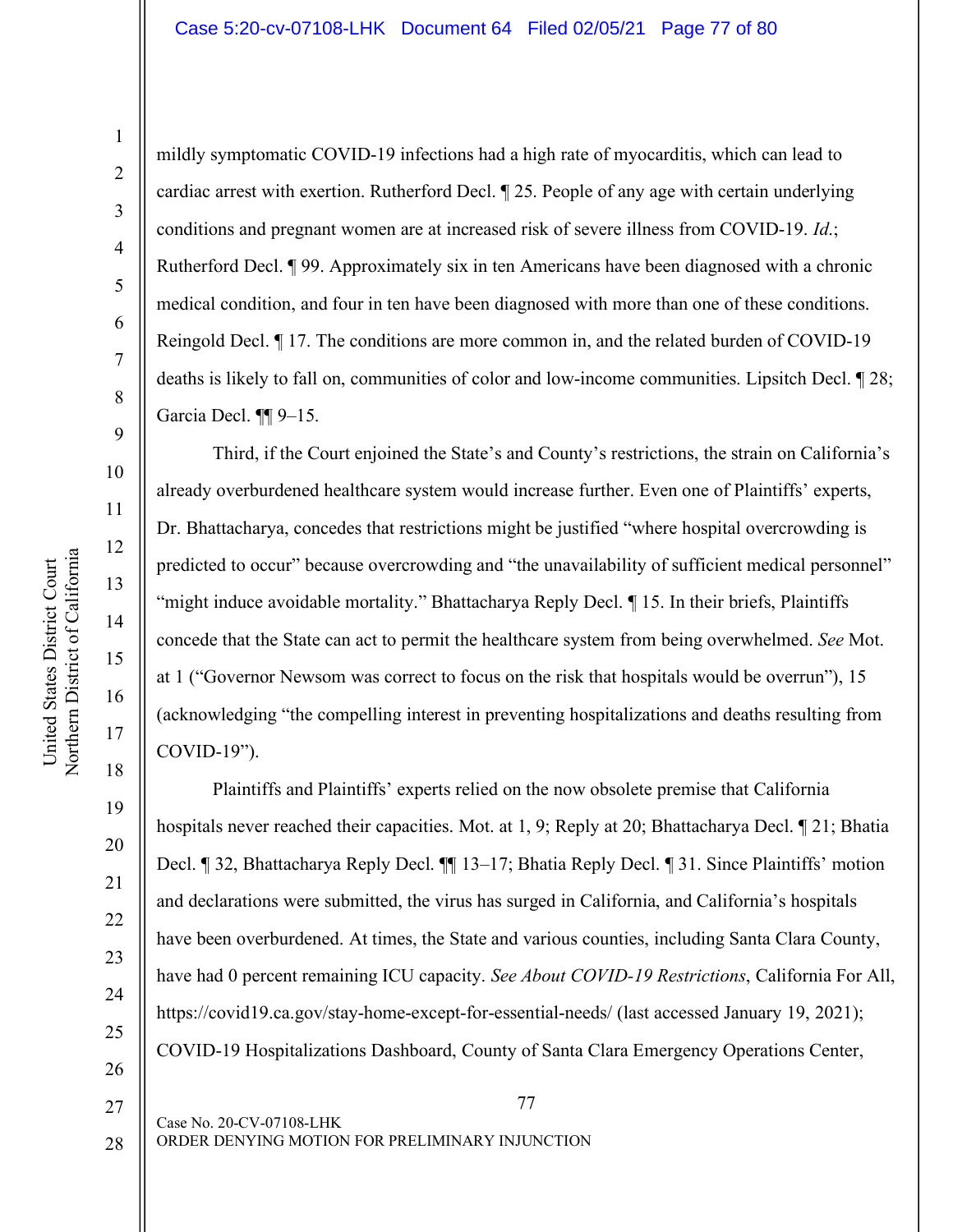available at https://www.sccgov.org/sites/covid19/Pages/dashboard-hospitals.aspx. As the Ninth Circuit explained on January 22, 2021, "paramedics in Los Angeles have been instructed to conserve oxygen in treating patients and not to bring patients to the hospital who have little chance of survival." *South Bay*, 2021 WL 222814, at \*4. Accordingly, the State's and County's restrictions will prevent overwhelming the healthcare system.

In response, Plaintiffs make two arguments as to why an injunction would still be in the public interest. Neither carries the day. First, Plaintiffs argue that an injunction is necessary to halt violations of their constitutional rights. *See Melendres v. Arpaio*, 695 F.3d 990, 1002 (9th Cir. 2012) ("[I]t is always in the public interest to prevent the violation of a party's constitutional rights."). However, the Court above has found that Plaintiffs' constitutional rights have not been violated. Moreover, religious worship is widely available to Plaintiffs at houses of worship. Specifically, the State permits houses of worship to hold outdoor worship services with no attendance limits in the widespread tier. *South Bay*, 2021 WL 222814, at \*16–\*17. Outdoor gatherings and worship services are particularly viable in year-round warm climates like California's. *See id.* ("Given the obvious climatic differences between San Diego in the winter and say, New York, the . . . allowance for outdoor services is much more than 'lip service' to the demands of the First Amendment."). In addition, even in the widespread tier, there are no limits on indoor activities "other than worship services" at houses of worship. *Gateway City Church*, 2021 WL 308606, at \*16–\*17 (N.D. Cal. Jan. 29, 2021).<sup>20</sup> For example, individual parishioners are permitted to interact with clergy inside houses of worship. *Id.* at \*14.

78  $\overline{a}$ <sup>20</sup> *Gateway City Church* enjoined "the Blueprint's restrictions on activities at places of worship *other than worship services*." *Gateway City Church*, 2021 WL 308606, at \*17 (emphasis added). As the *Gateway City Church* Court explained, activities other than worship services do not involve "people of separate households gathering in close proximity for extended periods of time." *Id.* at \*14. Rather, these activities involve individual parishioners from different households—or multiple members of the same household—interacting with clergy in a way that "likely involve[s] no more risk than certain personal care services." *Id.*

27 28

20

21

22

23

24

25

26

ORDER DENYING MOTION FOR PRELIMINARY INJUNCTION

Case No. 20-CV-07108-LHK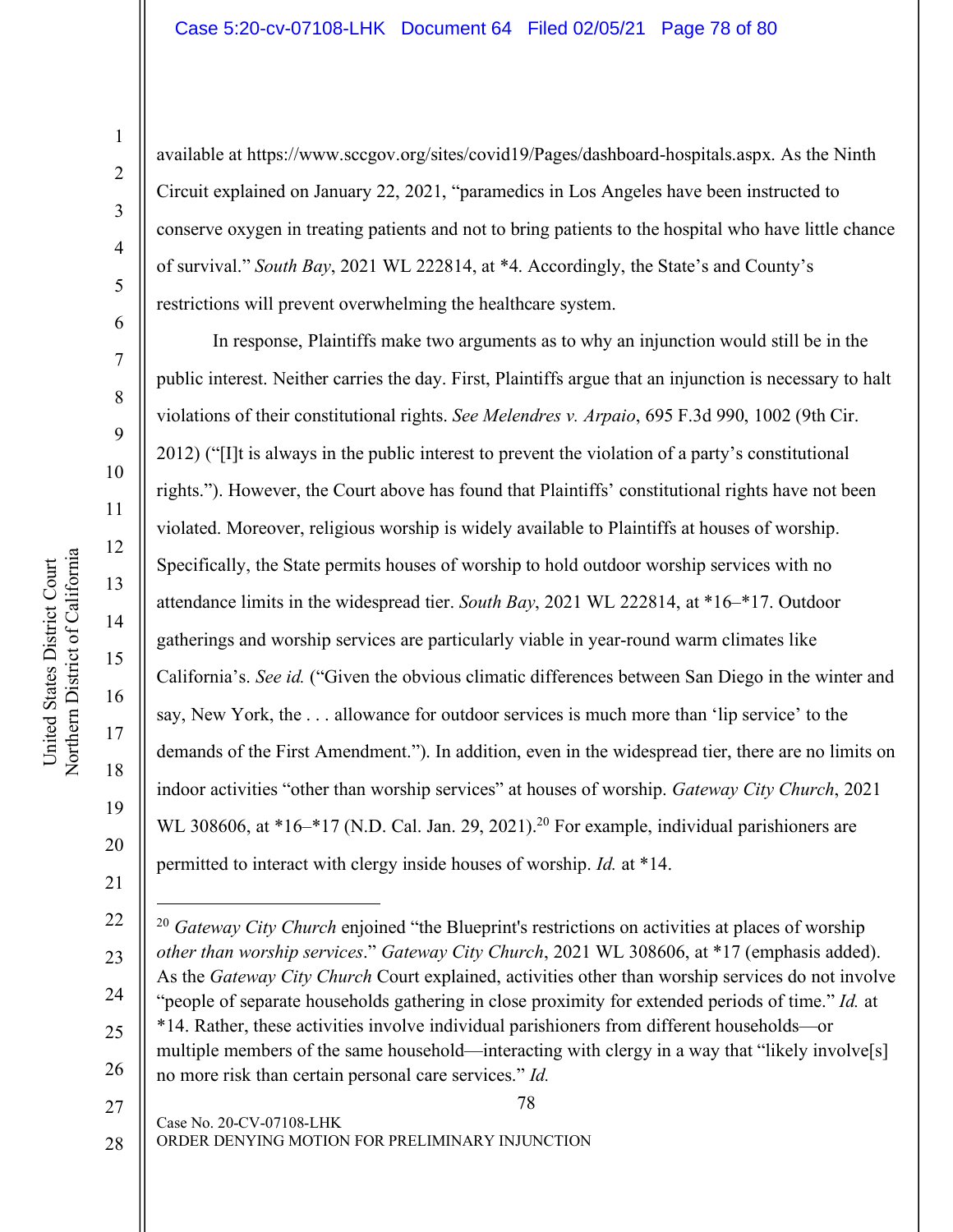#### Case 5:20-cv-07108-LHK Document 64 Filed 02/05/21 Page 79 of 80

As for the lower three tiers, indoor worship services are permitted at houses of worship. Specifically, houses of worship can hold indoor worship services at 25 percent capacity in the substantial tier and 50 percent capacity in the moderate and minimal tiers. *South Bay*, 2021 WL 222814, at \*16–\*17.

Plaintiffs also can hold small gatherings at their homes. In the widespread tier, Plaintiffs can hold outdoor gatherings including up to three households. Haddad Decl. Exh. 12. In the substantial, moderate, and minimal tiers, Plaintiffs can hold indoor gatherings of up to three households. *Id*. As a political candidate, Tandon can hold even outdoor gatherings of up to 200 people even in the widespread tier. Bussey Decl. Exhs. A, G.

Second, Plaintiffs argue that an injunction would prevent other harms associated with COVID-related restrictions, including mental health issues, substance abuse, hunger, and negative impacts on children's development. Bhattacharya Reply Decl. ¶ 37–41; Bhatia Decl. ¶ 95. However, some of these harms are at least partially due to the pandemic itself. For example, even if the Court enjoined COVID-related restrictions, private individuals, businesses, and organizations might choose to continue their quarantines, such that people would continue to experience the harms referenced by Plaintiffs. In fact, Plaintiffs' expert emphasizes the extent to which many individuals have made self-quarantine decisions in parallel to the State's and County's restrictions. Bhatia Reply Decl. ¶¶ 60, 62–63. In addition, if the Court enjoined the restrictions, the pandemic will worsen, serious illnesses and death would increase, which could further exacerbate the issues to which Plaintiffs point.

Given the unique risks of gatherings in spreading COVID-19; the deaths and serious illnesses that result from COVID-19; and the overwhelming strain on the healthcare system, the Court finds that enjoining the State's and County's restrictions on Plaintiffs' gatherings and on Plaintiffs' businesses would not be in the public interest. Therefore, Plaintiffs have not carried their burden of demonstrating that an injunction is in the public interest.

Northern District of California Northern District of California United States District Court United States District Court

1

2

3

4

5

6

7

8

9

10

11

12

13

14

15

16

17

18

19

20

21

22

23

24

25

26

27 28

ORDER DENYING MOTION FOR PRELIMINARY INJUNCTION

Case No. 20-CV-07108-LHK

79